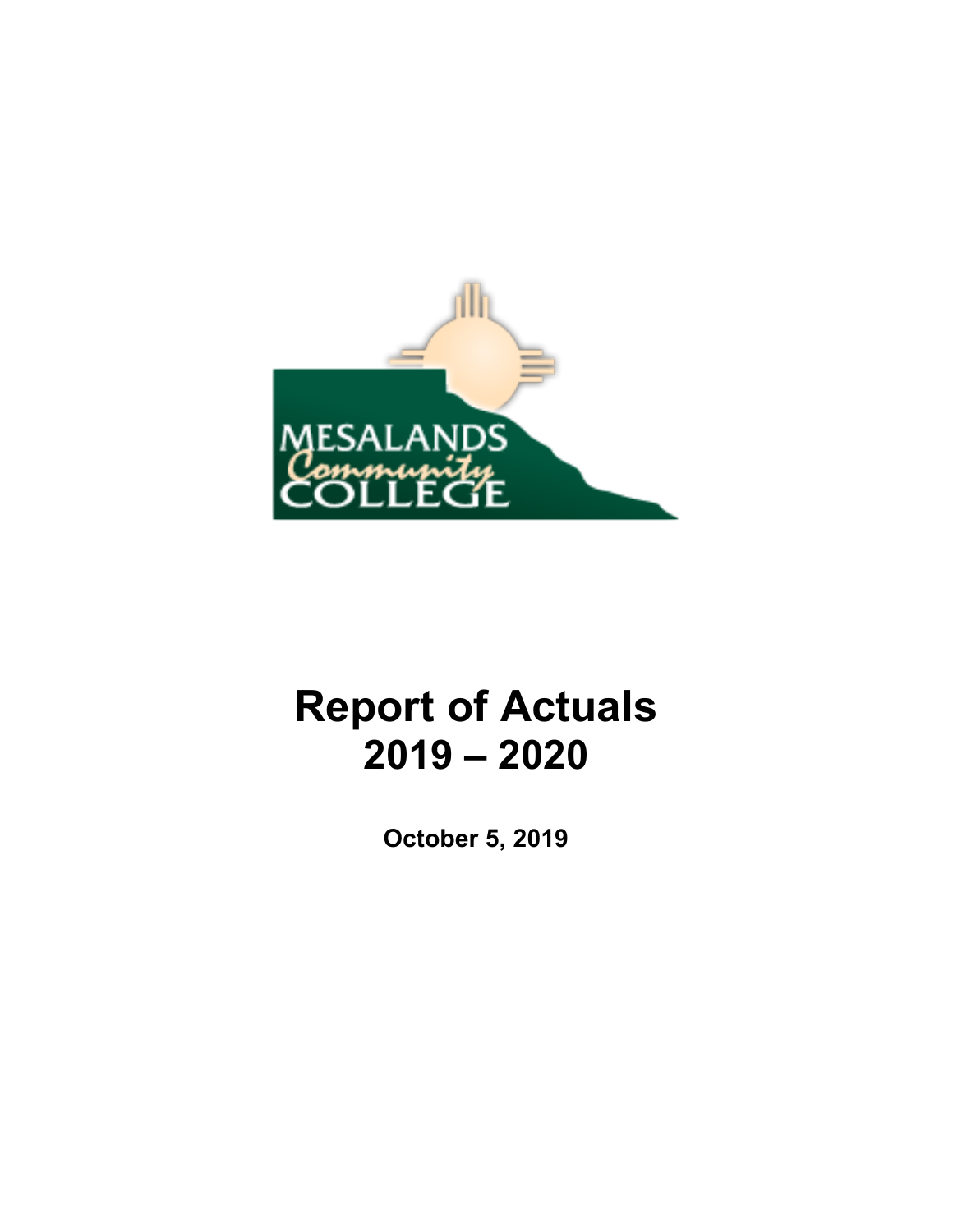#### *Exhibit 1a - Details of Transfers Details of Transfers*

|                                | <b>Budget</b> | <b>Revised Budget</b> | <b>Actuals</b> |
|--------------------------------|---------------|-----------------------|----------------|
| <b>Section A</b>               | 2019-2020     | 2019-2020             | 2019-2020      |
|                                |               |                       |                |
|                                |               |                       |                |
| <b>Required Transfers</b>      |               |                       |                |
| Instruction and General        | (\$33,000)    | (\$33,000)            | (\$23,300)     |
| Student Aid, Grants, Stipends  | \$28,000      | \$28,000              | \$18,300       |
| Renewals and Replacements      | \$5,000       | \$5,000               | \$5,000        |
|                                |               |                       |                |
|                                |               |                       |                |
| <b>Non-Mandatory Transfers</b> |               |                       |                |
| Instruction and General        | (\$69,800)    | (\$220,800)           | (\$6,500)      |
| <b>Athletics</b>               | \$45,000      | \$196,000             |                |
| Student Aid, Grants, Stipends  | \$106,500     | \$106,500             | \$55,320       |
| Renewals and Replacements      | \$0           | \$0                   | \$0            |
| Public Service                 | (\$81,700)    | (\$81,700)            | (\$48,820)     |
| Retirement of Indebtedness     |               |                       |                |
| <b>Total Net Transfers</b>     | \$0.00        | \$0.00                | \$0.00         |
|                                |               |                       |                |
|                                |               |                       |                |
|                                |               |                       |                |
|                                |               |                       |                |
|                                |               |                       |                |
|                                |               |                       |                |
|                                |               |                       |                |
|                                |               |                       |                |
|                                |               |                       |                |
|                                |               |                       |                |
|                                |               |                       |                |
|                                |               |                       |                |
|                                |               |                       |                |
|                                |               |                       |                |
|                                |               |                       |                |
|                                |               |                       |                |
|                                |               |                       |                |
|                                |               |                       |                |
|                                |               |                       |                |
|                                |               |                       |                |
|                                |               |                       |                |
|                                |               |                       |                |
|                                |               |                       |                |
|                                |               |                       |                |
|                                |               |                       |                |
|                                |               |                       |                |
|                                |               |                       |                |
|                                |               |                       |                |
|                                |               |                       |                |
|                                |               |                       |                |
|                                |               |                       |                |
|                                |               |                       |                |
|                                |               |                       |                |
|                                |               |                       |                |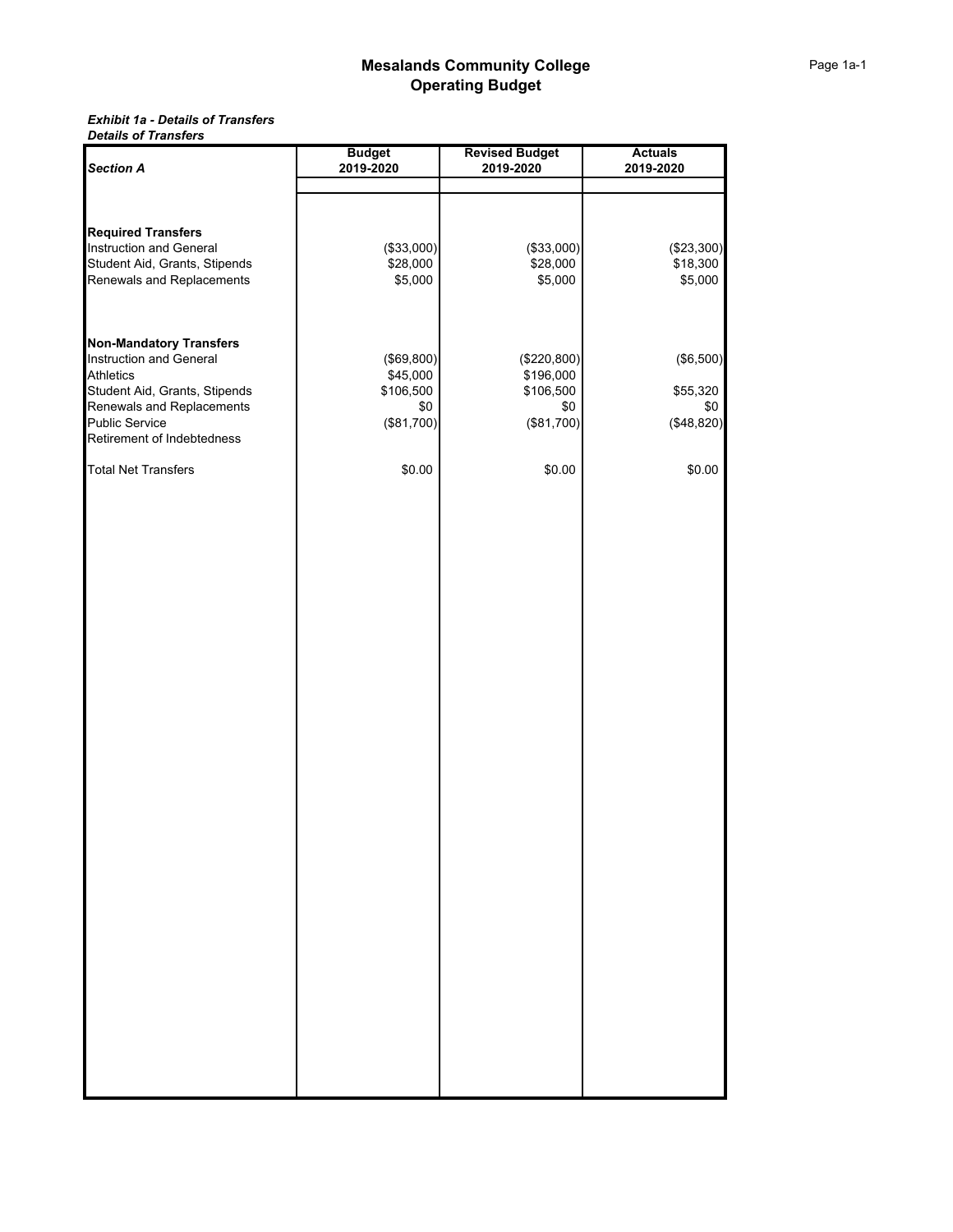### *Exhibit 1 - Summary of Current and Plant Funds*

|                                                                | <b>Budget</b>       |                   | <b>Revised Budget</b> |                   | <b>Actuals</b>      |                   |
|----------------------------------------------------------------|---------------------|-------------------|-----------------------|-------------------|---------------------|-------------------|
|                                                                | 2019-2020           |                   | 2019-2020             |                   | 2019-2020           |                   |
|                                                                | <b>Unrestricted</b> | <b>Restricted</b> | <b>Unrestricted</b>   | <b>Restricted</b> | <b>Unrestricted</b> | <b>Restricted</b> |
| <b>Revenues</b>                                                |                     |                   |                       |                   |                     |                   |
|                                                                |                     |                   |                       |                   |                     |                   |
| Instruction and General (Ex 2)                                 | 5,213,196           | 157,279           | 5,213,196             | 259,186           | 5,572,828           | 193,716           |
| Student Social and Cultural (Ex 15)                            |                     | 0                 |                       | 0                 |                     |                   |
| Research                                                       |                     |                   |                       |                   |                     |                   |
| Public Service (Ex 17)<br>Internal Service Departments (Ex 18) | 194,201             | 141,826           | 194,201               | 152,826           | 164,631             | 102,122           |
| Student Aid, Grants, Stipends (Ex 19)                          | 1,700<br>0          | 1,151,312         | 1,700<br>0            | 1,455,522         | 1,025<br>O          | 1,066,838         |
| Auxiliary Enterprises (Ex 20)                                  | 575,790             |                   | 575,790               |                   | 214,071             |                   |
| Intercollegiate Athletics (Ex 21)                              | 258,300             |                   | 258,300               |                   | 240,403             |                   |
| <b>Independent Operations</b>                                  |                     |                   |                       |                   |                     |                   |
| Sub-Total of Current Funds                                     | 6,243,187           | 1,450,417         | 6,243,187             | 1,867,534         | 6,192,958           | 1,362,675         |
| Capital Outlay (Ex I)                                          | 3,204,780           |                   | 3,204,780             |                   | 1,282,515           |                   |
| Renewals and Replacements (Ex II)                              |                     |                   |                       |                   |                     |                   |
| Retirement of Indebtedness                                     |                     |                   |                       |                   |                     |                   |
|                                                                |                     |                   |                       |                   |                     |                   |
| <b>Total Revenues</b>                                          | 9,447,967           | 1,450,417         | 9,447,967             | 1,867,534         | 7,475,473           | 1,362,675         |
| <b>Beginning Balances</b>                                      |                     |                   |                       |                   |                     |                   |
|                                                                |                     |                   |                       |                   |                     |                   |
| <b>Instruction and General</b>                                 | 1,402,347           | 282               | 992,878               | 74                | 308,686             | 74                |
| <b>Student Social and Cultural</b>                             |                     | 0                 |                       | n                 |                     |                   |
| Research                                                       |                     | 0                 |                       |                   |                     |                   |
| <b>Public Service</b>                                          | 473,650             | 0                 | 378,544               |                   | 426.021             |                   |
| <b>Internal Service Departments</b>                            | 473,029             | 0                 | 432,473               |                   | 435,237             |                   |
| Student Aid, Grants, Stipends                                  | 297,913             | 0                 | 354,024               | $-6,892$          | 344,324             | $-6,892$          |
| <b>Auxiliary Enterprises</b>                                   | 201,222             | 0                 | 160,804               | 0                 | 183,119             |                   |
| Intercollegiate Athletics                                      | 553                 | 0                 | 206,266               |                   | 253,766             |                   |
| <b>Independent Operations</b>                                  |                     | $\Omega$          |                       |                   |                     |                   |
| Sub-Total of Current Funds                                     | 2,848,714           | 282               | 2,524,989             | $-6,818$          | 1,951,153           | $-6,818$          |
| <b>Capital Outlay</b>                                          | 342,017             | 0                 | 342,017               |                   | 342,017             |                   |
| Renewals and Replacements                                      | 423,068             | 0                 | 423,068               |                   | 423,068             |                   |
| Retirement of Indebtedness                                     |                     |                   |                       |                   |                     |                   |
| <b>Total Beginning Balances</b>                                | 3,613,799           | 282               | 3,290,074             | $-6,818$          | 2,716,238           | $-6,818$          |
| Available                                                      |                     |                   |                       |                   |                     |                   |
| Instruction and General                                        | 6,615,543           | 157,561           | 6,206,074             | 259,260           | 5,881,514           | 193,790           |
| <b>Student Social and Cultural</b>                             |                     |                   |                       |                   |                     |                   |
| Research                                                       |                     |                   |                       |                   |                     |                   |
| Public Service                                                 | 667,851             | 141,826           | 572,745               | 152,826           | 590,652             | 102,122           |
| Internal Service Departments                                   | 474,729             |                   | 434,173               |                   | 436,262             |                   |
| Student Aid, Grants, Stipends                                  | 297,913             | 1,151,312         | 354,024               | 1,448,630         | 344,324             | 1,059,946         |
| <b>Auxiliary Enterprises</b>                                   | 777,012             |                   | 736,594               |                   | 397,190             |                   |
| Intercollegiate Athletics                                      | 258,853             |                   | 464,566               |                   | 494,169             |                   |
| <b>Independent Operations</b>                                  | 0                   |                   |                       |                   |                     |                   |
| Sub-Total of Current Funds                                     | 9,091,901           | 1,450,699         | 8,768,176             | 1,860,716         | 8,144,111           | 1,355,857         |
| <b>Capital Outlay</b><br>Renewals and Replacements             | 3,546,797           |                   | 3,546,797             |                   | 1,624,532           |                   |
| Retirement of Indebtedness                                     | 423,068             | 0                 | 423,068               | 0                 | 423,068             |                   |
| <b>Total Available</b>                                         | 13,061,766          | 1,450,699         | 12,738,041            | 1,860,716         | 10,191,711          | 1,355,857         |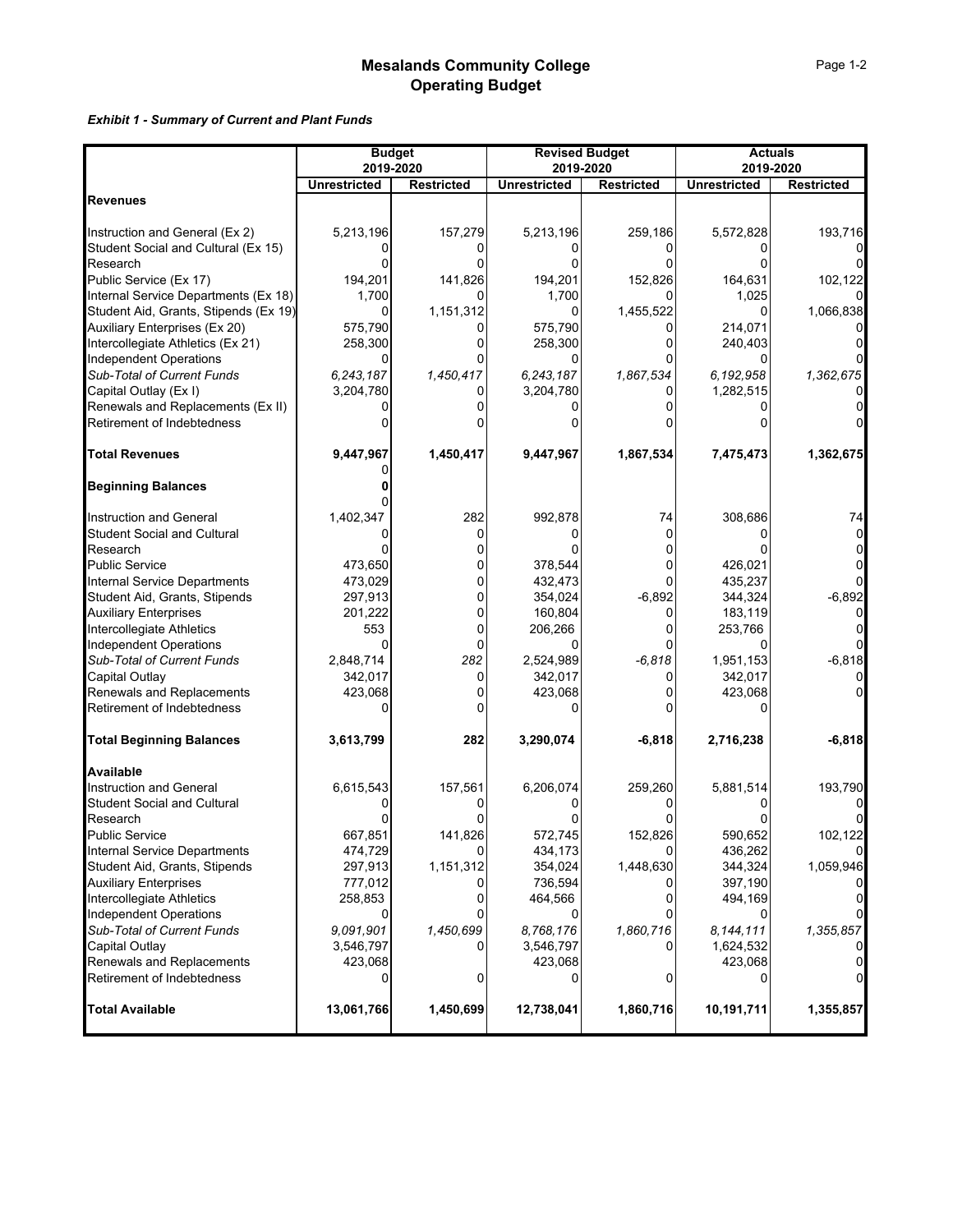*Exhibit 1*

|                                                         | 0                          |                   |                                    |                   |                     |                             |
|---------------------------------------------------------|----------------------------|-------------------|------------------------------------|-------------------|---------------------|-----------------------------|
|                                                         | <b>Budget</b><br>2019-2020 |                   | <b>Revised Budget</b><br>2019-2020 |                   |                     | <b>Actuals</b><br>2019-2020 |
|                                                         | <b>Unrestricted</b>        | <b>Restricted</b> | <b>Unrestricted</b>                | <b>Restricted</b> | <b>Unrestricted</b> | <b>Restricted</b>           |
| <b>Expenditures</b>                                     |                            |                   |                                    |                   |                     |                             |
| <b>Instruction and General</b>                          | 5,387,434                  | 157,279           | 5,804,288                          | 259,186           | 5,261,277           | 193,941                     |
| Student Social and Cultural                             |                            |                   |                                    |                   |                     |                             |
| Research                                                |                            | U                 | 0                                  | 0                 |                     |                             |
| <b>Public Service</b>                                   | 65,024                     | 141,826           | 65,024                             | 152,826           | 63,988              | 101,959                     |
| <b>Internal Service Departments</b>                     | $-1,064$                   |                   | $-1,064$                           |                   | (2, 129)            |                             |
| Student Aid, Grants, Stipends                           | 134,500                    | 1,150,022         | 134,500                            | 1,455,522         | 73,620              | 1,084,117                   |
| <b>Auxiliary Enterprises</b>                            | 553,475                    |                   | 553,475                            |                   | 314,503             |                             |
| Intercollegiate Athletics                               | 253,300                    | U                 | 255,800                            | 0                 | 208,240             |                             |
| <b>Independent Operations</b>                           |                            |                   |                                    |                   |                     |                             |
| Sub-Total of Current Funds                              | 6,392,669                  | 1,449,127         | 6,812,023                          | 1,867,534         | 5,919,499           | 1,380,016                   |
| Capital Outlay                                          | 3,204,780                  |                   | 3,204,780                          |                   | 1,240,643           |                             |
| Renewals and Replacements                               | 5,000                      |                   | 5,000                              |                   |                     |                             |
| Retirement of Indebtedness                              |                            |                   |                                    | 0                 |                     |                             |
| <b>Total Expenditures</b>                               | 9,602,449                  | 1,449,127         | 10,021,803                         | 1,867,534         | 7,160,142           | 1,380,016                   |
| Transfers to or (from)                                  |                            |                   |                                    |                   |                     |                             |
| Instruction and General                                 | (93, 100)                  | 0                 | (93, 100)                          | 0                 | (29, 800)           | 0                           |
| <b>Student Social and Cultural</b>                      | 0                          | 0                 | 0                                  | 0                 | O                   | 0                           |
| Research                                                | 0                          | 0                 | 0                                  | 0                 |                     | 0                           |
| <b>Public Service</b>                                   | (81, 700)                  | 0                 | (81, 700)                          | 0                 | (48, 820)           |                             |
| <b>Internal Service Departments</b>                     | 0                          | 0                 | 0                                  | 0                 |                     | 0                           |
| Student Aid, Grants, Stipends                           | 124,800                    | 0                 | 124,800                            | 0                 | 73,620              | 0                           |
| <b>Auxiliary Enterprises</b>                            | 0                          | 0                 |                                    | 0                 |                     | 0                           |
| Intercollegiate Athletics                               | 45,000                     | 0                 | 45,000                             | 0                 |                     | 0                           |
| <b>Independent Operations</b>                           |                            |                   |                                    |                   |                     |                             |
| Sub-Total of Current Funds                              | (5,000)                    | 0                 | (5,000)                            | 0                 | (5,000)             | 0                           |
| Capital Outlay                                          | 0                          | 0                 | 0                                  | $\Omega$          | 0                   | 0                           |
| Renewals and Replacements                               | 5,000                      | 0                 | 5,000                              | 0                 | 5,000               | 0                           |
| Retirement of Indebtedness                              | $\Omega$                   | $\Omega$          | 0                                  | 0                 | 0                   | 0                           |
| <b>Total Transfers</b>                                  | 0                          | 0                 | 0                                  | 0                 | 0                   | 0                           |
| <b>Ending Balances</b>                                  |                            |                   |                                    |                   |                     |                             |
| Instruction and General                                 | 1,135,009                  | 282               | 308,686                            | 74                | 590,437             | $-151$                      |
| <b>Student Social and Cultural</b>                      |                            |                   | 0                                  | 0                 |                     | 0                           |
| Research                                                |                            |                   |                                    | <sup>0</sup>      |                     |                             |
| Public Service                                          | 521,127                    | 0                 | 426,021                            | 0                 | 477,845             | 163                         |
| <b>Internal Service Departments</b>                     | 475,793                    |                   | 435,237                            |                   | 438,390             | $\overline{0}$              |
| Student Aid, Grants, Stipends                           | 288,213                    | 1,290             | 344,324                            | $-6,892$          | 344,324             | $-24,171$                   |
| <b>Auxiliary Enterprises</b>                            | 223,537                    | 0                 | 183,119                            | 0                 | 82,687              |                             |
| Intercollegiate Athletics                               | 50,553                     | 0                 | 253,766                            | 0                 | 285,929             | 0                           |
| Independent Operations                                  |                            |                   |                                    |                   |                     | 0                           |
| Sub-Total of Current Funds                              | 2,694,232                  | 1,572             | 1,951,153                          | $-6,818$          | 2,219,612           | $-24, 159$                  |
| Capital Outlay                                          | 342,017                    |                   | 342,017                            |                   | 383,890             |                             |
| Renewals and Replacements<br>Retirement of Indebtedness | 423,068                    | 0<br>0            | 423,068                            | 0<br>0            | 428,068             | 0<br>$\overline{0}$         |
| <b>Total Balances</b>                                   | 3,459,317                  | 1,572             | 2,716,238                          | $-6,818$          | 3,031,570           | $-24,159$                   |
| <b>Grand Total,</b>                                     |                            |                   |                                    |                   |                     |                             |
| <b>Transfers and Balances</b>                           | 13,061,766                 | 1,450,699         | 12,738,041                         | 1,860,716         | 10,191,711          | 1,355,857                   |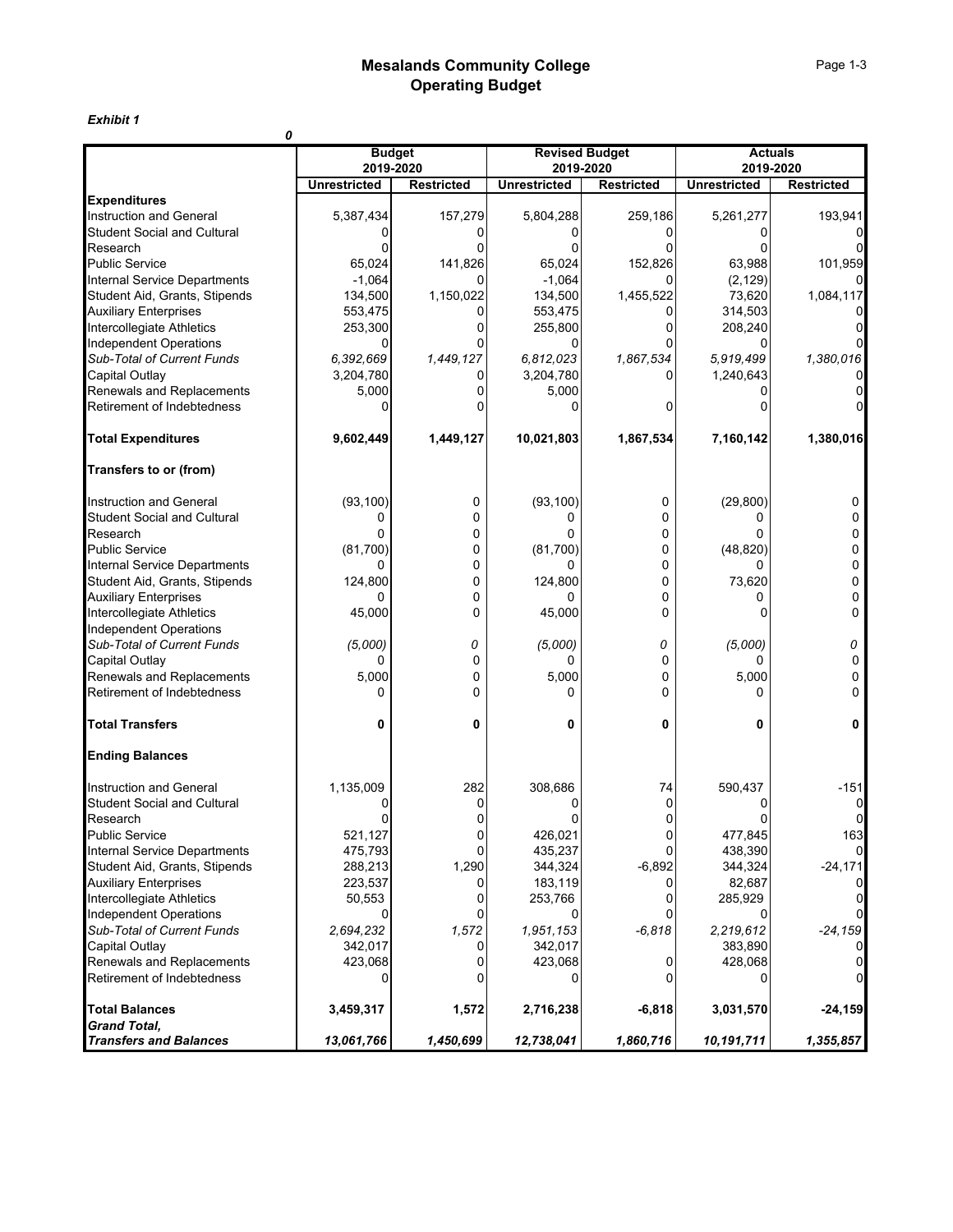*Exhibit 2 - Summary of Instruction and General*

|                                                                                    |                     | <b>Budget</b>     |                     | <b>Revised Budget</b> |                     | <b>Actuals</b>    |
|------------------------------------------------------------------------------------|---------------------|-------------------|---------------------|-----------------------|---------------------|-------------------|
|                                                                                    | 2019-2020           |                   | 2019-2020           |                       |                     | 2019-2020         |
|                                                                                    | <b>Unrestricted</b> | <b>Restricted</b> | <b>Unrestricted</b> | <b>Restricted</b>     | <b>Unrestricted</b> | <b>Restricted</b> |
| <b>Revenues</b>                                                                    |                     |                   |                     |                       |                     |                   |
|                                                                                    |                     |                   |                     |                       |                     |                   |
| Tuition and Miscellaneous Fees                                                     | 660,332<br>∩        | 0<br>0            | 660,332             | 0<br>0                | 742,454             | 0<br>0            |
| <b>Federal Government Appropriations</b><br><b>State Government Appropriations</b> | 4,257,500           | 0                 | 4,257,500           | 0                     | 4,432,500           | 0                 |
| <b>Local Government Appropriations</b>                                             | 275,600             | 0                 | 275,600             | $\Omega$              | 320,119             | $\Omega$          |
| <b>Federal Govt Grants and Contracts</b>                                           | 0                   | 50,293            | 0                   | 77,443                | $\Omega$            | 65,165            |
| State Govt Grants and Contracts                                                    | 0                   | 106,986           | 0                   | 175,244               | $\Omega$            | 128,551           |
| <b>Local Govt Grants and Contracts</b>                                             | U                   |                   | 0                   |                       | 0                   | 0                 |
| Private Gifts                                                                      |                     | 0                 | 0                   | 6,499                 | 0                   | $\mathbf 0$       |
| Endowments, Land, Perm Fund                                                        |                     |                   |                     |                       |                     | 0                 |
| <b>Sales and Services</b>                                                          |                     | 0                 |                     | 0                     |                     |                   |
| <b>Other Sources</b>                                                               | 19,764              | $\Omega$          | 19,764              |                       | 77,756              | $\Omega$          |
|                                                                                    |                     |                   |                     |                       |                     |                   |
| <b>Total Revenues</b>                                                              | 5,213,196           | 157,279           | 5,213,196           | 259,186               | 5,572,828           | 193,716           |
| <b>Beginning Balances</b>                                                          | 1,402,347           | 282               | 992,878             | 74                    | 308,686             | 74                |
| <b>Total Available</b>                                                             | 6,615,543           | 157,561           | 6,206,074           | 259,260               | 5,881,514           | 193,790           |
| <b>Expenditures</b>                                                                |                     |                   |                     |                       |                     |                   |
| Instruction                                                                        | 2,305,434           | 156,629           | 2,440,434           | 252,687               | 2,174,170           | 193,941           |
| Academic Support                                                                   | 551,527             |                   | 623,227             |                       | 576,793             |                   |
| <b>Student Support</b>                                                             | 784,739             | 650               | 714,739             | 6,499                 | 668,809             |                   |
| Institutional Support                                                              | 1,139,539           | 0                 | 1,319,693           | 0                     | 1,136,375           |                   |
| Operation & Maintenance of Plant                                                   | 606,195             | 0                 | 706,195             | 0                     | 705,131             |                   |
| <b>Total Expenditures</b>                                                          | 5,387,434           | 157,279           | 5,804,288           | 259,186               | 5,261,277           | 193,941           |
| <b>Transfers To (From)</b>                                                         |                     |                   |                     |                       |                     |                   |
| <b>Mandatory Transfers</b>                                                         |                     |                   |                     |                       |                     |                   |
| CHE Building Renewal & Replacemer                                                  | 5,000               |                   | 5,000               |                       | 5,000               |                   |
| CHE Equipment R & R                                                                |                     |                   |                     |                       |                     |                   |
| Equipment                                                                          |                     |                   |                     |                       |                     |                   |
| State Scholarship (3%)                                                             | 18,300              |                   | 18,300              |                       | 18,300              |                   |
| Student Aid                                                                        | 54,800              |                   | 54,800              |                       | 6,500               |                   |
| Athletics                                                                          | 15,000              |                   | 15,000              |                       |                     |                   |
| Capital Outlay                                                                     |                     | O                 |                     | U                     |                     |                   |
| <b>Total Net Transfers</b>                                                         | 93,100              |                   | 93,100              |                       | 29,800              | 0                 |
| <b>Ending Balance</b>                                                              | 1,135,009           | 282               | 308,686             | 74                    | 590,437             | $-151$            |
|                                                                                    |                     |                   |                     |                       |                     |                   |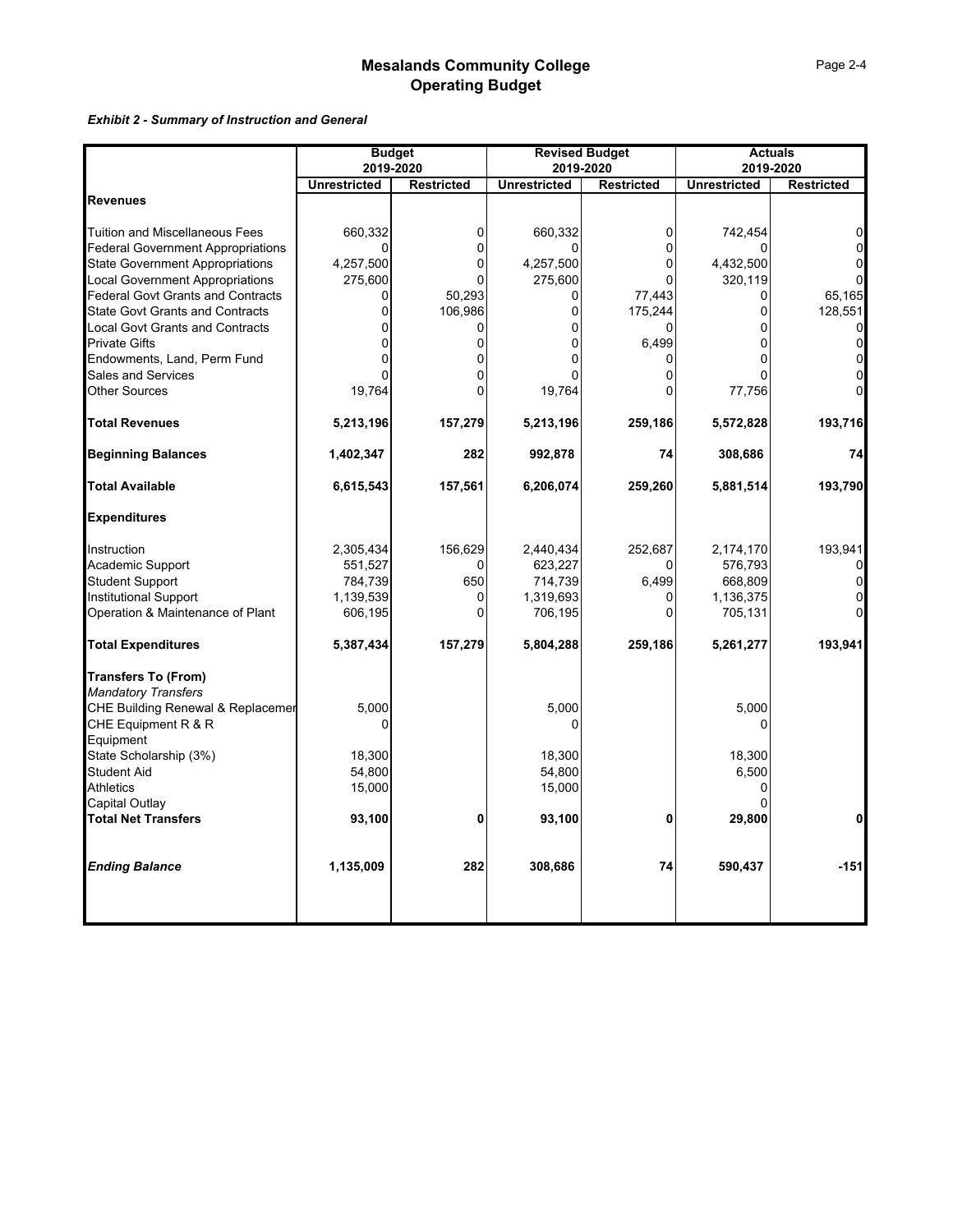|  | <b>Exhibit 3 - Student Tuition and Micellaneous Fees for Instruction and General</b> |  |  |  |
|--|--------------------------------------------------------------------------------------|--|--|--|
|--|--------------------------------------------------------------------------------------|--|--|--|

|                                         | <b>Budget</b><br>2019-2020 | <b>Revised Budget</b><br>2019-2020 | <b>Actuals</b><br>2019-2020 |
|-----------------------------------------|----------------------------|------------------------------------|-----------------------------|
| <b>In-District Resident Tuition</b>     |                            |                                    |                             |
| Summer                                  | 37,570                     | 37,570                             | 41,118                      |
| Fall                                    | 131,495                    | 131,495                            | 183,292                     |
| Spring                                  | 144,019                    | 144,019                            | 159,842                     |
| <b>Total</b>                            | 313,084                    | 313,084                            | 384,252                     |
| <b>Out-of-District Resident Tuition</b> |                            |                                    |                             |
| Summer                                  |                            |                                    |                             |
| Fall                                    |                            |                                    |                             |
| Spring                                  |                            |                                    |                             |
| <b>Total</b>                            | 0                          | 0                                  | $\mathbf 0$                 |
| <b>Total Resident Tuition</b>           | 313,084                    | 313,084                            | 384,252                     |
| <b>Non-Resident Tuition</b>             |                            |                                    |                             |
| Summer                                  | 12,482                     | 12,482                             | 8,776                       |
| Fall                                    | 43,687                     | 43,687                             | 74,558                      |
| Spring                                  | 47,848                     | 47,848                             | 82,170                      |
| <b>Total</b>                            | 104,017                    | 104,017                            | 165,504                     |
| <b>Non-Credit Instruction</b>           |                            |                                    |                             |
| <b>Community Education</b>              | 35,000                     | 35,000                             | 28,255                      |
| <b>Total</b>                            | 35,000                     | 35,000                             | 28,255                      |
| <b>Fees</b>                             |                            |                                    |                             |
| <b>Enrollment Fees</b>                  | 32,775                     | 32,775                             | 23,463                      |
| <b>Laboratory Fees</b>                  | 49,906                     | 49,906                             | 60,231                      |
| <b>Distance Education Fees</b>          | 15,000                     | 15,000                             | 18,143                      |
| <b>Other Fees</b>                       | 110,550                    | 110,550                            | 62,607                      |
| <b>Total</b>                            | 208,231                    | 208,231                            | 164,443                     |
| <b>Total Tuition and Fees</b>           |                            |                                    |                             |
| for Instruction and General             | 660,332                    | 660,332                            | 742,454                     |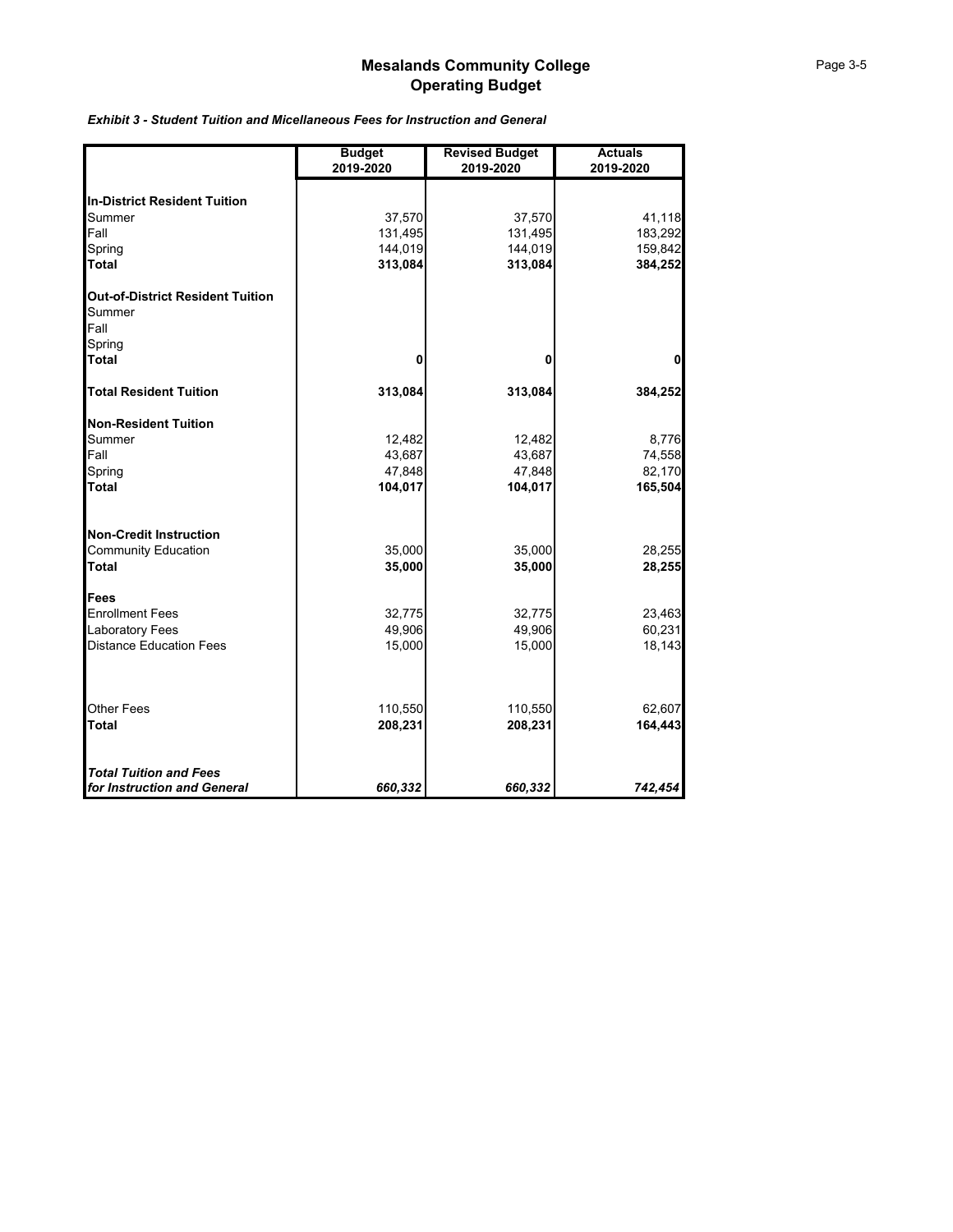### *Exhibit 4 - Governmental Appropriations for Instruction and General*

|                                                                                                          | <b>Budget</b><br>2019-2020 | <b>Revised Budget</b><br>2019-2020 | <b>Actuals</b><br>2019-2020 |
|----------------------------------------------------------------------------------------------------------|----------------------------|------------------------------------|-----------------------------|
| <b>Federal Appropriations</b>                                                                            |                            |                                    |                             |
| <b>Total</b>                                                                                             | n                          | n                                  | $\mathbf{0}$                |
| <b>State Appropriations</b><br>Regular Appropriation<br>Special Projects/Rodeo<br>Special - WindTraining | 4,257,500                  | 4,257,500                          | 4,432,500                   |
| <b>Total</b>                                                                                             | 4,257,500                  | 4,257,500                          | 4,432,500                   |
| <b>Local Appropriations</b><br>Local Tax Levy                                                            | 275,600                    | 275,600                            | 320,119                     |
| <b>Total</b>                                                                                             | 275,600                    | 275,600                            | 320,119                     |
| <b>Total Appropriations</b><br>for Instruction and General                                               | 4,533,100                  | 4,533,100                          | 4,752,619                   |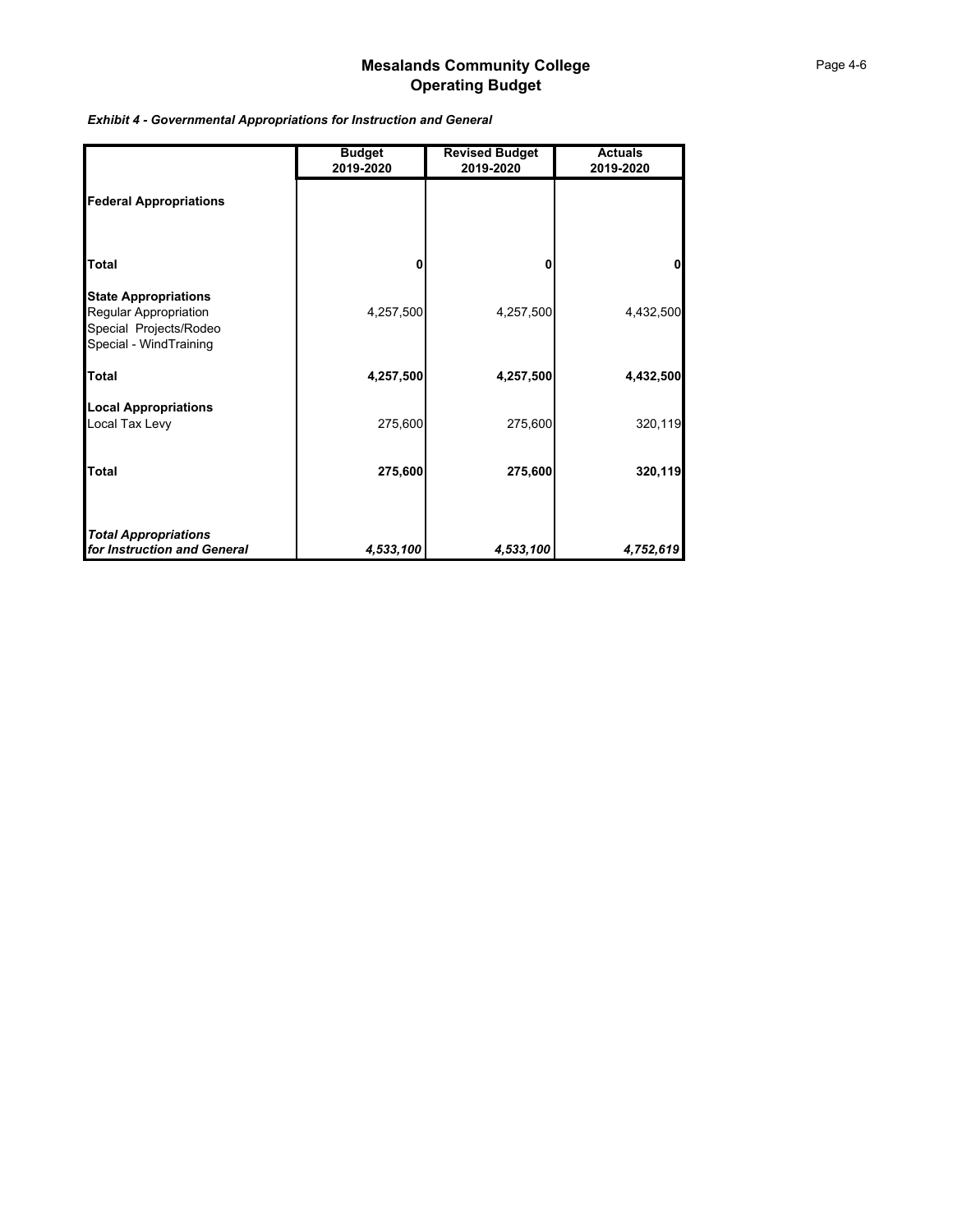|                                                                                                                                                                                                             | <b>Budget</b><br>2019-2020             | <b>Revised Budget</b><br>2019-2020             | <b>Actuals</b><br>2019-2020                   |  |
|-------------------------------------------------------------------------------------------------------------------------------------------------------------------------------------------------------------|----------------------------------------|------------------------------------------------|-----------------------------------------------|--|
| <b>Unrestricted</b><br><b>Federal Unrestricted</b>                                                                                                                                                          |                                        |                                                |                                               |  |
| <b>Total</b>                                                                                                                                                                                                | 0                                      | 0                                              | 0                                             |  |
| <b>State Unrestricted</b>                                                                                                                                                                                   |                                        |                                                |                                               |  |
| <b>Total</b>                                                                                                                                                                                                | 0                                      | 0                                              | 0                                             |  |
| <b>Local Unrestricted</b>                                                                                                                                                                                   |                                        |                                                |                                               |  |
| <b>Total</b>                                                                                                                                                                                                | 0                                      | 0                                              | 0                                             |  |
| <b>Total Unrestricted</b>                                                                                                                                                                                   | 0                                      | 0                                              | 0                                             |  |
| <b>Restricted</b><br><b>Federal Restricted</b><br><b>Adult Education 2012</b><br>El Civics 2014<br>Career Pathways - Phase I<br>Career Pathways - Phase II<br><b>VA Administration Fees</b><br><b>Total</b> | 49,643<br>0<br>0<br>0<br>650<br>50,293 | 49,443<br>0<br>13,000<br>15,000<br>0<br>77,443 | 49,224<br>0<br>5,641<br>10,300<br>0<br>65,165 |  |
| <b>State Restricted</b><br><b>Adult Education 2011</b><br>Instructional Materials 2013<br>New Mexico Corrections 2017                                                                                       | 66,236<br>750<br>40,000                | 89,494<br>750<br>85,000                        | 89,362<br>39,189                              |  |
| <b>Total</b>                                                                                                                                                                                                | 106,986                                | 175,244                                        | 128,551                                       |  |
| <b>Local Restricted</b>                                                                                                                                                                                     |                                        |                                                |                                               |  |
| <b>Total</b>                                                                                                                                                                                                | 0                                      | 0                                              | 0                                             |  |

*Total Restricted 157,279 252,687 193,716*

### *Exhibit 5 - Government Grants and Contracts for Instruction and General*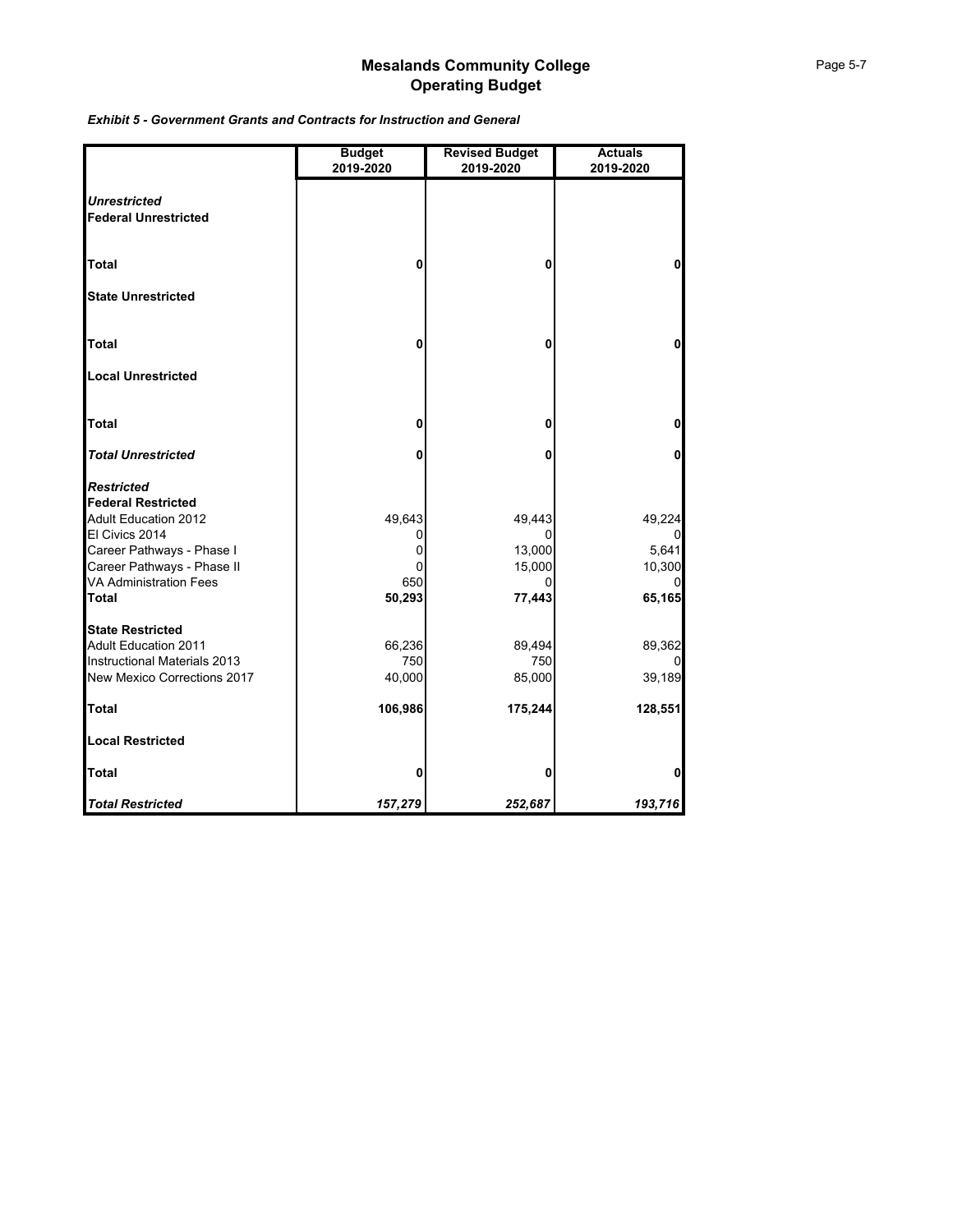*Exhibit 6 - Private Gifts, Grants, and Contracts for I&G*

|                                                | <b>Budget</b><br>2019-2020 | <b>Revised Budget</b><br>2019-2020 | <b>Actuals</b><br>2019-2020 |
|------------------------------------------------|----------------------------|------------------------------------|-----------------------------|
| <b>Unrestricted</b>                            |                            |                                    |                             |
|                                                |                            |                                    |                             |
| Total                                          | 0                          | 0                                  | 0                           |
| <b>Restricted</b><br><b>ECMC Emergency Aid</b> |                            | 6,499                              |                             |
| Total                                          | 0                          | 6,499                              | 0                           |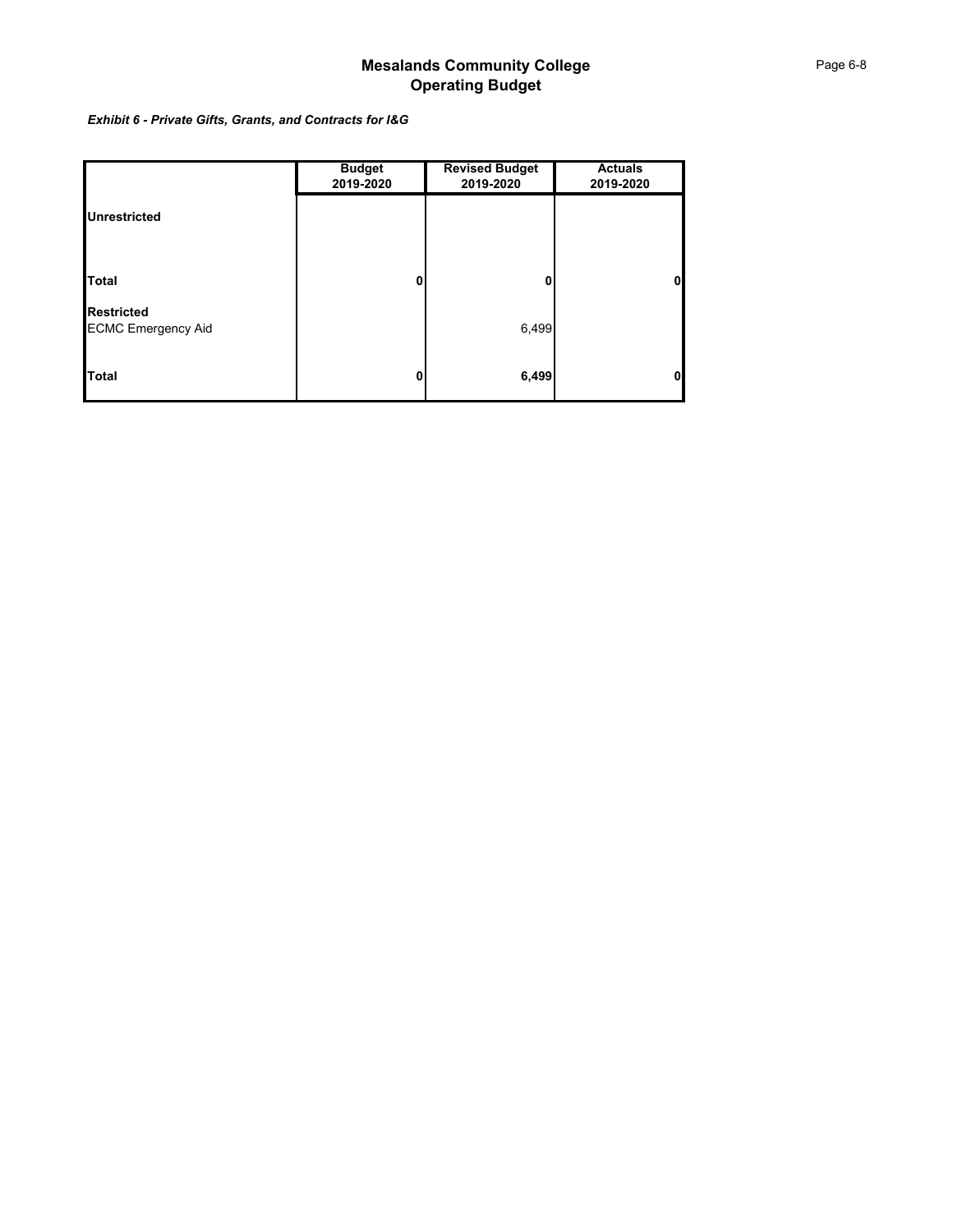#### *Exhibit 9 - Other Sources for I&G*

|                                                                      | <b>Budget</b><br>2019-2020 | <b>Revised Budget</b><br>2019-2020 | <b>Actuals</b><br>2019-2020 |
|----------------------------------------------------------------------|----------------------------|------------------------------------|-----------------------------|
| Interest on Current Fund Balance                                     | 12,960                     | 12,960                             | 19,332                      |
| <b>Vending Machines</b>                                              |                            |                                    |                             |
| Miscellaneous Fees<br><b>Community Education</b>                     | 2,500                      | 2,500                              | 10,043                      |
| <b>Museum Gate Receipts</b>                                          |                            |                                    | 43,477                      |
| Farrier<br><b>Testing Fees</b>                                       | 1.804                      | 1.804                              | 2.560                       |
| <b>Duplicating Machines</b>                                          |                            |                                    |                             |
| <b>Indirect Costs</b>                                                | 2,500                      | 2,500                              | 2,344                       |
| <b>Total Other Sources of Revenue</b><br>for Instruction and General | 19,764                     | 19.764                             | 77,756                      |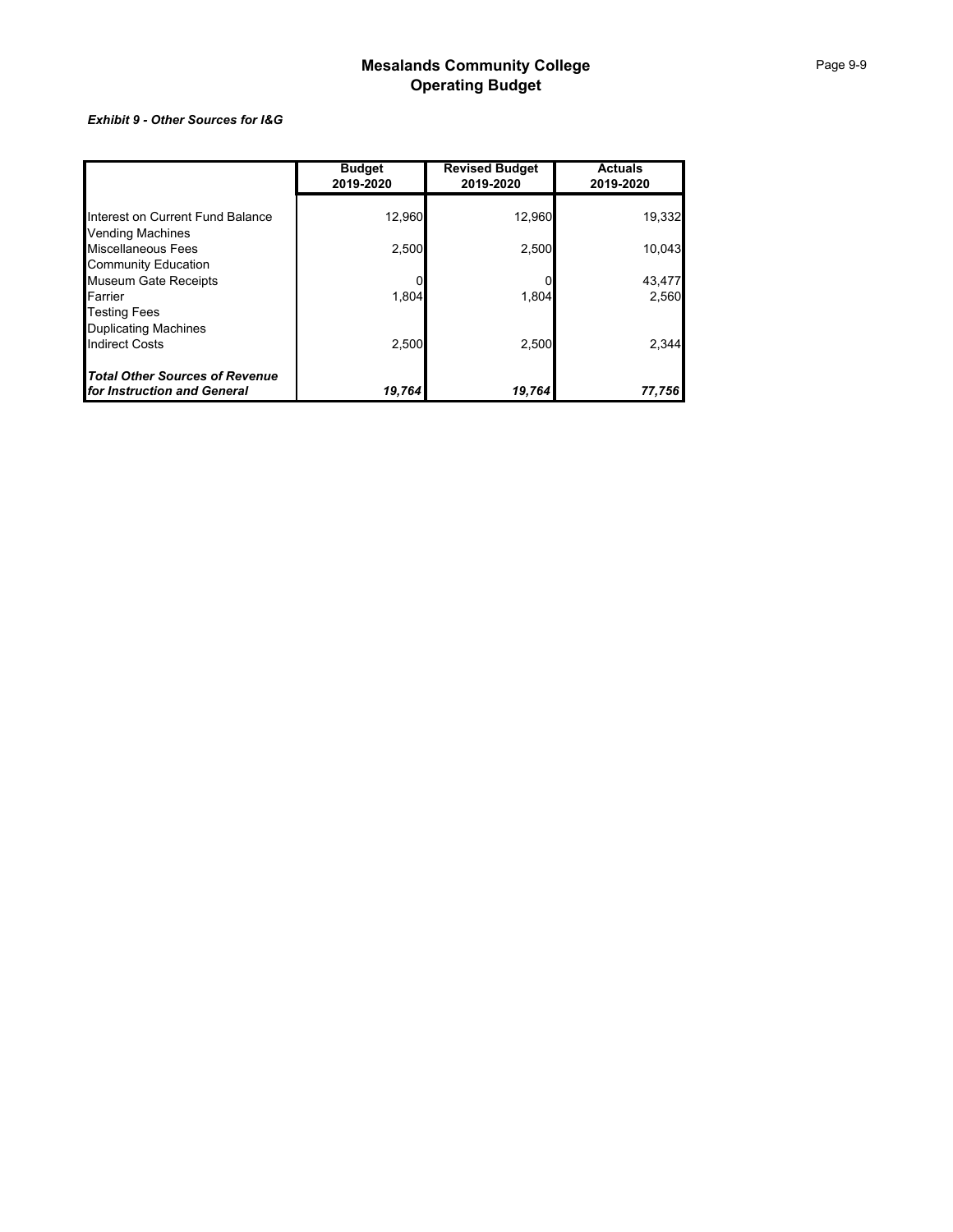|                                                           | <b>Budget</b>       |                   | <b>Revised Budget</b> |                   | <b>Actuals</b>      |                   |
|-----------------------------------------------------------|---------------------|-------------------|-----------------------|-------------------|---------------------|-------------------|
| <b>Academic Instruction</b>                               | 2019-2020           |                   | 2019-2020             |                   | 2019-2020           |                   |
|                                                           | <b>Unrestricted</b> | <b>Restricted</b> | <b>Unrestricted</b>   | <b>Restricted</b> | <b>Unrestricted</b> | <b>Restricted</b> |
| Agriculture Science 5000                                  | 38,189              | 0                 | 38,189                | 0                 | 38,483              |                   |
| Allied Health 5002                                        | 58,408              | 0                 | 63,757                | 0                 | 76,174              | 0                 |
| Health & Wellness 5005                                    | 24,716              | $\mathbf 0$       | 31,151                | 0                 | 32,624              | $\mathbf 0$       |
| <b>Building Trades 5015</b>                               | 1,650               | 0                 | O                     | 0                 |                     | 0                 |
| <b>Business Education 5020</b>                            | 52,000              | 0                 | 50,459                | 0                 | 52,771              | $\mathbf{0}$      |
| Computer Science 5025                                     | 0                   | $\mathbf 0$       | 48,236                | 0                 | 48,105              | 0                 |
| English 5035                                              | 48,018              | 0                 | 47,222                | 0                 | 47,113              | 0                 |
| Farrier Science 5040                                      | 48,173              | 0                 | 50,123                | 0                 | 50,249              | $\mathbf{0}$      |
| Fine Arts 5045                                            | 202,847             | 0                 | 220,347               | 0                 | 231,216             | 0                 |
| Social Sciences 5050                                      | 0                   | 0                 | 46,822                | 0                 | 46,791              | 0                 |
| Animal Science 5055                                       | 42,594              | 0                 | 52,550                | 0                 | 49,028              | 0                 |
| Mathematics 5060                                          | 56,664              | 0                 | 48,684                | 0                 | 48,202              | 0                 |
| PreCollegiate 5070                                        | 44,740              | 0                 | 44,090                | 0                 | 44,029              | 0                 |
| Science/Geology 5075                                      | 40,511              | 0                 | 85,500                | 0                 | 79,254              | 0                 |
| Life Sciences 5076                                        | 43,700              | 0                 |                       | 0                 |                     | 0                 |
| Integrated Renewables 5085                                | 97,435              | 0                 |                       | 0                 |                     | 0                 |
| Wind Energy 5088                                          | 109,165             | 0                 | 232,415               | 0                 | 181,954             | 0                 |
| Part-time Instruction 5090                                | 447,150             | 0                 | 447,150               | 0                 | 440,841             | 0                 |
| Summer Instruction 5091                                   | 10,300              | 0                 | 10,300                | 0                 | 1,386               | 0                 |
| Off Campus Programs 5092                                  | 157,000             | 0                 | 144,787               | 0                 | 46,222              | 0                 |
| Communications 5094                                       | 111,022             | 0                 | 107,500               | 0                 | 67,594              |                   |
| Division Chairs 5095                                      | 50,000              | O                 | 50,000                | 0                 | 50,000              |                   |
| Community Education 5096                                  | 6,100               | <sup>0</sup>      | 6,100                 |                   | 300                 |                   |
| <b>Adult Education State 2011</b>                         | 0                   | 66,236            | 0                     | 89,494            | 0                   | 89,362            |
| <b>Adult Education Fed 2012</b>                           | 0                   | 49,643            | 0                     | 49,443            | 0                   | 49,224            |
| EL Civics 2014                                            | 0                   | 0                 | 0                     | 0                 | 0                   |                   |
| Instructional Materials 2013                              | 0                   | 750               | 0                     | 750               | 0                   |                   |
| NM Corrections Grant 2017                                 | 0                   | 40,000            | 0                     | 85,000            | 0                   | 39,189            |
| Career Pathways - Phase I                                 | 0                   | 0                 | 0                     | 13,000            | 0                   | 5640.63           |
| Career Pathways - Phase II                                |                     |                   | 0                     | 15,000            | 0                   | 10300             |
| Adult Literacy Grant - 2016                               |                     |                   |                       | 0                 |                     | 224.79            |
| Unassigned                                                |                     |                   |                       | 0                 |                     |                   |
| <b>Total</b>                                              | 1,690,382           | 156,629           | 1,825,382             | 252,687           | 1,632,337           | 193,941           |
| Items Not Included in 10a                                 |                     |                   |                       |                   |                     |                   |
| Group Insurance 6205                                      | 106,636             |                   | 106,636               |                   | 81,566              |                   |
| Educational Retirement 6225/623                           | 189,115             |                   | 189,115               |                   | 181,817             |                   |
| Retiree Health 6235                                       | 26,730              |                   | 26,730                |                   | 25,644              |                   |
| Social Security 6240                                      | 82,863              |                   | 82,863                |                   | 81,971              |                   |
| Medicare Taxes 6245                                       | 19,379              |                   | 19,379                |                   | 19,195              |                   |
| Unemployment Compensation 62                              | 9,692               |                   | 9,692                 |                   | 0                   |                   |
| <b>Workmen's Compensation</b>                             | 387                 |                   | 387                   |                   | 0                   |                   |
| <b>Internal Services Transfer</b>                         | 180,250             |                   | 180,250               |                   | 151,640             |                   |
| Total Items Not Included in 10a                           | 615,052             | 0                 | 615,052               | 0                 | 541,833             | 0                 |
| <b>Grand Total</b><br><b>Expenditures for Instruction</b> | 2,305,434           | 156,629           | 2,440,434             | 252,687           | 2,174,170           | 193,941           |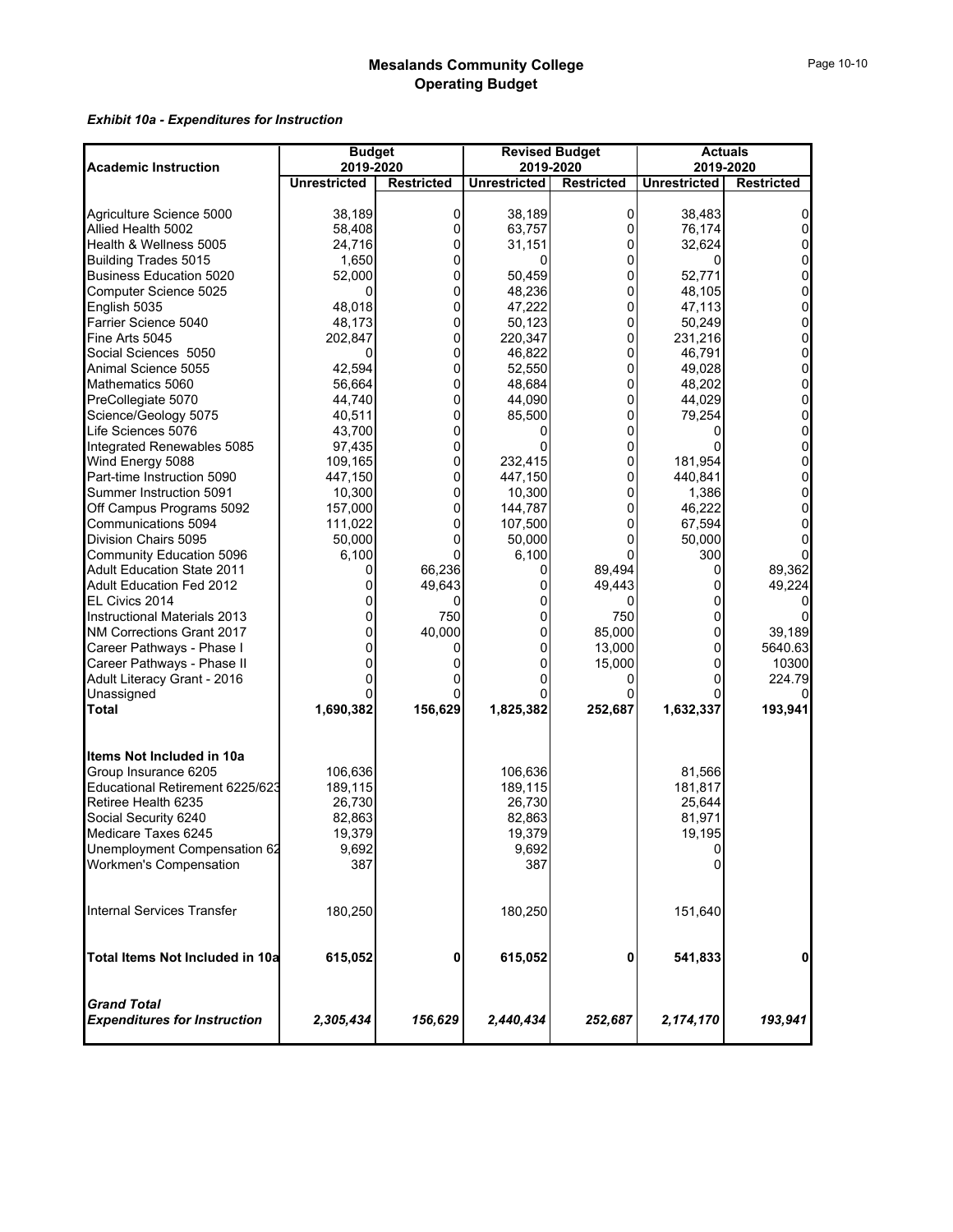|                                                  | <b>Budget</b> |                                  |            |                   |            | <b>Revised Budget</b>            |            | <b>Actuals</b>    |            |                                  |            |                   |
|--------------------------------------------------|---------------|----------------------------------|------------|-------------------|------------|----------------------------------|------------|-------------------|------------|----------------------------------|------------|-------------------|
| <b>Academic Instruction</b>                      |               | 2019-2020<br><b>Unrestricted</b> |            | <b>Restricted</b> |            | 2019-2020<br><b>Unrestricted</b> |            | <b>Restricted</b> |            | 2019-2020<br><b>Unrestricted</b> |            | <b>Restricted</b> |
|                                                  | <b>FTE</b>    | Amount                           | <b>FTE</b> | Amount            | <b>FTE</b> | Amount                           | <b>FTE</b> | Amount            | <b>FTE</b> | Amount                           | <b>FTE</b> | Amount            |
| <b>Agriculture Science 5000</b>                  |               |                                  |            |                   |            |                                  |            |                   |            |                                  |            |                   |
| <b>Faculty Salaries</b><br>Supplies and Expenses | 1.0           | 38,189<br>0                      |            |                   | 1.0        | 38,189<br>$\Omega$               |            |                   | 1.0        | 38,483<br>0                      |            |                   |
| Travel                                           |               | 0                                |            |                   |            | $\Omega$                         |            |                   |            | $\overline{0}$                   |            |                   |
| Equipment                                        |               |                                  |            |                   |            |                                  |            |                   |            |                                  |            |                   |
| <b>Total</b>                                     | 1.0           | 38,189                           | 0.0        | 0                 | 1.0        | 38,189                           | 0.0        | 0                 | 1.0        | 38,483                           | 0.0        | 0                 |
|                                                  |               |                                  |            |                   |            |                                  |            |                   |            |                                  |            |                   |
| Allied Health 5002<br><b>Faculty Salaries</b>    |               | 58,258                           |            |                   |            | 58,017                           |            |                   |            | 65,000                           |            |                   |
| <b>Professional Salaries</b>                     | 1.0           |                                  |            |                   | 1.0        |                                  |            |                   | 1.0        |                                  |            |                   |
| <b>Support Staff Salaries</b>                    |               |                                  |            |                   |            |                                  |            |                   |            |                                  |            |                   |
| Supplies and Expenses                            |               | 150                              |            |                   |            | 4,500                            |            |                   |            | 9,936                            |            |                   |
| Travel                                           |               |                                  |            |                   |            | 1,240                            |            |                   |            | 1,238                            |            |                   |
| Equipment                                        |               |                                  |            |                   |            |                                  |            |                   |            |                                  |            |                   |
| <b>Total</b>                                     | 1.0           | 58,408                           | 0.0        | 0                 | 1.0        | 63,757                           | 0.0        | 0                 | 1.0        | 76,174                           | 0.0        | $\mathbf{0}$      |
| <b>Health &amp; Wellness 5005</b>                |               |                                  |            |                   |            |                                  |            |                   |            |                                  |            |                   |
| <b>Faculty Salaries</b>                          | 1.0           | 21,216                           |            |                   | 1.0        | 20,400                           |            |                   | 1.0        | 20,000                           |            |                   |
| <b>Professional Salaries</b>                     |               |                                  |            |                   |            |                                  |            |                   |            |                                  |            |                   |
| <b>Support Staff Salaries</b>                    |               |                                  |            |                   |            |                                  |            |                   |            |                                  |            |                   |
| Supplies and Expenses                            |               | 3,000                            |            |                   |            | 10,000                           |            |                   |            | 10,050                           |            |                   |
| Travel                                           |               | 500                              |            |                   |            | 400                              |            |                   |            | 426                              |            |                   |
| Equipment                                        | 1.0           |                                  |            | 0                 | 1.0        | 351                              |            | 0                 |            | 2,147                            |            | 0                 |
| <b>Total</b>                                     |               | 24,716                           | 0.0        |                   |            | 31,151                           | 0.0        |                   | 1.0        | 32,624                           | 0.0        |                   |
| <b>Building Trades 5015</b>                      |               |                                  |            |                   |            |                                  |            |                   |            |                                  |            |                   |
| <b>Faculty Salaries</b>                          | 0.0           |                                  |            |                   | 0.0        |                                  |            |                   | 0.0        |                                  |            |                   |
| <b>Professional Salaries</b>                     |               |                                  |            |                   |            |                                  |            |                   |            |                                  |            |                   |
| Supplies and Expenses                            |               | 1,500                            |            |                   |            | 0                                |            |                   |            | $\overline{0}$                   |            |                   |
| Travel                                           |               | 150                              |            |                   |            | $\Omega$                         |            |                   |            | $\Omega$                         |            |                   |
| Equipment<br><b>Total</b>                        | 0.0           | 1,650                            | 0.0        | 0                 | 0.0        | 0                                | 0.0        | 0                 | 0.0        | 0                                | 0.0        | 0                 |
|                                                  |               |                                  |            |                   |            |                                  |            |                   |            |                                  |            |                   |
| <b>Business Education 5020</b>                   |               |                                  |            |                   |            |                                  |            |                   |            |                                  |            |                   |
| <b>Faculty Salaries</b>                          | 1.0           | 50,000                           |            |                   | 1.0        | 50,000                           |            |                   | 1.0        | 50,690                           |            |                   |
| <b>Professional Salaries</b>                     |               |                                  |            |                   |            |                                  |            |                   |            |                                  |            |                   |
| Supplies and Expenses<br>Travel                  |               | 1,500<br>500                     |            |                   |            | 159<br>300                       |            |                   |            | 1,793<br>288                     |            |                   |
| Equipment                                        |               |                                  |            |                   |            |                                  |            |                   |            |                                  |            |                   |
| Total                                            | 1.0           | 52,000                           | 0.0        | 0                 | 1.0        | 50,459                           | 0.0        | 0                 | 1.0        | 52,771                           | 0.0        | 0                 |
|                                                  |               |                                  |            |                   |            |                                  |            |                   |            |                                  |            |                   |
| <b>Computer Science 5025</b>                     |               |                                  |            |                   |            |                                  |            |                   |            |                                  |            |                   |
| <b>Faculty Salaries</b>                          |               |                                  |            |                   | 1.0        | 47,736                           |            |                   | 1.0        | 47,736                           |            |                   |
| Supplies and Expenses<br>Travel                  |               |                                  |            |                   |            | 500                              |            |                   |            | 369                              |            |                   |
| Equipment                                        |               |                                  |            |                   |            | 0                                |            |                   |            | 0                                |            |                   |
| <b>Total</b>                                     | 0.0           | 0                                | 0.0        | 0                 | 1.0        | 48,236                           | 0.0        | 0                 | 1.0        | 48,105                           | 0.0        | $\mathbf{0}$      |
|                                                  |               |                                  |            |                   |            |                                  |            |                   |            |                                  |            |                   |
| English 5035                                     |               |                                  |            |                   |            |                                  |            |                   |            |                                  |            |                   |
| <b>Faculty Salaries</b>                          | 1.0           | 45,022                           |            |                   | 1.0        | 45,022                           |            |                   | 1.0        | 45,022                           |            |                   |
| Supplies and Expenses                            |               | 2,846                            |            |                   |            | 2,200                            |            |                   |            | 2,092                            |            |                   |
| Travel<br>Equipment                              |               | 150                              |            |                   |            |                                  |            |                   |            | 0                                |            |                   |
| <b>Total</b>                                     | 1.0           | 48,018                           | 0.0        | 0                 | 1.0        | 47,222                           | 0.0        | 0                 | 1.0        | 47,113                           | 0.0        | 0                 |
|                                                  |               |                                  |            |                   |            |                                  |            |                   |            |                                  |            |                   |
| <b>Farrier Science 5040</b>                      |               |                                  |            |                   |            |                                  |            |                   |            |                                  |            |                   |
| <b>Faculty Salaries</b>                          | 1.0           | 44,023                           |            |                   | 1.0        | 44,023                           |            |                   | 1.0        | 44,023                           |            |                   |
| <b>Support Staff Salaries</b>                    |               |                                  |            |                   |            |                                  |            |                   |            |                                  |            |                   |
| Supplies and Expenses<br>Travel                  |               | 4,000<br>150                     |            |                   |            | 6,100<br>0                       |            |                   |            | 6,226<br>$\Omega$                |            |                   |
| Equipment                                        |               |                                  |            |                   |            |                                  |            |                   |            | $\Omega$                         |            |                   |
| <b>Total</b>                                     | 1.0           | 48,173                           | 0.0        | 0                 | 1.0        | 50,123                           | 0.0        | 0                 | 1.0        | 50,249                           | 0.0        | $\mathbf{0}$      |
|                                                  |               |                                  |            |                   |            |                                  |            |                   |            |                                  |            |                   |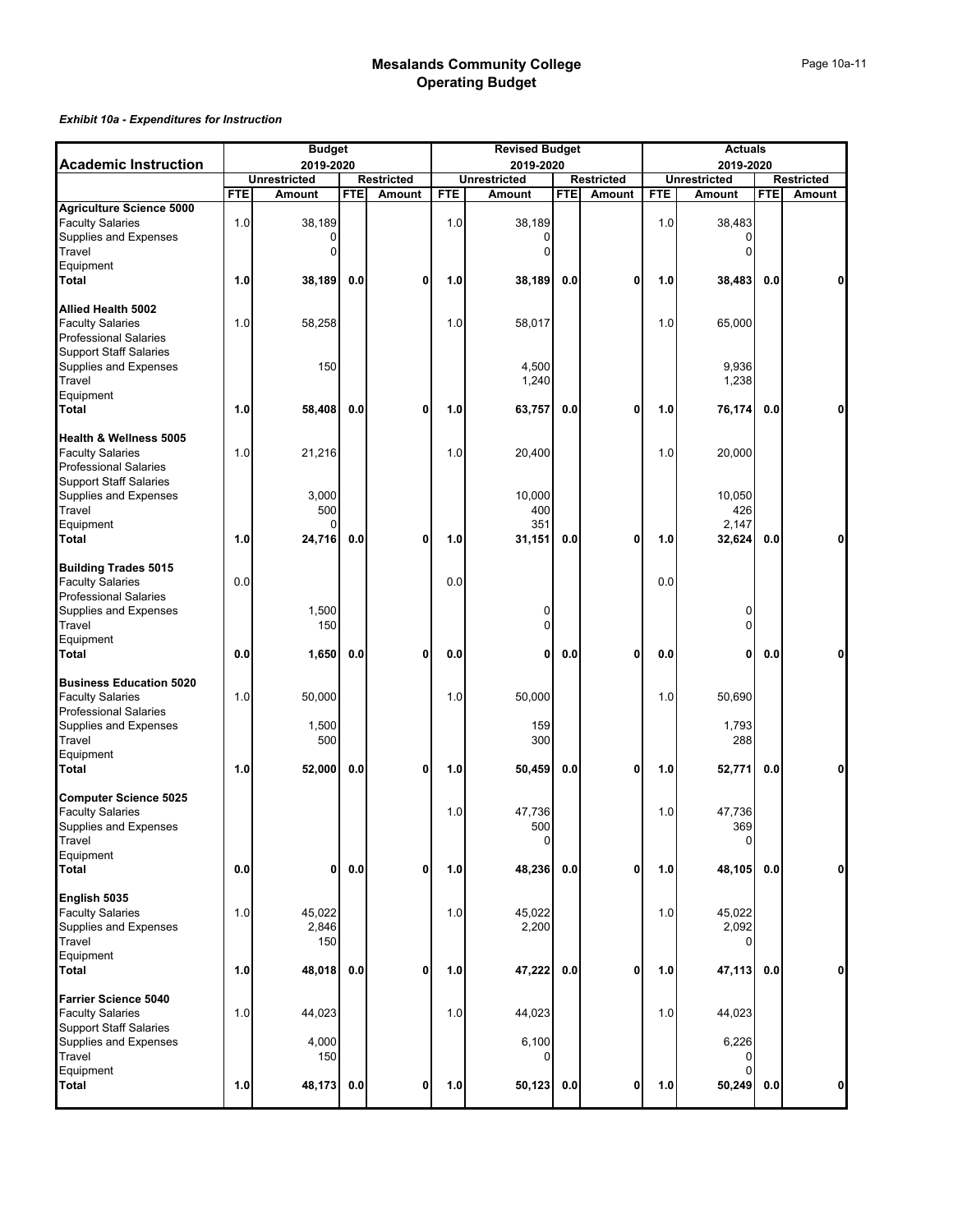|                                                               | <b>Budget</b> |                     |            |                   |            | <b>Revised Budget</b> |            | <b>Actuals</b>    |            |                     |            |                   |  |
|---------------------------------------------------------------|---------------|---------------------|------------|-------------------|------------|-----------------------|------------|-------------------|------------|---------------------|------------|-------------------|--|
| <b>Academic Instruction</b>                                   |               | 2019-2020           |            |                   |            | 2019-2020             |            |                   |            | 2019-2020           |            |                   |  |
|                                                               |               | <b>Unrestricted</b> |            | <b>Restricted</b> |            | <b>Unrestricted</b>   |            | <b>Restricted</b> |            | <b>Unrestricted</b> |            | <b>Restricted</b> |  |
|                                                               | <b>FTE</b>    | Amount              | <b>FTE</b> | Amount            | <b>FTE</b> | Amount                | <b>FTE</b> | Amount            | <b>FTE</b> | Amount              | <b>FTE</b> | Amount            |  |
| Fine Arts 5045<br><b>Faculty Salaries</b>                     | 5.0           | 170,854             |            |                   | 5.0        | 170,854               |            |                   | 4.0        | 170,874             |            |                   |  |
| <b>Professional Salaries</b><br><b>Support Staff Salaries</b> | 1.0           | 14,493              |            |                   | 0.5        | 14,493                |            |                   | 0.5        | 14,205              |            |                   |  |
| Supplies and Expenses                                         |               | 15,000              |            |                   |            | 28,000                |            |                   |            | 36,127              |            |                   |  |
| Travel                                                        |               | 2,500               |            |                   |            | 7,000                 |            |                   |            | 6,462               |            |                   |  |
| Equipment                                                     |               |                     |            |                   |            |                       |            |                   |            | 3,547               |            |                   |  |
| Total                                                         | 6.0           | 202,847             | 0.0        | 0                 | 5.5        | 220,347               | 0.0        | 0                 | 4.5        | 231,216             | 0.0        | 0                 |  |
| Social Sciences 5050                                          |               |                     |            |                   |            |                       |            |                   |            |                     |            |                   |  |
| <b>Faculty Salaries</b>                                       |               |                     |            |                   | 1.0        | 46,222                |            |                   | 1.0        | 46,222              |            |                   |  |
| Supplies and Expenses                                         |               |                     |            |                   |            | 300                   |            |                   |            | 276                 |            |                   |  |
| Travel                                                        |               |                     |            |                   |            | 300                   |            |                   |            | 293                 |            |                   |  |
| Total                                                         | 0.0           | 0                   | 0.0        | 0                 | 1.0        | 46,822                | 0.0        | 0                 | 1.0        | 46,791              | 0.0        | 0                 |  |
| Animal Science 5055                                           |               |                     |            |                   |            |                       |            |                   |            |                     |            |                   |  |
| <b>Faculty Salaries</b>                                       | 1.0           | 41,744              |            |                   | 1.0        | 50,000                |            |                   | 1.0        | 47,115              |            |                   |  |
| <b>Supplies and Expenses</b>                                  |               | 375                 |            |                   |            | 1,000                 |            |                   |            | 874                 |            |                   |  |
| Travel                                                        |               | 475                 |            |                   |            | 1,550                 |            |                   |            | 1,039               |            |                   |  |
| Equipment                                                     |               |                     |            |                   |            |                       |            |                   |            |                     |            |                   |  |
| Total                                                         | 1.0           | 42,594              | 0.0        | 0                 | 1.0        | 52,550                | 0.0        | 0                 | 1.0        | 49,028              | 0.0        | 0                 |  |
| <b>Mathematics 5060</b>                                       |               |                     |            |                   |            |                       |            |                   |            |                     |            |                   |  |
| <b>Faculty Salaries</b>                                       | 1.0           | 47,284              |            |                   | 1.0        | 47,284                |            |                   | 1.0        | 47,284              |            |                   |  |
| <b>Student Salaries</b>                                       |               | 8,580               |            |                   |            |                       |            |                   |            |                     |            |                   |  |
| <b>Supplies and Expenses</b>                                  |               | 500                 |            |                   |            | 900                   |            |                   |            | 874                 |            |                   |  |
| Travel                                                        |               | 300                 |            |                   |            | 500                   |            |                   |            | 44                  |            |                   |  |
| Equipment                                                     |               |                     |            |                   |            |                       |            |                   |            |                     |            |                   |  |
| Total                                                         | 1.0           | 56,664              | 0.0        | 0                 | 1.0        | 48,684                | 0.0        | 0                 | 1.0        | 48,202              | 0.0        | 0                 |  |
| PreCollegiate 5070                                            |               |                     |            |                   |            |                       |            |                   |            |                     |            |                   |  |
| <b>Faculty Salaries</b>                                       | 1.0           | 43,490              |            |                   | 1.0        | 43,490                |            |                   | 1.0        | 43,490              |            |                   |  |
| Supplies and Expenses                                         |               | 950                 |            |                   |            | 600                   |            |                   |            | 539                 |            |                   |  |
| Travel                                                        |               | 300                 |            |                   |            | $\Omega$              |            |                   |            | 0                   |            |                   |  |
| Equipment                                                     |               |                     |            |                   |            |                       |            | $\mathbf 0$       |            |                     |            | 0                 |  |
| Total                                                         | 1.0           | 44,740              | 0.0        | 0                 | 1.0        | 44,090                | 0.0        |                   | 1.0        | 44,029              | 0.0        |                   |  |
| Science/Geology 5075                                          |               |                     |            |                   |            |                       |            |                   |            |                     |            |                   |  |
| <b>Faculty Salaries</b>                                       | 0.8           | 38,811              |            |                   | 1.8        | 84,000                |            |                   | 1.8        | 78,738              |            |                   |  |
| <b>Professional Salaries</b>                                  |               |                     |            |                   |            |                       |            |                   |            |                     |            |                   |  |
| <b>Supplies and Expenses</b>                                  |               | 900                 |            |                   |            | 1,000                 |            |                   |            | 516                 |            |                   |  |
| Travel<br>Equipment                                           |               | 500<br>300          |            |                   |            | 500                   |            |                   |            | 0<br>O              |            |                   |  |
| Total                                                         | 0.8           | 40,511              | 0.0        | 0                 | 1.8        | 85,500                | 0.0        | 0                 | 1.8        | 79,254              | 0.0        | 0                 |  |
|                                                               |               |                     |            |                   |            |                       |            |                   |            |                     |            |                   |  |
| Wind Energy 5088                                              |               |                     |            |                   |            |                       |            |                   |            |                     |            |                   |  |
| <b>Faculty Salaries</b>                                       | 2.0           | 107,415             |            |                   | 2.0        | 107,415               |            |                   | 2.0        | 94,602              |            |                   |  |
| Supplies and Expenses<br>Travel                               |               | 1,500<br>250        |            |                   |            | 120,000<br>5,000      |            |                   |            | 86,247<br>1,104     |            |                   |  |
| Equipment                                                     |               |                     |            |                   |            |                       |            |                   |            |                     |            |                   |  |
| Total                                                         | 2.0           | 109,165             | 0.0        | 0                 | 2.0        | 232,415               | 0.0        | 0                 | 2.0        | 181,954             | 0.0        | 0                 |  |
| Part-time Instruction 5090                                    |               |                     |            |                   |            |                       |            |                   |            |                     |            |                   |  |
| <b>Faculty Salaries</b>                                       | 6.0           | 426,400             |            |                   | 6.0        | 426,400               |            |                   | 6.0        | 429,624             |            |                   |  |
| Supplies and Expenses                                         |               | 20,000              |            |                   |            | 20,000                |            |                   |            | 10,661              |            |                   |  |
| Travel                                                        |               | 750                 |            |                   |            | 750                   |            |                   |            | 556                 |            |                   |  |
| Equipment                                                     |               |                     |            |                   |            |                       |            |                   |            |                     |            |                   |  |
| Total                                                         | 6.0           | 447,150             | 0.0        | 0                 | 6.0        | 447,150               | 0.0        | $\mathbf{0}$      | 6.0        | 440,841             | 0.0        | 0                 |  |
| <b>Summer Instruction 5091</b>                                |               |                     |            |                   |            |                       |            |                   |            |                     |            |                   |  |
| <b>Faculty Salaries</b>                                       |               |                     |            |                   |            |                       |            |                   |            |                     |            |                   |  |
| <b>Support Staff Salaries</b>                                 | 1.0           | 7,800               |            |                   | 1.0        | 7,800                 |            |                   | 1.0        | 0                   |            |                   |  |
| Supplies and Expenses<br>Travel                               |               | 2,000               |            |                   |            | 2,000                 |            |                   |            | 824<br>562          |            |                   |  |
| Equipment                                                     |               | 500                 |            |                   |            | 500                   |            |                   |            |                     |            |                   |  |
|                                                               |               |                     |            |                   |            |                       |            |                   |            |                     |            |                   |  |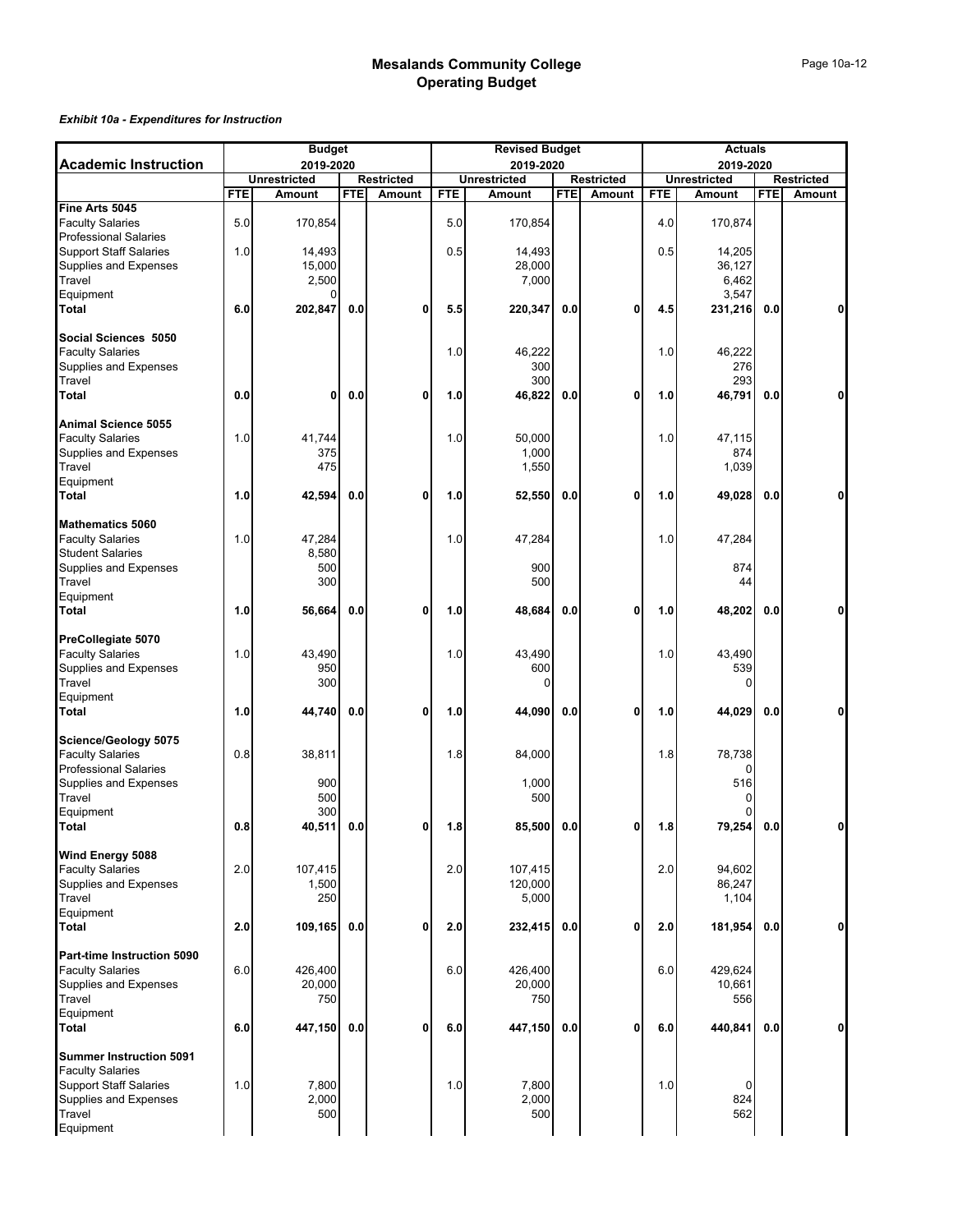|                             |       | <b>Budget</b>        |                   |        |              | <b>Revised Budget</b> |                  |                   | Actuals    |              |                  |                   |
|-----------------------------|-------|----------------------|-------------------|--------|--------------|-----------------------|------------------|-------------------|------------|--------------|------------------|-------------------|
| <b>Academic Instruction</b> |       | 2019-2020            |                   |        |              | 2019-2020             |                  |                   |            | 2019-2020    |                  |                   |
|                             |       | Jnrestricted         | <b>Restricted</b> |        | Unrestricted |                       |                  | <b>Restricted</b> |            | Unrestricted |                  | <b>Restricted</b> |
|                             |       | <b>STE</b><br>Amount |                   | Amount | <b>FTE</b>   | Amount                | <b>FTEI</b>      | Amount            | <b>FTE</b> | Amount       | <b>IFTEI</b>     | Amount            |
| <b>Total</b>                | ا0. ا | 10.300               | 0.0               |        | ا0.،         | 10.300                | 0.0 <sub>l</sub> |                   | ″0.،       | .386         | 0.0 <sub>1</sub> | 01                |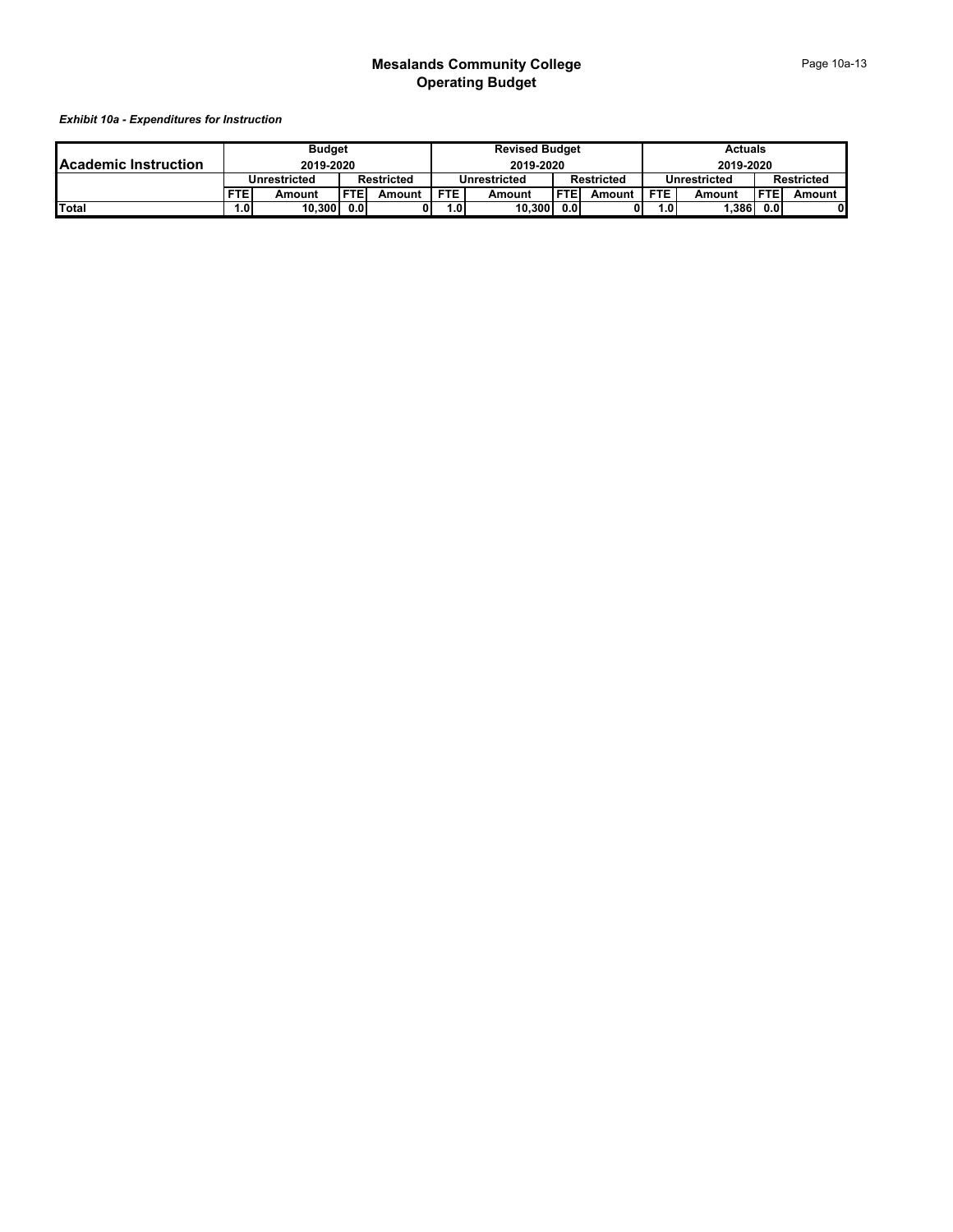|                                                                                                                        | <b>Budget</b> |                          |            |                   | <b>Revised Budget</b> |                          |            |                    |            | <b>Actuals</b>        |            |                   |  |  |
|------------------------------------------------------------------------------------------------------------------------|---------------|--------------------------|------------|-------------------|-----------------------|--------------------------|------------|--------------------|------------|-----------------------|------------|-------------------|--|--|
| <b>Academic Instruction</b>                                                                                            |               | 2019-2020                |            |                   |                       | 2019-2020                |            |                    |            | 2019-2020             |            |                   |  |  |
|                                                                                                                        |               | <b>Unrestricted</b>      |            | <b>Restricted</b> |                       | <b>Unrestricted</b>      | <b>FTE</b> | <b>Restricted</b>  | <b>FTE</b> | <b>Unrestricted</b>   |            | <b>Restricted</b> |  |  |
|                                                                                                                        | <b>FTE</b>    | Amount                   | <b>FTE</b> | Amount            | <b>FTE</b>            | Amount                   |            | Amount             |            | Amount                | <b>FTE</b> | Amount            |  |  |
| Off Campus Programs 5092<br><b>Supplies and Expenses</b><br>Travel                                                     |               | 155,000<br>2,000         |            |                   |                       | 142,787                  |            |                    |            | 46,222                |            |                   |  |  |
| Equipment<br>Total                                                                                                     | 0.0           | 157,000                  | 0.0        | $\mathbf 0$       | 0.0                   | 2,000<br>144,787         | 0.0        | 0                  | 0.0        | 46,222                | 0.0        | 0                 |  |  |
|                                                                                                                        |               |                          |            |                   |                       |                          |            |                    |            |                       |            |                   |  |  |
| <b>Communications 5094</b><br><b>Faculty Salaries</b><br><b>Professional Salaries</b><br><b>Support Staff Salaries</b> | 1.0           | 58,522                   |            |                   | 1.0                   | 55,000                   |            |                    | 1.0        | 50,385                |            |                   |  |  |
| Supplies and Expenses<br>Travel<br>Equipment                                                                           |               | 51,000<br>1,500          |            |                   |                       | 51,000<br>1,500          |            |                    |            | 17,210                |            |                   |  |  |
| Total                                                                                                                  | 1.0           | 111,022                  | 0.0        | $\mathbf{0}$      | 1.0                   | 107,500                  | 0.0        | 0                  | 1.0        | 67,594                | 0.0        | 0                 |  |  |
| <b>Division Chairs 5095</b><br><b>Professional Salaries</b>                                                            |               |                          |            |                   |                       |                          |            |                    |            |                       |            |                   |  |  |
| <b>Supplies and Expenses</b><br>Travel                                                                                 |               | 50,000                   |            |                   |                       | 50,000                   |            |                    |            | 50,000                |            |                   |  |  |
| Total                                                                                                                  | 0.0           | 50,000                   | 0.0        | 0                 | 0.0                   | 50,000                   | 0.0        | 0                  | 0.0        | 50,000                | 0.0        | 0                 |  |  |
| <b>Community Education 5096</b><br><b>Support Staff Salaries</b><br><b>Other Salaries</b><br>Supplies and Expenses     | 0.0           | $\Omega$<br>5,200<br>900 |            |                   | 0.0                   | $\Omega$<br>5,200<br>900 |            |                    | 0.0        | $\overline{0}$<br>300 |            |                   |  |  |
| Travel<br>Equipment<br>Total                                                                                           | 0.0           | 6,100                    | 0.0        | 0                 | 0.0                   | 6,100                    | 0.0        | 0                  | 0.0        | 300                   | 0.0        | 0                 |  |  |
| <b>Adult Education State 2011</b>                                                                                      |               |                          |            |                   |                       |                          |            |                    |            |                       |            |                   |  |  |
| <b>Faculty Salaries</b>                                                                                                |               |                          |            |                   |                       |                          |            |                    |            |                       |            |                   |  |  |
| <b>Professional Salaries</b><br><b>Support Staff Salaries</b>                                                          |               |                          | 0.8<br>0.5 | 33,242<br>13,790  |                       |                          | 0.8<br>0.5 | 40,804<br>15,392   |            |                       | 0.8<br>0.5 | 40,804<br>15,392  |  |  |
| Supplies and Expenses                                                                                                  |               |                          |            | 0                 |                       |                          |            | 4,699              |            |                       |            | 5,110             |  |  |
| Travel<br><b>Benefits</b>                                                                                              |               |                          |            | 0<br>19,204       |                       |                          |            | 3,499<br>25,099    |            |                       |            | 3,449             |  |  |
| Total                                                                                                                  | 0.0           | 0                        | $1.3$      | 66,236            | 0.0                   | 0                        | $1.3$      | 89,494             | 0.0        | 0                     | 1.3        | 24,607<br>89,362  |  |  |
| <b>Adult Education Fed 2012</b>                                                                                        |               |                          |            |                   |                       |                          |            |                    |            |                       |            |                   |  |  |
| <b>Faculty Salaries</b>                                                                                                |               |                          |            |                   |                       |                          |            |                    |            |                       |            |                   |  |  |
| <b>Professional Salaries</b><br><b>Support Staff Salaries</b>                                                          |               |                          | 1.2        | 36,393            |                       |                          | 0.2<br>0.5 | 6,270<br>15,150    |            |                       | 0.2<br>0.5 | 363<br>16,998     |  |  |
| Supplies and Expenses<br>Travel                                                                                        |               |                          |            |                   |                       |                          |            | 19,579<br>1,000    |            |                       |            | 24,873            |  |  |
| Benefits                                                                                                               |               |                          |            | 13,250            |                       |                          |            | 7,444              |            |                       |            | 6,990             |  |  |
| Total                                                                                                                  | 0.0           | 0                        | $1.2$      | 49,643            | 0.0                   | 0                        | 0.7        | 49,443             | 0.0        | 0                     | 0.7        | 49,224            |  |  |
| EL Civics 2014<br><b>Faculty Salaries</b>                                                                              |               |                          |            |                   |                       |                          |            |                    |            |                       |            |                   |  |  |
| Supplies and Expenses<br>Travel                                                                                        |               |                          |            |                   |                       |                          |            |                    |            |                       |            |                   |  |  |
| Total                                                                                                                  | 0.0           | 0                        | 0.0        | 0                 | 0.0                   | 0                        | 0.0        | 0                  | 0.0        | 0                     | 0.0        | $\mathbf{0}$      |  |  |
| <b>Instructional Materials 2013</b><br>Supplies and Expenses                                                           |               | 0                        |            | 750               |                       |                          |            | 750                |            |                       |            |                   |  |  |
| Total                                                                                                                  | 0.0           |                          | 0.0        | 750               | 0.0                   | 0                        | 0.0        | 750                | 0.0        | $\mathbf{0}$          | 0.0        | 0                 |  |  |
| <b>NM Corrections Grant 2017</b><br><b>Supplies and Expenses</b><br>Travel                                             |               |                          |            | 40,000<br>0       |                       |                          |            | 85,000<br>$\Omega$ |            |                       |            | 39,189            |  |  |
| <b>Total</b>                                                                                                           | 0.0           | 0                        | $0.0\,$    | 40,000            | 0.0                   | $\mathbf{0}$             | 0.0        | 85,000             | 0.0        | οI                    | 0.0        | 39,189            |  |  |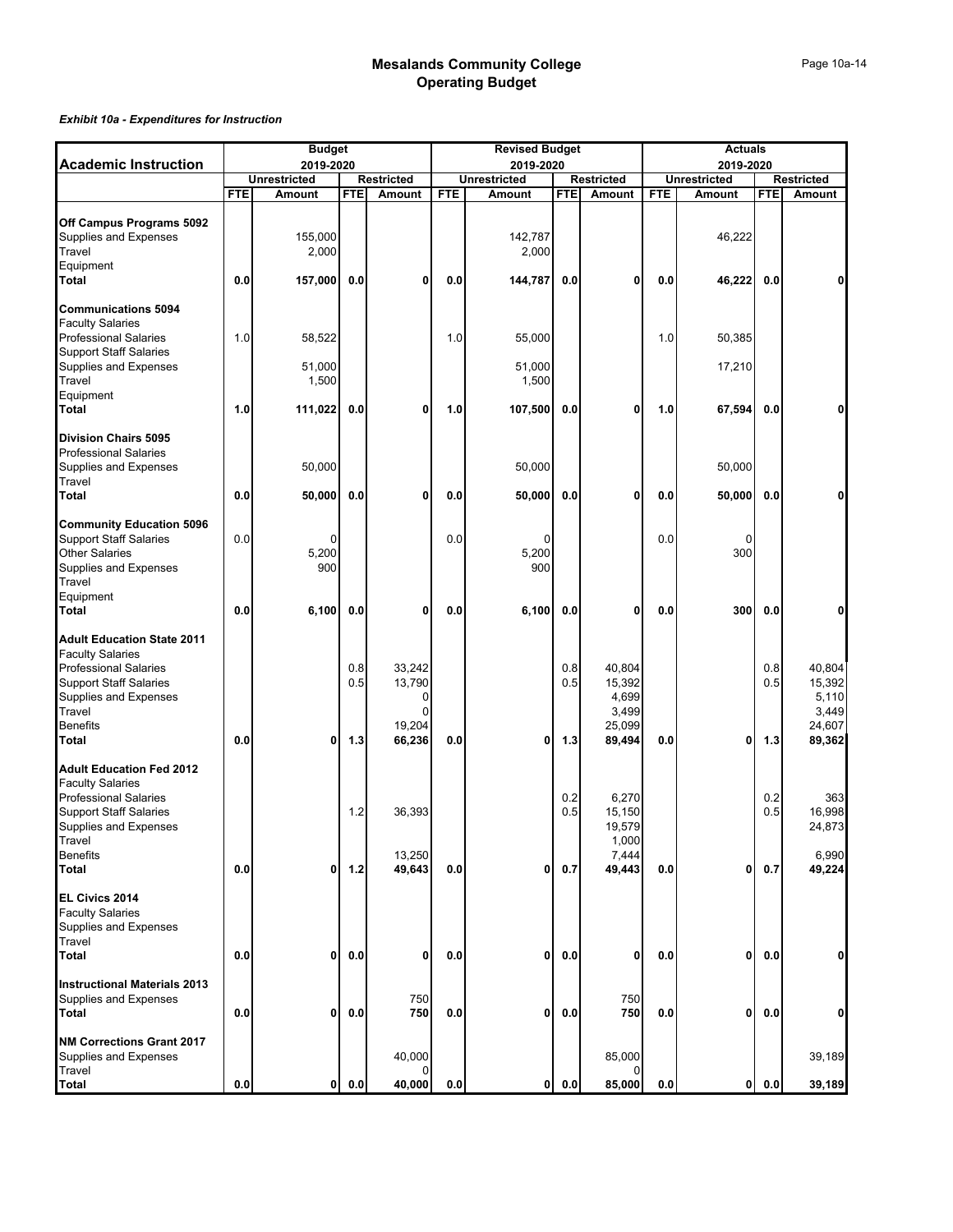### *Exhibit 10a - Expenditures for Instruction*

|                                                                                                                                                                                |            | <b>Budget</b>       |             |                   | <b>Revised Budget</b> |                     |             |                         |            | <b>Actuals</b>      |            |                         |  |  |
|--------------------------------------------------------------------------------------------------------------------------------------------------------------------------------|------------|---------------------|-------------|-------------------|-----------------------|---------------------|-------------|-------------------------|------------|---------------------|------------|-------------------------|--|--|
| <b>Academic Instruction</b>                                                                                                                                                    |            | 2019-2020           |             |                   |                       | 2019-2020           |             |                         |            | 2019-2020           |            |                         |  |  |
|                                                                                                                                                                                |            | <b>Unrestricted</b> |             | <b>Restricted</b> |                       | <b>Unrestricted</b> |             | <b>Restricted</b>       |            | <b>Unrestricted</b> |            | <b>Restricted</b>       |  |  |
|                                                                                                                                                                                | <b>FTE</b> | <b>Amount</b>       | <b>FTEI</b> | Amount            | <b>FTE</b>            | Amount              | <b>FTEI</b> | Amount                  | <b>FTE</b> | Amount              | <b>FTE</b> | Amount                  |  |  |
| Career Pathways - Phase I<br><b>Faculty Salaries</b><br><b>Professional Salaries</b><br>Supplies and Expenses<br>Travel                                                        |            |                     | 0.1         |                   |                       |                     | 1.0         | 5,000<br>4,500<br>2,500 |            |                     | 0.0        | 1,987<br>2,457<br>1,197 |  |  |
| <b>Benefits</b>                                                                                                                                                                |            |                     |             |                   |                       |                     |             | 1,000                   |            |                     |            |                         |  |  |
| <b>Total</b>                                                                                                                                                                   | 0          | 0                   | 0.1         | 0                 | 0                     | 0                   | 1           | 13,000                  | 0          | 0                   | 0          | 5,641                   |  |  |
| <b>Career Pathways - Phase II</b><br><b>Faculty Salaries</b><br><b>Professional Salaries</b>                                                                                   |            |                     |             |                   |                       |                     |             |                         |            |                     |            |                         |  |  |
| <b>Support Staff Salaries</b><br>Supplies and Expenses<br>Travel<br>Equipment                                                                                                  |            |                     |             |                   |                       |                     | 1.0         | 11,000                  |            |                     |            | 7,893                   |  |  |
| <b>Benefits</b>                                                                                                                                                                |            |                     |             |                   |                       |                     |             | 4,000                   |            |                     |            | 2,407                   |  |  |
| <b>Total</b>                                                                                                                                                                   | 0.0        | 0.0                 | 0.0         | 0.0               | 0.0                   | 0.0                 | 1.0         | 15,000                  | 0.0        | 0.0                 | 0.0        | 10300.0                 |  |  |
| <b>Adult Literacy Grant - 2016</b><br><b>Faculty Salaries</b><br><b>Professional Salaries</b><br><b>Support Staff Salaries</b><br>Supplies and Expenses<br>Travel<br>Equipment |            |                     |             |                   |                       |                     |             |                         |            |                     |            | 225                     |  |  |
| <b>Benefits</b>                                                                                                                                                                |            |                     |             |                   |                       |                     |             |                         |            |                     |            |                         |  |  |
| <b>Total</b>                                                                                                                                                                   | 0.0        | 0.0                 | 0.0         | 0.0               | 0.0                   | 0.0                 | 0.0         | 0.0                     | 0.0        | 0.0                 | 0.0        | 224.8                   |  |  |
| <b>Unassigned</b><br><b>Faculty Salaries</b><br><b>Professional Salaries</b><br><b>Support Staff Salaries</b><br>Supplies and Expenses<br>Travel<br>Equipment                  |            |                     |             |                   |                       |                     |             |                         |            |                     |            |                         |  |  |
| <b>Benefits</b>                                                                                                                                                                |            |                     |             |                   |                       |                     |             |                         |            |                     |            |                         |  |  |
| <b>Total</b>                                                                                                                                                                   | 0.0        |                     | $0.0$ 0.0   | 0.0               | 0.0                   | 0.0                 | 0.0         | 0.0                     | 0.0        | 0.0 <sub>l</sub>    | 0.0        | 0.0                     |  |  |

#### *Grand Total*

|                               |            | <b>Budget</b><br>2019-2020 |                  |                   |                  | <b>Revised Budget</b><br>2019-2020 |            |                   | <b>Actuals</b><br>2019-2020 |              |                  |                   |  |
|-------------------------------|------------|----------------------------|------------------|-------------------|------------------|------------------------------------|------------|-------------------|-----------------------------|--------------|------------------|-------------------|--|
|                               |            | <b>Unrestricted</b>        |                  | <b>Restricted</b> |                  | <b>Unrestricted</b>                |            | <b>Restricted</b> |                             | Unrestricted |                  | <b>Restricted</b> |  |
| <b>Details</b>                | <b>FTE</b> | Amount                     | <b>FTEI</b>      | Amount            | <b>FTE</b>       | Amount                             | <b>FTE</b> | Amount            | <b>FTE</b>                  | Amount       | FTEI             | Amount            |  |
|                               |            |                            |                  |                   |                  |                                    |            |                   |                             |              |                  |                   |  |
| <b>Faculty Salaries</b>       | 22.8       | 1,249,706                  | 0.0              | 0.0               | 25.8             | 1.279.052                          | 0.0        | 0.0               | 24.8                        | 1.268.903    | 0.0 <sub>1</sub> | 0.0               |  |
| <b>Professional Salaries</b>  | 1.01       | 58,522                     | 0.9 <sub>l</sub> | 33.242            | 1.0 <sub>l</sub> | 55,000                             | 2.0        | 52.074            | 1.0                         | 50.385       | 1.0              | 43,154            |  |
| <b>Support Staff Salaries</b> | 2.0        | 22,293                     | 1.7              | 50,183            | 1.5              | 22.293                             | 2.0        | 41.542            | 1.5                         | 14.205       | 1.0              | 40,283            |  |
| <b>Student Salaries</b>       | 0.0        |                            | 0.0 <sub>l</sub> |                   | 0.0              |                                    | 0.0        |                   | 0.0                         |              | 0.01             |                   |  |
| <b>Other Salaries</b>         | 0.0        | 5,200                      | 0.0              |                   | 0.01             | 5.200                              | 0.0        |                   | 0.0                         | 300          | 0.0              | 01                |  |
| <b>Supplies and Expenses</b>  | 0.0        | 314.456                    | 0.01             | 40.750            | 0.0              | 441.946                            | 0.0        | 114,528           | 0.0                         | 280.837      | 0.01             | 71,854            |  |
| Travel                        | 0.0        | 30.825                     | 0.0              |                   | 0.0              | 21,540                             | 0.0        | 6.999             | 0.0                         | 12,013       | 0.01             | 4,645             |  |
| Equipment                     | 0.0        | 800                        | 0.0 <sub>l</sub> |                   | 0.0              | 3511                               | 0.0        |                   | 0.0                         | 5,695        | 0.01             | $\Omega$          |  |
| Benefits (Restricted)         | 0.0        |                            | 0.0              | 32.454            | 0.0              | 0                                  | 0.0        | 37.544            | 0.0                         |              | 0.0 <sub>1</sub> | 34,004            |  |
| <b>Total</b>                  | 25.8       | 1,681,802                  | 2.61             | 156,629           | 28.3             | 1,825,382                          | 4.0        | 252,687           | 27.3                        | 1,632,337    | 2.01             | 193,941           |  |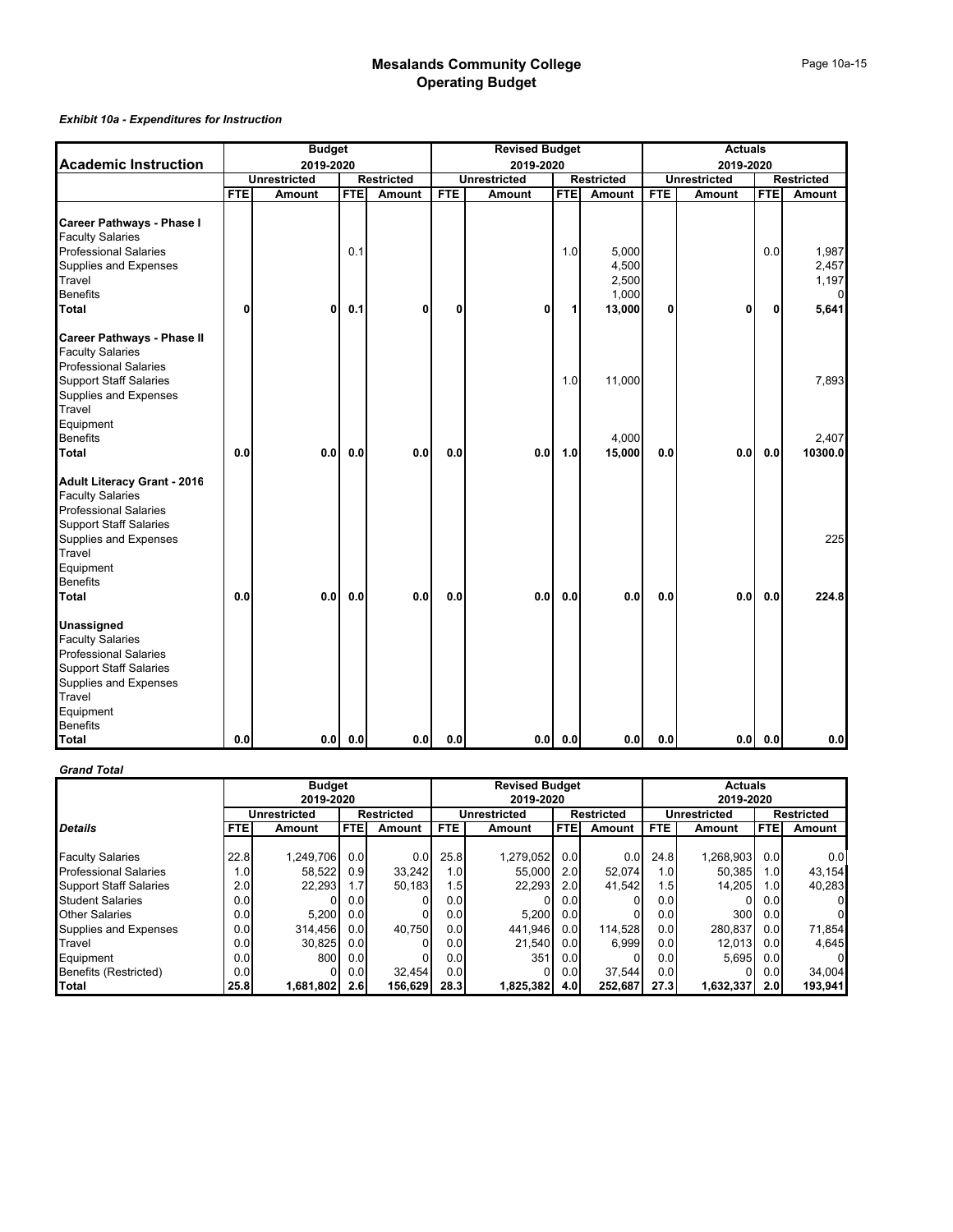*Exhibit 11 - Expenditures for Academic Support*

|                                   | <b>Budget</b>       |                   | <b>Revised Budget</b> |                   | <b>Actuals</b>      |                   |
|-----------------------------------|---------------------|-------------------|-----------------------|-------------------|---------------------|-------------------|
|                                   | 2019-2020           |                   | 2019-2020             |                   | 2019-2020           |                   |
|                                   | <b>Unrestricted</b> | <b>Restricted</b> | <b>Unrestricted</b>   | <b>Restricted</b> | <b>Unrestricted</b> | <b>Restricted</b> |
| <b>Academic Support</b>           |                     |                   |                       |                   |                     |                   |
| VP of Academic Affairs 5110       | 142,028             | 0                 | 141,030               | 0                 | 139,687             | $\overline{0}$    |
| Central Services 5111             | 27,718              | 0                 | 27,718                | $\mathbf 0$       | 29,670              | $\mathbf 0$       |
| <b>Educational Services 5112</b>  | 13,910              | $\overline{0}$    | 13,925                | $\mathbf 0$       | 5,966               | $\overline{0}$    |
| Library 5115                      | 48,750              | 0                 | 55,000                | $\overline{0}$    | 21,825              | $\overline{0}$    |
| Academic Publications 5135        | 7,500               | 0                 | 7,500                 | 0                 | 3,624               | $\mathbf 0$       |
| Assessment Committee 5140         | 500                 | 0                 | 500                   | 0                 | 2,959               | $\overline{0}$    |
| North Central 5145                | 18,000              | 0                 | 13,784                | 0                 | 6,917               | $\overline{0}$    |
| Dinosaur Museum 5160              | 0                   | $\overline{0}$    | 64,500                | $\pmb{0}$         | 74,994              | $\overline{0}$    |
| Community Outreach 5165           | 15,790              | 0                 | 1,050                 | 0                 | 1,196               | $\overline{0}$    |
| Director of Academic Affairs 5180 | 83,012              | $\Omega$          | 103,901               | 0                 | 106,406             | $\mathbf 0$       |
| Unassigned                        |                     | 0                 |                       | 0                 |                     | $\overline{0}$    |
| Unassigned                        | 0                   | 0                 |                       | 0                 |                     | $\overline{0}$    |
| Total                             | 357,208             | 0                 | 428,908               | 0                 | 393,243             | $\mathbf{0}$      |
| Items Not Included in 11a         |                     |                   |                       |                   |                     |                   |
| Group Insurance 6205              | 37,268              |                   | 37,268                |                   | 44,561              | $\mathbf 0$       |
| Educational Retirement 6225/6230  | 54,319              |                   | 54,319                |                   | 51,326              | $\mathbf 0$       |
| Retiree Health Care 6235          | 7,678               |                   | 7,678                 |                   | 6,463               | $\mathbf{0}$      |
| Social Security 6240              | 23,800              |                   | 23,800                |                   | 20,067              | $\overline{0}$    |
| Medicare Taxes 6245               | 5,566               |                   | 5,566                 |                   | 4,832               | $\overline{0}$    |
| Unemployment Compensation 6260    | 3,747               |                   | 3,747                 |                   |                     |                   |
| Workmen's Compensation            | 141                 |                   | 141                   |                   |                     |                   |
| <b>Internal Services Transfer</b> | 61,800              |                   | 61,800                |                   | 56,300              |                   |
| Total Items Not Included in 11a   | 194,319             | 0                 | 194,319               | 0                 | 183,549             | 0                 |
| <b>Grand Total Expenditures</b>   |                     |                   |                       |                   |                     |                   |
| for Academic Support              | 551,527             | 0                 | 623,227               | 0                 | 576,793             | 0                 |
|                                   |                     |                   |                       |                   |                     |                   |
|                                   |                     |                   |                       |                   |                     |                   |
|                                   |                     |                   |                       |                   |                     |                   |
|                                   |                     |                   |                       |                   |                     |                   |
|                                   |                     |                   |                       |                   |                     |                   |
|                                   |                     |                   |                       |                   |                     |                   |
|                                   |                     |                   |                       |                   |                     |                   |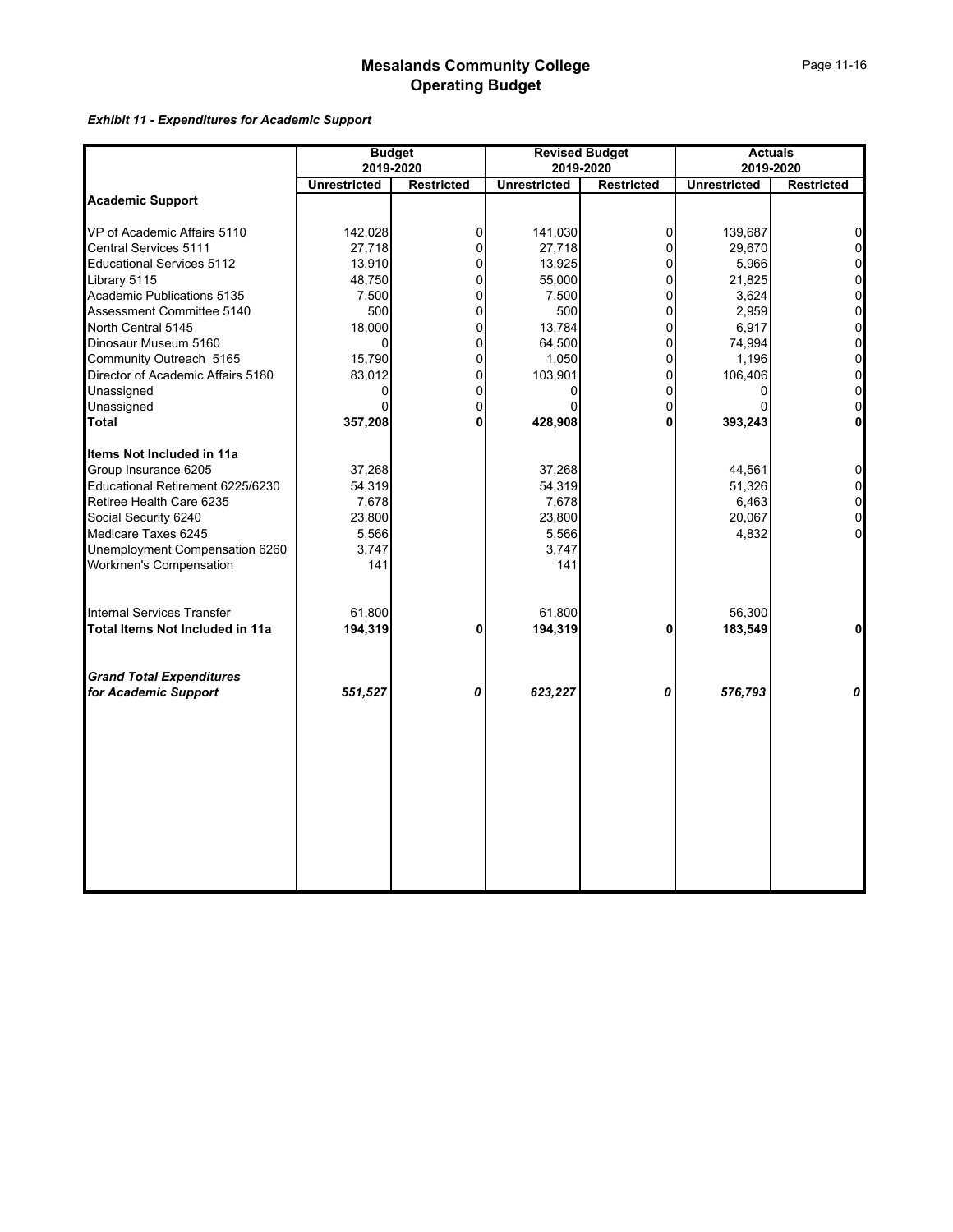### *Exhibit 11a - Expenditures for Academic Support*

|                                    |     |                                      | <b>Budget</b> |                                    |            | <b>Revised Budget</b>         |            |                                    |            | <b>Actuals</b>                       |            |                   |
|------------------------------------|-----|--------------------------------------|---------------|------------------------------------|------------|-------------------------------|------------|------------------------------------|------------|--------------------------------------|------------|-------------------|
|                                    |     |                                      | 2019-2020     |                                    |            |                               | 2019-2020  |                                    |            | 2019-2020                            |            |                   |
|                                    | FTE | <b>Unrestricted</b><br><b>Amount</b> | <b>FTE</b>    | <b>Restricted</b><br><b>Amount</b> | <b>FTE</b> | <b>Unrestricted</b><br>Amount | <b>FTE</b> | <b>Restricted</b><br><b>Amount</b> | <b>FTE</b> | <b>Unrestricted</b><br><b>Amount</b> | <b>FTE</b> | <b>Restricted</b> |
| <b>VP of Academic Affairs 5110</b> |     |                                      |               |                                    |            |                               |            |                                    |            |                                      |            | Amount            |
| <b>Professional Salaries</b>       | 1.0 | 93,624                               |               |                                    | 1.0        | 93,624                        |            |                                    | 1.0        | 94,344                               |            |                   |
| <b>Support Staff Salaries</b>      | 1.0 | 37,164                               |               |                                    | 1.0        | 32,906                        |            |                                    | 1.0        | 33,125                               |            |                   |
| <b>Other Salaries</b>              |     | 1,040                                |               |                                    |            |                               |            |                                    |            |                                      |            |                   |
| Supplies and Expenses              |     | 6,200                                |               |                                    |            | 8,000                         |            |                                    |            | 8,018                                |            |                   |
| Travel                             |     | 4,000                                |               |                                    |            | 6,500                         |            |                                    |            | 4,199                                |            |                   |
| <b>Total</b>                       | 2.0 | 142,028                              | 0.0           | 0                                  | 2.0        | 141,030                       | 0.0        | $\mathbf{0}$                       | 2.0        | 139,687                              | 0.0        |                   |
|                                    |     |                                      |               |                                    |            |                               |            |                                    |            |                                      |            |                   |
| <b>Central Services 5111</b>       |     |                                      |               |                                    |            |                               |            |                                    |            |                                      |            |                   |
| <b>Support Staff Salaries</b>      | 1.0 | 26,478                               |               |                                    | 1.0        | 26,478                        |            |                                    | 1.0        | 28,405                               |            |                   |
| Supplies and Expenses              |     | 1,140                                |               |                                    |            | 1,140                         |            |                                    |            | 1,165                                |            |                   |
| Travel                             |     | 100                                  |               |                                    |            | 100                           |            |                                    |            | 100                                  |            |                   |
| Equipment                          |     |                                      |               |                                    |            |                               |            |                                    |            |                                      |            |                   |
| <b>Total</b>                       | 1.0 | 27,718                               | 0.0           | 0.0                                | 1.0        | 27,718                        | 0.0        | 0.0                                | 1.0        | 29,670                               | 0.0        | 0.0               |
|                                    |     |                                      |               |                                    |            |                               |            |                                    |            |                                      |            |                   |
| <b>Educational Services 5112</b>   |     |                                      |               |                                    |            |                               |            |                                    |            |                                      |            |                   |
| <b>Professional Salaries</b>       | 0.2 | 13,910                               |               |                                    | 0.2        | 13,910                        |            |                                    | 0.2        | 4,896                                |            |                   |
| <b>Support Staff Salaries</b>      |     |                                      |               |                                    |            | 15                            |            |                                    |            | 1,057                                |            |                   |
| Supplies and Expenses              |     |                                      |               |                                    |            |                               |            |                                    |            | 13                                   |            |                   |
| Travel                             |     |                                      |               |                                    |            |                               |            |                                    |            |                                      |            |                   |
| <b>Total</b>                       | 0.2 | 13,910                               | 0.0           | 0                                  | 0.2        | 13,925                        | 0.0        | $\mathbf 0$                        | 0.2        | 5,966                                | 0.0        |                   |
|                                    |     |                                      |               |                                    |            |                               |            |                                    |            |                                      |            |                   |
| Library 5115                       |     |                                      |               |                                    |            |                               |            |                                    |            |                                      |            |                   |
| <b>Professional Salaries</b>       | 1.0 | 40,000                               |               |                                    | 1.0        | 40,000                        |            |                                    | 1.0        | 6,550                                |            |                   |
| <b>Support Staff Salaries</b>      |     |                                      |               |                                    |            |                               |            |                                    |            |                                      |            |                   |
| Supplies and Expenses              |     | 3,500                                |               |                                    |            | 15,000                        |            |                                    |            | 15,275                               |            |                   |
| Travel                             |     | 250                                  |               |                                    |            |                               |            |                                    |            | 0                                    |            |                   |
| Collection                         |     | 5,000                                |               |                                    |            |                               |            |                                    |            | O                                    |            |                   |
| <b>Total</b>                       | 1.0 | 48,750                               | 0.0           | 0                                  | 1.0        | 55,000                        | 0.0        | 0                                  | 1.0        | 21,825                               | 0.0        | 0                 |
| <b>Academic Publications 5135</b>  |     |                                      |               |                                    |            |                               |            |                                    |            |                                      |            |                   |
| <b>Professional Salaries</b>       |     |                                      |               |                                    |            |                               |            |                                    |            |                                      |            |                   |
| <b>Support Staff Salaries</b>      |     |                                      |               |                                    |            |                               |            |                                    |            |                                      |            |                   |
| Supplies and Expenses              |     | 7,500                                |               |                                    |            | 7,500                         |            |                                    |            | 3,624                                |            |                   |
| Total                              | 0.0 | 7,500                                | 0.0           | 0                                  | 0.0        | 7,500                         | 0.0        | 0                                  | 0.0        | 3,624                                | 0.0        |                   |
|                                    |     |                                      |               |                                    |            |                               |            |                                    |            |                                      |            |                   |
| <b>Assessment Committee 5140</b>   |     |                                      |               |                                    |            |                               |            |                                    |            |                                      |            |                   |
| <b>Professional Salaries</b>       |     |                                      |               |                                    |            |                               |            |                                    |            |                                      |            |                   |
| <b>Support Staff Salaries</b>      |     |                                      |               |                                    |            |                               |            |                                    |            | 2,500                                |            |                   |
| Supplies and Expenses              |     | 500                                  |               |                                    |            | 500                           |            |                                    |            | 459                                  |            |                   |
| Travel                             |     |                                      |               |                                    |            |                               |            |                                    |            |                                      |            |                   |
| <b>Total</b>                       | 0.0 | 500                                  | 0.0           | $\mathbf 0$                        | 0.0        | 500                           | 0.0        | $\mathbf 0$                        | $0.0\,$    | 2,959                                | 0.0        | ŋ                 |
| <b>North Central 5145</b>          |     |                                      |               |                                    |            |                               |            |                                    |            |                                      |            |                   |
| <b>Professional Salaries</b>       |     |                                      |               |                                    |            |                               |            |                                    |            |                                      |            |                   |
| <b>Support Staff Salaries</b>      |     |                                      |               |                                    |            |                               |            |                                    |            |                                      |            |                   |
| Supplies and Expenses              |     | 3,000                                |               |                                    |            | 6,500                         |            |                                    |            | 6,917                                |            |                   |
| Travel                             |     | 15,000                               |               |                                    |            | 7,284                         |            |                                    |            |                                      |            |                   |
| <b>Total</b>                       | 0.0 | 18,000                               | 0.0           | 0                                  | 0.0        | 13,784                        | 0.0        | $\mathbf 0$                        | $0.0\,$    | 6,917                                | 0.0        | 0                 |
|                                    |     |                                      |               |                                    |            |                               |            |                                    |            |                                      |            |                   |
| Dinosaur Museum 5160               |     |                                      |               |                                    |            |                               |            |                                    |            |                                      |            |                   |
| <b>Professional Salaries</b>       | 0.0 | 0                                    |               |                                    | 1.3        | 57,000                        |            |                                    | 0.0        | 69,449                               |            |                   |
| <b>Support Staff Salaries</b>      |     | 0                                    |               |                                    |            |                               |            |                                    | 0.0        |                                      |            |                   |
| Supplies and Expenses              |     | 0                                    |               |                                    |            | 7,500                         |            |                                    |            | 5,545                                |            |                   |
| Travel                             |     | $\Omega$                             |               |                                    |            | 0                             |            |                                    |            |                                      |            |                   |
| Equipment                          |     |                                      |               |                                    |            |                               |            |                                    |            |                                      |            |                   |
| <b>Total</b>                       | 0.0 | $\mathbf{0}$                         | 0.0           | $\mathbf 0$                        | 1.3        | 64,500                        | 0.0        | $\mathbf{0}$                       | $0.0\,$    | 74,994                               | 0.0        | 0                 |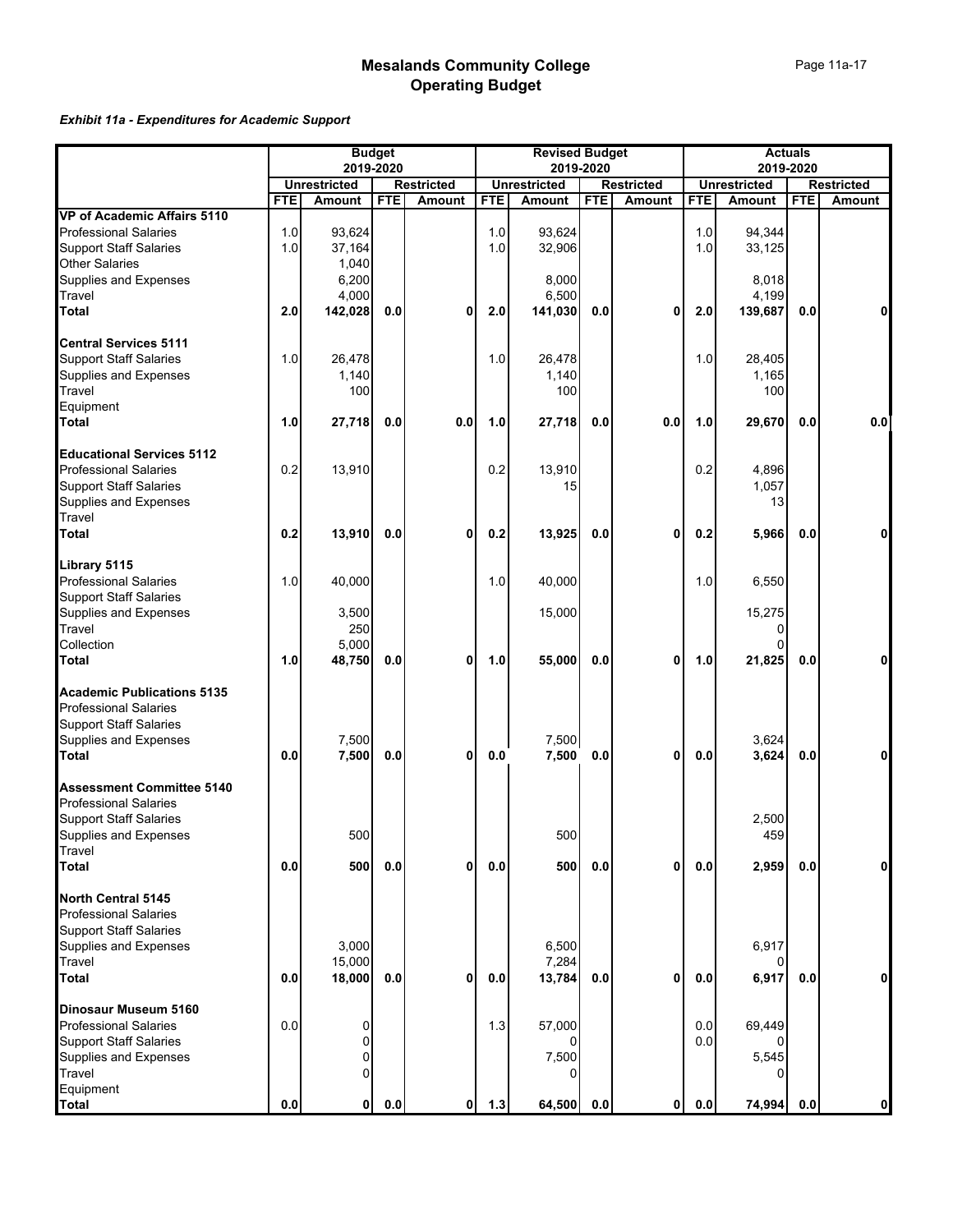### *Exhibit 11a - Expenditures for Academic Support*

|                                   |            | <b>Budget</b>       |            | <b>Revised Budget</b><br>2019-2020 |                  |                     |                  | <b>Actuals</b><br>2019-2020 |      |                     |            |                   |
|-----------------------------------|------------|---------------------|------------|------------------------------------|------------------|---------------------|------------------|-----------------------------|------|---------------------|------------|-------------------|
|                                   |            |                     | 2019-2020  |                                    |                  |                     |                  |                             |      |                     |            |                   |
|                                   |            | <b>Unrestricted</b> |            | <b>Restricted</b>                  |                  | <b>Unrestricted</b> |                  | <b>Restricted</b>           |      | <b>Unrestricted</b> |            | <b>Restricted</b> |
|                                   | <b>FTE</b> | <b>Amount</b>       | <b>FTE</b> | <b>Amount</b>                      | <b>FTE</b>       | Amount              | <b>FTE</b>       | <b>Amount</b>               | FTE. | Amount              | <b>FTE</b> | Amount            |
|                                   |            |                     |            |                                    |                  |                     |                  |                             |      |                     |            |                   |
| <b>Community Outreach 5165</b>    |            |                     |            |                                    |                  |                     |                  |                             |      |                     |            |                   |
| <b>Professional Salaries</b>      | 1.0        |                     |            |                                    |                  |                     |                  |                             |      | 268                 |            |                   |
| <b>Support Staff Salaries</b>     |            | 13,790              |            |                                    |                  |                     |                  |                             | 0.5  |                     |            |                   |
| Supplies and Expenses             |            | 1,000               |            |                                    |                  | 1,000               |                  |                             |      | 880                 |            |                   |
| Travel                            |            | 1,000               |            |                                    |                  | 50                  |                  |                             |      | 48                  |            |                   |
| <b>Total</b>                      | 1.0        | 15,790              | 0.0        | 0                                  | 0.0 <sub>l</sub> | 1,050               | 0.0              | 0                           | 0.5  | 1,196               | 0.0        | 0                 |
| Director of Academic Affairs 5180 |            |                     |            |                                    |                  |                     |                  |                             |      |                     |            |                   |
| <b>Professional Salaries</b>      | 1.0        | 46,822              |            |                                    | 1.0              | 59,397              |                  |                             | 1.0  | 62,976              |            |                   |
| <b>Support Staff Salaries</b>     | 1.0        | 30,890              |            |                                    | 1.0              | 38,204              |                  |                             | 1.0  | 37,406              |            |                   |
| Supplies and Expenses             |            | 3,800               |            |                                    |                  | 3,800               |                  |                             |      | 4,188               |            |                   |
| Travel                            |            | 1,500               |            |                                    |                  | 2,500               |                  |                             |      | 1,836               |            |                   |
| <b>Total</b>                      | 2.0        | 83,012              | 0.0        | 0                                  | 2.0              | 103,901             | 0.0 <sub>l</sub> | 0                           | 2.0  | 106,406             | 0.0        | <sup>0</sup>      |
|                                   |            |                     |            |                                    |                  |                     |                  |                             |      |                     |            |                   |
| <b>Unassigned</b>                 |            |                     |            |                                    |                  |                     |                  |                             |      |                     |            |                   |
| <b>Professional Salaries</b>      |            |                     |            |                                    |                  |                     |                  |                             |      |                     |            |                   |
| <b>Support Staff Salaries</b>     |            |                     |            |                                    |                  |                     |                  |                             |      |                     |            |                   |
| Supplies and Expenses             |            |                     |            |                                    |                  |                     |                  |                             |      |                     |            |                   |
| <b>Travel</b>                     |            |                     |            |                                    |                  |                     |                  |                             |      |                     |            |                   |
| <b>Total</b>                      | 0.0        | O                   | 0.0        | 0                                  | 0.0              | 0                   | 0.0              | 0                           | 0.0  | 0                   | 0.0        | 0                 |
| <b>Unassigned</b>                 |            |                     |            |                                    |                  |                     |                  |                             |      |                     |            |                   |
| <b>Professional Salaries</b>      |            |                     |            |                                    |                  |                     |                  |                             |      |                     |            |                   |
| <b>Support Staff Salaries</b>     |            |                     |            |                                    |                  |                     |                  |                             |      |                     |            |                   |
| <b>Supplies and Expenses</b>      |            |                     |            |                                    |                  |                     |                  |                             |      |                     |            |                   |
| Travel                            |            |                     |            |                                    |                  |                     |                  |                             |      |                     |            |                   |
| Total                             | 0.0        | 0                   | 0.0        | 01                                 | 0.0              | $\mathbf{0}$        | 0.0              | 0I                          | 0.0  | 0                   | 0.0        | $\mathbf{0}$      |

#### *Grand Total*

|                                   |                  | <b>Budget</b>       |            |                   | <b>Revised Budget</b> |                     |                   |                | <b>Actuals</b>   |                     |                  |                   |
|-----------------------------------|------------------|---------------------|------------|-------------------|-----------------------|---------------------|-------------------|----------------|------------------|---------------------|------------------|-------------------|
|                                   |                  |                     | 2019-2020  |                   |                       |                     | 2019-2020         |                |                  |                     | 2019-2020        |                   |
|                                   |                  | <b>Unrestricted</b> |            | <b>Restricted</b> |                       | <b>Unrestricted</b> | <b>Restricted</b> |                |                  | <b>Unrestricted</b> |                  | <b>Restricted</b> |
| <b>Details</b>                    | FTE.             | Amount              | <b>FTE</b> | Amount            | <b>FTE</b>            | Amount              | <b>FTE</b>        | Amount         | FTE.             | Amount              | FTE.             | Amount            |
|                                   |                  |                     |            |                   |                       |                     |                   |                |                  |                     |                  |                   |
| <b>Professional Salaries 6120</b> | 4.2              | 194,356             | 0.0        | 0l                | 4.5                   | 263,931             | 0.0               | $\overline{0}$ | 3.2              | 238,484             | 0.0              | $\overline{0}$    |
| Support Staff Salaries 6130       | 3.0 <sub>l</sub> | 108.322             | 0.0        |                   | 3.0 <sub>l</sub>      | 97.603              | 0.0 <sub>l</sub>  | 0              | 3.5              | 102.493             | 0.0              | 0                 |
| <b>Student Salaries</b>           | 0.01             |                     | 0.0        | 0                 | 0.0                   |                     | 0.0               | 01             | 0.0              |                     | 0.0              | 0                 |
| Other Salaries 6180               | 0.01             | 1,040               | 0.0        | 0                 | 0.0                   |                     | 0.0               | 01             | 0.0              | 01                  | 0.0              | 0                 |
| Supplies and Expenses 6310        | 0.0              | 26.140              | 0.0        |                   | 0.0                   | 50.440              | 0.0               | 0              | 0.0 <sub>l</sub> | 46,083              | 0.0              | 0                 |
| Travel 6500                       | 0.01             | 21,850              | 0.0        |                   | 0.0                   | 16,434              | 0.0 <sub>l</sub>  | 01             | 0.0 <sub>l</sub> | 6,184               | 0.0              | 0                 |
| Equipment 6600                    | 0.01             |                     | 0.0        | 0                 | 0.0                   |                     | 0.0               | 0              | 0.01             |                     | 0.0 <sub>l</sub> | 0                 |
| Collection(Library) 6800          | 0.0              | 5,000               | 0.0        |                   | 0.0                   |                     | 0.0               | 01             | 0.0              | 0                   | 0.0              | 0                 |
| <b>ITotal</b>                     | 7.2              | 356.708             | 0.0        | 0                 | 7.51                  | 428,408             | 0.0               | 01             | 6.7              | 393,243             | 0.0 <sub>l</sub> | $\mathbf{0}$      |
|                                   |                  |                     |            |                   |                       |                     |                   |                |                  |                     |                  |                   |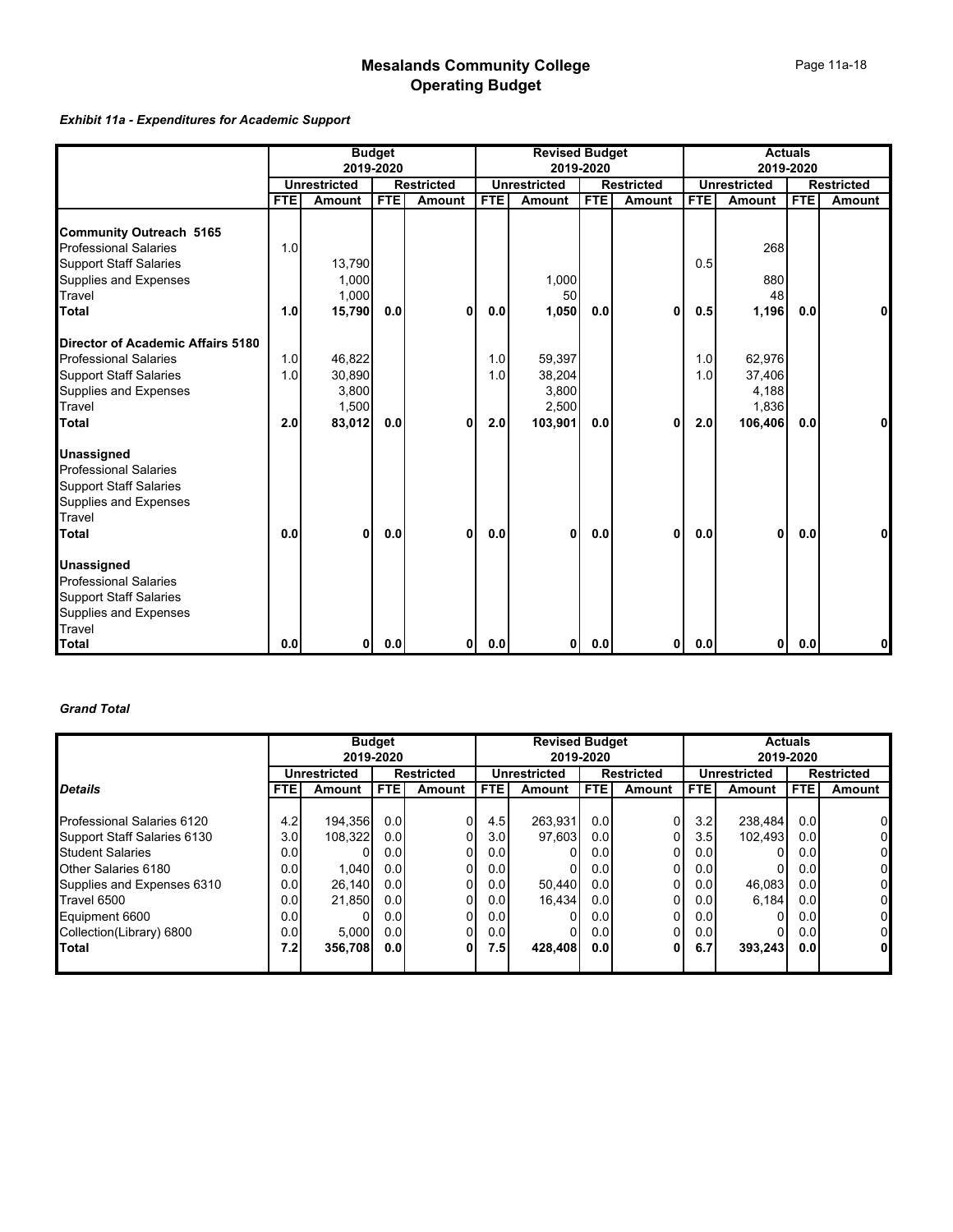### *Exhibit 12 - Expenditures for Student Affairs*

|                                                        | <b>Budget</b><br>2019-2020 |                   | <b>Revised Budget</b><br>2019-2020 |                   | <b>Actuals</b><br>2019-2020 |                   |
|--------------------------------------------------------|----------------------------|-------------------|------------------------------------|-------------------|-----------------------------|-------------------|
|                                                        | <b>Unrestricted</b>        | <b>Restricted</b> | <b>Unrestricted</b>                | <b>Restricted</b> | <b>Unrestricted</b>         | <b>Restricted</b> |
| <b>Student Affairs</b>                                 |                            |                   |                                    |                   |                             |                   |
| VP of Student Affairs 5210                             | 143,909                    | $\Omega$          | 138,409                            | $\overline{0}$    | 133,516                     | 0                 |
| Student Activities 5220                                | 14,000                     | 0                 | 10,600                             | $\Omega$          | 9,759                       | $\Omega$          |
| Student IDs 5221                                       | 5,500                      | 0                 | 3,000                              | $\Omega$          | 2,402                       | 0                 |
| Outdoor Student Activities 5223                        | 33,000                     | $\Omega$          | 19,200                             | $\Omega$          | 19,232                      |                   |
| Enrollment Management 5230                             | 125,637                    | 0                 | 121,660                            | $\overline{0}$    | 101,071                     | 0                 |
| Recruitment 5240                                       | 53,899                     | 0                 | 51,399                             | $\Omega$          | 50,535                      | $\overline{0}$    |
| Financial Aid 5245                                     | 71,676                     | $\Omega$          | 122,950                            | $\Omega$          | 135,474                     | $\overline{0}$    |
| Career Services 5260                                   | 103,296                    | $\Omega$          | 42,900                             | 0                 | 43,100                      | 0                 |
| Student Events 5262                                    | 3,500                      | $\Omega$          | 3,500                              | <sup>0</sup>      |                             | $\mathbf 0$       |
| Testing 5265                                           | 3,250                      | 0                 | 1,335                              | $\Omega$          | 1,335                       | 0                 |
| <b>ECMC Emergency Funds</b>                            |                            | $\Omega$          | 0                                  | 6,499             | <sup>0</sup>                | $\overline{0}$    |
| <b>Veterans Processing Funds</b>                       | 0                          | 650               | 0                                  | 0                 | <sup>0</sup>                | 0                 |
| Unassigned                                             | $\Omega$                   | $\Omega$          |                                    | 0                 |                             | 0                 |
| Unassigned                                             | ∩                          | U                 |                                    | 0                 |                             | 0                 |
| <b>Total</b>                                           | 557,667                    | 650               | 514,953                            | 6,499             | 496,425                     | 0                 |
| Items Not Included in 12a                              |                            |                   |                                    |                   |                             |                   |
| Group Insurance 6205                                   | 53,979                     |                   | 41,348                             |                   | 29,023                      | $\Omega$          |
| Educational Retirement 6225/6230                       | 61,244                     |                   | 52,531                             |                   | 50,214                      | $\Omega$          |
| Retiree Health Care 6235                               | 8,487                      |                   | 7,256                              |                   | 7,098                       | 0                 |
| Social Security 6240                                   | 29,970                     |                   | 26,152                             |                   | 22,125                      | $\mathbf 0$       |
| Medicare Taxes 6245                                    | 6,276                      |                   | 5,383                              |                   | 5,174                       | 0                 |
| Unemployment Compensation 6260                         | 5,112                      |                   | 5,112                              |                   |                             | $\Omega$          |
| <b>Workmen's Compensation</b>                          | 204                        |                   | 204                                |                   |                             | $\Omega$          |
| <b>Internal Services Transfer</b>                      | 61,800                     |                   | 61.800                             |                   | 58,750                      |                   |
| Total Items Not Included in 12a                        | 227,072                    | 0                 | 199,786                            | $\bf{0}$          | 172,384                     | 0                 |
|                                                        |                            |                   |                                    |                   |                             |                   |
| <b>Grand Total Expenditures</b><br>for Student Support | 784,739                    | 650               | 714,739                            | 6,499             | 668,809                     | 0                 |
|                                                        |                            |                   |                                    |                   |                             |                   |
|                                                        |                            |                   |                                    |                   |                             |                   |
|                                                        |                            |                   |                                    |                   |                             |                   |
|                                                        |                            |                   |                                    |                   |                             |                   |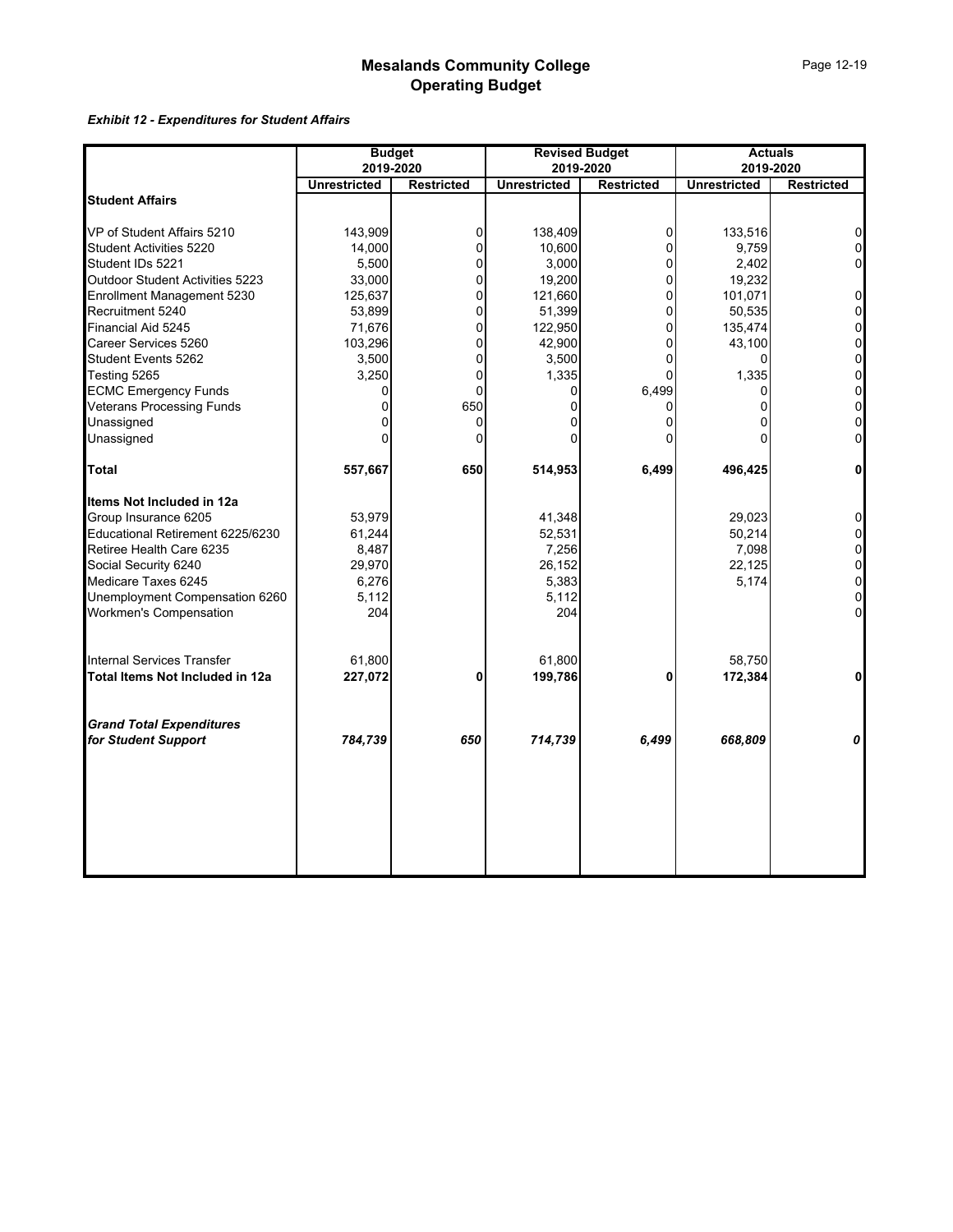### *Exhibit 12a - Expenditures for Student Affairs*

|                                                  | <b>Budget</b><br>2019-2020 |                     |     |                   | <b>Revised Budget</b><br>2019-2020 |                     |     |                   | <b>Actuals</b><br>2019-2020 |                     |     |                   |
|--------------------------------------------------|----------------------------|---------------------|-----|-------------------|------------------------------------|---------------------|-----|-------------------|-----------------------------|---------------------|-----|-------------------|
| <b>Student Affairs</b>                           |                            | <b>Unrestricted</b> |     | <b>Restricted</b> |                                    | <b>Unrestricted</b> |     | <b>Restricted</b> |                             | <b>Unrestricted</b> |     | <b>Restricted</b> |
|                                                  |                            |                     |     |                   |                                    |                     |     |                   |                             |                     |     |                   |
| VP of Student Affairs 5210                       |                            |                     |     |                   |                                    |                     |     |                   |                             |                     |     |                   |
| <b>Professional Salaries</b>                     | 1.0                        | 93,624              |     |                   | 1.0                                | 93,624              |     |                   | 1.0                         | 94,344              |     |                   |
| <b>Support Staff Salaries</b>                    | 1.0                        | 30,285              |     |                   | 1.0                                | 30,285              |     |                   | 1.0                         | 30,508              |     |                   |
|                                                  |                            | 17,000              |     |                   |                                    | 14,000              |     |                   |                             | 8,215               |     |                   |
| Supplies and Expenses<br>Travel                  |                            | 3,000               |     |                   |                                    | 500                 |     |                   |                             | 448                 |     |                   |
| Total                                            | 2.0                        | 143,909             | 0.0 |                   | 2.0                                | 138,409             | 0.0 | 0.0               | 2.0                         | 133,516             | 0.0 | 0.0               |
| <b>Student Activities 5220</b>                   |                            |                     |     |                   |                                    |                     |     |                   |                             |                     |     |                   |
| <b>Student Salaries</b>                          |                            |                     |     |                   |                                    |                     |     |                   |                             |                     |     |                   |
| <b>Other Salaries</b>                            |                            |                     |     |                   |                                    |                     |     |                   |                             |                     |     |                   |
| Supplies and Expenses                            |                            | 13,000              |     |                   |                                    | 10,000              |     |                   |                             | 9,166               |     |                   |
| Travel                                           |                            | 1,000               |     |                   |                                    | 600                 |     |                   |                             | 593                 |     |                   |
|                                                  |                            |                     |     |                   |                                    |                     |     |                   |                             |                     |     |                   |
| Equipment<br>Total                               | 0.0                        | 14,000              | 0.0 | 0.0               | 0.0                                | 10,600              | 0.0 | 0.0               | 0.0                         | 9,759               | 0.0 | 0.0               |
| Student IDs 5221                                 |                            |                     |     |                   |                                    |                     |     |                   |                             |                     |     |                   |
| Supplies and Expenses                            |                            | 5,500               |     |                   |                                    | 3,000               |     |                   |                             | 2,402               |     |                   |
| Travel                                           |                            |                     |     |                   |                                    |                     |     |                   |                             |                     |     |                   |
| Total                                            | 0.0                        | 5,500               | 0.0 | 0.0               | 0.0                                | 3,000               | 0.0 | 0.0               | 0.0                         | 2,402               | 0.0 | 0.0               |
| <b>Outdoor Student Activities 5223</b>           |                            |                     |     |                   |                                    |                     |     |                   |                             |                     |     |                   |
| Supplies and Expenses                            |                            | 16,000              |     |                   |                                    | 16,000              |     |                   |                             | 17,754              |     |                   |
| Travel                                           |                            | 2,000               |     |                   |                                    | 3,200               |     |                   |                             | 1,478               |     |                   |
| Equipment                                        |                            | 15,000              |     |                   |                                    |                     |     |                   |                             | 0                   |     |                   |
| Total                                            | 0.0                        | 33,000              | 0.0 | 0.0               | 0.0                                | 19,200              | 0.0 | 0.0               | 0.0                         | 19,232              | 0.0 | 0.0               |
| <b>Enrollment Management 5230</b>                |                            |                     |     |                   |                                    |                     |     |                   |                             |                     |     |                   |
| <b>Professional Salaries</b>                     | 1.0                        | 47,761              |     |                   | 1.0                                | 7,000               |     |                   |                             | 6,931               |     |                   |
| <b>Support Staff Salaries<br/>Other Salaries</b> | 2.5                        | 68,876              |     |                   | 2.5                                | 97,760              |     |                   | 3.5                         | 85,694              |     |                   |
|                                                  |                            | 2,500               |     |                   |                                    |                     |     |                   |                             |                     |     |                   |
| Supplies and Expenses                            |                            | 5,000               |     |                   |                                    | 16,750              |     |                   |                             | 8,307               |     |                   |
| Travel                                           |                            | 1,500               |     |                   |                                    | 150                 |     |                   |                             | 139                 |     |                   |
| Total                                            | 3.5                        | 125,637             | 0.0 | 0.0               | 3.5                                | 121,660             | 0.0 | 0.0               | 3.5                         | 101,071             | 0.0 | 0.0               |
| <b>Recruitment 5240</b>                          |                            |                     |     |                   |                                    |                     |     |                   |                             |                     |     |                   |
| <b>Professional Salaries</b>                     | 1.0 <sub>l</sub>           | 42,899              |     |                   | 1.0                                | 42,899              |     |                   | 1.0                         | 43,229              |     |                   |
| Other Salaries                                   |                            |                     |     |                   |                                    |                     |     |                   |                             |                     |     |                   |
| Supplies and Expenses                            |                            | 4,500               |     |                   |                                    | 3,000               |     |                   |                             | 2,181               |     |                   |
| Travel<br>Total                                  |                            | 6,500               |     |                   |                                    | 5,500               |     |                   |                             | 5,125               |     |                   |
|                                                  | 1.0                        | 53,899              | 0.0 | 0.0               | 1.0                                | 51,399              | 0.0 | 0.0               | 1.0                         | 50,535              | 0.0 | 0.0               |
| <b>Financial Aid 5245</b>                        |                            |                     |     |                   |                                    |                     |     |                   |                             |                     |     |                   |
| <b>Professional Salaries</b>                     | 1.0                        | 48,076              |     |                   | 1.0                                | 51,076              |     |                   | 1.0                         | 51,798              |     |                   |
| <b>Student Salaries</b>                          |                            |                     |     |                   |                                    | 40,774              |     |                   |                             |                     |     |                   |
| <b>Federal Work Study Salaries</b>               |                            | 10,000              |     |                   |                                    | 13,000              |     |                   |                             | 15,147              |     |                   |
| <b>State Work Study Salaries</b>                 |                            | 7,600               |     |                   |                                    | 11,500              |     |                   |                             | 31,416              |     |                   |
| Other Salaries                                   |                            | 2,500               |     |                   |                                    |                     |     |                   |                             | 30,755              |     |                   |
| Supplies and Expenses                            |                            | 1,000               |     |                   |                                    | 4,500               |     |                   |                             | 4,341               |     |                   |
| <b>Travel</b><br><b>Total</b>                    | 1.0                        | 2,500<br>71,676     | 0.0 | 0.0               | 1.0                                | 2,100<br>122,950    | 0.0 | 0.0               | 1.0                         | 2,016<br>135,474    | 0.0 | 0.0               |
|                                                  |                            |                     |     |                   |                                    |                     |     |                   |                             |                     |     |                   |
| <b>Career Services 5260</b>                      |                            |                     |     |                   |                                    |                     |     |                   |                             |                     |     |                   |
| <b>Professional Salaries</b>                     | 2.0                        | 101,296             |     |                   | 1.0                                | 42,300              |     |                   | 1.0                         | 42,625              |     |                   |
| Supplies and Expenses                            |                            | 1,000               |     |                   |                                    | 200                 |     |                   |                             | 98                  |     |                   |
| Travel                                           |                            | 1,000               |     |                   |                                    | 400                 |     |                   |                             | 377                 |     |                   |
| <b>Total</b>                                     | 2.0                        | 103,296             | 0.0 | $\mathbf{0}$      | 1.0                                | 42,900              | 0.0 | $\mathbf{0}$      | $1.0$                       | 43,100              | 0.0 | $\mathbf{0}$      |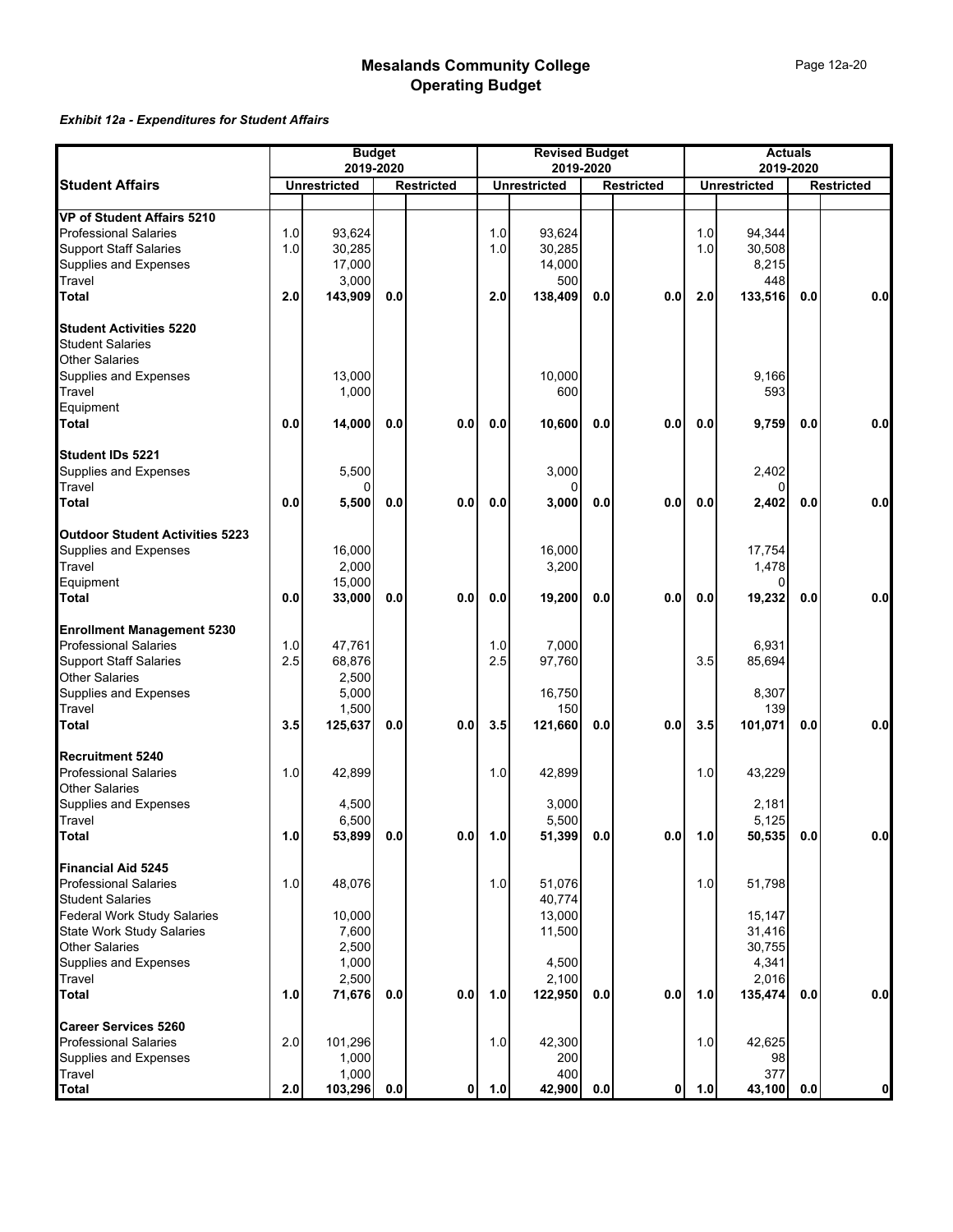### *Exhibit 12a - Expenditures for Student Affairs*

|                                                                                                                                |     |                     | <b>Budget</b><br>2019-2020 |                   | <b>Revised Budget</b><br>2019-2020 |                     |     |                   | <b>Actuals</b><br>2019-2020 |                     |     |                   |
|--------------------------------------------------------------------------------------------------------------------------------|-----|---------------------|----------------------------|-------------------|------------------------------------|---------------------|-----|-------------------|-----------------------------|---------------------|-----|-------------------|
| <b>Student Affairs</b>                                                                                                         |     | <b>Unrestricted</b> |                            | <b>Restricted</b> |                                    | <b>Unrestricted</b> |     | <b>Restricted</b> |                             | <b>Unrestricted</b> |     | <b>Restricted</b> |
| <b>Student Events 5262</b><br>Supplies and Expenses<br>Travel                                                                  |     | 3,500               |                            |                   |                                    | 3,500               |     |                   |                             | $\Omega$            |     |                   |
| Total                                                                                                                          | 0.0 | 3,500               | 0.0                        | 0                 | 0.0                                | 3,500               | 0.0 | 0                 | 0.0                         | 0                   | 0.0 | 0                 |
| Testing 5265<br>Supplies and Expenses<br>Travel                                                                                |     | 3,000<br>250        |                            |                   |                                    | 1,335               |     |                   |                             | 1,335<br>0          |     |                   |
| Total                                                                                                                          | 0.0 | 3,250               | 0.0                        | 0                 | 0.0                                | 1,335               | 0.0 | 0                 | 0.0                         | 1,335               | 0.0 | 0                 |
| <b>ECMC Emergency Funds</b><br>Supplies and Expenses<br>Total                                                                  | 0.0 | 0                   | 0.0                        | 0                 | 0.0                                | 0                   | 0.0 | 6,499<br>6,499    | 0.0                         | 0                   | 0.0 | 0                 |
| <b>Veterans Processing Funds</b><br>Supplies and Expenses<br>Travel                                                            |     |                     |                            | 650               |                                    |                     |     | O                 |                             |                     |     | $\overline{0}$    |
| Total                                                                                                                          | 0.0 | 0                   | 0.0                        | 650               | 0.0                                | 0                   | 0.0 | 0                 | 0.0                         | 0                   | 0.0 | ΟI                |
| <b>Unassigned</b><br><b>Professional Salaries</b><br><b>Support Staff Salaries</b><br>Supplies and Expenses<br>Travel<br>Total | 0.0 | 0                   | 0.0                        | 0                 | 0.0                                | 0                   | 0.0 | 0                 | 0.0                         | $\mathbf{0}$        | 0.0 | 0                 |
| <b>Unassigned</b><br><b>Professional Salaries</b><br><b>Support Staff Salaries</b><br>Supplies and Expenses<br>Travel          |     |                     |                            |                   |                                    |                     |     |                   |                             |                     |     |                   |
| Total                                                                                                                          | 0.0 | $\mathbf{0}$        | 0.0                        | 0                 | 0.0                                | $\mathbf{0}$        | 0.0 | 0                 | 0.0                         | $\mathbf{0}$        | 0.0 | 0                 |

### *Grand Totals*

|                                    |                  |                                              | <b>Budget</b><br>2019-2020 |                   |     | <b>Revised Budget</b> | 2019-2020  |                   | <b>Actuals</b><br>2019-2020 |              |                   |                |  |
|------------------------------------|------------------|----------------------------------------------|----------------------------|-------------------|-----|-----------------------|------------|-------------------|-----------------------------|--------------|-------------------|----------------|--|
|                                    |                  | Unrestricted                                 |                            | <b>Restricted</b> |     | <b>Unrestricted</b>   |            | <b>Restricted</b> |                             | Unrestricted | <b>Restricted</b> |                |  |
| <b>Details</b>                     | <b>FTE</b>       | <b>FTE</b><br><b>FTE</b><br>Amount<br>Amount |                            |                   |     | Amount                | <b>FTE</b> | Amount            | <b>FTE</b>                  | Amount       | <b>FTE</b>        | Amount         |  |
|                                    |                  |                                              |                            |                   |     |                       |            |                   |                             |              |                   |                |  |
| <b>Professional Salaries</b>       | 6.0              | 333.656                                      | 0.0                        | 01                | 5.0 | 236.899               | 0.0        | 0                 | 4.0                         | 238.927      | 0.0               | $\overline{0}$ |  |
| <b>Support Staff Salaries</b>      | 3.5              | 99,161                                       | 0.0                        |                   | 3.5 | 128.045               | 0.0        | 0                 | 4.5                         | 116.202      | 0.0 <sub>l</sub>  | $\overline{0}$ |  |
| <b>Student Salaries</b>            | 0.0              |                                              | 0.0                        |                   | 0.0 | 40,774                | 0.0        | 0                 | 0.0                         |              | 0.0               | $\overline{0}$ |  |
| <b>Federal Work Study Salaries</b> | 0.0              | 10,000                                       | 0.0                        |                   | 0.0 | 13,000                | 0.0        | 01                | 0.0                         | 15,147       | 0.0 <sub>l</sub>  | $\overline{0}$ |  |
| <b>State Work Study Salaries</b>   | 0.0              | 7,600                                        | 0.0                        | ٥I                | 0.0 | 11,500                | 0.01       | 01                | 0.0                         | 31,416       | 0.0               | $\overline{0}$ |  |
| <b>Other Salaries</b>              | 0.01             | 5,000                                        | 0.0                        |                   | 0.0 |                       | 0.0        | 01                | 0.0                         | 30,755       | 0.0               | $\overline{0}$ |  |
| Supplies and Expenses              | 0.0 <sub>l</sub> | 53,500                                       | 0.0                        | 650               | 0.0 | 56,285                | 0.0        | 6,499             | 0.01                        | 53,801       | 0.0 <sub>l</sub>  | $\overline{0}$ |  |
| Travel                             | 0.0              | 15,750                                       | 0.0                        |                   | 0.0 | 9,250                 | 0.0        | 0                 | 0.0                         | 10,176       | 0.0               | $\overline{0}$ |  |
| Equipment                          | 0.0              |                                              | 0.0                        | 0                 | 0.0 |                       | 0.0        | 01                | 0.0                         |              | 0.0               | $\overline{0}$ |  |
| <b>ITotal</b>                      | 9.5              | 524,667                                      | 0.0                        | 650               | 8.5 | 495,753               | 0.0        | 6,499             | 8.5                         | 496,425      | 0.0               | 0              |  |
|                                    |                  |                                              |                            |                   |     |                       |            |                   |                             |              |                   |                |  |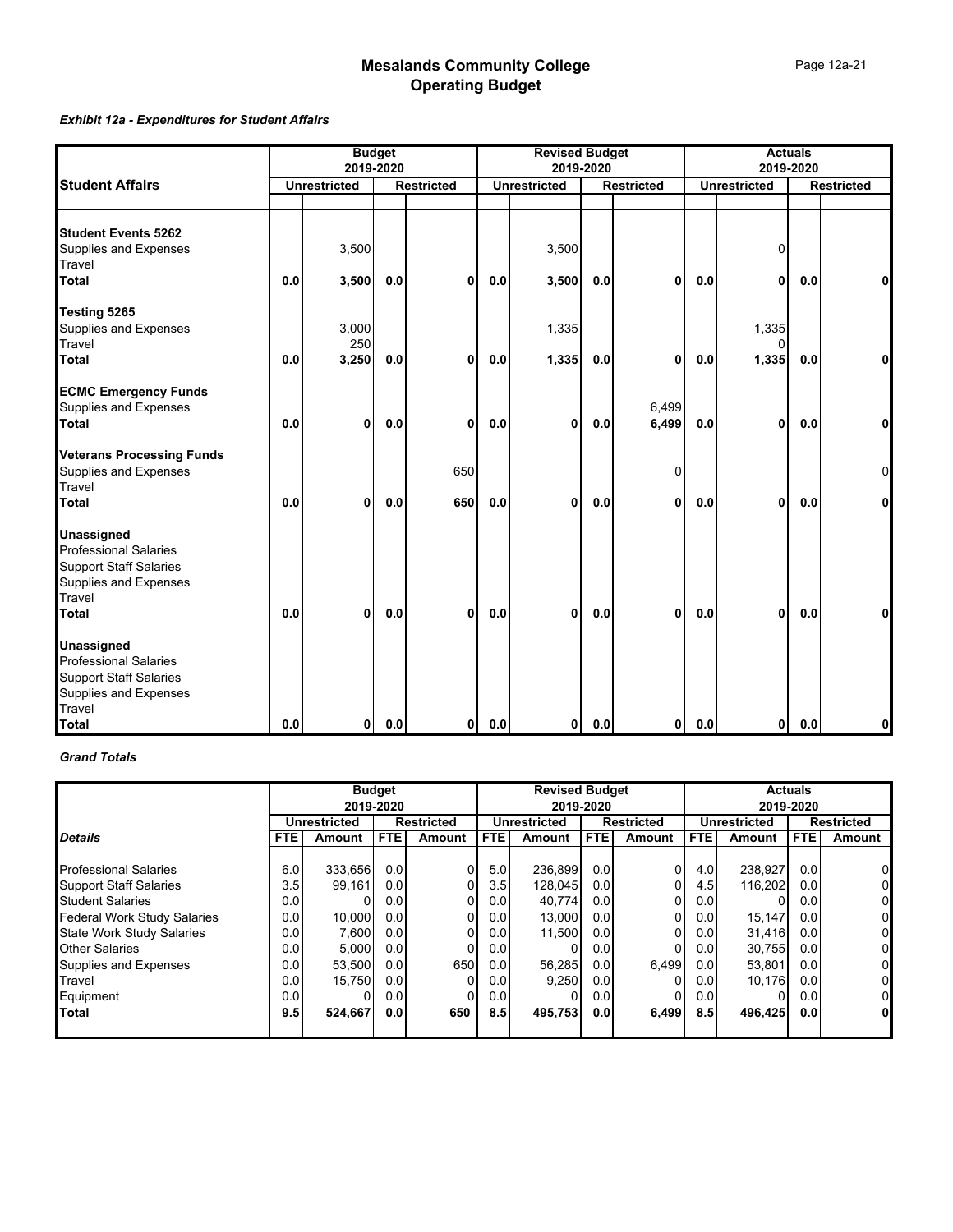*Exhibit 13- Expenditures for Institutional Support*

|                                                        | <b>Budget</b><br>2019-2020 |                   |                     | <b>Revised Budget</b><br>2019-2020 |                     | <b>Actuals</b><br>2019-2020 |
|--------------------------------------------------------|----------------------------|-------------------|---------------------|------------------------------------|---------------------|-----------------------------|
|                                                        | <b>Unrestricted</b>        | <b>Restricted</b> | <b>Unrestricted</b> | <b>Restricted</b>                  | <b>Unrestricted</b> | <b>Restricted</b>           |
| <b>Institutional Support</b>                           |                            |                   |                     |                                    |                     |                             |
| Executive 5310                                         | 248,740                    | 0                 | 428,270             | $\Omega$                           | 287,000             | 0                           |
| Board of Trustees 5320                                 | 79,100                     | $\Omega$          | 72,100              | $\Omega$                           | 50,769              | 0                           |
| Public Relations 5330                                  | 105,022                    | $\Omega$          | 92,025              | $\Omega$                           | 92,329              | 0                           |
| Institutional Development 5340                         | 57,717                     | $\Omega$          | 57,167              | $\Omega$                           | 57,554              | 0                           |
| Administrative Affairs 5350                            | 107,795                    | $\Omega$          | 107,095             | $\Omega$                           | 107,283             | 0                           |
| Human Resources 5360                                   | 42,978                     | 0                 | 47,750              | $\overline{0}$                     | 51,458              | $\mathsf{O}\xspace$         |
| Business Office 5370                                   | 119,175                    | $\mathbf 0$       | 120,225             | $\Omega$                           | 108,290             | $\mathsf{O}\xspace$         |
| Facilities Director 5380                               | 88,406                     | $\Omega$          | 89,006              | $\Omega$                           | 100,092             | $\mathbf 0$                 |
| <b>Grant Writer</b>                                    | 0                          | $\Omega$          | 0                   | $\Omega$                           | 0                   | 0                           |
| Unassigned                                             | $\Omega$                   | $\Omega$          | 0                   | $\Omega$                           | <sup>0</sup>        | 0                           |
| Unassigned                                             | $\Omega$                   | $\Omega$          | 0                   | $\Omega$                           | U                   | 0                           |
| Unassigned                                             | $\Omega$                   | $\Omega$          | 0                   | $\Omega$                           | $\Omega$            | $\mathbf 0$                 |
| <b>Total</b>                                           | 848,933                    | 0                 | 1,013,638           | $\mathbf{0}$                       | 854,773             | $\Omega$                    |
| Items Not Included in 13a                              |                            |                   |                     |                                    |                     |                             |
| Group Insurance 6205                                   | 68,569                     |                   | 66,357              |                                    | 60,525              |                             |
| Educational Retirement 6225/6230                       | 94,279                     |                   | 105,910             |                                    | 100,244             |                             |
| Retiree Health Care 6235                               | 13,565                     |                   | 15,215              |                                    | 14,169              |                             |
| Social Security 6240                                   | 37,242                     |                   | 40,422              |                                    | 37,747              |                             |
| Medicare Taxes 6245                                    | 9,835                      |                   | 11,035              |                                    | 10,244              |                             |
| Unemployment Compensation 6260                         | 5,112                      |                   | 5,112               |                                    | <sup>0</sup>        |                             |
| Workmen's Compensation                                 | 204                        |                   | 204                 |                                    | 2,373               |                             |
| <b>Internal Services Transfer</b>                      | 61,800                     |                   | 61,800              |                                    | 56,300              |                             |
| Total Items Not Included in 13a                        | 290,606                    | 0                 | 306,055             | $\bf{0}$                           | 281,602             | 0                           |
|                                                        |                            |                   |                     |                                    |                     |                             |
| <b>Grand Total Expenditures</b><br>for Student Support | 1,139,539                  | 0                 | 1,319,693           | 0                                  | 1,136,375           | 0                           |
|                                                        |                            |                   |                     |                                    |                     |                             |
|                                                        |                            |                   |                     |                                    |                     |                             |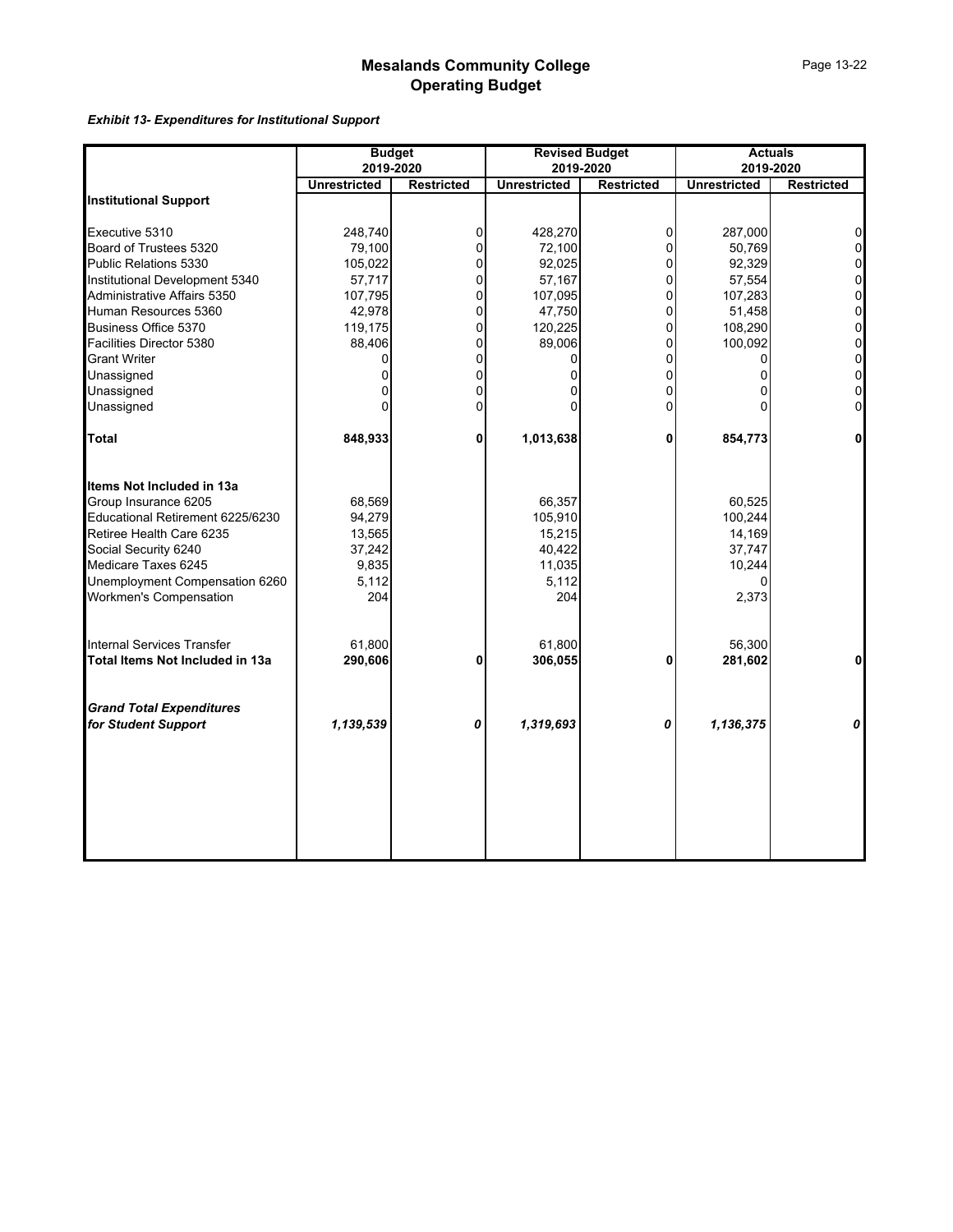### *Exhibit 13a - Institutional Support Expenditures*

|                                       | <b>Budget</b><br>2019-2020 |                     |            |                   | <b>Revised Budget</b> |                     |            | <b>Actuals</b><br>2019-2020 |            |                     |            |                   |
|---------------------------------------|----------------------------|---------------------|------------|-------------------|-----------------------|---------------------|------------|-----------------------------|------------|---------------------|------------|-------------------|
|                                       |                            |                     |            |                   |                       | 2019-2020           |            |                             |            |                     |            |                   |
| <b>Institutional Support</b>          |                            | <b>Unrestricted</b> |            | <b>Restricted</b> |                       | <b>Unrestricted</b> |            | <b>Restricted</b>           |            | <b>Unrestricted</b> |            | <b>Restricted</b> |
| <b>Executive 5310</b>                 | FTE                        | <b>Amount</b>       | <b>FTE</b> | Amount            | <b>FTE</b>            | <b>Amount</b>       | <b>FTE</b> | <b>Amount</b>               | <b>FTE</b> | <b>Amount</b>       | <b>FTE</b> | Amount            |
| <b>Professional Salaries</b>          | 1.0                        | 163.140             |            |                   | 1.0                   | 252,170             |            |                             | 1.0        | 212,125             |            |                   |
| <b>Support Staff Salaries</b>         | 1.0                        | 57,600              |            |                   | 1.0                   | 57,600              |            |                             | 1.0        | 57,430              |            |                   |
| <b>Student Salaries</b>               |                            |                     |            |                   |                       |                     |            |                             |            |                     |            |                   |
| Supplies and Expenses                 |                            | 8,000               |            |                   |                       | 112,500             |            |                             |            | 12,456              |            |                   |
| Travel                                |                            | 20,000              |            |                   |                       | 6,000               |            |                             |            | 4,988               |            |                   |
| <b>Total</b>                          | 2.0                        | 248,740             | 0.0        | 0                 | 2.0                   | 428,270             | 0.0        | 0                           | 2.0        | 287,000             | 0.0        | 0                 |
| <b>Board of Trustees 5320</b>         |                            |                     |            |                   |                       |                     |            |                             |            |                     |            |                   |
| <b>Other Salaries</b>                 | 0.5                        | 4,100               |            |                   | 0.5                   | 4,100               |            |                             | 0.5        | 3,132               |            |                   |
|                                       |                            | 75,000              |            |                   |                       | 68,000              |            |                             |            | 47,591              |            |                   |
| Supplies and Expenses<br>Travel       |                            | 0                   |            |                   |                       | 0                   |            |                             |            | 46                  |            |                   |
| Total                                 | 0.5                        | 79,100              | 0.0        | 0.0               | 0.5                   | 72,100              | 0.0        | 0.0                         | 1.0        | 50,769              | 0.0        | 0.0               |
| <b>Public Relations 5330</b>          |                            |                     |            |                   |                       |                     |            |                             |            |                     |            |                   |
| <b>Professional Salaries</b>          | 1.0                        | 49,522              |            |                   | 1.0                   | 35,000              |            |                             | 1.0        | 34,352              |            |                   |
| <b>Support Staff Salaries</b>         |                            |                     |            |                   |                       |                     |            |                             |            | 170                 |            |                   |
| Supplies and Expenses<br>Travel       |                            | 55,000              |            |                   |                       | 57,000              |            |                             |            | 57,786              |            |                   |
|                                       |                            | 500                 |            |                   |                       | 25                  |            |                             |            | 20                  |            |                   |
| <b>Total</b>                          | 1.0                        | 105,022             | 0.0        | 0.0               | 1.0                   | 92,025              | 0.0        | 0.0                         | 1.0        | 92,329              | 0.0        | 0.0               |
| <b>Institutional Development 5340</b> |                            |                     |            |                   |                       |                     |            |                             |            |                     |            |                   |
| <b>Professional Salaries</b>          | 1.0                        | 56,817              |            |                   | 1.0                   | 56,817              |            |                             | 1.0        | 57,254              |            |                   |
| <b>Support Staff Salaries</b>         |                            |                     |            |                   |                       |                     |            |                             |            |                     |            |                   |
|                                       |                            | 400                 |            |                   |                       | 200                 |            |                             |            | 161                 |            |                   |
| Supplies and Expenses<br>Travel       |                            | 500                 |            |                   |                       | 150                 |            |                             |            | 138                 |            |                   |
| <b>Total</b>                          | 1.0                        | 57,717              | 0.0        | 0.0               | 1.0                   | 57,167              | 0.0        | 0.0                         | 1.0        | 57,554              | 0.0        | 0.0               |
| <b>Administrative Affairs 5350</b>    |                            |                     |            |                   |                       |                     |            |                             |            |                     |            |                   |
| <b>Professional Salaries</b>          | 1.0                        | 84,650              |            |                   | 1.0                   | 86,650              |            |                             | 1.0        | 90,317              |            |                   |
| <b>Support Staff Salaries</b>         | 0.5                        | 15,445              |            |                   | 0.5                   | 15,445              |            |                             | 0.5        | 15,682              |            |                   |
| Other Salaries                        |                            | 2,700               |            |                   |                       |                     |            |                             |            |                     |            |                   |
| Supplies and Expenses                 |                            | 2,500               |            |                   |                       | 2,500               |            |                             |            | 1,284               |            |                   |
| Travel                                |                            | 2,500               |            |                   |                       | 2,500               |            |                             |            |                     |            |                   |
| <b>Total</b>                          | 1.5                        | 107,795             | 0.0        | 0.0               | 1.5                   | 107,095             | 0.0        | 0.0                         | 1.5        | 107,283             | 0.0        | 0.0               |
| Human Resources 5360                  |                            |                     |            |                   |                       |                     |            |                             |            |                     |            |                   |
| <b>Professional Salaries</b>          | 1.0                        | 39,478              |            |                   | 1.0                   | 42,000              |            |                             | 1.0        | 44,992              |            |                   |
| <b>Support Staff Salaries</b>         |                            |                     |            |                   |                       |                     |            |                             |            |                     |            |                   |
| Supplies and Expenses                 |                            | 2,500               |            |                   |                       | 5,000               |            |                             |            | 5,719               |            |                   |
| Travel<br>Total                       |                            | 1,000               |            |                   |                       | 750                 |            |                             |            | 746                 |            |                   |
|                                       | 1.0                        | 42,978              | 0.0        | 0.0               | 1.0                   | 47,750              | 0.0        | 0.0                         | 1.0        | 51,458              | 0.0        | 0.0               |
| <b>Business Office 5370</b>           |                            |                     |            |                   |                       |                     |            |                             |            |                     |            |                   |
| <b>Professional Salaries</b>          | 1.0                        | 44,505              |            |                   | 1.0                   | 44,505              |            |                             | 1.0        | 44,847              |            |                   |
| <b>Support Staff Salaries</b>         | 3.0                        | 66,670              |            |                   | 2.0                   | 66,670              |            |                             | 2.0        | 51,870              |            |                   |
| Supplies and Expenses                 |                            | 7,500               |            |                   |                       | 9,000               |            |                             |            | 11,556              |            |                   |
| <b>Travel</b>                         |                            | 500                 |            |                   |                       | 50                  |            |                             |            | 17                  |            |                   |
| <b>Total</b>                          | 4.0                        | 119,175             | 0.0        | $0.0\,$           | 3.0                   | 120,225             | 0.0        | 0.0                         | 3.0        | 108,290             | 0.0        | 0.0               |
| <b>Facilities Director 5380</b>       |                            |                     |            |                   |                       |                     |            |                             |            |                     |            |                   |
| <b>Professional Salaries</b>          | 1.0                        | 55,662              |            |                   | 1.0                   | 55,662              |            |                             | 1.0        | 66,763              |            |                   |
| <b>Support Staff Salaries</b>         | 1.0                        | 31,994              |            |                   | 1.0                   | 31,994              |            |                             | 1.0        | 32,236              |            |                   |
| Supplies and Expenses                 |                            | 500                 |            |                   |                       | 1,100               |            |                             |            | 955                 |            |                   |
| Travel                                |                            | 250                 |            |                   |                       | 250                 |            |                             |            | 138                 |            |                   |
| <b>Total</b>                          | 2.0                        | 88406.0             | 0.0        | 0.0               | 2.0                   | 89006.0             | 0.0        | 0.0                         | 2.0        | 100091.8            | 0.0        | 0.0               |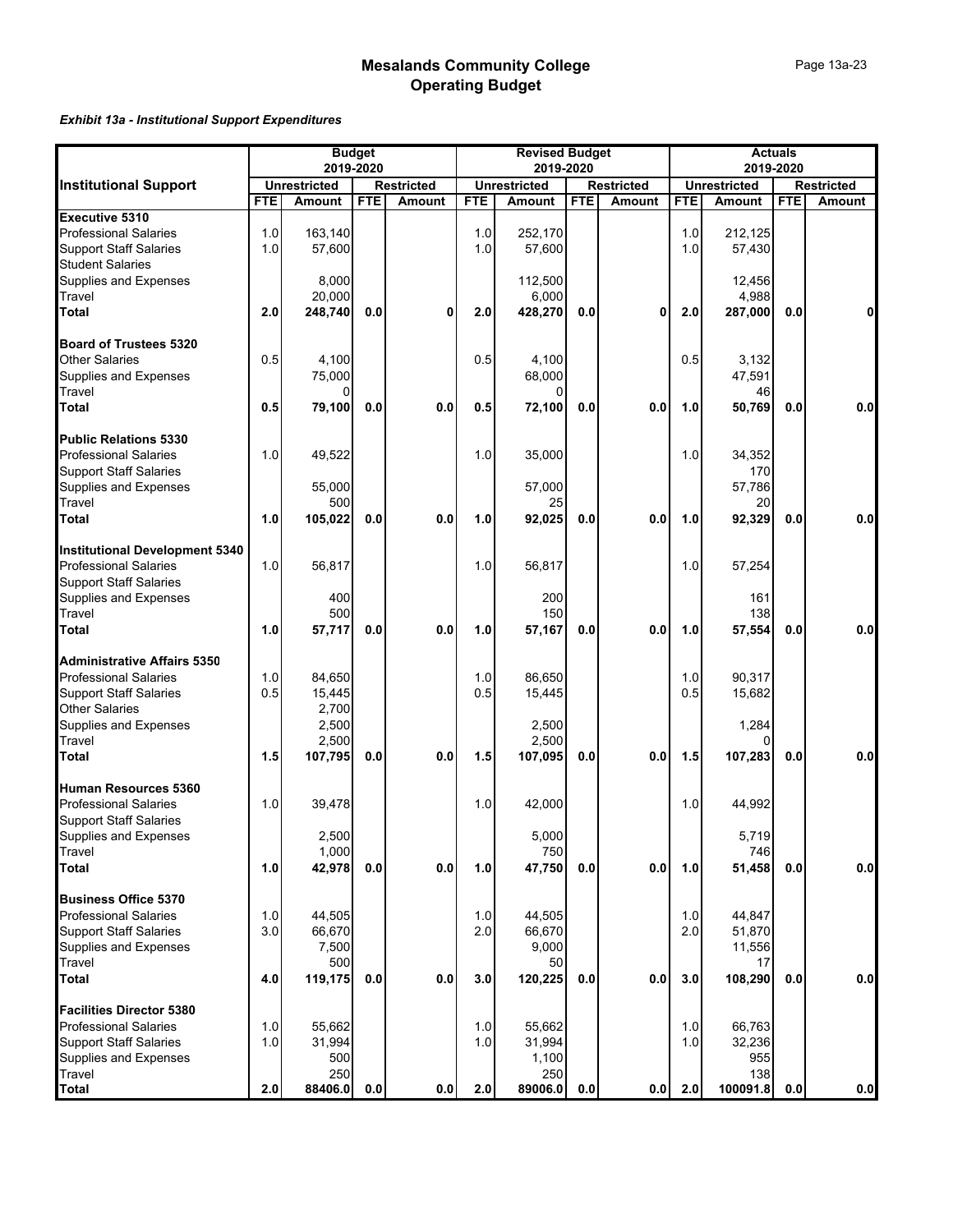### *Exhibit 13a - Institutional Support Expenditures*

|                               | <b>Budget</b><br>2019-2020 |                     |            |                   |            | <b>Revised Budget</b><br>2019-2020 |            |                   | <b>Actuals</b><br>2019-2020 |                     |            |                   |
|-------------------------------|----------------------------|---------------------|------------|-------------------|------------|------------------------------------|------------|-------------------|-----------------------------|---------------------|------------|-------------------|
| <b>Institutional Support</b>  |                            | <b>Unrestricted</b> |            | <b>Restricted</b> |            | <b>Unrestricted</b>                |            | <b>Restricted</b> |                             | <b>Unrestricted</b> |            | <b>Restricted</b> |
|                               | <b>FTE</b>                 | <b>Amount</b>       | <b>FTE</b> | <b>Amount</b>     | <b>FTE</b> | Amount                             | <b>FTE</b> | Amount            | <b>FTE</b>                  | <b>Amount</b>       | <b>FTE</b> | Amount            |
| <b>Grant Writer</b>           |                            |                     |            |                   |            |                                    |            |                   |                             |                     |            |                   |
| <b>Professional Salaries</b>  |                            |                     |            |                   |            |                                    |            |                   |                             |                     |            |                   |
| <b>Support Staff Salaries</b> |                            |                     |            |                   |            |                                    |            |                   |                             |                     |            |                   |
| Supplies and Expenses         |                            |                     |            |                   |            |                                    |            |                   |                             |                     |            |                   |
| Travel                        |                            |                     |            |                   |            |                                    |            |                   |                             |                     |            |                   |
| Total                         | 0.0                        | 0.0                 | 0.0        | 0.0               | 0.0        | 0.0                                | 0.0        | 0.0               | 0.0                         | 0.0                 | 0.0        | 0.0               |
| <b>Unassigned</b>             |                            |                     |            |                   |            |                                    |            |                   |                             |                     |            |                   |
| <b>Professional Salaries</b>  |                            |                     |            |                   |            |                                    |            |                   |                             |                     |            |                   |
| <b>Support Staff Salaries</b> |                            |                     |            |                   |            |                                    |            |                   |                             |                     |            |                   |
| Supplies and Expenses         |                            |                     |            |                   |            |                                    |            |                   |                             |                     |            |                   |
| Travel                        |                            |                     |            |                   |            |                                    |            |                   |                             |                     |            |                   |
| Total                         | 0.0                        | 0.0 <sub>l</sub>    | 0.0        | <sup>0</sup>      | 0.0        | 0.0                                | 0.0        | $\mathbf{0}$      | 0.0                         | 0.0                 | 0.0        |                   |
| <b>Unassigned</b>             |                            |                     |            |                   |            |                                    |            |                   |                             |                     |            |                   |
| <b>Professional Salaries</b>  |                            |                     |            |                   |            |                                    |            |                   |                             |                     |            |                   |
| <b>Support Staff Salaries</b> |                            |                     |            |                   |            |                                    |            |                   |                             |                     |            |                   |
| Supplies and Expenses         |                            |                     |            |                   |            |                                    |            |                   |                             |                     |            |                   |
| <b>Travel</b>                 |                            |                     |            |                   |            |                                    |            |                   |                             |                     |            |                   |
| <b>Total</b>                  | 0.0                        | 0.0 <sub>l</sub>    | 0.0        | 0.0               | 0.0        | 0.0                                | 0.0        | 0.0               | 0.0                         | 0.0                 | 0.0        | 0.0               |
| <b>Unassigned</b>             |                            |                     |            |                   |            |                                    |            |                   |                             |                     |            |                   |
| <b>Professional Salaries</b>  |                            |                     |            |                   |            |                                    |            |                   |                             |                     |            |                   |
| <b>Support Staff Salaries</b> |                            |                     |            |                   |            |                                    |            |                   |                             |                     |            |                   |
| Supplies and Expenses         |                            |                     |            |                   |            |                                    |            |                   |                             |                     |            |                   |
| Travel                        |                            |                     |            |                   |            |                                    |            |                   |                             |                     |            |                   |
| <b>Total</b>                  | 0.0                        | 0.0                 | 0.0        | 0.0               | 0.0        | 0.0                                | 0.0        |                   | $0.0$ 0.0                   | 0.0                 | 0.0        | 0.0               |

#### *Grand Totals*

|                               |      |                                   | <b>Budget</b> |                |      | <b>Revised Budget</b> |                  | <b>Actuals</b>    |            |                     |                   |        |
|-------------------------------|------|-----------------------------------|---------------|----------------|------|-----------------------|------------------|-------------------|------------|---------------------|-------------------|--------|
|                               |      |                                   | 2019-2020     |                |      | 2019-2020             |                  |                   |            |                     | 2019-2020         |        |
|                               |      | <b>Restricted</b><br>Unrestricted |               |                |      | <b>Unrestricted</b>   |                  | <b>Restricted</b> |            | <b>Unrestricted</b> | <b>Restricted</b> |        |
|                               | FTE. | <b>FTE</b><br>Amount<br>Amount    |               |                | FTE. | Amount                | <b>FTE</b>       | Amount            | <b>FTE</b> | Amount              | <b>FTE</b>        | Amount |
| <b>Details</b>                |      |                                   |               |                |      |                       |                  |                   |            |                     |                   |        |
| <b>Professional Salaries</b>  | 7.0  | 493.774                           | 0.0           | $\overline{0}$ | 7.0  | 572,804               | 0.0 <sub>l</sub> |                   | 7.5        | 550.650             | 0.0               | 01     |
| <b>Support Staff Salaries</b> | 5.5  | 171.709                           | 0.0           | 01             | 4.5  | 171.709               | 0.0 <sub>l</sub> |                   | 4.5        | 157,389             | 0.0               | 01     |
| <b>Student Salaries</b>       | 0.0  |                                   | 0.0           | $\overline{0}$ | 0.0  |                       | 0.0              | 0                 | 0.0        | 01                  | 0.0               | 01     |
| <b>Other Salaries</b>         | 0.5  | 6,800                             | 0.0           | $\overline{0}$ | 0.5  | 4,100                 | 0.01             |                   | 0.5        | 3,132               | 0.0               | 01     |
| Supplies and Expenses         | 0.0  | 151.400                           | 0.0           | $\overline{0}$ | 0.0  | 255,300               | 0.01             | $\Omega$          | 0.0        | 137.509             | 0.0               | 01     |
| Travel                        | 0.0  | 25.250                            | 0.0           | $\overline{0}$ | 0.0  | 9.725                 | 0.0 <sub>l</sub> | 0                 | 0.01       | 6.094               | 0.0               | 01     |
| Total                         | 13.0 | 848.933                           | 0.0           | 0              | 12.0 | 1,013,638             | 0.0 <sub>l</sub> | 01                | 12.5       | 854,773             | 0.0               | 01     |
|                               |      |                                   |               |                |      |                       |                  |                   |            |                     |                   |        |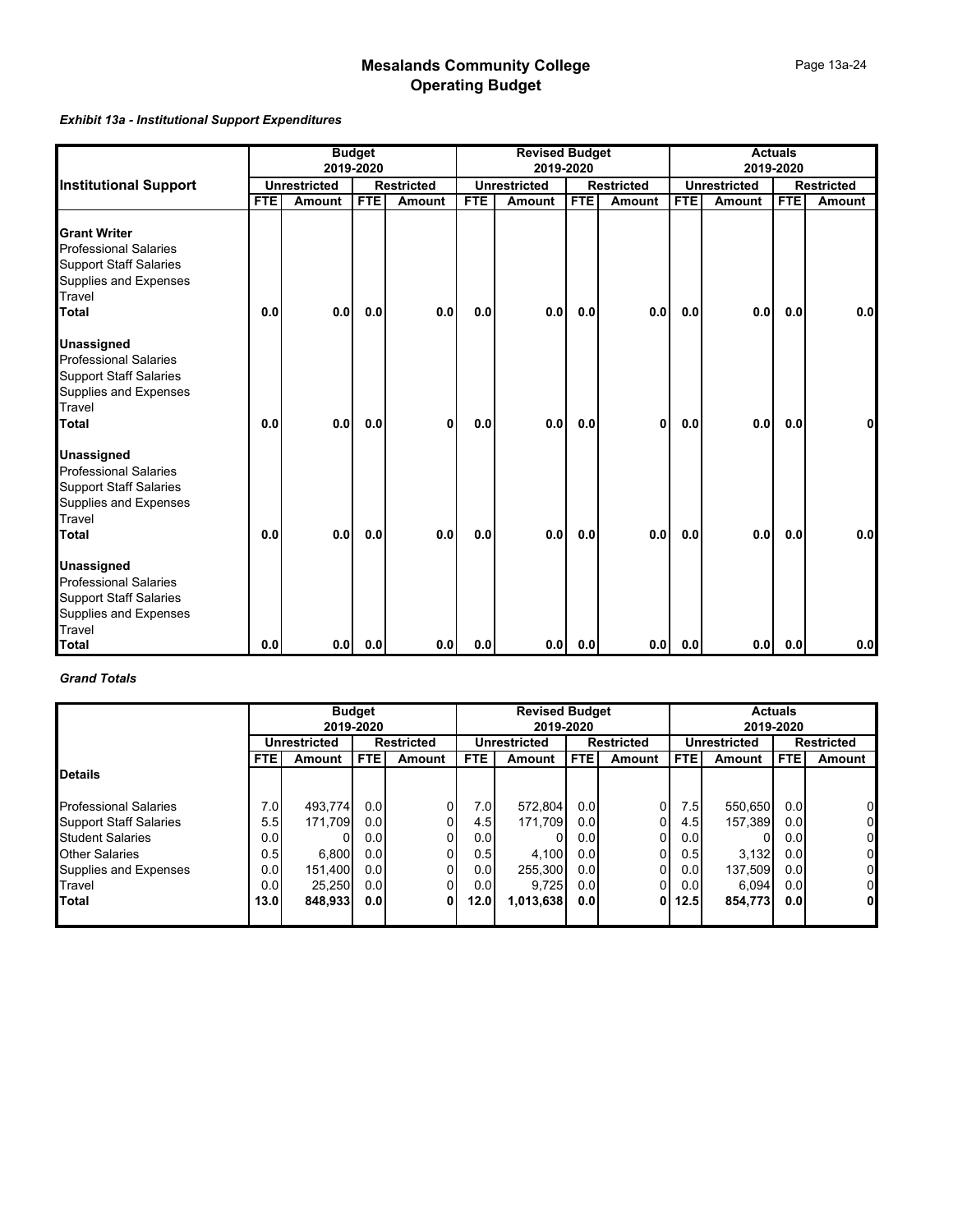### *Exhibit 14a - Operation and Maintenance of Plant Expenditures*

|                                                          | <b>Budget</b>       |                   | <b>Revised Budget</b> |                     | <b>Actuals</b>      |                            |
|----------------------------------------------------------|---------------------|-------------------|-----------------------|---------------------|---------------------|----------------------------|
|                                                          | 2019-2020           |                   |                       | 2019-2020           | 2019-2020           |                            |
|                                                          | <b>Unrestricted</b> | <b>Restricted</b> | <b>Unrestricted</b>   | <b>Restricted</b>   | <b>Unrestricted</b> | <b>Restricted</b>          |
|                                                          |                     |                   |                       |                     |                     |                            |
|                                                          |                     |                   |                       |                     |                     |                            |
| Maintenance 5410<br>Custodial 5420                       | 136,926             | 0<br>0            | 213,861               | 0                   | 227,852             | $\overline{0}$             |
| Grounds 5430                                             | 85,783              | $\Omega$          | 100,368               | 0<br>$\overline{0}$ | 90,456              | $\mathbf 0$                |
|                                                          | 9,000<br>$\Omega$   | 0                 | 10,000<br>$\Omega$    | $\overline{0}$      | 12,613              | $\mathbf 0$<br>$\mathbf 0$ |
| <b>Building Repair</b><br>Total                          |                     | 0                 |                       | 0                   | $\Omega$<br>330,921 | $\mathbf{0}$               |
|                                                          | 231,709             |                   | 324,229               |                     |                     |                            |
| Items Not Included in 14a                                |                     |                   |                       |                     |                     |                            |
|                                                          | 33,838              |                   | 33,838                |                     | 28,741              |                            |
| Group Insurance 6205<br>Educational Retirement 6225/6230 | 19,521              |                   | 19,806                |                     | 22,681              |                            |
| Retiree Health Care 6235                                 | 2,759               |                   | 2,799                 |                     | 3,206               |                            |
|                                                          | 8,553               |                   | 8,678                 |                     | 9,822               |                            |
| Social Security 6240<br>Medicare Taxes 6245              | 2,000               |                   | 2,030                 |                     | 2,297               |                            |
| Unemployment Compensation 6260                           | 2,130               |                   | 2,130                 |                     | 1,112               |                            |
| <b>Workmen's Compensation</b>                            | 85                  |                   | 85                    |                     | $\Omega$            |                            |
|                                                          |                     |                   |                       |                     |                     |                            |
|                                                          |                     |                   |                       |                     |                     |                            |
| Internal Services Transfer                               | 20,600              |                   | 20,600                |                     | 5,100               |                            |
| Electricity 6325<br>Natural Gas 6330                     | 63,000              |                   | 63,000                |                     | 79,031              |                            |
|                                                          | 15,000              |                   | 18,000                |                     | 18,451              |                            |
| Water and Garbage 6335                                   | 17,000              |                   | 21,000                |                     | 27,255              |                            |
|                                                          |                     |                   |                       |                     |                     |                            |
| Property Insurance 6306                                  | 190,000             |                   | 190,000               |                     | 176,514             |                            |
| Total Items Not Included in 14a                          | 374,486             | 0                 | 381,966               | 0                   | 374,210             | $\mathbf{0}$               |
|                                                          |                     |                   |                       |                     |                     |                            |
| <b>Grand Total Expenditures</b>                          | 606,195             | 0                 | 706,195               | 0                   | 705,131             | 0                          |
|                                                          |                     |                   |                       |                     |                     |                            |
|                                                          |                     |                   |                       |                     |                     |                            |
|                                                          |                     |                   |                       |                     |                     |                            |
|                                                          |                     |                   |                       |                     |                     |                            |
|                                                          |                     |                   |                       |                     |                     |                            |
|                                                          |                     |                   |                       |                     |                     |                            |
|                                                          |                     |                   |                       |                     |                     |                            |
|                                                          |                     |                   |                       |                     |                     |                            |
|                                                          |                     |                   |                       |                     |                     |                            |
|                                                          |                     |                   |                       |                     |                     |                            |
|                                                          |                     |                   |                       |                     |                     |                            |
|                                                          |                     |                   |                       |                     |                     |                            |
|                                                          |                     |                   |                       |                     |                     |                            |
|                                                          |                     |                   |                       |                     |                     |                            |
|                                                          |                     |                   |                       |                     |                     |                            |
|                                                          |                     |                   |                       |                     |                     |                            |
|                                                          |                     |                   |                       |                     |                     |                            |
|                                                          |                     |                   |                       |                     |                     |                            |
|                                                          |                     |                   |                       |                     |                     |                            |
|                                                          |                     |                   |                       |                     |                     |                            |
|                                                          |                     |                   |                       |                     |                     |                            |
|                                                          |                     |                   |                       |                     |                     |                            |
|                                                          |                     |                   |                       |                     |                     |                            |
|                                                          |                     |                   |                       |                     |                     |                            |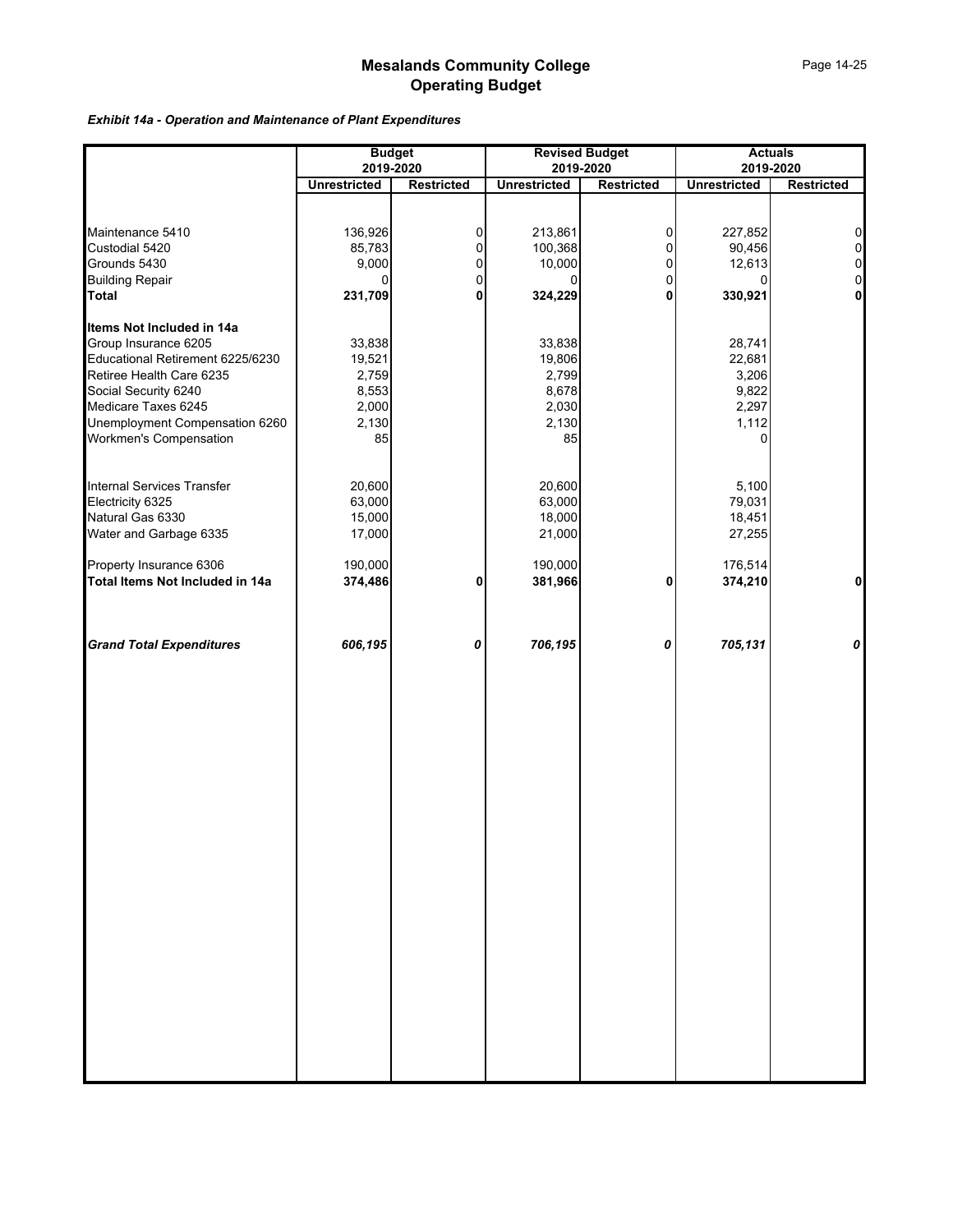### *Exhibit 14a - Operation and Maintenance of Plant Expenditures*

|                               |            | <b>Budget</b>       |            |                   | <b>Revised Budget</b> |                     |            | <b>Actuals</b>    |            |                     |            |                   |
|-------------------------------|------------|---------------------|------------|-------------------|-----------------------|---------------------|------------|-------------------|------------|---------------------|------------|-------------------|
|                               |            |                     | 2019-2020  |                   |                       |                     | 2019-2020  |                   |            |                     | 2019-2020  |                   |
|                               |            | <b>Unrestricted</b> |            | <b>Restricted</b> |                       | <b>Unrestricted</b> |            | <b>Restricted</b> |            | <b>Unrestricted</b> |            | <b>Restricted</b> |
|                               | <b>FTE</b> | Amount              | <b>FTE</b> | <b>Amount</b>     | <b>FTE</b>            | Amount              | <b>FTE</b> | Amount            | <b>FTE</b> | Amount              | <b>FTE</b> | <b>Amount</b>     |
| <b>Maintenance 5410</b>       |            |                     |            |                   |                       |                     |            |                   |            |                     |            |                   |
| <b>Professional Salaries</b>  | 1.0        | 36,678              |            |                   | 2.0                   | 75,784              |            |                   | 2.0        | 36,960              |            |                   |
| <b>Support Staff Salaries</b> | 1.0        | 35,498              |            |                   |                       |                     |            |                   |            | 38,225              |            |                   |
| Supplies and Expenses         |            | 60,000              |            |                   |                       | 130,000             |            |                   |            | 152,667             |            |                   |
| <b>Travel</b>                 |            |                     |            |                   |                       |                     |            |                   |            |                     |            |                   |
| Equipment                     |            | 4,750               |            |                   |                       | 8,077               |            |                   |            |                     |            |                   |
| Total                         | 2.0        | 136,926             | 0.0        | 0.0               | 2.0                   | 213,861             | 0.0        | 0.0               | 2.0        | 227,852             | 0.0        | 0.0               |
| <b>Custodial 5420</b>         |            |                     |            |                   |                       |                     |            |                   |            |                     |            |                   |
| <b>Professional Salaries</b>  |            |                     |            |                   |                       |                     |            |                   |            |                     |            |                   |
| <b>Support Staff Salaries</b> | 3.0        | 65,783              |            |                   | 4.0                   | 92,868              |            |                   | 4.0        | 85,107              |            |                   |
| <b>Other Salaries</b>         | 0.0        | 5,000               |            |                   | 0.0                   |                     |            |                   | 0.0        |                     |            |                   |
| <b>Supplies and Expenses</b>  |            | 15,000              |            |                   |                       | 7,500               |            |                   |            | 5,350               |            |                   |
| Travel                        |            |                     |            |                   |                       |                     |            |                   |            |                     |            |                   |
| Equipment                     |            |                     |            |                   |                       |                     |            |                   |            |                     |            |                   |
| Total                         | 3.0        | 85,783              | 0.0        | 0.0               | 4.0                   | 100.368             | 0.0        | 0.0               | 4.0        | 90,456              | 0.0        | 0.0               |
| Grounds 5430                  |            |                     |            |                   |                       |                     |            |                   |            |                     |            |                   |
| <b>Professional Salaries</b>  |            |                     |            |                   |                       |                     |            |                   |            |                     |            |                   |
| <b>Support Staff Salaries</b> |            |                     |            |                   |                       |                     |            |                   |            |                     |            |                   |
| <b>Other Salaries</b>         | 0.0        | 2,000               |            |                   | 0.0                   |                     |            |                   | 0.0        |                     |            |                   |
| Supplies and Expenses         |            | 7,000               |            |                   |                       | 10,000              |            |                   |            | 12,546              |            |                   |
| <b>Travel</b>                 |            |                     |            |                   |                       |                     |            |                   |            | 68                  |            |                   |
| Equipment                     |            | 0                   |            |                   |                       | 0                   |            |                   |            | $\Omega$            |            |                   |
| <b>Total</b>                  | 0.0        | 9,000               | 0.0        | 0.0               | 0.0                   | 10,000              | 0.0        | 0.0               | 0.0        | 12,613              | 0.0        | 0.0               |
| <b>Building Repair</b>        |            |                     |            |                   |                       |                     |            |                   |            |                     |            |                   |
| Supplies and Expenses         |            | U                   |            |                   |                       |                     |            |                   |            | $\Omega$            |            |                   |
| Travel                        |            |                     |            |                   |                       |                     |            |                   |            |                     |            |                   |
| Equipment                     |            |                     |            |                   |                       |                     |            |                   |            |                     |            |                   |
| <b>Total</b>                  | 0.0        | 0.0                 | 0.0        | 0.0               | 0.0                   | 0.0                 | 0.0        | 0.0               | 0.0        | 0.0 <sub>l</sub>    | 0.0        | 0.0               |

#### *Grand Totals*

|                               |            | <b>Budget</b>                                    |                  |          | <b>Revised Budget</b> |                     |                      | <b>Actuals</b>    |                  |                     |                   |               |
|-------------------------------|------------|--------------------------------------------------|------------------|----------|-----------------------|---------------------|----------------------|-------------------|------------------|---------------------|-------------------|---------------|
|                               |            |                                                  | 2019-2020        |          |                       |                     | 2019-2020            |                   |                  | 2019-2020           |                   |               |
|                               |            | <b>Restricted</b><br><b>Unrestricted</b><br>FTE. |                  |          |                       | <b>Unrestricted</b> |                      | <b>Restricted</b> |                  | <b>Unrestricted</b> | <b>Restricted</b> |               |
|                               | <b>FTE</b> | Amount                                           |                  | Amount   | <b>FTE</b>            | Amount              | <b>FTE</b><br>Amount |                   | <b>FTE</b>       | Amount              | <b>FTE</b>        | <b>Amount</b> |
|                               |            |                                                  |                  |          |                       |                     |                      |                   |                  |                     |                   |               |
| <b>Details</b>                |            |                                                  |                  |          |                       |                     |                      |                   |                  |                     |                   |               |
| <b>Professional Salaries</b>  | 1.0        | 36.678                                           | 0.0 <sub>l</sub> |          | 2.0                   | 75.784              | 0.01                 | 0                 | 2.0              | 36.960              | 0.0               | 01            |
| <b>Support Staff Salaries</b> | 4.0        | 101,281                                          | 0.0              |          | 4.0                   | 92,868              | 0.0 <sub>l</sub>     | 01                | 4.0              | 123,332             | 0.0               | 01            |
| <b>Student Salaries</b>       | 0.0        |                                                  | 0.01             | 0        | 0.01                  |                     | 0.0 <sub>l</sub>     | 0                 | 0.0 <sub>l</sub> |                     | 0.0               | 01            |
| <b>Other Salaries</b>         | 0.0        | 7,000                                            | 0.0              | 0        | 0.0                   |                     | 0.0 <sub>l</sub>     | 0                 | 0.0              |                     | 0.0               | 01            |
| Supplies and Expenses         | 0.0        | 82.000                                           | 0.01             | $\Omega$ | 0.01                  | 147,500             | 0.0 <sub>l</sub>     | 0                 | 0.0              | 170,562             | 0.0               | 01            |
| Travel                        | 0.0        |                                                  | 0.0              | 0        | 0.0                   |                     | 0.01                 | 0                 | 0.0 <sub>l</sub> | 68                  | 0.0               | 01            |
| Equipment                     | 0.0        | 4.750                                            | 0.01             | 0        | 0.01                  | 8.077               | 0.0 <sub>l</sub>     | $\overline{0}$    | 0.0              |                     | 0.0               | 01            |
| <b>ITotal</b>                 | 5.0        | 231,709                                          | 0.01             | 0.0      | 6.0                   | 324.229             | 0.01                 | 0.0               | 6.0              | 330,921             | 0.0               | 0.0           |
|                               |            |                                                  |                  |          |                       |                     |                      |                   |                  |                     |                   |               |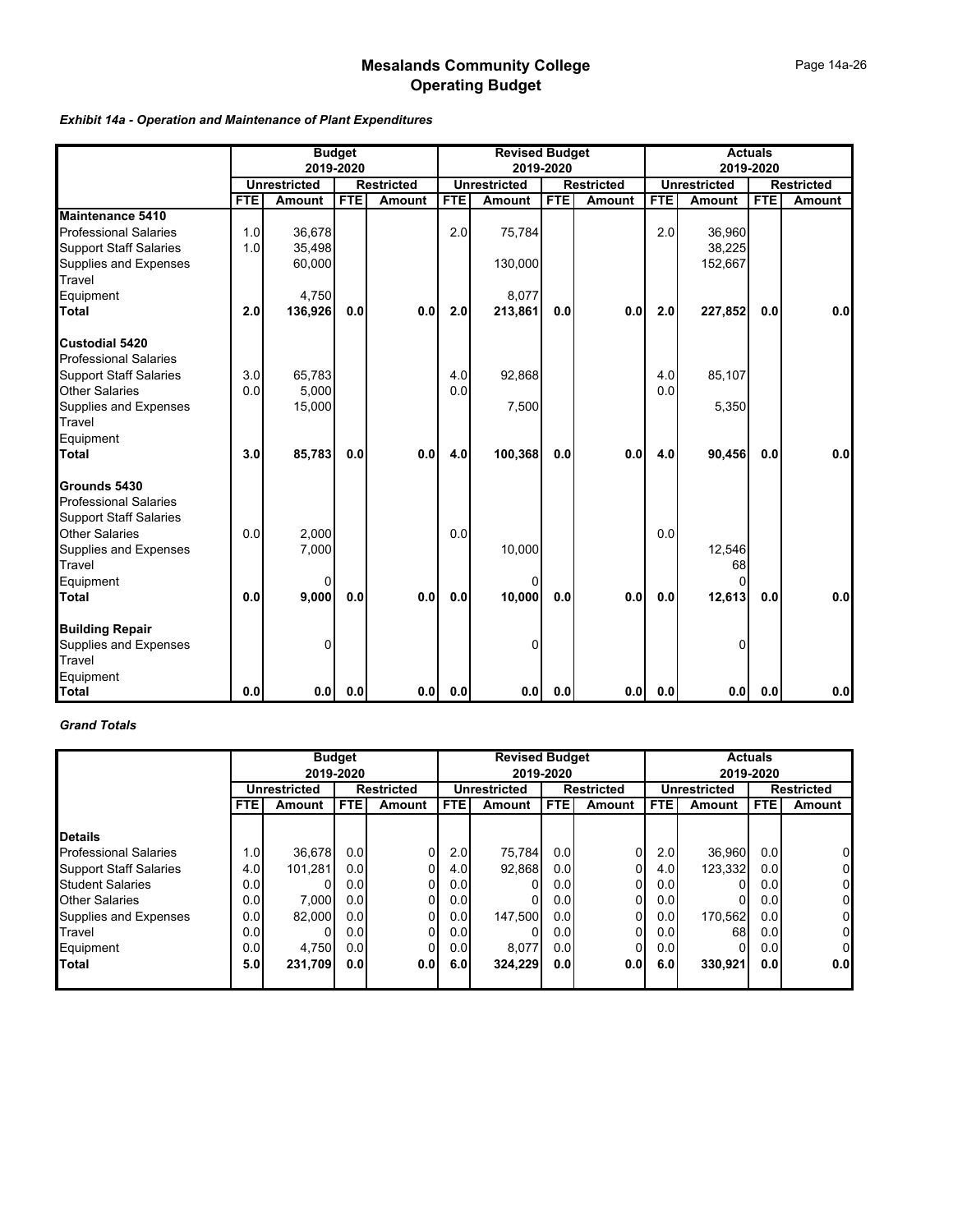*Exhibit 15- Student Social and Cultural Development*

|                                          |                     | <b>Budget</b>     |                     | <b>Revised Budget</b> |                     | <b>Actuals</b>    |
|------------------------------------------|---------------------|-------------------|---------------------|-----------------------|---------------------|-------------------|
|                                          |                     | 2019-2020         |                     | 2019-2020             |                     | 2019-2020         |
| <b>Revenues</b>                          | <b>Unrestricted</b> | <b>Restricted</b> | <b>Unrestricted</b> | <b>Restricted</b>     | <b>Unrestricted</b> | <b>Restricted</b> |
|                                          |                     |                   |                     |                       |                     |                   |
| <b>Tuition and Miscellaneous Fees</b>    |                     |                   |                     |                       |                     |                   |
| <b>Federal Government Appropriations</b> |                     |                   |                     |                       |                     |                   |
| <b>State Government Appropriations</b>   |                     |                   |                     |                       |                     |                   |
| <b>Local Government Appropriations</b>   |                     |                   |                     |                       |                     |                   |
| <b>Federal Govt Grants and Contracts</b> |                     |                   |                     |                       |                     |                   |
| <b>State Govt Grants and Contracts</b>   |                     |                   |                     |                       |                     |                   |
| <b>Local Govt Grants and Contracts</b>   |                     |                   |                     |                       |                     |                   |
| <b>Private Gifts</b>                     |                     |                   |                     |                       |                     |                   |
| Endowments, Land, Perm Fund              |                     |                   |                     |                       |                     |                   |
| Sales and Services                       |                     |                   |                     |                       |                     |                   |
| <b>Other Sources</b>                     |                     |                   |                     |                       |                     |                   |
|                                          |                     |                   |                     |                       |                     |                   |
| <b>Total Revenues</b>                    | $\bf{0}$            | $\mathbf{0}$      | $\bf{0}$            | $\bf{0}$              | 0                   | $\mathbf{0}$      |
| <b>Beginning Balances</b>                |                     |                   |                     |                       |                     |                   |
| <b>Total Available</b>                   | $\mathbf{0}$        | $\mathbf{0}$      | $\bf{0}$            | $\mathbf{0}$          | $\bf{0}$            | $\pmb{0}$         |
| <b>Expenditures</b>                      |                     |                   |                     |                       |                     |                   |
| <b>Faculty Salaries</b>                  |                     |                   |                     |                       |                     |                   |
| <b>Professional Salaries</b>             |                     |                   |                     |                       |                     |                   |
| <b>Support Staff Salaries</b>            |                     |                   |                     |                       |                     |                   |
| <b>GA/TA/RA Salaries</b>                 |                     |                   |                     |                       |                     |                   |
| <b>Student Salaries</b>                  |                     |                   |                     |                       |                     |                   |
| Federal Work Study Salaries              |                     |                   |                     |                       |                     |                   |
| <b>State Work Study Salaries</b>         |                     |                   |                     |                       |                     |                   |
| <b>Other Salaries</b>                    |                     |                   |                     |                       |                     |                   |
| Supplies                                 |                     |                   |                     |                       |                     |                   |
| Travel                                   |                     |                   |                     |                       |                     |                   |
| Equipment                                |                     |                   |                     |                       |                     |                   |
| <b>Total Expenditures</b>                | $\bf{0}$            | $\bf{0}$          | $\bf{0}$            | $\bf{0}$              | 0                   | $\mathbf 0$       |
| <b>Transfer To or (From)</b>             |                     |                   |                     |                       |                     |                   |
| <b>Instruction and General</b>           | 0                   | 0                 | 0                   | 0                     | Ω                   | $\pmb{0}$         |
|                                          |                     |                   |                     |                       |                     |                   |
| <b>Ending Balance</b>                    | $\bf{0}$            | $\mathbf{0}$      | $\mathbf{0}$        | $\mathbf{0}$          | $\bf{0}$            | $\bf{0}$          |
|                                          |                     |                   |                     |                       |                     |                   |
|                                          |                     |                   |                     |                       |                     |                   |
|                                          |                     |                   |                     |                       |                     |                   |
|                                          |                     |                   |                     |                       |                     |                   |
|                                          |                     |                   |                     |                       |                     |                   |
|                                          |                     |                   |                     |                       |                     |                   |
|                                          |                     |                   |                     |                       |                     |                   |
|                                          |                     |                   |                     |                       |                     |                   |
|                                          |                     |                   |                     |                       |                     |                   |
|                                          |                     |                   |                     |                       |                     |                   |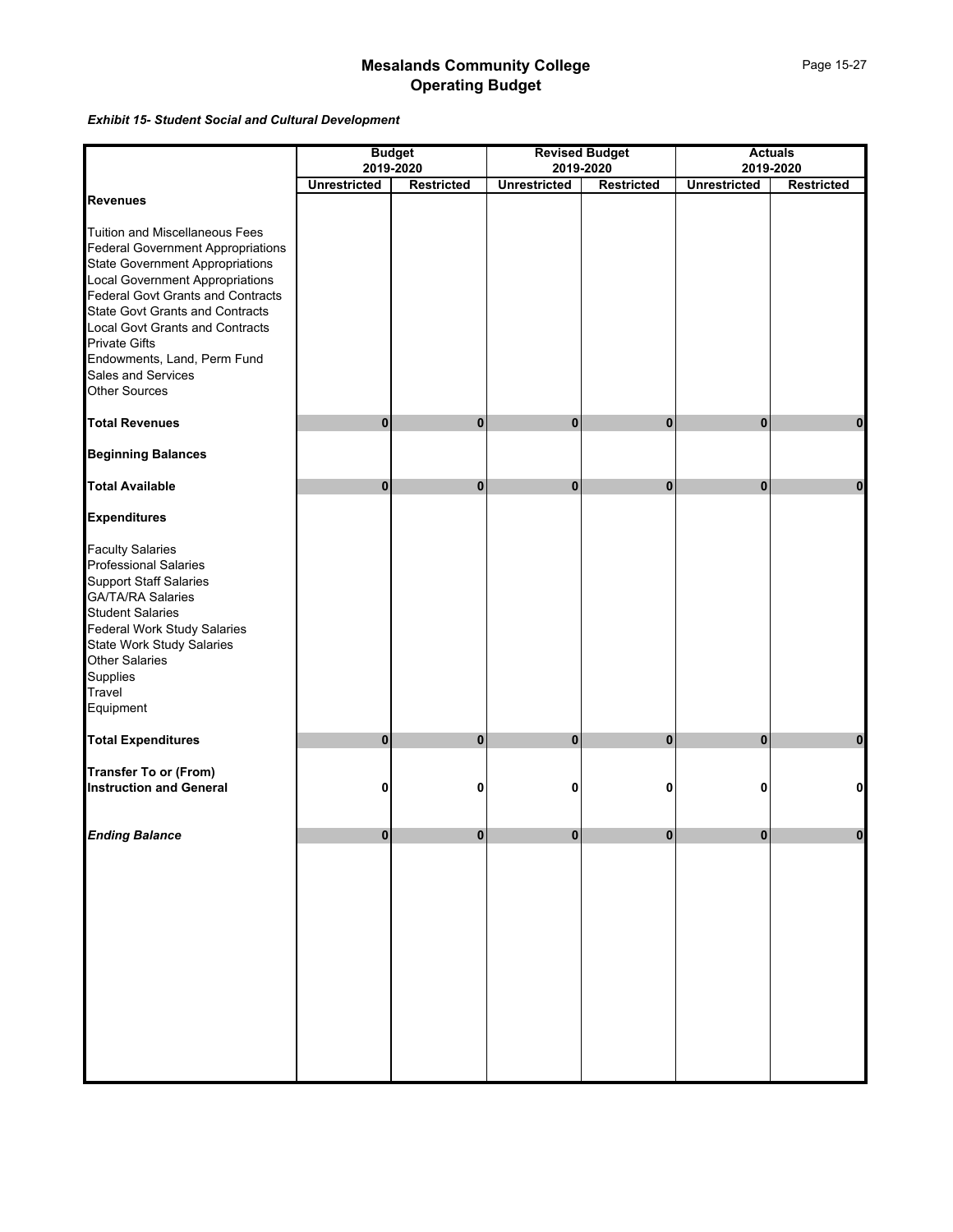|                                          | <b>Budget</b> |                   | <b>Revised Budget</b>          |               | <b>Actuals</b>      |                   |
|------------------------------------------|---------------|-------------------|--------------------------------|---------------|---------------------|-------------------|
|                                          | 2019-2020     |                   | 2019-2020                      |               | 2019-2020           |                   |
| <b>Public Service</b>                    | Unrestricted  | <b>Restricted</b> | <b>Unrestricted Restricted</b> |               | <b>Unrestricted</b> | <b>Restricted</b> |
|                                          | Amount        | <b>Amount</b>     | Amount                         | <b>Amount</b> | <b>Amount</b>       | <b>Amount</b>     |
|                                          |               |                   |                                |               |                     |                   |
| <b>Revenues</b>                          |               |                   |                                |               |                     |                   |
| <b>Tuition and Miscellaneous Fees</b>    |               | 0                 | 0                              | 0             | 0                   |                   |
| <b>Federal Government Appropriations</b> |               | 0                 |                                | 0             |                     |                   |
| <b>State Government Appropriations</b>   | 113,400       | 0                 | 113,400                        | 0             | 113,400             |                   |
| <b>Local Government Appropriations</b>   | 0             | 0                 | 0                              |               | 0                   |                   |
| <b>Federal Govt Grants and Contracts</b> | 0             | 9,926             | 0                              | 9,926         |                     |                   |
| <b>State Govt Grants and Contracts</b>   | 0             | 131,900           | 0                              | 131,900       | 0                   | 91,497            |
| <b>Local Govt Grants and Contracts</b>   |               | 0                 | U                              | 11,000        | 0                   | 10,625            |
| <b>Private Gifts</b>                     | 0             | 0                 | 0                              | 0             | 0                   | 0                 |
| Endowments, Land, Perm Fund              |               | 0                 |                                |               |                     |                   |
| <b>Sales and Services</b>                | 80,801        | 0                 | 80,801                         | 0             | 51,231              |                   |
| <b>Other Sources</b>                     | 0             | O                 | 0                              | U             | 0                   |                   |
| Total Revenues                           | 194,201       | 141,826           | 194,201                        | 152,826       | 164,631             | 102,122           |
| <b>Beginning Balances</b>                | 473,650       | 0                 | 378,544                        | 0             | 426,021             |                   |
| <b>Total Available</b>                   | 667,851       | 141,826           | 572,745                        | 152,826       | 590,652             | 102,122           |
| <b>Expenditures</b>                      |               |                   |                                |               |                     |                   |
| <b>Faculty Salaries</b>                  |               | 0                 | 0                              |               | 132                 |                   |
| Professional Salaries                    | 25,000        | 58,533            | 25,000                         | 58,533        | 29,519              | 58,851            |
| <b>Support Staff Salaries</b>            | 15,445        | 16,365            | 15,445                         | 16,365        | 15,444              |                   |
| <b>Student Salaries</b>                  | 0             | 0                 | 0                              | 0             | 0                   |                   |
| <b>Other Salaries</b>                    | U             | 13,641            | 0                              | 13,641        |                     |                   |
| Supplies                                 | 10,800        | 11,493            | 10,800                         | 22,493        | 8,849               | 12,677            |
| Travel                                   | 500           | 13,400            | 500                            | 13,400        |                     | 5,761             |
| Equipment                                | 5,000         | 0                 | 5,000                          |               | U                   |                   |
| <b>Benefits</b>                          | 8,279         | 28,394            | 8,279                          | 28,394        | 10,044              | 24,669            |
| <b>Total Expenditures</b>                | 65,024        | 141,826           | 65,024                         | 152,826       | 63,988              | 101,959           |
| Transfer To or (From)                    |               |                   |                                |               |                     |                   |
| <b>Student Aid</b>                       | (70,000)      | 0                 | (70,000)                       | 0             | (48, 820)           |                   |
| <b>Athletics</b>                         | (11,700)      |                   | (11,700)                       |               |                     |                   |
| <b>Total Transfers</b>                   | (81,700)      |                   | (81,700)                       |               | (48, 820)           |                   |
| <b>Ending Balance</b>                    | 521,127       | $\mathbf{0}$      | 426,021                        | 0             | 477,845             | 163               |
|                                          |               |                   |                                |               |                     |                   |
|                                          |               |                   |                                |               |                     |                   |
|                                          |               |                   |                                |               |                     |                   |
|                                          |               |                   |                                |               |                     |                   |
|                                          |               |                   |                                |               |                     |                   |
|                                          |               |                   |                                |               |                     |                   |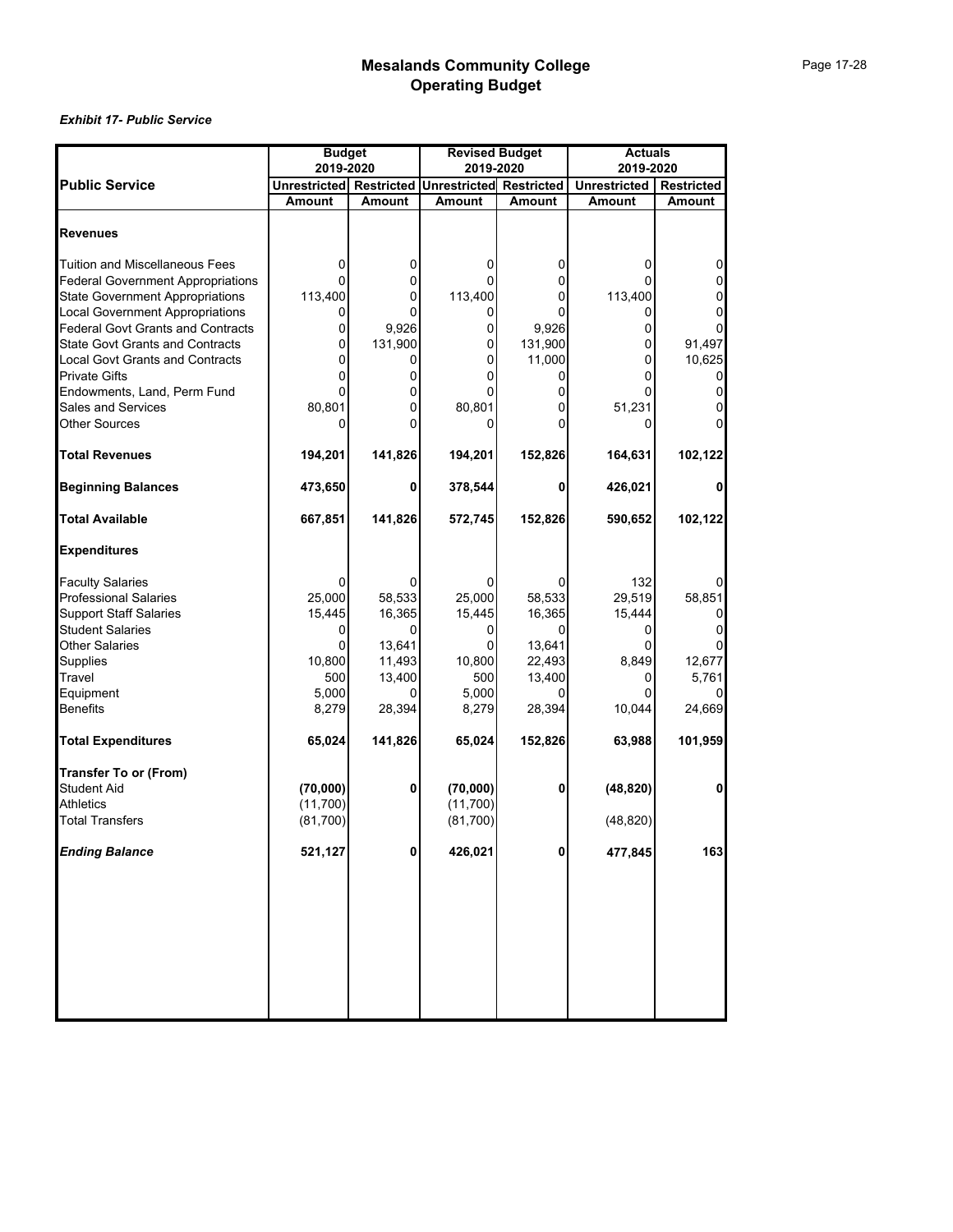|                                                                                                                                                                                                                                                                                                                                                                         |            |                     | <b>Budget</b><br>2019-2020 |                   |            | <b>Revised Budget</b> | 2019-2020  |                   | <b>Actuals</b><br>2019-2020 |                     |            |                   |
|-------------------------------------------------------------------------------------------------------------------------------------------------------------------------------------------------------------------------------------------------------------------------------------------------------------------------------------------------------------------------|------------|---------------------|----------------------------|-------------------|------------|-----------------------|------------|-------------------|-----------------------------|---------------------|------------|-------------------|
|                                                                                                                                                                                                                                                                                                                                                                         |            | <b>Unrestricted</b> |                            | <b>Restricted</b> |            | <b>Unrestricted</b>   |            | <b>Restricted</b> |                             | <b>Unrestricted</b> |            | <b>Restricted</b> |
| <b>SBDC Program Income 3760</b>                                                                                                                                                                                                                                                                                                                                         | <b>FTE</b> | Amount              | <b>FTE</b>                 | Amount            | <b>FTE</b> | Amount                | <b>FTE</b> | <b>Amount</b>     | <b>FTE</b>                  | Amount              | <b>FTE</b> | Amount            |
| <b>Revenues</b>                                                                                                                                                                                                                                                                                                                                                         |            |                     |                            |                   |            |                       |            |                   |                             |                     |            |                   |
| Tuition and Miscellaneous Fees<br><b>Federal Government Appropriations</b><br>State Government Appropriations<br>Local Government Appropriations<br><b>Federal Govt Grants and Contracts</b><br>State Govt Grants and Contracts<br>Local Govt Grants and Contracts<br><b>Private Gifts</b><br>Endowments, Land, Perm Fund<br>Sales and Services<br><b>Other Sources</b> |            | 800                 |                            |                   |            | 800                   |            |                   |                             | 0                   |            |                   |
| <b>Total Revenues</b>                                                                                                                                                                                                                                                                                                                                                   |            | 800                 |                            | 0                 |            | 800                   |            | 0                 |                             | 0                   |            | Οl                |
| <b>Beginning Balances</b>                                                                                                                                                                                                                                                                                                                                               |            | 3,479               |                            |                   |            | 3,080                 |            |                   |                             | 3,080               |            |                   |
| <b>Total Available</b>                                                                                                                                                                                                                                                                                                                                                  |            | 4,279               |                            | 0                 |            | 3,880                 |            | 0                 |                             | 3,080               |            | 0                 |
| <b>Expenditures</b>                                                                                                                                                                                                                                                                                                                                                     |            |                     |                            |                   |            |                       |            |                   |                             |                     |            |                   |
| <b>Faculty Salaries</b><br><b>Professional Salaries</b><br>Support Staff Salaries<br>Student Salaries                                                                                                                                                                                                                                                                   |            |                     |                            |                   |            |                       |            |                   |                             | 132                 |            |                   |
| <b>Other Salaries</b><br>Supplies<br>Travel                                                                                                                                                                                                                                                                                                                             |            | 800                 |                            |                   |            | 800                   |            |                   |                             | 105                 |            |                   |
| Equipment                                                                                                                                                                                                                                                                                                                                                               |            |                     |                            |                   |            |                       |            |                   |                             |                     |            |                   |
| Benefits<br>Total Expenditures                                                                                                                                                                                                                                                                                                                                          | 0.0        | 800                 | 0.0                        | $\mathbf{0}$      | $0.0\,$    | 800                   | 0.0        | $\mathbf{0}$      | 0.0                         | 237                 | 0.0        | 0                 |
| <b>Transfer To or (From)</b><br><b>Instruction and General</b>                                                                                                                                                                                                                                                                                                          |            |                     |                            |                   |            |                       |            |                   |                             |                     |            |                   |
| <b>Ending Balance</b>                                                                                                                                                                                                                                                                                                                                                   |            | 3,479               |                            | 0                 |            | 3,080                 |            | 0                 |                             | 3,080               |            | 0                 |
|                                                                                                                                                                                                                                                                                                                                                                         |            |                     |                            |                   |            |                       |            |                   |                             |                     |            |                   |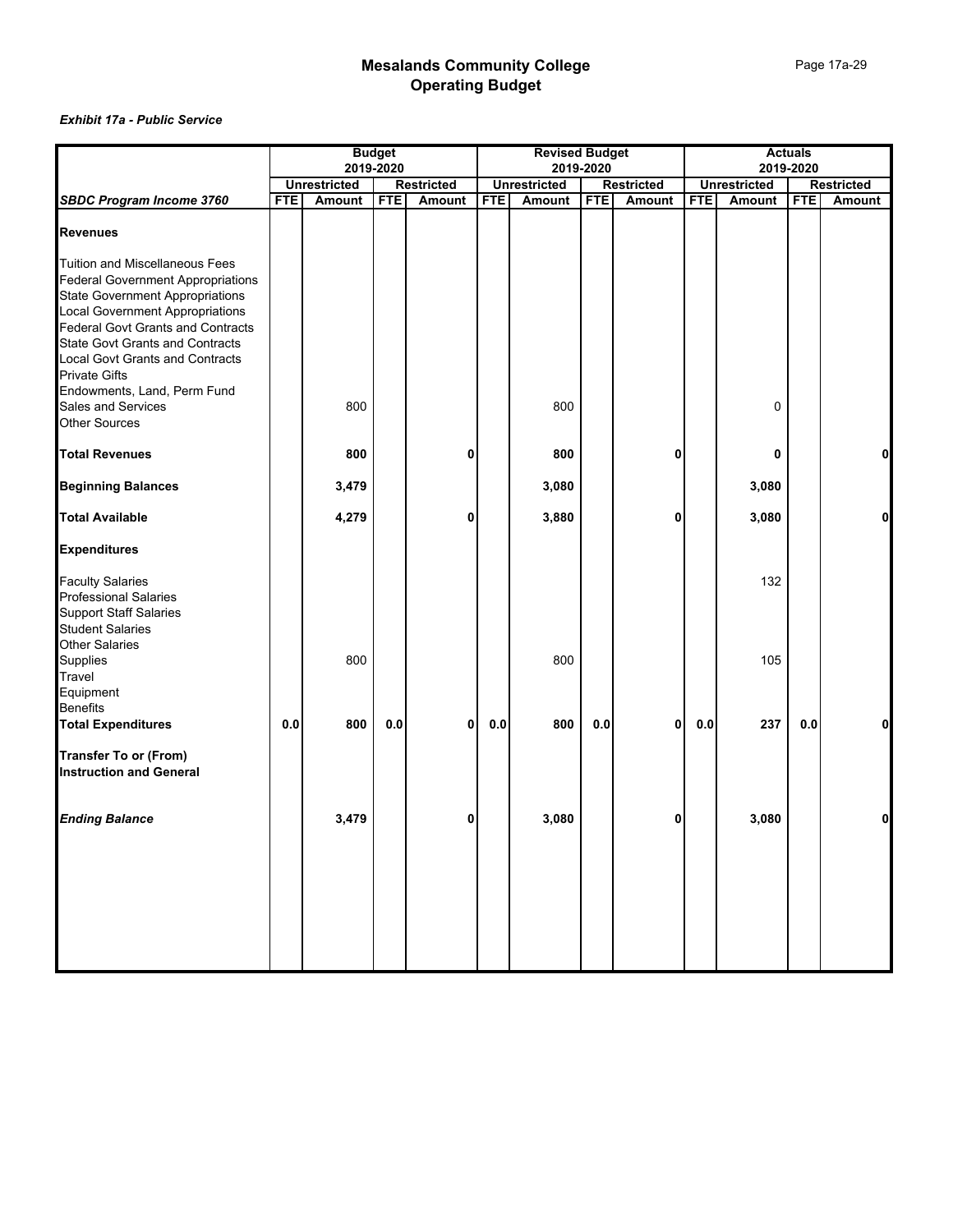|                                                                                                                                                                                                                                                                                                                                                                                                     | <b>Budget</b><br>2019-2020 |                     |            |                            |            | <b>Revised Budget</b> | 2019-2020  |                            |            |                     | <b>Actuals</b><br>2019-2020 |                   |
|-----------------------------------------------------------------------------------------------------------------------------------------------------------------------------------------------------------------------------------------------------------------------------------------------------------------------------------------------------------------------------------------------------|----------------------------|---------------------|------------|----------------------------|------------|-----------------------|------------|----------------------------|------------|---------------------|-----------------------------|-------------------|
|                                                                                                                                                                                                                                                                                                                                                                                                     |                            | <b>Unrestricted</b> |            | <b>Restricted</b>          |            | <b>Unrestricted</b>   |            | <b>Restricted</b>          |            | <b>Unrestricted</b> |                             | <b>Restricted</b> |
| Small Bus. Dev. Ctr. 2701                                                                                                                                                                                                                                                                                                                                                                           | <b>FTE</b>                 | <b>Amount</b>       | <b>FTE</b> | Amount                     | <b>FTE</b> | <b>Amount</b>         | <b>FTE</b> | <b>Amount</b>              | <b>FTE</b> | Amount              | <b>FTE</b>                  | Amount            |
| <b>Revenues</b>                                                                                                                                                                                                                                                                                                                                                                                     |                            |                     |            |                            |            |                       |            |                            |            |                     |                             |                   |
| <b>Tuition and Miscellaneous Fees</b><br><b>Federal Government Appropriations</b><br><b>State Government Appropriations</b><br><b>Local Government Appropriations</b><br><b>Federal Govt Grants and Contracts</b><br><b>State Govt Grants and Contracts</b><br>Local Govt Grants and Contracts<br><b>Private Gifts</b><br>Endowments, Land, Perm Fund<br>Sales and Services<br><b>Other Sources</b> |                            |                     |            | 9,926<br>131,900           |            |                       |            | 9,926<br>131,900           |            |                     |                             | 91,497            |
| <b>Total Revenues</b>                                                                                                                                                                                                                                                                                                                                                                               |                            | 0                   |            | 141,826                    |            | 0                     |            | 141,826                    |            | 0                   |                             | 91,497            |
| <b>Beginning Balances</b>                                                                                                                                                                                                                                                                                                                                                                           |                            |                     |            |                            |            |                       |            |                            |            | 0                   |                             |                   |
| <b>Total Available</b>                                                                                                                                                                                                                                                                                                                                                                              |                            | 0                   |            | 141,826                    |            | 0                     |            | 141,826                    |            | 0                   |                             | 91,497            |
| <b>Expenditures</b>                                                                                                                                                                                                                                                                                                                                                                                 |                            |                     |            |                            |            |                       |            |                            |            |                     |                             |                   |
| <b>Faculty Salaries</b><br><b>Professional Salaries</b><br><b>Support Staff Salaries</b><br><b>Student Salaries</b>                                                                                                                                                                                                                                                                                 |                            |                     | 1.0<br>0.5 | 58,533<br>16,365           |            |                       | 1.0<br>0.5 | 58,533<br>16,365           |            |                     | 1.0                         | 58,851            |
| <b>Other Salaries</b><br>Supplies<br>Travel<br>Equipment                                                                                                                                                                                                                                                                                                                                            |                            |                     |            | 13,641<br>11,493<br>13,400 |            |                       |            | 13,641<br>11,493<br>13,400 |            |                     |                             | 2,084<br>5,761    |
| <b>Benefits</b><br><b>Total Expenditures</b>                                                                                                                                                                                                                                                                                                                                                        | 0.0                        | 0                   | 1.5        | 28,394<br>141,826          | 0.0        | 0                     | 1.5        | 28,394<br>141,826          | 0.0        | 0                   | 1.0                         | 24,669<br>91,365  |
| <b>Transfer To or (From)</b><br><b>Instruction and General</b>                                                                                                                                                                                                                                                                                                                                      |                            |                     |            |                            |            |                       |            |                            |            |                     |                             |                   |
| <b>Ending Balance</b>                                                                                                                                                                                                                                                                                                                                                                               |                            | 0                   |            | 0                          |            | 0                     |            | 0                          |            | 0                   |                             | $132$             |
|                                                                                                                                                                                                                                                                                                                                                                                                     |                            |                     |            |                            |            |                       |            |                            |            |                     |                             |                   |
|                                                                                                                                                                                                                                                                                                                                                                                                     |                            |                     |            |                            |            |                       |            |                            |            |                     |                             |                   |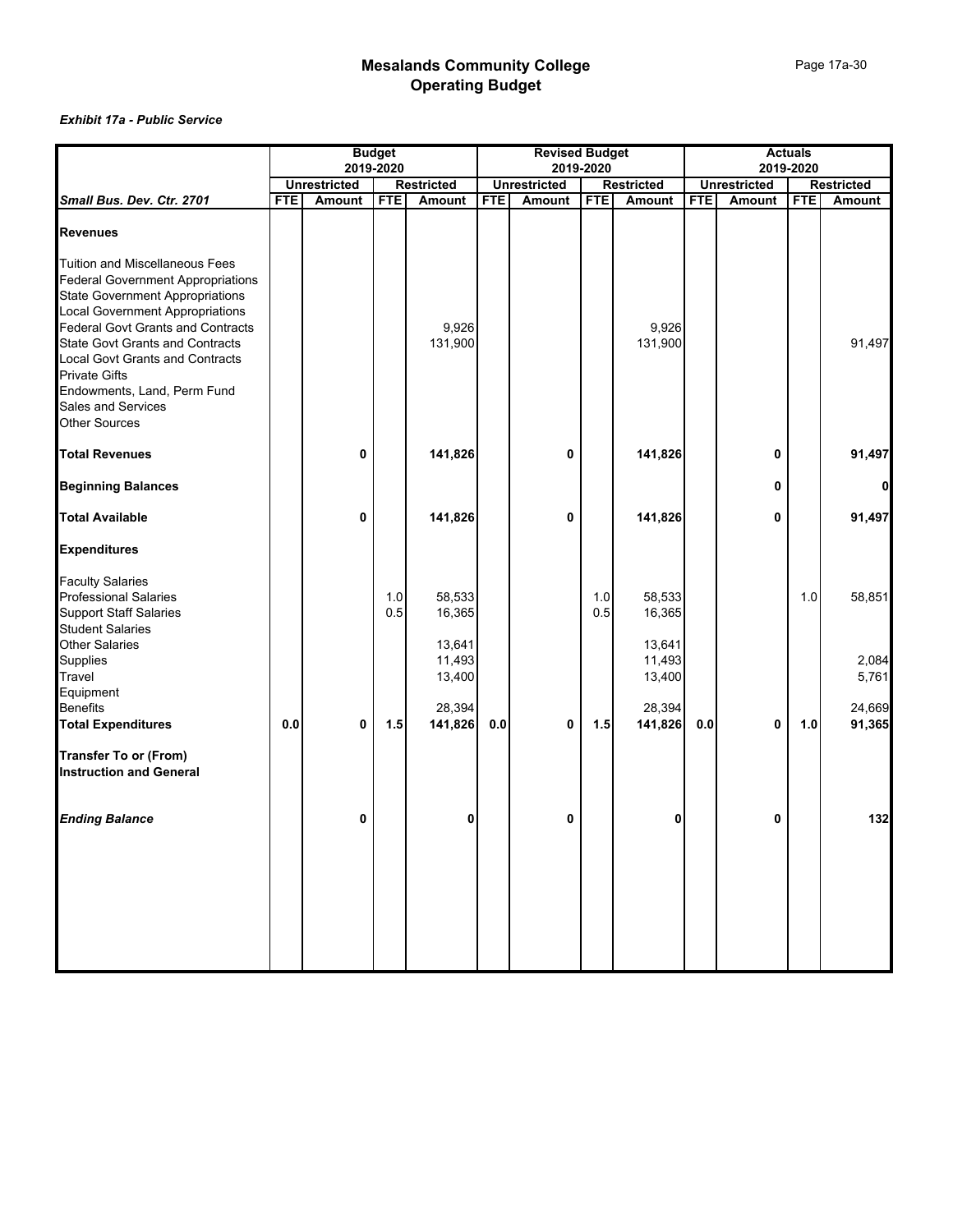|                                                                                                                                                                                                                                                                                                                               |            |                                 | <b>Budget</b> |                   |            | <b>Revised Budget</b>           |            |                   |            |                          | <b>Actuals</b> |                   |
|-------------------------------------------------------------------------------------------------------------------------------------------------------------------------------------------------------------------------------------------------------------------------------------------------------------------------------|------------|---------------------------------|---------------|-------------------|------------|---------------------------------|------------|-------------------|------------|--------------------------|----------------|-------------------|
|                                                                                                                                                                                                                                                                                                                               |            | 2019-2020                       |               |                   |            |                                 | 2019-2020  |                   |            |                          | 2019-2020      |                   |
|                                                                                                                                                                                                                                                                                                                               |            | <b>Unrestricted</b>             |               | <b>Restricted</b> |            | <b>Unrestricted</b>             |            | <b>Restricted</b> |            | <b>Unrestricted</b>      |                | <b>Restricted</b> |
| <b>TURBINE 3750</b>                                                                                                                                                                                                                                                                                                           | <b>FTE</b> | Amount                          | <b>FTE</b>    | Amount            | <b>FTE</b> | <b>Amount</b>                   | <b>FTE</b> | Amount            | <b>FTE</b> | Amount                   | <b>FTE</b>     | <b>Amount</b>     |
| <b>Revenues</b>                                                                                                                                                                                                                                                                                                               |            |                                 |               |                   |            |                                 |            |                   |            |                          |                |                   |
| <b>Tuition and Miscellaneous Fees</b><br><b>Federal Government Appropriations</b><br><b>State Government Appropriations</b><br><b>Local Government Appropriations</b><br><b>Federal Govt Grants and Contracts</b><br><b>State Govt Grants and Contracts</b><br><b>Local Govt Grants and Contracts</b><br><b>Private Gifts</b> |            | 113,400                         |               |                   |            | 113,400                         |            |                   |            | 113,400                  |                |                   |
| Endowments, Land, Perm Fund<br>Sales and Services<br>Other Sources                                                                                                                                                                                                                                                            |            | 60,000                          |               |                   |            | 60,000                          |            |                   |            | 23,836                   |                |                   |
| <b>Total Revenues</b>                                                                                                                                                                                                                                                                                                         |            | 173,400                         |               | $\mathbf 0$       |            | 173,400                         |            | 0                 |            | 137,236                  |                | $\mathbf 0$       |
| <b>Beginning Balances</b>                                                                                                                                                                                                                                                                                                     |            | 459,289                         |               |                   |            | 459,289                         |            |                   |            | 506,301                  |                |                   |
| <b>Total Available</b>                                                                                                                                                                                                                                                                                                        |            | 632,689                         |               | $\mathbf{0}$      |            | 632,689                         |            | 0                 |            | 643,537                  |                | $\mathbf{0}$      |
| <b>Expenditures</b>                                                                                                                                                                                                                                                                                                           |            |                                 |               |                   |            |                                 |            |                   |            |                          |                |                   |
| <b>Faculty Salaries</b><br><b>Professional Salaries</b><br><b>Support Staff Salaries</b><br><b>Student Salaries</b>                                                                                                                                                                                                           |            | 25,000                          |               |                   |            | 25,000                          |            |                   |            | 29,519                   |                | $\Omega$          |
| <b>Other Salaries</b><br>Supplies<br>Travel<br>Equipment<br><b>Benefits</b>                                                                                                                                                                                                                                                   |            | 10,000<br>500<br>5,000<br>4,188 |               |                   |            | 10,000<br>500<br>5,000<br>4,188 |            |                   |            | 8,744<br>0<br>0<br>6,125 |                |                   |
| <b>Total Expenditures</b>                                                                                                                                                                                                                                                                                                     | 0.0        | 44,688                          | $0.0\,$       | 0                 | 0.0        | 44,688                          | 0.0        | 0                 | $0.0\,$    | 44,388                   | 0.0            | 0                 |
| <b>Transfer To or (From)</b><br><b>Student Aid</b><br><b>Athletics</b>                                                                                                                                                                                                                                                        |            | (70,000)<br>(11,700)            |               |                   |            | (70,000)<br>(11,700)            |            |                   |            | (48, 820)                |                |                   |
| <b>Ending Balance</b>                                                                                                                                                                                                                                                                                                         |            | 506,301                         |               | 0                 | 0          | 506,301                         | 0          | 0                 | 0          | 550,329                  | 0              | 0                 |
|                                                                                                                                                                                                                                                                                                                               |            |                                 |               |                   |            |                                 |            |                   |            |                          |                |                   |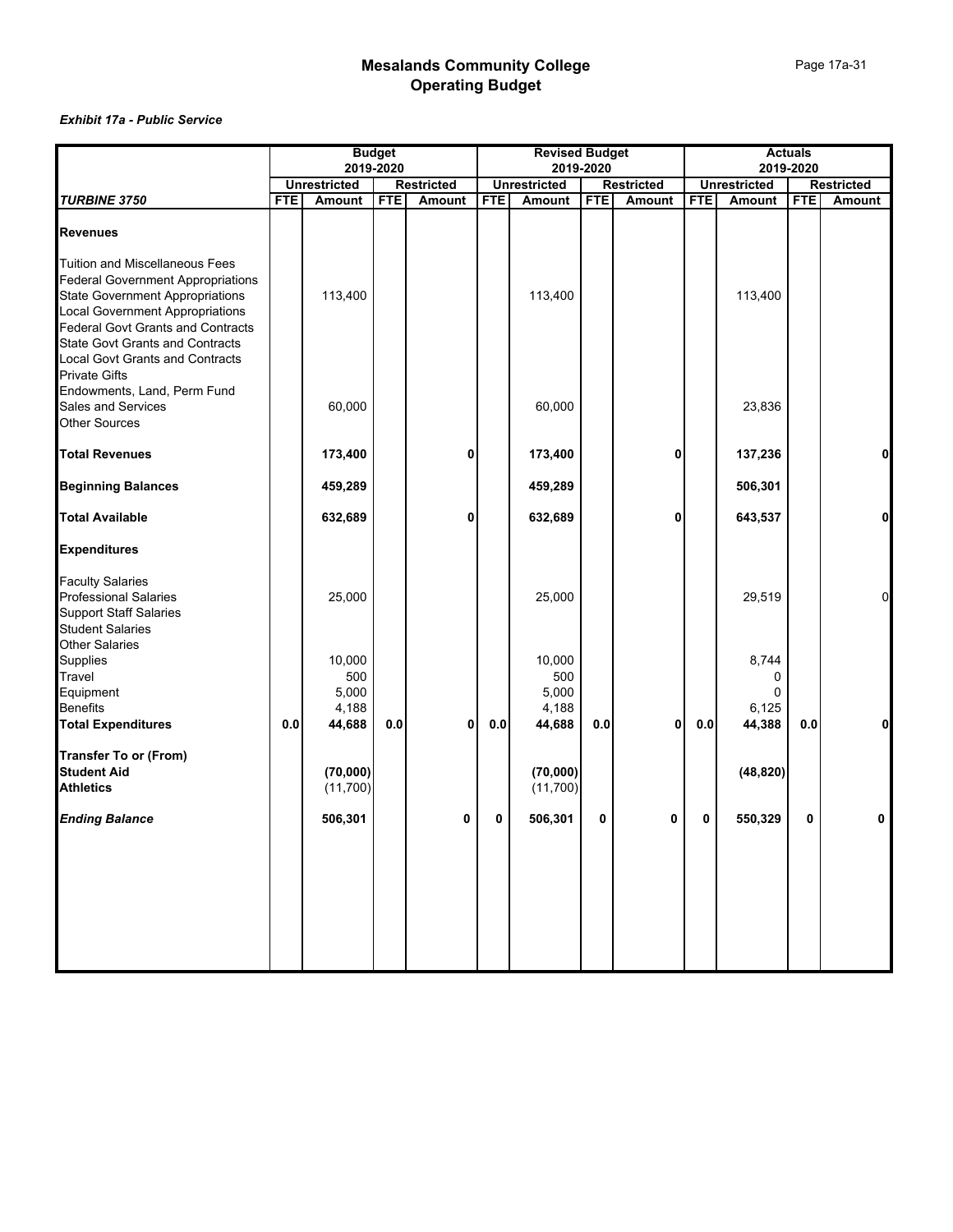|                                                                                                                                                                                                                                                                                                                                                                         | <b>Budget</b><br>2019-2020 |                     |            |                   |            | <b>Revised Budget</b> | 2019-2020  |                   |            |                     | <b>Actuals</b><br>2019-2020 |                   |
|-------------------------------------------------------------------------------------------------------------------------------------------------------------------------------------------------------------------------------------------------------------------------------------------------------------------------------------------------------------------------|----------------------------|---------------------|------------|-------------------|------------|-----------------------|------------|-------------------|------------|---------------------|-----------------------------|-------------------|
|                                                                                                                                                                                                                                                                                                                                                                         |                            | <b>Unrestricted</b> |            | <b>Restricted</b> |            | <b>Unrestricted</b>   |            | <b>Restricted</b> |            | <b>Unrestricted</b> |                             | <b>Restricted</b> |
| <b>College Advancement 3720</b>                                                                                                                                                                                                                                                                                                                                         | <b>FTE</b>                 | Amount              | <b>FTE</b> | Amount            | <b>FTE</b> | Amount                | <b>FTE</b> | Amount            | <b>FTE</b> | Amount              | <b>FTE</b>                  | Amount            |
| <b>Revenues</b>                                                                                                                                                                                                                                                                                                                                                         |                            |                     |            |                   |            |                       |            |                   |            |                     |                             |                   |
| Tuition and Miscellaneous Fees<br><b>Federal Government Appropriations</b><br>State Government Appropriations<br>Local Government Appropriations<br><b>Federal Govt Grants and Contracts</b><br>State Govt Grants and Contracts<br>Local Govt Grants and Contracts<br><b>Private Gifts</b><br>Endowments, Land, Perm Fund<br>Sales and Services<br><b>Other Sources</b> |                            | 465                 |            |                   |            | 465                   |            |                   |            | 232                 |                             |                   |
| <b>Total Revenues</b>                                                                                                                                                                                                                                                                                                                                                   |                            | 465                 |            | 0                 |            | 465                   |            | 0                 |            | 232                 |                             | 0                 |
| <b>Beginning Balances</b>                                                                                                                                                                                                                                                                                                                                               |                            | 9,077               |            |                   |            | 9,077                 |            |                   |            | 9,542               |                             |                   |
| <b>Total Available</b>                                                                                                                                                                                                                                                                                                                                                  |                            | 9,542               |            |                   |            | 9,542                 |            | 0                 |            | 9,774               |                             | O                 |
| <b>Expenditures</b>                                                                                                                                                                                                                                                                                                                                                     |                            |                     |            |                   |            |                       |            |                   |            |                     |                             |                   |
| <b>Faculty Salaries</b><br><b>Professional Salaries</b><br>Support Staff Salaries<br>Student Salaries<br><b>Other Salaries</b><br>Supplies<br>Travel<br>Equipment                                                                                                                                                                                                       |                            | 0                   |            |                   |            | 0                     |            |                   |            |                     |                             |                   |
| Benefits<br>Total Expenditures                                                                                                                                                                                                                                                                                                                                          | 0.0                        | $\mathbf 0$         | 0.0        | $\mathbf{0}$      | 0.0        | 0                     | 0.0        | $\mathbf{0}$      | 0.0        | 0                   | 0.0                         | 0                 |
| <b>Transfer To or (From)</b><br><b>Instruction and General</b>                                                                                                                                                                                                                                                                                                          |                            |                     |            |                   |            |                       |            |                   |            |                     |                             |                   |
| <b>Ending Balance</b>                                                                                                                                                                                                                                                                                                                                                   |                            | 9,542               |            | 0                 |            | 9,542                 |            | 0                 |            | 9,774               |                             | 0                 |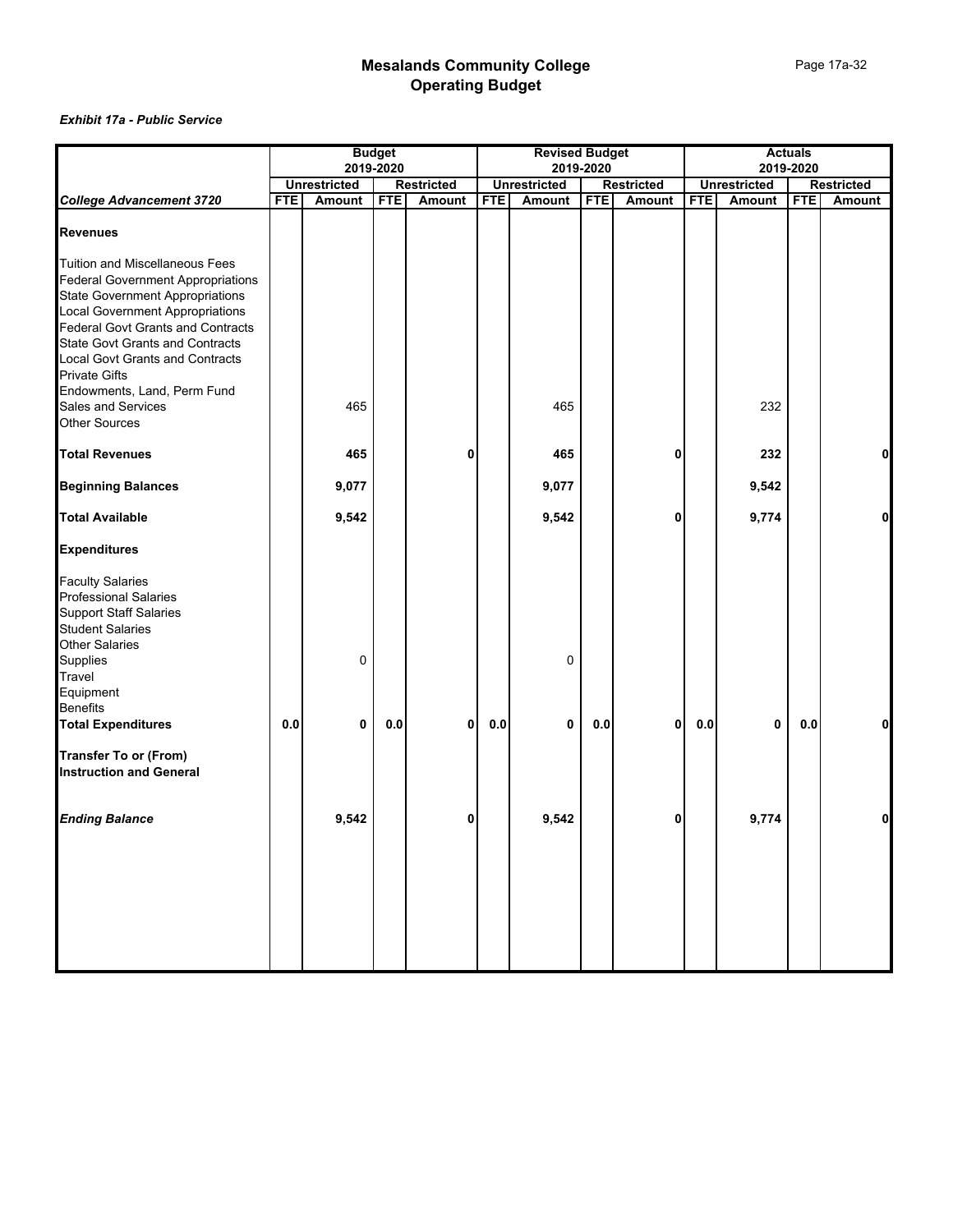|                                                                                                                                                                                                                                                                                                                                                                                                            |            |                       | <b>Budget</b><br>2019-2020 |                   |            | <b>Revised Budget</b> | 2019-2020  |                   |            |                     | <b>Actuals</b><br>2019-2020 |                   |
|------------------------------------------------------------------------------------------------------------------------------------------------------------------------------------------------------------------------------------------------------------------------------------------------------------------------------------------------------------------------------------------------------------|------------|-----------------------|----------------------------|-------------------|------------|-----------------------|------------|-------------------|------------|---------------------|-----------------------------|-------------------|
|                                                                                                                                                                                                                                                                                                                                                                                                            |            | <b>Unrestricted</b>   |                            | <b>Restricted</b> |            | <b>Unrestricted</b>   |            | <b>Restricted</b> |            | <b>Unrestricted</b> |                             | <b>Restricted</b> |
| <b>FOUNDATION 3755</b>                                                                                                                                                                                                                                                                                                                                                                                     | <b>FTE</b> | Amount                | <b>FTE</b>                 | Amount            | <b>FTE</b> | Amount                | <b>FTE</b> | Amount            | <b>FTE</b> | Amount              | <b>FTE</b>                  | Amount            |
| <b>Revenues</b>                                                                                                                                                                                                                                                                                                                                                                                            |            |                       |                            |                   |            |                       |            |                   |            |                     |                             |                   |
| <b>Tuition and Miscellaneous Fees</b><br><b>Federal Government Appropriations</b><br><b>State Government Appropriations</b><br><b>Local Government Appropriations</b><br><b>Federal Govt Grants and Contracts</b><br><b>State Govt Grants and Contracts</b><br><b>Local Govt Grants and Contracts</b><br><b>Private Gifts</b><br>Endowments, Land, Perm Fund<br>Sales and Services<br><b>Other Sources</b> |            | 19,536                |                            |                   |            | 19,536                |            |                   |            | 19,363              |                             |                   |
| <b>Total Revenues</b>                                                                                                                                                                                                                                                                                                                                                                                      |            | 19,536                |                            | 0                 |            | 19,536                |            | 0                 |            | 19,363              |                             | ٥l                |
| <b>Beginning Balances</b>                                                                                                                                                                                                                                                                                                                                                                                  |            | 1,349                 |                            |                   |            | 1,349                 |            |                   |            | 1,349               |                             |                   |
| <b>Total Available</b>                                                                                                                                                                                                                                                                                                                                                                                     |            | 20,885                |                            | 0                 |            | 20,885                |            | 0                 |            | 20,712              |                             | O                 |
| <b>Expenditures</b>                                                                                                                                                                                                                                                                                                                                                                                        |            |                       |                            |                   |            |                       |            |                   |            |                     |                             |                   |
| <b>Faculty Salaries</b><br><b>Professional Salaries</b><br><b>Support Staff Salaries</b><br><b>Student Salaries</b><br><b>Other Salaries</b><br>Supplies<br>Travel                                                                                                                                                                                                                                         | 0.5        | 15,445<br>$\mathbf 0$ |                            |                   | 0.5        | 15,445<br>$\Omega$    |            |                   | 0.5        | 15,444<br>0         |                             |                   |
| Equipment<br><b>Benefits</b><br><b>Total Expenditures</b>                                                                                                                                                                                                                                                                                                                                                  | 0.5        | 4,091<br>19,536       | 0.0                        | 0                 | 0.5        | 4,091<br>19,536       | 0.0        | 0                 | 0.5        | 3,919<br>19,363     | 0.0                         | O                 |
| <b>Transfer To or (From)</b><br><b>Instruction and General</b>                                                                                                                                                                                                                                                                                                                                             |            |                       |                            |                   |            |                       |            |                   |            |                     |                             |                   |
| <b>Ending Balance</b>                                                                                                                                                                                                                                                                                                                                                                                      |            | 1,349                 |                            | 0                 |            | 1,349                 |            | 0                 |            | 1,349               |                             | $\mathbf{0}$      |
|                                                                                                                                                                                                                                                                                                                                                                                                            |            |                       |                            |                   |            |                       |            |                   |            |                     |                             |                   |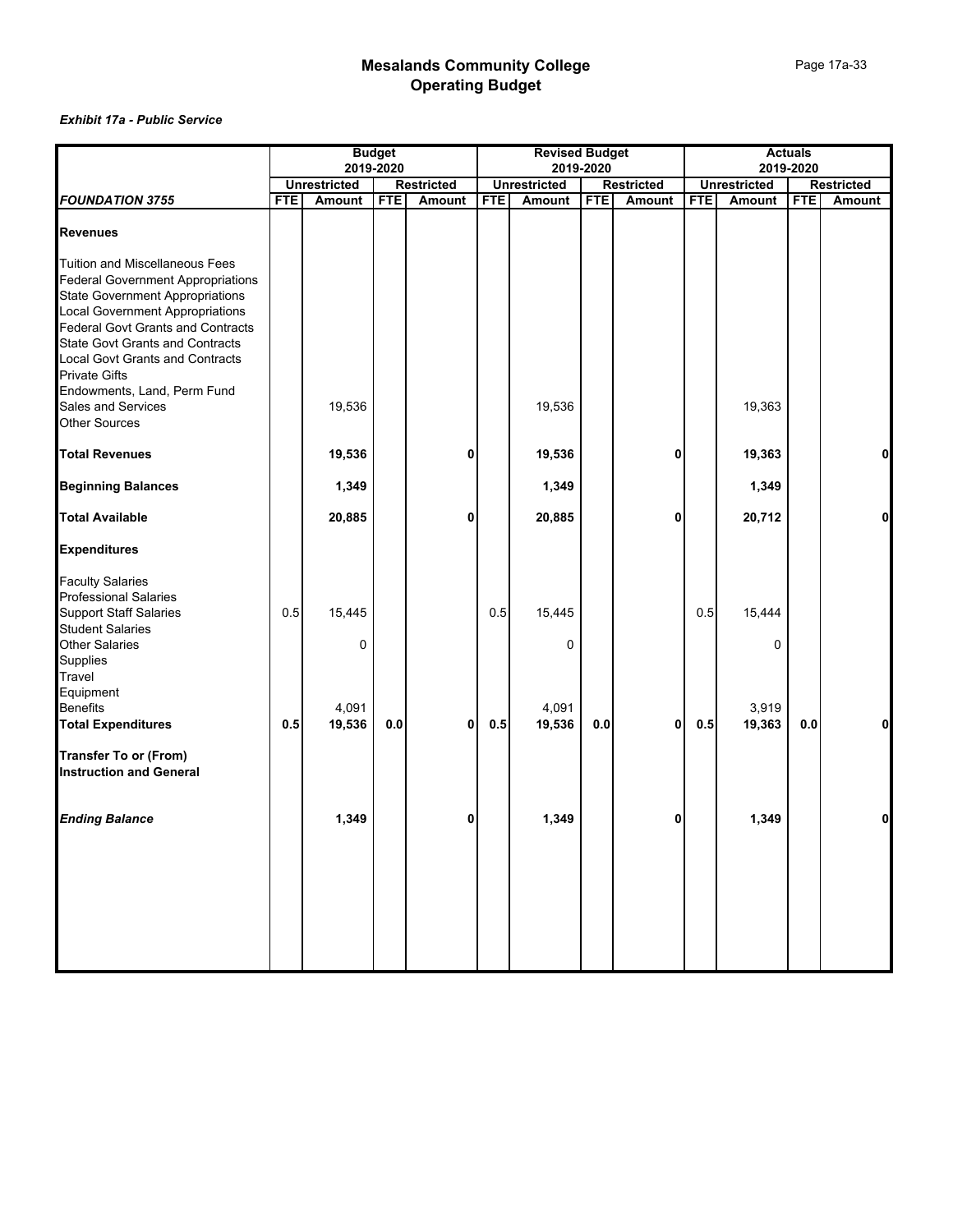|            |               |                               |                            |                        |               |                          |           |                                                      |           |                              | <b>Restricted</b>           |
|------------|---------------|-------------------------------|----------------------------|------------------------|---------------|--------------------------|-----------|------------------------------------------------------|-----------|------------------------------|-----------------------------|
| <b>FTE</b> | <b>Amount</b> | <b>FTE</b>                    | Amount                     | <b>FTE</b>             | <b>Amount</b> | <b>FTE</b>               | Amount    | <b>FTE</b>                                           | Amount    | <b>FTE</b>                   | Amount                      |
|            |               |                               |                            |                        |               |                          |           |                                                      |           |                              |                             |
|            |               |                               |                            |                        |               |                          |           |                                                      | 7,800     |                              |                             |
|            |               |                               |                            |                        |               |                          |           |                                                      |           |                              |                             |
|            |               |                               |                            |                        |               |                          |           |                                                      |           |                              | 0                           |
|            | 456           |                               |                            |                        | (94, 251)     |                          |           |                                                      | (94, 251) |                              |                             |
|            | 456           |                               | n                          |                        | (94, 251)     |                          | 0         |                                                      | (86, 451) |                              | 0                           |
|            |               |                               |                            |                        |               |                          |           |                                                      |           |                              |                             |
|            |               |                               |                            |                        |               |                          |           |                                                      |           |                              |                             |
|            |               | 0.0                           |                            |                        | 0             | 0.0                      |           | 0.0                                                  | 0         | 0.0                          | $\mathbf{0}$                |
|            |               |                               |                            |                        |               |                          |           |                                                      |           |                              |                             |
|            | 456           |                               | n                          |                        | (94, 251)     |                          | 0         |                                                      | (86, 451) |                              |                             |
|            | 0.0           | <b>Unrestricted</b><br>0<br>0 | <b>Budget</b><br>2019-2020 | <b>Restricted</b><br>n | 0.0<br>0      | <b>Unrestricted</b><br>0 | 2019-2020 | <b>Revised Budget</b><br><b>Restricted</b><br>0<br>0 |           | <b>Unrestricted</b><br>7,800 | <b>Actuals</b><br>2019-2020 |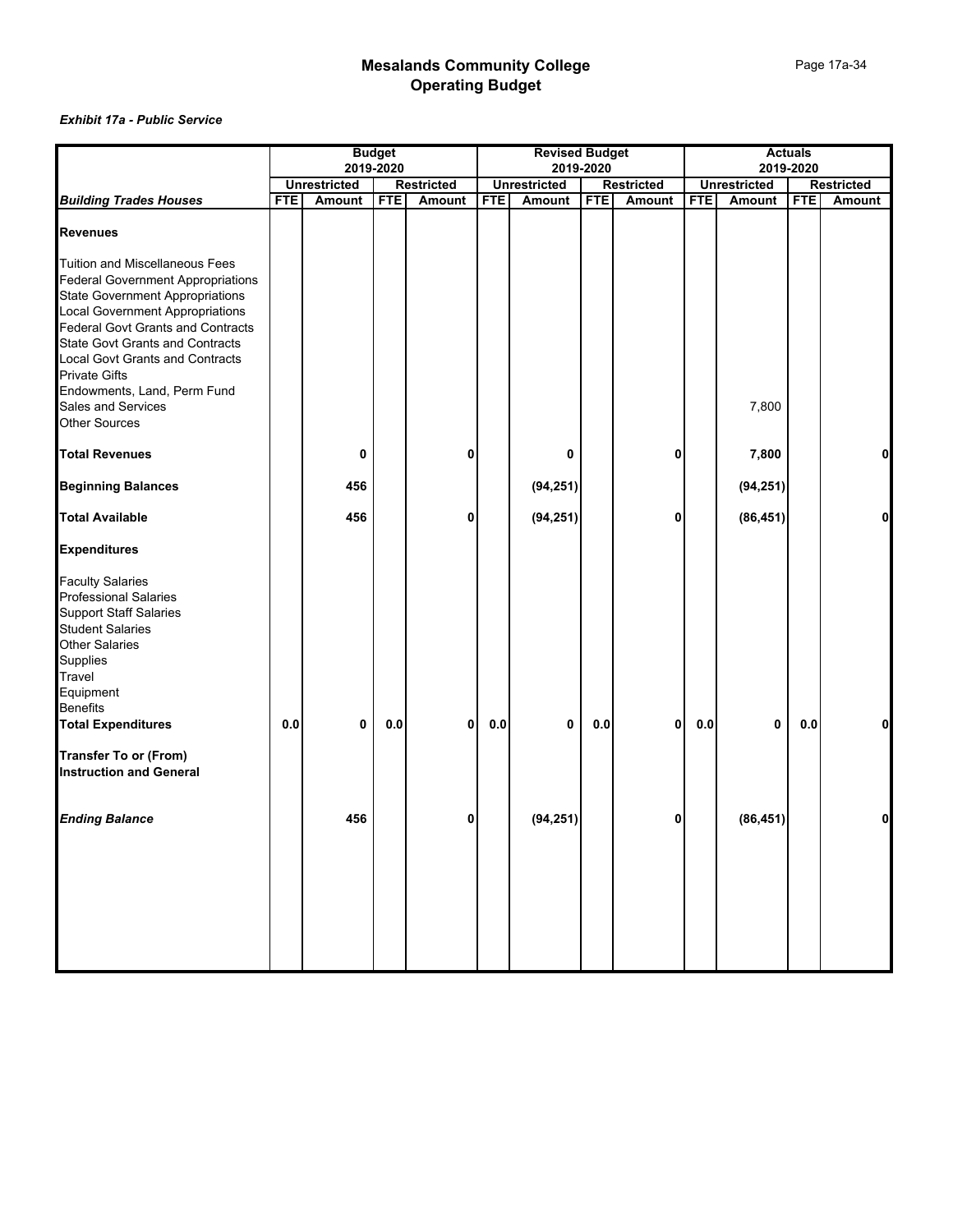|                                                                                                                                                                                                                                                                                         |            | 2019-2020           | <b>Budget</b> |                   |            | <b>Revised Budget</b> | 2019-2020  |                   |            |                     | <b>Actuals</b><br>2019-2020 |                   |
|-----------------------------------------------------------------------------------------------------------------------------------------------------------------------------------------------------------------------------------------------------------------------------------------|------------|---------------------|---------------|-------------------|------------|-----------------------|------------|-------------------|------------|---------------------|-----------------------------|-------------------|
|                                                                                                                                                                                                                                                                                         |            | <b>Unrestricted</b> |               | <b>Restricted</b> |            | <b>Unrestricted</b>   |            | <b>Restricted</b> |            | <b>Unrestricted</b> |                             | <b>Restricted</b> |
| <b>City of Tucumcari Lodgers' Tax</b>                                                                                                                                                                                                                                                   | <b>FTE</b> | Amount              | <b>FTE</b>    | Amount            | <b>FTE</b> | <b>Amount</b>         | <b>FTE</b> | Amount            | <b>FTE</b> | Amount              | <b>FTE</b>                  | Amount            |
| <b>Revenues</b>                                                                                                                                                                                                                                                                         |            |                     |               |                   |            |                       |            |                   |            |                     |                             |                   |
| <b>Tuition and Miscellaneous Fees</b><br><b>Federal Government Appropriations</b><br>State Government Appropriations<br>Local Government Appropriations<br><b>Federal Govt Grants and Contracts</b><br><b>State Govt Grants and Contracts</b><br><b>Local Govt Grants and Contracts</b> |            |                     |               |                   |            |                       |            | 11,000            |            |                     |                             | 10,625            |
| <b>Private Gifts</b><br>Endowments, Land, Perm Fund<br>Sales and Services<br><b>Other Sources</b>                                                                                                                                                                                       |            |                     |               |                   |            |                       |            |                   |            |                     |                             |                   |
| <b>Total Revenues</b>                                                                                                                                                                                                                                                                   |            | 0                   |               | 0                 |            | 0                     |            | 11,000            |            | 0                   |                             | 10,625            |
| <b>Beginning Balances</b>                                                                                                                                                                                                                                                               |            | 0                   |               | 0                 |            | 0                     |            | 0                 |            | 0                   |                             |                   |
| <b>Total Available</b>                                                                                                                                                                                                                                                                  |            | 0                   |               | 0                 |            | 0                     |            | 11,000            |            | 0                   |                             | 10,625            |
| <b>Expenditures</b>                                                                                                                                                                                                                                                                     |            |                     |               |                   |            |                       |            |                   |            |                     |                             |                   |
| <b>Faculty Salaries</b><br><b>Professional Salaries</b><br><b>Support Staff Salaries</b><br>Student Salaries                                                                                                                                                                            |            |                     |               |                   |            |                       |            |                   |            |                     |                             |                   |
| <b>Other Salaries</b><br>Supplies<br>Travel<br>Equipment                                                                                                                                                                                                                                |            |                     |               |                   |            |                       |            | 11,000            |            |                     |                             | 10,594            |
| <b>Benefits</b><br><b>Total Expenditures</b>                                                                                                                                                                                                                                            | 0.0        | $\mathbf 0$         | 0.0           | $\mathbf{0}$      | 0.0        | 0                     | 0.0        | 11,000            | 0.0        | 0                   | 0.0                         | 10,594            |
| <b>Transfer To or (From)</b><br><b>Instruction and General</b>                                                                                                                                                                                                                          |            |                     |               |                   |            |                       |            |                   |            |                     |                             |                   |
| <b>Ending Balance</b>                                                                                                                                                                                                                                                                   |            | 0                   |               | 0                 |            | 0                     |            | 0                 |            | 0                   |                             | 31                |
|                                                                                                                                                                                                                                                                                         |            |                     |               |                   |            |                       |            |                   |            |                     |                             |                   |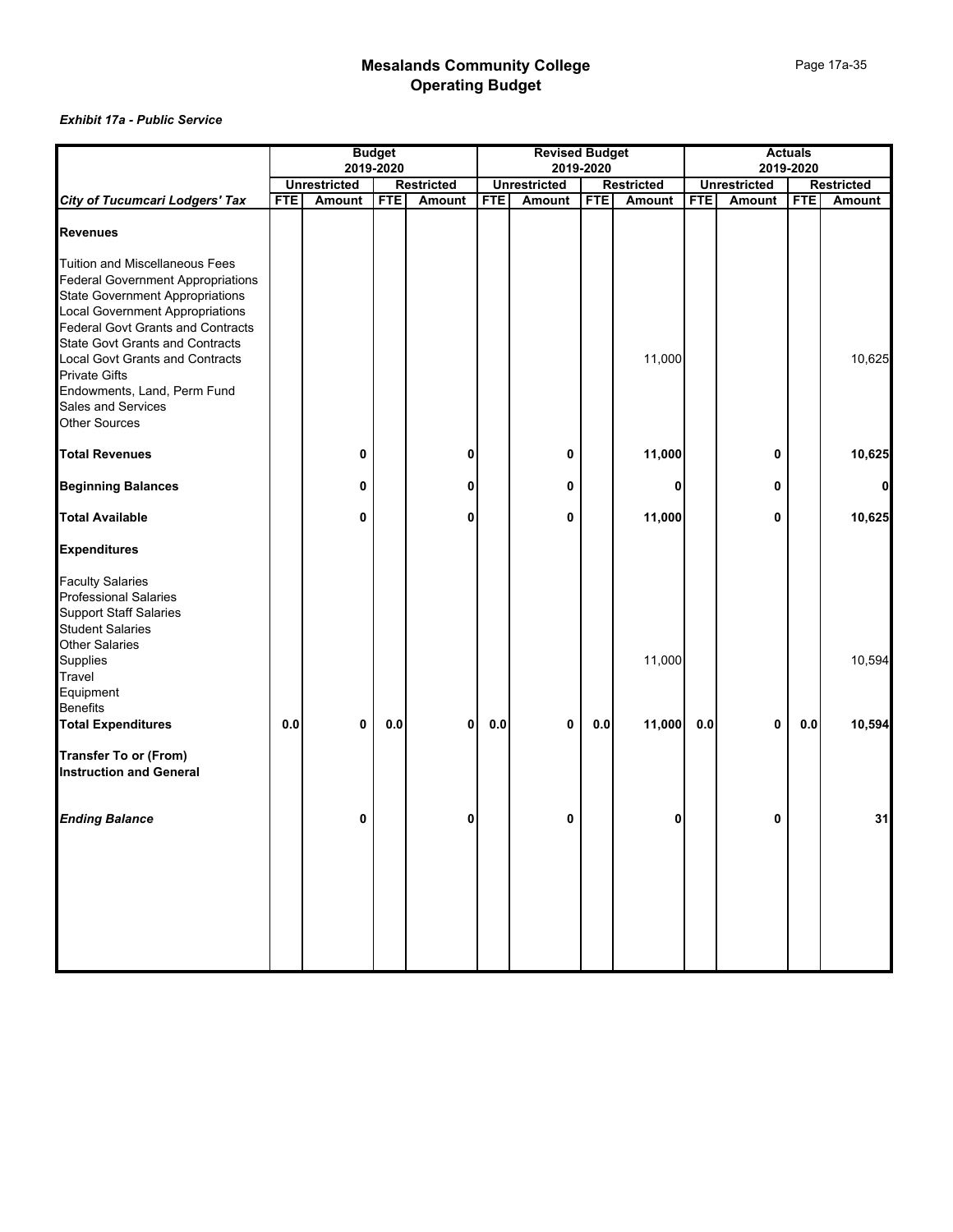|                                          | <b>Budget</b>       |                   | <b>Revised Budget</b>                           |               | <b>Actuals</b> |                |
|------------------------------------------|---------------------|-------------------|-------------------------------------------------|---------------|----------------|----------------|
|                                          | 2019-2020           |                   | 2019-2020                                       |               | 2019-2020      |                |
|                                          | <b>Unrestricted</b> | <b>Restricted</b> | Unrestricted Restricted Unrestricted Restricted |               |                |                |
|                                          | <b>Amount</b>       | Amount            | Amount                                          | <b>Amount</b> | <b>Amount</b>  | <b>Amount</b>  |
|                                          |                     |                   |                                                 |               |                |                |
| <b>Revenues</b>                          |                     |                   |                                                 |               |                |                |
| Tuition and Miscellaneous Fees           | 0                   | 0                 | 0                                               | 0             | 0              | 0              |
| <b>Federal Government Appropriations</b> | 0                   | 0                 | 0                                               | 0             | 0              | $\overline{0}$ |
| <b>State Government Appropriations</b>   | 0                   | 0                 | 0                                               | 0             | 0              | $\overline{0}$ |
| <b>Local Government Appropriations</b>   | 0                   | 0                 | 0                                               | 0             | 0              | $\overline{0}$ |
| <b>Federal Govt Grants and Contracts</b> | 0                   | 0                 | 0                                               | 0             | 0              | $\overline{0}$ |
| <b>State Govt Grants and Contracts</b>   | 0                   | 0                 | 0                                               | 0             | 0              | $\overline{0}$ |
| <b>Local Govt Grants and Contracts</b>   | 0                   | 0                 | 0                                               | 0             | 0              | 0              |
| <b>Private Gifts</b>                     | 0                   | 0                 | 0                                               | 0             | 0              | $\overline{0}$ |
| Endowments, Land, Perm Fund              | 0                   | 0                 |                                                 | 0             |                | $\overline{0}$ |
| <b>Sales and Services</b>                | 1,700               | 0                 | 1,700                                           | 0             | 1,025          | $\overline{0}$ |
| Other Sources                            | 0                   | 0                 | 0                                               | 0             | 0              | $\overline{0}$ |
| <b>Total Revenues</b>                    | 1,700               | 0                 | 1,700                                           | 0             | 1,025          | $\mathbf{0}$   |
| <b>Beginning Balances</b>                | 473,029             | 0                 | 432,473                                         | 0             | 435,237        | $\overline{0}$ |
| <b>Total Available</b>                   | 474,729             | 0                 | 434,173                                         | 0             | 436,262        | 0              |
| <b>Expenditures</b>                      |                     |                   |                                                 |               |                |                |
| <b>Faculty Salaries</b>                  | 0                   | 0                 |                                                 | 0             |                | 0              |
| <b>Professional Salaries</b>             | 150,228             | 0                 | 150,228                                         | 0             | 82,718         | $\overline{0}$ |
| <b>Support Staff Salaries</b>            | 22,194              | 0                 | 22,194                                          | 0             | 43,331         | $\overline{0}$ |
| <b>Student Salaries</b>                  | 0                   | 0                 | 0                                               | 0             | 0              | $\overline{0}$ |
| <b>Other Salaries</b>                    | U                   | 0                 | n                                               | 0             |                | $\overline{0}$ |
| Supplies                                 | 146,300             | 0                 | 146,300                                         | 0             | 163,742        | $\overline{0}$ |
| Travel                                   | 2,500               | 0                 | 2,500                                           | 0             | 2,282          | 0              |
| Equipment                                | 0                   | 0                 | 0                                               | 0             | 0              | $\overline{0}$ |
| <b>Benefits</b>                          | 55,814              | 0                 | 55,814                                          | 0             | 33,889         | $\overline{0}$ |
| <b>Total Expenditures</b>                | 377,036             | 0                 | 377,036                                         | 0             | 325,961        | 0              |
| <b>Internal Department Charges</b>       |                     |                   |                                                 |               |                |                |
| Instruction                              | 175,000             | 0                 | 175,000                                         | 0             | 151,640        | 0              |
| Academic Support                         | 60,200              | 0                 | 60,200                                          | 0             | 56,300         | 0              |
| Student Services                         | 60,200              | 0                 | 60,200                                          | 0             | 58,750         | $\overline{0}$ |
| Institutional Support                    | 60,200              | 0                 | 60,200                                          | 0             | 56,300         | $\overline{0}$ |
| Operation & Maintenance of Plant         | 22,500              | 0                 | 22,500                                          | 0             | 5.100          | $\Omega$       |
| <b>Total Charges</b>                     | 378,100             | $\mathbf 0$       | 378,100                                         | 0             | 328,090        | $\mathbf{0}$   |
| <b>Expenses Net of</b>                   |                     |                   |                                                 |               |                |                |
| <b>Internal Department Charges</b>       | $-1,064$            | 0                 | $-1,064$                                        | 0             | (2, 129)       | $\mathbf{0}$   |
| <b>Ending Balance</b>                    | 475,793             | 0                 | 435,237                                         | $\mathbf 0$   | 438,390        | $\mathbf{0}$   |
|                                          |                     |                   |                                                 |               |                |                |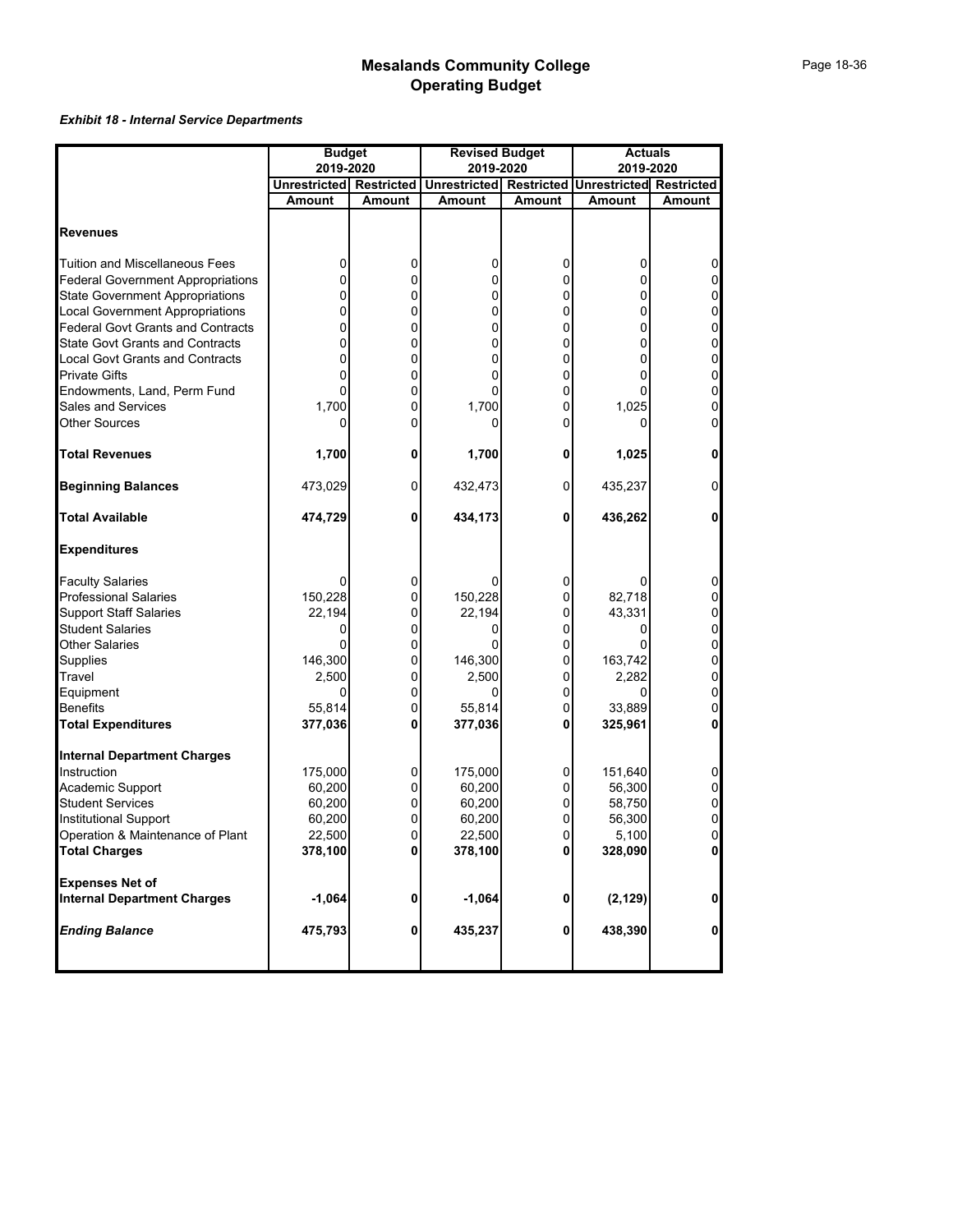|                                                                                                                                                                                                                                                                                                                                                                                                            | <b>Budget</b> |                                               |            |                   |            | <b>Revised Budget</b>                             |            |                   |            |                                                        | <b>Actuals</b> |                   |
|------------------------------------------------------------------------------------------------------------------------------------------------------------------------------------------------------------------------------------------------------------------------------------------------------------------------------------------------------------------------------------------------------------|---------------|-----------------------------------------------|------------|-------------------|------------|---------------------------------------------------|------------|-------------------|------------|--------------------------------------------------------|----------------|-------------------|
|                                                                                                                                                                                                                                                                                                                                                                                                            |               |                                               | 2019-2020  |                   |            |                                                   | 2019-2020  |                   |            | 2019-2020                                              |                |                   |
|                                                                                                                                                                                                                                                                                                                                                                                                            |               | <b>Unrestricted</b>                           |            | <b>Restricted</b> |            | <b>Unrestricted</b>                               |            | <b>Restricted</b> |            | <b>Unrestricted</b>                                    |                | <b>Restricted</b> |
| <b>Copier Services 3810</b>                                                                                                                                                                                                                                                                                                                                                                                | <b>FTE</b>    | Amount                                        | <b>FTE</b> | Amount            | <b>FTE</b> | Amount                                            | <b>FTE</b> | Amount            | <b>FTE</b> | Amount                                                 | <b>FTE</b>     | Amount            |
| <b>Revenues</b>                                                                                                                                                                                                                                                                                                                                                                                            |               |                                               |            |                   |            |                                                   |            |                   |            |                                                        |                |                   |
| <b>Tuition and Miscellaneous Fees</b><br><b>Federal Government Appropriations</b><br><b>State Government Appropriations</b><br><b>Local Government Appropriations</b><br><b>Federal Govt Grants and Contracts</b><br><b>State Govt Grants and Contracts</b><br><b>Local Govt Grants and Contracts</b><br><b>Private Gifts</b><br>Endowments, Land, Perm Fund<br>Sales and Services<br><b>Other Sources</b> |               | 200                                           |            |                   |            | 200                                               |            |                   |            | 15                                                     |                |                   |
| <b>Total Revenues</b>                                                                                                                                                                                                                                                                                                                                                                                      |               | 200                                           |            | 0                 |            | 200                                               |            | $\mathbf 0$       |            | 15                                                     |                | 0                 |
| <b>Beginning Balances</b>                                                                                                                                                                                                                                                                                                                                                                                  |               | 70,341                                        |            |                   |            | 70,341                                            |            |                   |            | 70,541                                                 |                |                   |
| <b>Total Available</b>                                                                                                                                                                                                                                                                                                                                                                                     |               | 70,541                                        |            | 0                 |            | 70,541                                            |            | 0                 |            | 70,556                                                 |                | $\mathbf 0$       |
| <b>Expenditures</b>                                                                                                                                                                                                                                                                                                                                                                                        |               |                                               |            |                   |            |                                                   |            |                   |            |                                                        |                |                   |
| <b>Supplies</b><br>Travel<br>Equipment                                                                                                                                                                                                                                                                                                                                                                     |               | 2,000                                         |            |                   |            | 2,000                                             |            |                   |            | 11,369                                                 |                |                   |
| <b>Total Expenditures</b>                                                                                                                                                                                                                                                                                                                                                                                  | 0.0           | 2,000                                         | 0.0        | 0                 | 0.0        | 2,000                                             | 0.0        | $\mathbf 0$       | 0.0        | 11,369                                                 | 0.0            | $\mathbf 0$       |
| <b>Internal Department Charges</b><br>Instruction<br>Academic Support<br><b>Student Services</b><br>Institutional Support<br>Operation & Maintenance of Plant<br><b>Total Charges</b>                                                                                                                                                                                                                      |               | 500<br>500<br>500<br>500<br>$\Omega$<br>2,000 |            | 0                 |            | 500<br>500<br>500<br>500<br><sup>0</sup><br>2,000 |            | 0                 |            | 3,000<br>2,750<br>2,900<br>2,750<br>$\Omega$<br>11,400 |                | $\mathbf 0$       |
|                                                                                                                                                                                                                                                                                                                                                                                                            |               |                                               |            |                   |            |                                                   |            |                   |            |                                                        |                |                   |
| <b>Expenses Net</b><br>of Internal Department Charges                                                                                                                                                                                                                                                                                                                                                      |               | 0                                             |            | 0                 |            | 0                                                 |            | 0                 |            | (31)                                                   |                | $\pmb{0}$         |
| <b>Ending Balance</b>                                                                                                                                                                                                                                                                                                                                                                                      |               | 70,541                                        |            | 0                 |            | 70,541                                            |            | 0                 |            | 70,587                                                 |                | 0                 |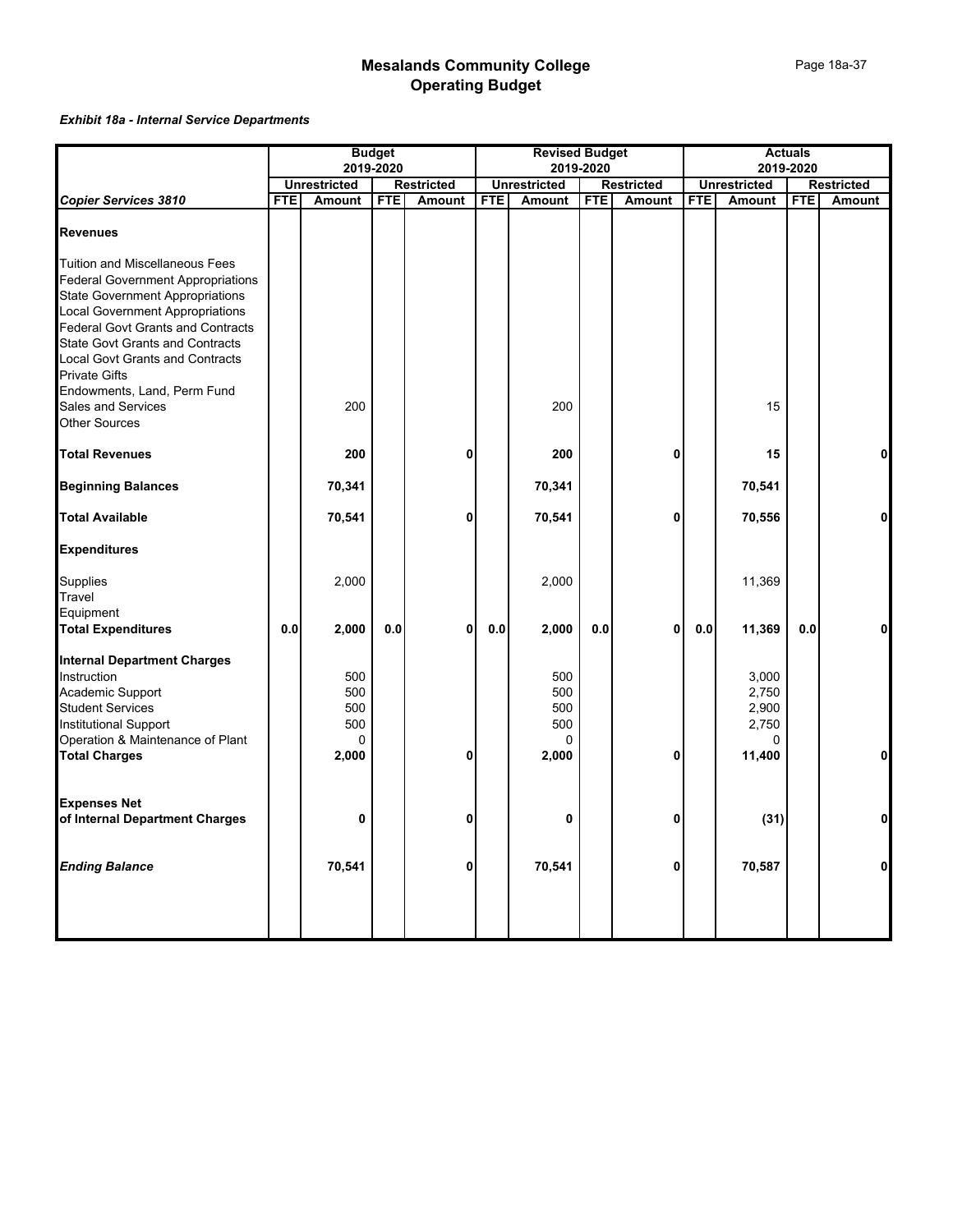|                                                                                                                                                                                                                                                                                                                                                                                                            |            |                                                     | <b>Budget</b> |                   |            | <b>Revised Budget</b>                               |            |                   |            | <b>Actuals</b>                   |            |                   |
|------------------------------------------------------------------------------------------------------------------------------------------------------------------------------------------------------------------------------------------------------------------------------------------------------------------------------------------------------------------------------------------------------------|------------|-----------------------------------------------------|---------------|-------------------|------------|-----------------------------------------------------|------------|-------------------|------------|----------------------------------|------------|-------------------|
|                                                                                                                                                                                                                                                                                                                                                                                                            |            | <b>Unrestricted</b>                                 | 2019-2020     | <b>Restricted</b> |            | <b>Unrestricted</b>                                 | 2019-2020  | <b>Restricted</b> |            | 2019-2020<br><b>Unrestricted</b> |            | <b>Restricted</b> |
| <b>Auto Services 3820</b>                                                                                                                                                                                                                                                                                                                                                                                  | <b>FTE</b> | <b>Amount</b>                                       | <b>FTE</b>    | Amount            | <b>FTE</b> | Amount                                              | <b>FTE</b> | <b>Amount</b>     | <b>FTE</b> | <b>Amount</b>                    | <b>FTE</b> | Amount            |
| <b>Revenues</b>                                                                                                                                                                                                                                                                                                                                                                                            |            |                                                     |               |                   |            |                                                     |            |                   |            |                                  |            |                   |
| <b>Tuition and Miscellaneous Fees</b><br><b>Federal Government Appropriations</b><br><b>State Government Appropriations</b><br><b>Local Government Appropriations</b><br><b>Federal Govt Grants and Contracts</b><br><b>State Govt Grants and Contracts</b><br><b>Local Govt Grants and Contracts</b><br><b>Private Gifts</b><br>Endowments, Land, Perm Fund<br>Sales and Services<br><b>Other Sources</b> |            |                                                     |               |                   |            |                                                     |            |                   |            |                                  |            |                   |
| <b>Total Revenues</b>                                                                                                                                                                                                                                                                                                                                                                                      |            | 0                                                   |               | 0                 |            | 0                                                   |            | 0                 |            | 0                                |            | 0                 |
| <b>Beginning Balances</b>                                                                                                                                                                                                                                                                                                                                                                                  |            | 121,875                                             |               |                   |            | 121,875                                             |            |                   |            | 121,875                          |            |                   |
| <b>Total Available</b>                                                                                                                                                                                                                                                                                                                                                                                     |            | 121,875                                             |               | 0                 |            | 121,875                                             |            | 0                 |            | 121,875                          |            | $\mathbf 0$       |
| <b>Expenditures</b>                                                                                                                                                                                                                                                                                                                                                                                        |            |                                                     |               |                   |            |                                                     |            |                   |            |                                  |            |                   |
| Supplies<br>Travel<br>Equipment<br><b>Benefits</b>                                                                                                                                                                                                                                                                                                                                                         |            | 15,000                                              |               |                   |            | 15,000                                              |            |                   |            | (1,981)                          |            |                   |
| <b>Total Expenditures</b>                                                                                                                                                                                                                                                                                                                                                                                  | 0.0        | 15,000                                              | 0.0           | 0                 | 0.0        | 15,000                                              | 0.0        | $\mathbf 0$       | 0.0        | (1,981)                          | 0.0        | 0                 |
| <b>Internal Department Charges</b><br>Instruction<br>Academic Support<br><b>Student Services</b><br>Institutional Support<br>Operation & Maintenance of Plant<br><b>Total Charges</b>                                                                                                                                                                                                                      |            | 5,000<br>2,500<br>2,500<br>2,500<br>2,500<br>15,000 |               | 0                 |            | 5,000<br>2,500<br>2,500<br>2,500<br>2,500<br>15,000 |            | 0                 |            | 0<br>0<br>0<br>0<br>0<br>0       |            | 0                 |
| <b>Expenses Net of</b><br><b>Internal Department Charges</b>                                                                                                                                                                                                                                                                                                                                               |            | 0                                                   |               | 0                 |            | 0                                                   |            | 0                 |            | (1,981)                          |            | $\mathbf 0$       |
| <b>Ending Balance</b>                                                                                                                                                                                                                                                                                                                                                                                      |            | 121,875                                             |               | 0                 |            | 121,875                                             |            | 0                 |            | 123,856                          |            | $\mathbf 0$       |
|                                                                                                                                                                                                                                                                                                                                                                                                            |            |                                                     |               |                   |            |                                                     |            |                   |            |                                  |            |                   |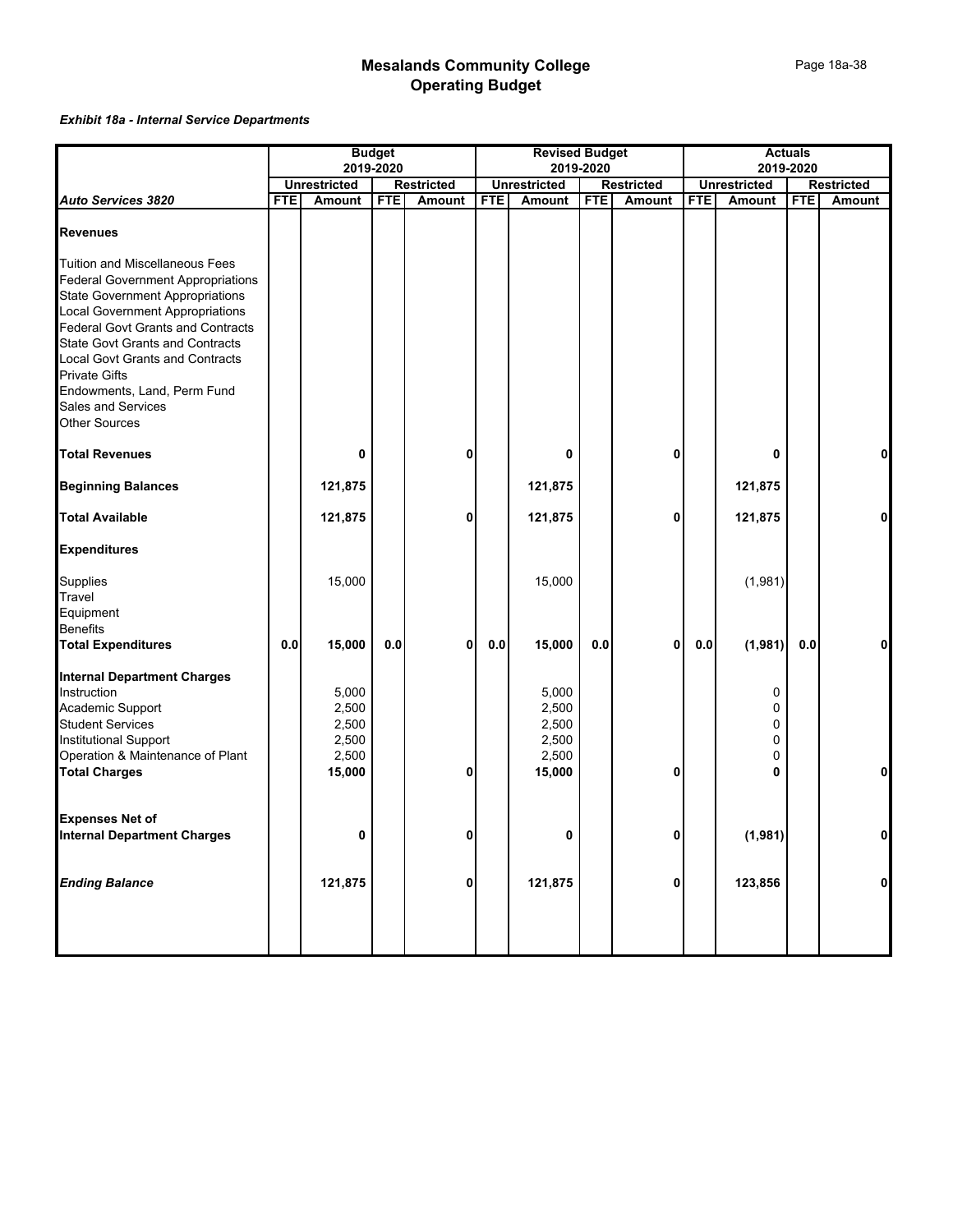|                                                                                                                                                                                                                                                                                                                                                                                           |            | <b>Budget</b>                             |            |                   | <b>Revised Budget</b> |                                           |            |                   |            | <b>Actuals</b>                    |            |                   |
|-------------------------------------------------------------------------------------------------------------------------------------------------------------------------------------------------------------------------------------------------------------------------------------------------------------------------------------------------------------------------------------------|------------|-------------------------------------------|------------|-------------------|-----------------------|-------------------------------------------|------------|-------------------|------------|-----------------------------------|------------|-------------------|
|                                                                                                                                                                                                                                                                                                                                                                                           |            | 2019-2020                                 |            |                   |                       |                                           | 2019-2020  |                   |            | 2019-2020                         |            |                   |
|                                                                                                                                                                                                                                                                                                                                                                                           |            | <b>Unrestricted</b>                       |            | <b>Restricted</b> |                       | <b>Unrestricted</b>                       |            | <b>Restricted</b> |            | <b>Unrestricted</b>               |            | <b>Restricted</b> |
| <b>Mail Services3830</b>                                                                                                                                                                                                                                                                                                                                                                  | <b>FTE</b> | Amount                                    | <b>FTE</b> | Amount            | <b>FTE</b>            | Amount                                    | <b>FTE</b> | Amount            | <b>FTE</b> | Amount                            | <b>FTE</b> | Amount            |
| <b>Revenues</b>                                                                                                                                                                                                                                                                                                                                                                           |            |                                           |            |                   |                       |                                           |            |                   |            |                                   |            |                   |
| <b>Tuition and Miscellaneous Fees</b><br><b>Federal Government Appropriations</b><br><b>State Government Appropriations</b><br><b>Local Government Appropriations</b><br><b>Federal Govt Grants and Contracts</b><br><b>State Govt Grants and Contracts</b><br><b>Local Govt Grants and Contracts</b><br><b>Private Gifts</b><br>Endowments, Land, Perm Fund<br><b>Sales and Services</b> |            | 500                                       |            |                   |                       | 500                                       |            |                   |            | 10                                |            |                   |
| <b>Other Sources</b><br><b>Total Revenues</b>                                                                                                                                                                                                                                                                                                                                             |            | 500                                       |            | 0                 |                       | 500                                       |            | $\mathbf 0$       |            | 10                                |            | $\mathbf 0$       |
| <b>Beginning Balances</b>                                                                                                                                                                                                                                                                                                                                                                 |            | 86,947                                    |            |                   |                       | 86,947                                    |            |                   |            | 88,447                            |            |                   |
| <b>Total Available</b>                                                                                                                                                                                                                                                                                                                                                                    |            | 87,447                                    |            | 0                 |                       | 87,447                                    |            | 0                 |            | 88,457                            |            | $\mathbf 0$       |
| <b>Expenditures</b>                                                                                                                                                                                                                                                                                                                                                                       |            |                                           |            |                   |                       |                                           |            |                   |            |                                   |            |                   |
| Supplies<br>Travel<br>Equipment                                                                                                                                                                                                                                                                                                                                                           |            | 5,000                                     |            |                   |                       | 5,000                                     |            |                   |            | 1,378                             |            |                   |
| <b>Total Expenditures</b>                                                                                                                                                                                                                                                                                                                                                                 | 0.0        | 5,000                                     | 0.0        | $\mathbf 0$       | 0.0                   | 5,000                                     | 0.0        | $\pmb{0}$         | 0.0        | 1,378                             | 0.0        | 0                 |
| <b>Internal Department Charges</b><br>Instruction<br>Academic Support<br><b>Student Services</b><br>Institutional Support<br>Operation & Maintenance of Plant<br><b>Total Charges</b>                                                                                                                                                                                                     |            | 1,500<br>1,500<br>1,500<br>1,500<br>6,000 |            | 0                 |                       | 1,500<br>1,500<br>1,500<br>1,500<br>6,000 |            | 0                 |            | 350<br>350<br>350<br>350<br>1,400 |            | $\mathbf 0$       |
|                                                                                                                                                                                                                                                                                                                                                                                           |            |                                           |            |                   |                       |                                           |            |                   |            |                                   |            |                   |
| <b>Expenses Net of</b><br><b>Internal Department Charges</b>                                                                                                                                                                                                                                                                                                                              |            | (1,000)                                   |            | 0                 |                       | (1,000)                                   |            | 0                 |            | (22)                              |            | $\mathbf 0$       |
| <b>Ending Balance</b>                                                                                                                                                                                                                                                                                                                                                                     |            | 88,447                                    |            | 0                 |                       | 88,447                                    |            | 0                 |            | 88,480                            |            | $\mathbf 0$       |
|                                                                                                                                                                                                                                                                                                                                                                                           |            |                                           |            |                   |                       |                                           |            |                   |            |                                   |            |                   |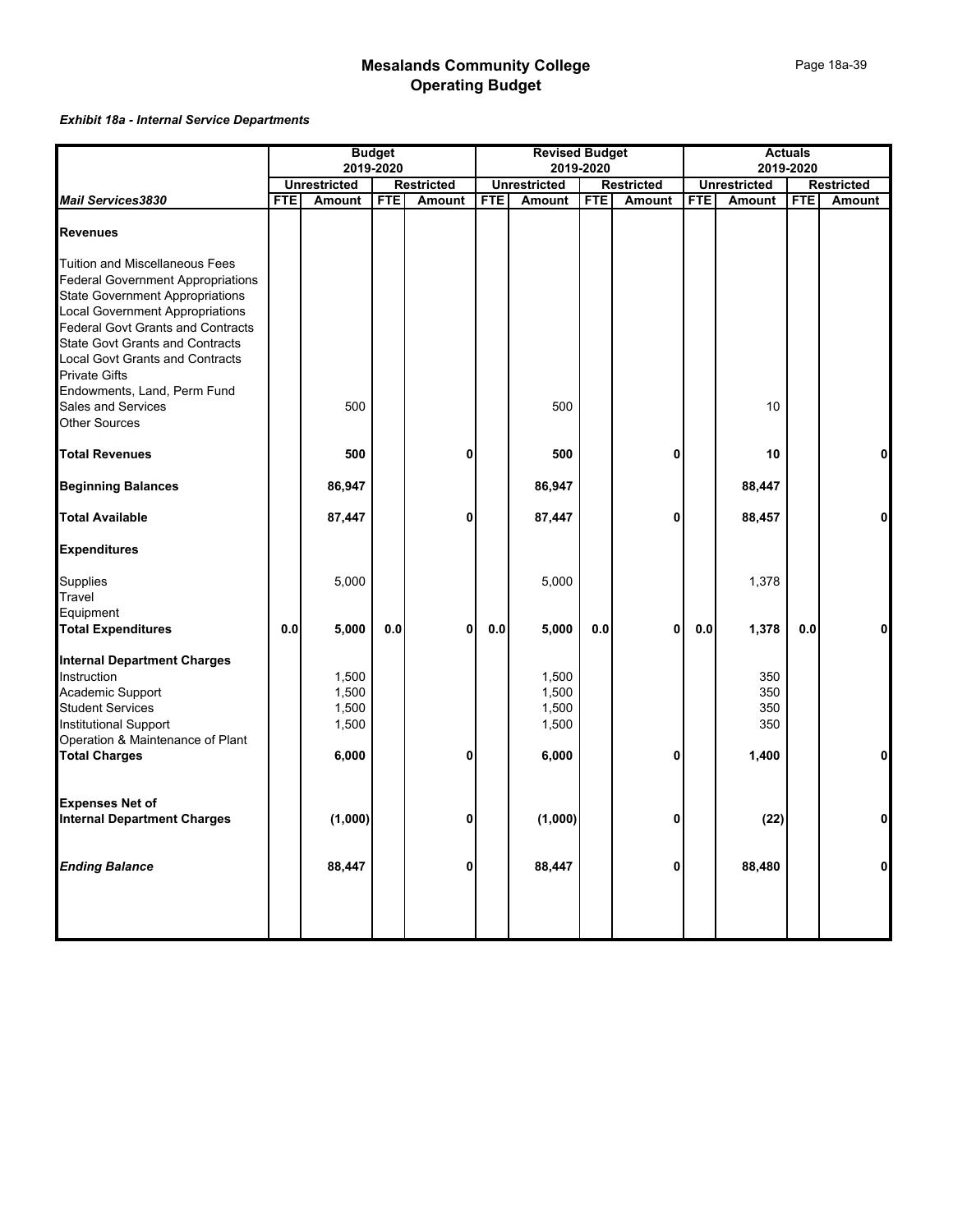|                                                                                                                                                                                                                                                                                                                                                                                                            |            | <b>Budget</b><br>2019-2020                      |            |                   | <b>Revised Budget</b> | 2019-2020                                       |            |                   | 2019-2020  | <b>Actuals</b>                                            |            |                   |
|------------------------------------------------------------------------------------------------------------------------------------------------------------------------------------------------------------------------------------------------------------------------------------------------------------------------------------------------------------------------------------------------------------|------------|-------------------------------------------------|------------|-------------------|-----------------------|-------------------------------------------------|------------|-------------------|------------|-----------------------------------------------------------|------------|-------------------|
|                                                                                                                                                                                                                                                                                                                                                                                                            |            | <b>Unrestricted</b>                             |            | <b>Restricted</b> |                       | <b>Unrestricted</b>                             |            | <b>Restricted</b> |            | <b>Unrestricted</b>                                       |            | <b>Restricted</b> |
| <b>Computer Services 3840</b>                                                                                                                                                                                                                                                                                                                                                                              | <b>FTE</b> | Amount                                          | <b>FTE</b> | Amount            | <b>FTE</b>            | Amount                                          | <b>FTE</b> | <b>Amount</b>     | <b>FTE</b> | Amount                                                    | <b>FTE</b> | Amount            |
| <b>Revenues</b>                                                                                                                                                                                                                                                                                                                                                                                            |            |                                                 |            |                   |                       |                                                 |            |                   |            |                                                           |            |                   |
| <b>Tuition and Miscellaneous Fees</b><br><b>Federal Government Appropriations</b><br><b>State Government Appropriations</b><br><b>Local Government Appropriations</b><br><b>Federal Govt Grants and Contracts</b><br><b>State Govt Grants and Contracts</b><br><b>Local Govt Grants and Contracts</b><br><b>Private Gifts</b><br>Endowments, Land, Perm Fund<br>Sales and Services<br><b>Other Sources</b> |            |                                                 |            |                   |                       |                                                 |            |                   |            |                                                           |            |                   |
| <b>Total Revenues</b>                                                                                                                                                                                                                                                                                                                                                                                      |            | 0                                               |            | 0                 |                       | 0                                               |            | 0                 |            | 0                                                         |            | $\mathbf 0$       |
| <b>Beginning Balances</b>                                                                                                                                                                                                                                                                                                                                                                                  |            | 58,504                                          |            |                   |                       | 17,948                                          |            |                   |            | 18,012                                                    |            |                   |
| <b>Total Available</b>                                                                                                                                                                                                                                                                                                                                                                                     |            | 58,504                                          |            | 0                 |                       | 17,948                                          |            | 0                 |            | 18,012                                                    |            | $\mathbf 0$       |
| <b>Expenditures</b>                                                                                                                                                                                                                                                                                                                                                                                        |            |                                                 |            |                   |                       |                                                 |            |                   |            |                                                           |            |                   |
| <b>Professional Salaries</b><br><b>Support Staff Salaries</b><br><b>Student Salaries</b><br><b>Other Salaries</b><br>Supplies<br>Travel                                                                                                                                                                                                                                                                    | 3.0<br>0.5 | 150,228<br>22,194<br>79,300<br>2,500            |            |                   | 3.0<br>0.5            | 150,228<br>22,194<br>79,300<br>2,500            |            |                   | 3.0        | 82,718<br>43,331<br>120,768<br>2,282                      |            |                   |
| Equipment<br><b>Benefits</b>                                                                                                                                                                                                                                                                                                                                                                               |            | 55,814                                          |            |                   |                       | 55,814                                          |            |                   |            | 33,889                                                    |            |                   |
| <b>Total Expenditures</b>                                                                                                                                                                                                                                                                                                                                                                                  | 3.5        | 310,036                                         | 0.0        | 0                 | 3.5                   | 310,036                                         | 0.0        | 0                 | 3.0        | 282,987                                                   | 0.0        | 0                 |
| <b>Internal Department Charges</b><br>Instruction<br>Academic Support<br><b>Student Services</b><br>Institutional Support<br>Operation & Maintenance of Plant<br><b>Total Charges</b>                                                                                                                                                                                                                      |            | 153,000<br>45,700<br>45,700<br>45,700<br>20,000 |            | $\overline{0}$    |                       | 153,000<br>45,700<br>45,700<br>45,700<br>20,000 |            | $\overline{0}$    |            | 140,790<br>45,700<br>45,700<br>45,700<br>5,100<br>282,990 |            | $\overline{0}$    |
|                                                                                                                                                                                                                                                                                                                                                                                                            |            | 310,100                                         |            |                   |                       | 310,100                                         |            |                   |            |                                                           |            |                   |
| <b>Expenses Net of</b><br><b>Internal Department Charges</b>                                                                                                                                                                                                                                                                                                                                               |            | (64)                                            |            | 0                 |                       | (64)                                            |            | 0                 |            | (3)                                                       |            | $\mathbf 0$       |
| <b>Ending Balance</b>                                                                                                                                                                                                                                                                                                                                                                                      |            | 58,568                                          |            | 0                 |                       | 18,012                                          |            | 0                 |            | 18,015                                                    |            | $\mathbf{0}$      |
|                                                                                                                                                                                                                                                                                                                                                                                                            |            |                                                 |            |                   |                       |                                                 |            |                   |            |                                                           |            |                   |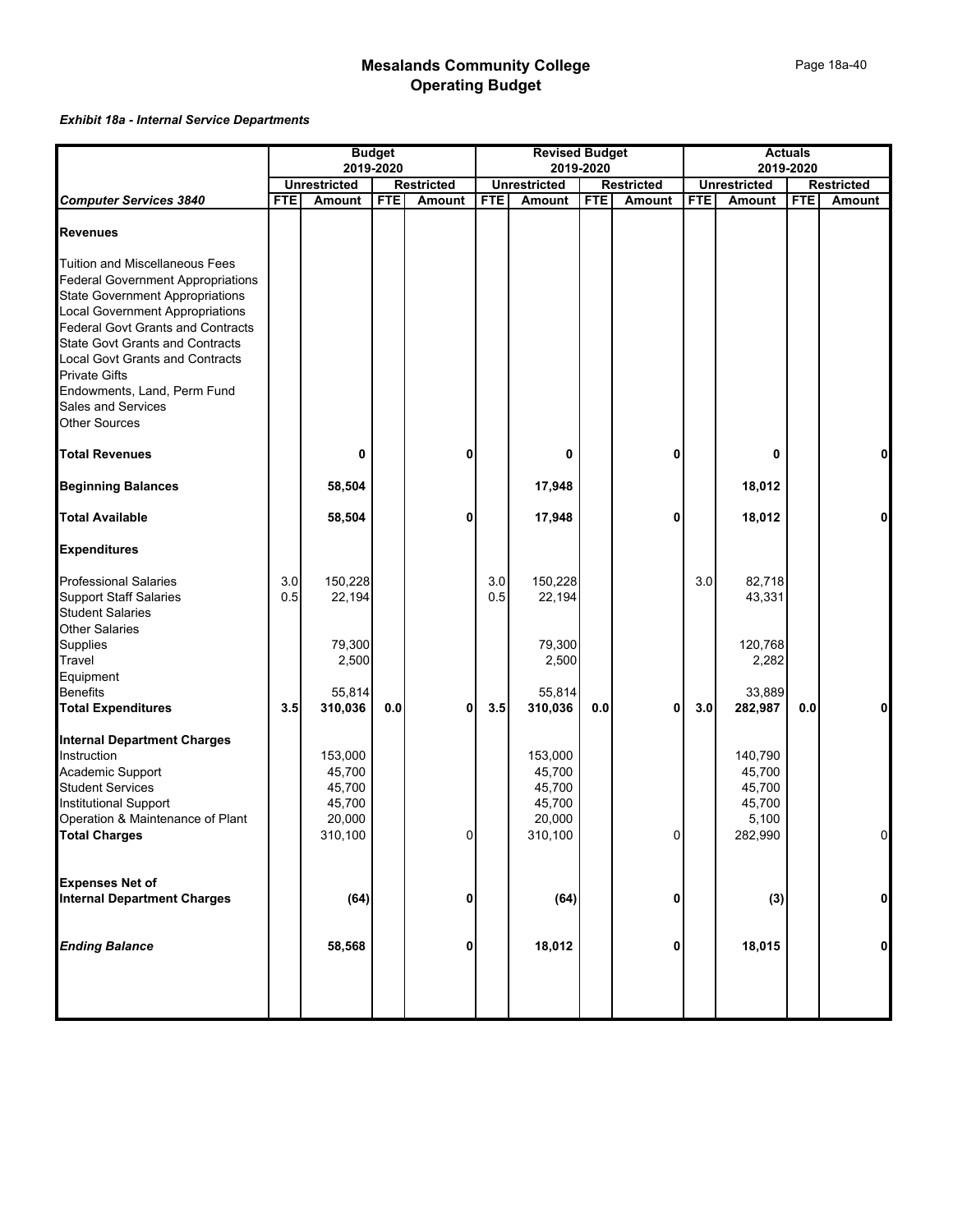|                                                                                                                                                                                                                                                                                                                                                                                                                   | <b>Budget</b> |                                                |            |                   |            | <b>Revised Budget</b>                          |            |                   |            |                                            | <b>Actuals</b> |                   |
|-------------------------------------------------------------------------------------------------------------------------------------------------------------------------------------------------------------------------------------------------------------------------------------------------------------------------------------------------------------------------------------------------------------------|---------------|------------------------------------------------|------------|-------------------|------------|------------------------------------------------|------------|-------------------|------------|--------------------------------------------|----------------|-------------------|
|                                                                                                                                                                                                                                                                                                                                                                                                                   |               |                                                | 2019-2020  |                   |            |                                                | 2019-2020  |                   |            |                                            | 2019-2020      |                   |
|                                                                                                                                                                                                                                                                                                                                                                                                                   |               | <b>Unrestricted</b>                            |            | <b>Restricted</b> |            | <b>Unrestricted</b>                            |            | <b>Restricted</b> |            | <b>Unrestricted</b>                        |                | <b>Restricted</b> |
| <b>Telephone Services 3850</b>                                                                                                                                                                                                                                                                                                                                                                                    | <b>FTE</b>    | <b>Amount</b>                                  | <b>FTE</b> | Amount            | <b>FTE</b> | Amount                                         | <b>FTE</b> | Amount            | <b>FTE</b> | Amount                                     | <b>FTE</b>     | Amount            |
| <b>Revenues</b>                                                                                                                                                                                                                                                                                                                                                                                                   |               |                                                |            |                   |            |                                                |            |                   |            |                                            |                |                   |
| <b>Tuition and Miscellaneous Fees</b><br><b>Federal Government Appropriations</b><br><b>State Government Appropriations</b><br><b>Local Government Appropriations</b><br><b>Federal Govt Grants and Contracts</b><br><b>State Govt Grants and Contracts</b><br><b>Local Govt Grants and Contracts</b><br><b>Private Gifts</b><br>Endowments, Land, Perm Fund<br><b>Sales and Services</b><br><b>Other Sources</b> |               | 1,000                                          |            |                   |            | 1,000                                          |            |                   |            | 1,000                                      |                |                   |
| <b>Total Revenues</b>                                                                                                                                                                                                                                                                                                                                                                                             |               | 1,000                                          |            | $\mathbf 0$       |            | 1,000                                          |            | 0                 |            | 1,000                                      |                | $\mathbf 0$       |
| <b>Beginning Balances</b>                                                                                                                                                                                                                                                                                                                                                                                         |               | 135,362                                        |            |                   |            | 135,362                                        |            |                   |            | 136,362                                    |                |                   |
| <b>Total Available</b>                                                                                                                                                                                                                                                                                                                                                                                            |               | 136,362                                        |            | $\mathbf 0$       |            | 136,362                                        |            | 0                 |            | 137,362                                    |                | $\mathbf 0$       |
| <b>Expenditures</b>                                                                                                                                                                                                                                                                                                                                                                                               |               |                                                |            |                   |            |                                                |            |                   |            |                                            |                |                   |
| Supplies<br>Travel<br>Equipment                                                                                                                                                                                                                                                                                                                                                                                   | 0.0           | 45,000<br>45,000                               | 0.0        | 0                 | 0.0        | 45,000<br>45,000                               | 0.0        | 0                 | 0.0        | 32,209<br>32,209                           | 0.0            | $\mathbf 0$       |
| <b>Total Expenditures</b>                                                                                                                                                                                                                                                                                                                                                                                         |               |                                                |            |                   |            |                                                |            |                   |            |                                            |                |                   |
| <b>Internal Department Charges</b><br>Instruction<br>Academic Support<br><b>Student Services</b><br>Institutional Support<br>Operation & Maintenance of Plant<br><b>Total Charges</b>                                                                                                                                                                                                                             |               | 15,000<br>10,000<br>10,000<br>10,000<br>45,000 |            | $\mathbf 0$       |            | 15,000<br>10,000<br>10,000<br>10,000<br>45,000 |            | 0                 |            | 7,500<br>7,500<br>9,800<br>7,500<br>32,300 |                | $\mathbf 0$       |
| <b>Expenses Net of</b><br><b>Internal Department Charges</b>                                                                                                                                                                                                                                                                                                                                                      |               | 0                                              |            | 0                 |            | 0                                              |            | 0                 |            | (91)                                       |                | $\pmb{0}$         |
| <b>Ending Balance</b>                                                                                                                                                                                                                                                                                                                                                                                             |               | 136,362                                        |            | 0                 |            | 136,362                                        |            | 0                 |            | 137,453                                    |                | $\mathbf{0}$      |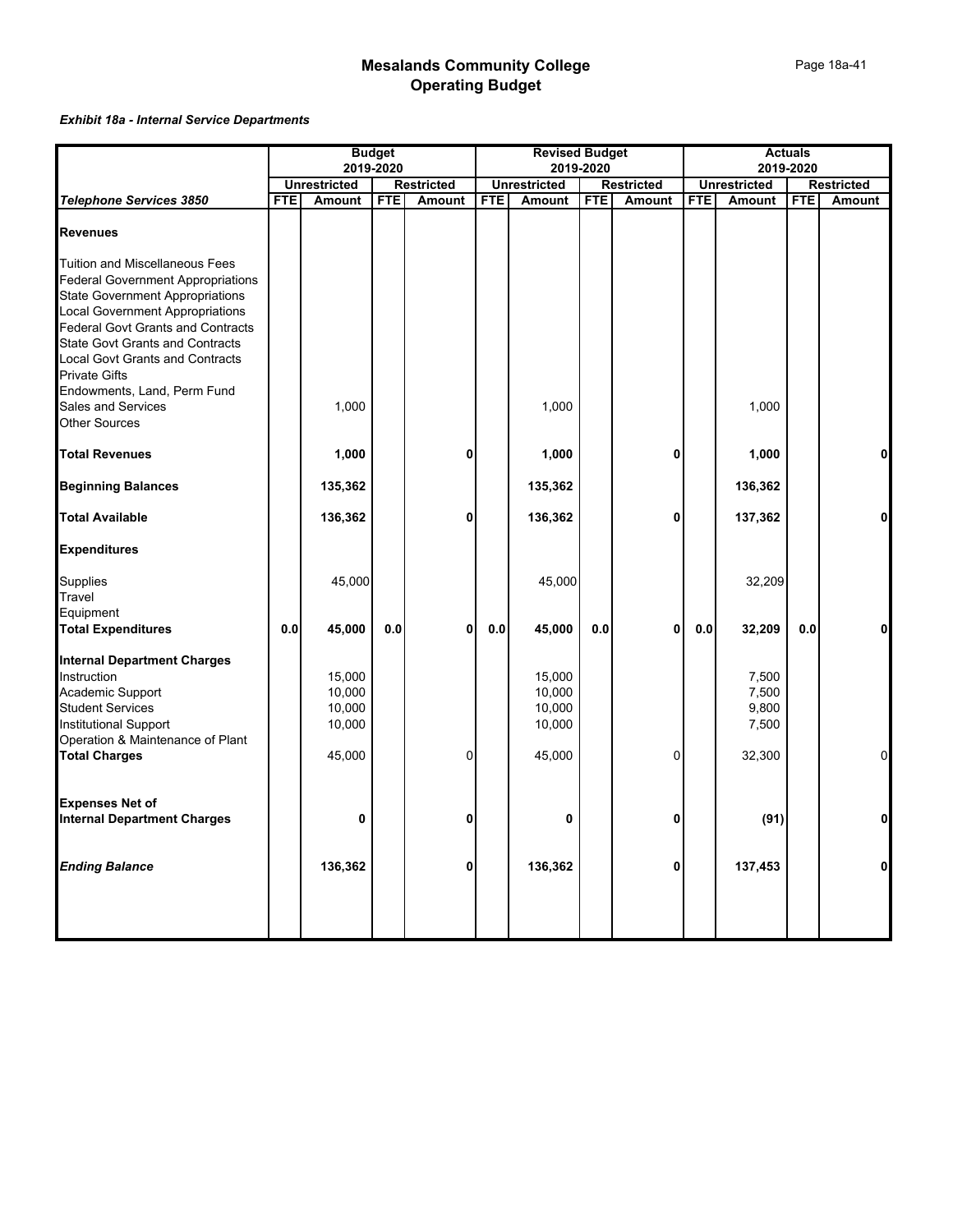#### *Exhibit 19 - Student Aid*

|                                                                        |                      | <b>Budget</b><br>2019-2020 | <b>Revised Budget</b><br>2019-2020 |                     |                     | <b>Actuals</b><br>2019-2020 |
|------------------------------------------------------------------------|----------------------|----------------------------|------------------------------------|---------------------|---------------------|-----------------------------|
|                                                                        | <b>Unrestricted</b>  | Restricted                 | <b>Unrestricted</b>                | <b>Restricted</b>   | <b>Unrestricted</b> | <b>Restricted</b>           |
| <b>Revenues</b>                                                        |                      |                            |                                    |                     |                     |                             |
| <b>Tuition and Miscellaneous Fees</b>                                  |                      |                            |                                    |                     |                     |                             |
|                                                                        |                      |                            |                                    |                     |                     |                             |
| <b>Federal Government Appropriations</b>                               |                      |                            |                                    |                     |                     |                             |
| Pell Grants 2901<br>Federal Work Study 2904                            |                      | 750,000<br>24,891          |                                    | 1,000,000<br>24,891 |                     | 667,535<br>24,891           |
| Federal Direct Loans 2907                                              |                      | 100,000                    |                                    | 150,000             |                     | 128,381                     |
| <b>Veterans Administration 2906</b>                                    |                      | 19,500                     |                                    | 25,000              |                     | 15,218                      |
| SEOG Grants 2903                                                       |                      | 19,747                     |                                    | 19,747              |                     | 19,747                      |
| AmreiCorps 2910                                                        |                      |                            |                                    |                     |                     | 509                         |
| CARES Act - HEERF 2911                                                 |                      |                            |                                    |                     |                     | 99,489                      |
| <b>Total Federal Govt Appropriations</b>                               | 0                    | 914,138                    |                                    | 1,219,638           | 0                   | 955,770                     |
| <b>State Government Appropriations</b>                                 |                      |                            |                                    |                     |                     |                             |
| <b>NM 3% Grants 3910</b>                                               |                      |                            |                                    |                     |                     |                             |
| NM Lottery 2921                                                        |                      | 40,000                     |                                    | 40,000              |                     | 20,300                      |
| NM Work Study 2922                                                     |                      | 28,866                     |                                    | 18,448              |                     | 18,448                      |
| State Student Incentives 2923<br>Other State Aid (DVR, WIA, Scholars)  |                      | 48,648<br>3,333            |                                    | 48,648<br>3,333     |                     | 24,373<br>1,423             |
| Leg. Endow/ Opportunity Scholarship                                    |                      | 1,290                      |                                    | 0                   |                     | 1,299                       |
| Vietnam Vets 2926                                                      |                      | 4,000                      |                                    | 4,000               |                     | 1,684                       |
| College Affordability 2927                                             |                      | 11,037                     |                                    | 21,455              |                     | 21,230                      |
| <b>Total State Govt Appropriations</b>                                 | 0                    | 137, 174                   | 0                                  | 135,884             | 0                   | 88,757                      |
|                                                                        |                      |                            |                                    |                     |                     |                             |
| <b>Local Govt Grants and Contracts</b>                                 |                      |                            |                                    |                     |                     |                             |
| <b>Private Gifts</b>                                                   |                      | 100,000                    |                                    | 100,000             |                     | 22,311                      |
| Endowments, Land, Perm Fund<br><b>Other Sources</b>                    |                      |                            |                                    |                     |                     |                             |
| <b>Total Revenues</b>                                                  | 0                    | 1,151,312                  | 0                                  | 1,455,522           | 0                   | 1,066,838                   |
|                                                                        |                      |                            |                                    |                     |                     |                             |
| <b>Beginning Balances</b>                                              | 297,913              |                            | 354,024                            | (6,892)             | 344,324             | (6, 892)                    |
| <b>Total Available</b>                                                 | 297,913              | 1,151,312                  | 354,024                            | 1,448,630           | 344,324             | 1,059,946                   |
| <b>Expenditures</b><br>General Internal Scholarships 3921              | 40,000               |                            | 20,000                             |                     | 3,000               |                             |
| Pell Grants 2901                                                       |                      | 750,000                    |                                    | 1,000,000           |                     | 667,533                     |
| Federal Work Study 2904                                                |                      | 24,891                     |                                    | 24,891              |                     | 27,291                      |
| SEOG Grants 2903                                                       |                      | 19,747                     |                                    | 19,747              |                     | 19,747                      |
| <b>NM 3% Grants 3910</b>                                               | 28,000               |                            | 28,000                             |                     | 13,920              |                             |
| NM Lottery 2921                                                        |                      | 40,000                     |                                    | 40,000              |                     | 19,720                      |
| NM Work Study 2922                                                     |                      | 28,866                     |                                    | 18,448              |                     | 18,448                      |
| State Student Incentives 2923                                          |                      | 48,648                     |                                    | 48,648              |                     | 24,136                      |
| Other State Aid (DVR, WIA, Scholars)<br><b>Opportunity Scholarship</b> |                      | 3,333                      |                                    | 3,333<br>0          |                     | 2,097<br>$\mathbf 0$        |
| Veterans Administration 2906                                           |                      | 19,500                     |                                    | 25,000              |                     | 15,138                      |
| Vietnam Vets 2926                                                      |                      | 4,000                      |                                    | 4,000               |                     | 1,684                       |
| College Affordability 2927                                             |                      | 11,037                     |                                    | 21,455              |                     | 21,230                      |
| Mesalands Scholarships 3924                                            | 3,500                |                            | 3,500                              |                     | 0                   |                             |
| <b>Student Success Grants 3926</b>                                     | 5,000                |                            | 5,000                              |                     |                     |                             |
| Presidential Scholarships 3925<br>Stampede Scholarships 3927           | 4,000<br>45,000      |                            | 4,000<br>45,000                    |                     | 0<br>28,200         |                             |
| Program Scholarships 3928                                              | 9,000                |                            | 29,000                             |                     | 28,500              |                             |
| Private Scholarships 2930                                              |                      | 100,000                    |                                    | 100,000             |                     | 37,415                      |
| Federal Direct Loans 2907                                              |                      | 100,000                    |                                    | 150,000             |                     | 128,381                     |
| Legislative Endowment 2925                                             |                      | 1,290                      |                                    |                     |                     | 1,299                       |
| Ameri Corps 2910                                                       |                      |                            |                                    |                     |                     | 509                         |
| CARES - HEERF 2911                                                     |                      |                            |                                    |                     |                     | 99,489                      |
| <b>Total Expenditures</b>                                              | 134,500              | 1,150,022                  | 134,500                            | 1,455,522           | 73,620              | 1,084,117                   |
| <b>Transfer To or (From)</b>                                           |                      |                            |                                    |                     |                     |                             |
| Instruction and General<br><b>Public Service</b>                       | (73, 100)            | 0                          | (73, 100)                          | 0                   | (24, 800)           | 0                           |
| <b>Total Transfers</b>                                                 | (51, 700)<br>124,800 |                            | (51, 700)<br>124,800               |                     | (48, 820)<br>73,620 |                             |
| <b>Ending Balance</b>                                                  | 288,213              | 1290                       | 344,324                            | (6892)              | 344,324             | (24171)                     |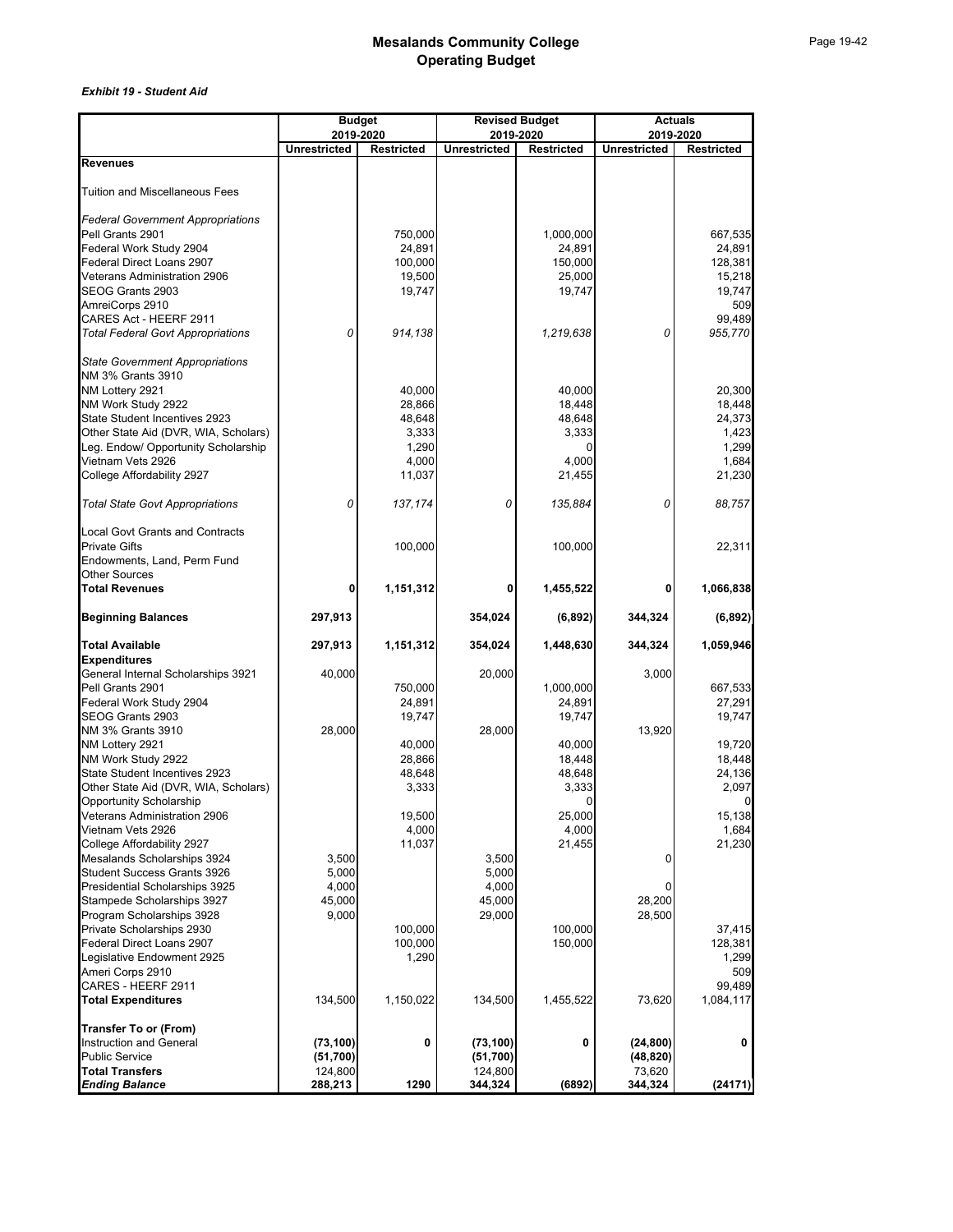|                                                  | <b>Budget</b>       |                     | <b>Revised Budget</b>   |              | <b>Actuals</b><br>2019-2020 |                |  |
|--------------------------------------------------|---------------------|---------------------|-------------------------|--------------|-----------------------------|----------------|--|
|                                                  | 2019-2020           |                     | 2019-2020               |              |                             |                |  |
|                                                  | <b>Unrestricted</b> | <b>Restricted</b>   | Unrestricted Restricted |              | <b>Unrestricted</b>         | Restricted     |  |
|                                                  | Amount              | <b>Amount</b>       | <b>Amount</b>           | Amount       | Amount                      | <b>Amount</b>  |  |
| <b>Revenues</b>                                  |                     |                     |                         |              |                             |                |  |
| <b>Tuition and Miscellaneous Fees</b>            | 0                   | 0                   | 0                       | 0            | 0                           | 0              |  |
| <b>Federal Government Appropriations</b>         | $\Omega$            | 0                   | 0                       | 0            | $\Omega$                    | $\overline{0}$ |  |
| <b>State Government Appropriations</b>           | 0                   | 0                   | $\mathbf 0$             | $\mathbf 0$  | 0                           | $\overline{0}$ |  |
| <b>Local Government Appropriations</b>           | 0                   | 0                   | 0                       | 0            | 0                           | $\overline{0}$ |  |
| <b>Federal Govt Grants and Contracts</b>         | 0                   | 0                   | 0                       | 0            | $\Omega$                    | $\overline{0}$ |  |
| <b>State Govt Grants and Contracts</b>           | 0                   | 0                   | 0                       | 0            | $\Omega$                    | $\mathbf 0$    |  |
| <b>Local Govt Grants and Contracts</b>           | 0                   | 0                   | 0                       | 0            | 0                           | $\overline{0}$ |  |
| <b>Private Gifts</b>                             | $\Omega$            | 0                   | 0                       | 0            | $\Omega$                    | $\overline{0}$ |  |
| Endowments, Land, Perm Fund                      | $\Omega$            | $\pmb{0}$           | 0                       | 0            |                             | $\overline{0}$ |  |
| <b>Sales and Services</b>                        | 575,790             | $\mathsf{O}\xspace$ | 575,790                 | $\mathbf 0$  | 214,071                     | $\overline{0}$ |  |
| <b>Other Sources</b>                             | 0                   | 0                   | 0                       | 0            |                             | $\overline{0}$ |  |
| <b>Total Revenues</b>                            | 575,790             | 0                   | 575,790                 | 0            | 214,071                     | $\mathbf{0}$   |  |
| <b>Beginning Balances</b>                        | 201,222             | 0                   | 160,804                 | 0            | 183,119                     | $\mathbf{0}$   |  |
| <b>Total Available</b>                           | 606,732             | 0                   | 736,594                 | $\mathbf{0}$ | 397,190                     | $\mathbf{0}$   |  |
| <b>Expenditures</b>                              |                     |                     |                         |              |                             |                |  |
| <b>Professional Salaries</b>                     | 97,243              | 0                   | 97,243                  | 0            | 41,515                      | 0              |  |
| <b>Support Staff Salaries</b>                    | 50,982              | 0                   | 50,982                  | 0            | 9,311                       | $\overline{0}$ |  |
| <b>Student Salaries</b>                          | 15,300              | $\pmb{0}$           | 15,300                  | $\mathbf 0$  | 0                           | $\overline{0}$ |  |
| <b>Other Salaries</b>                            | 8,240               | 0                   | 8,240                   | 0            |                             | $\overline{0}$ |  |
| <b>Supplies</b>                                  | 318,760             | 0                   | 318,760                 | 0            | 240,403                     | $\overline{0}$ |  |
| Travel                                           | 1,000               | $\pmb{0}$           | 1,000                   | 0            | 2,084                       | $\overline{0}$ |  |
| Equipment                                        | 0                   | 0                   | 0                       | 0            | 4,206                       | $\overline{0}$ |  |
| <b>Benefits</b>                                  | 61,950              | $\mathsf 0$         | 61,950                  | $\mathbf 0$  | 16,983                      | $\overline{0}$ |  |
| <b>Total Expenditures</b>                        | 553,475             | 0                   | 553,475                 | 0            | 314,503                     | $\mathbf{0}$   |  |
| <b>Transfer to or (From)</b><br><b>Athletics</b> | 0                   | 0                   |                         | 0            |                             | $\mathbf{0}$   |  |
|                                                  |                     |                     |                         |              |                             |                |  |
| <b>Ending Balance</b>                            | 53,257              | 0                   | 183,119                 | 0            | 82,687                      | 0              |  |
|                                                  |                     |                     |                         |              |                             |                |  |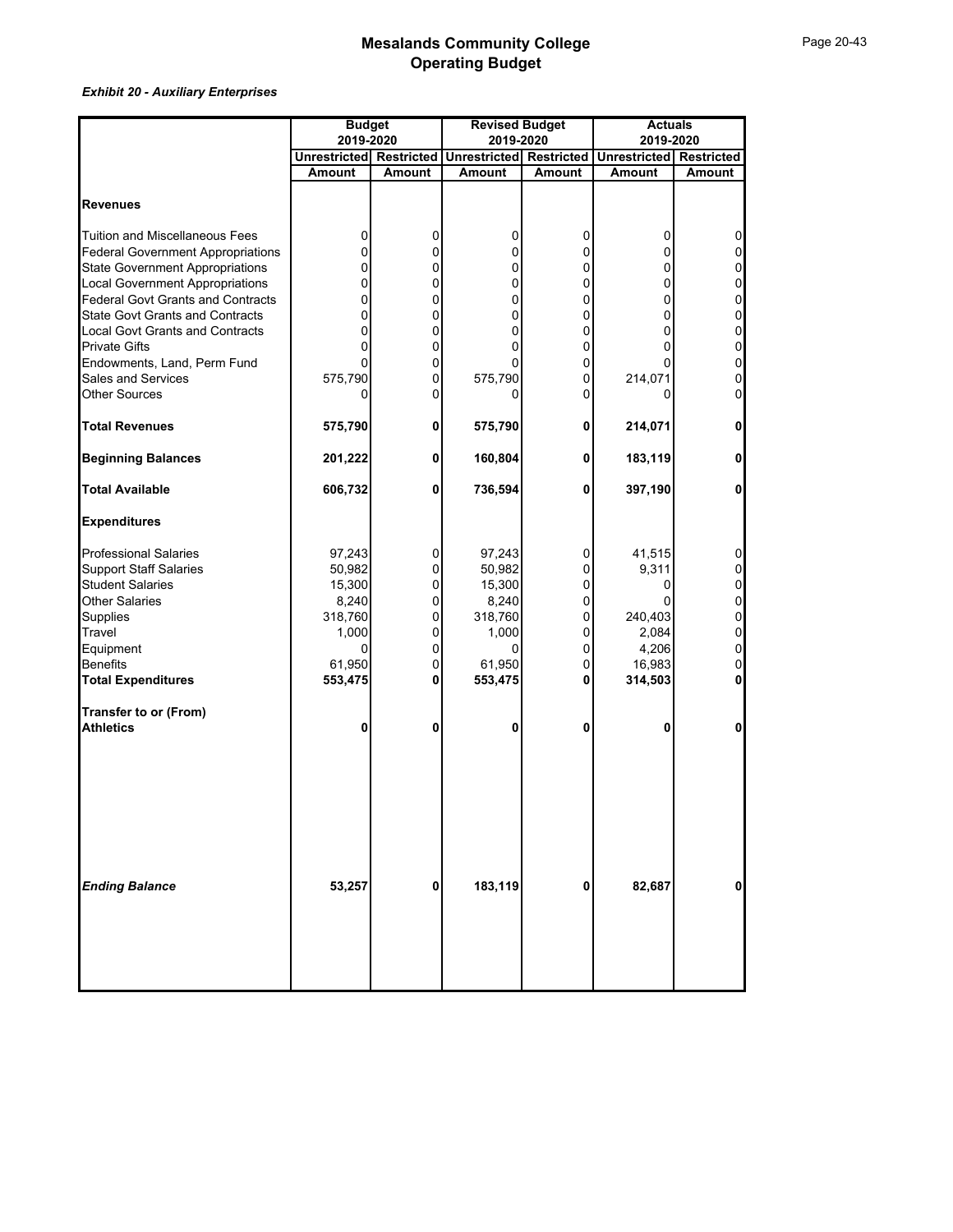|                                                                                                                                                                                                                                                                                                                                                                                                                   | <b>Budget</b><br>2019-2020 |                            |            |                   | <b>Revised Budget</b><br>2019-2020 |                            |            |                   | <b>Actuals</b><br>2019-2020 |                           |            |            |
|-------------------------------------------------------------------------------------------------------------------------------------------------------------------------------------------------------------------------------------------------------------------------------------------------------------------------------------------------------------------------------------------------------------------|----------------------------|----------------------------|------------|-------------------|------------------------------------|----------------------------|------------|-------------------|-----------------------------|---------------------------|------------|------------|
|                                                                                                                                                                                                                                                                                                                                                                                                                   |                            | <b>Unrestricted</b>        |            | <b>Restricted</b> |                                    | <b>Unrestricted</b>        |            | <b>Restricted</b> |                             | <b>Unrestricted</b>       |            | Restricted |
| Bookstore3010                                                                                                                                                                                                                                                                                                                                                                                                     | <b>FTE</b>                 | <b>Amount</b>              | <b>FTE</b> | Amount            | <b>FTE</b>                         | <b>Amount</b>              | <b>FTE</b> | Amount            | <b>FTE</b>                  | Amount                    | <b>FTE</b> | Amount     |
| <b>Revenues</b>                                                                                                                                                                                                                                                                                                                                                                                                   |                            |                            |            |                   |                                    |                            |            |                   |                             |                           |            |            |
| <b>Tuition and Miscellaneous Fees</b><br><b>Federal Government Appropriations</b><br><b>State Government Appropriations</b><br><b>Local Government Appropriations</b><br><b>Federal Govt Grants and Contracts</b><br><b>State Govt Grants and Contracts</b><br><b>Local Govt Grants and Contracts</b><br><b>Private Gifts</b><br>Endowments, Land, Perm Fund<br><b>Sales and Services</b><br><b>Other Sources</b> |                            | 210,000                    |            |                   |                                    | 210,000                    |            |                   |                             | 100,638                   |            |            |
| <b>Total Revenues</b>                                                                                                                                                                                                                                                                                                                                                                                             |                            | 210,000                    |            | 0                 |                                    | 210,000                    |            | 0                 |                             | 100,638                   |            | 0          |
| <b>Beginning Balances</b>                                                                                                                                                                                                                                                                                                                                                                                         |                            | 118,565                    |            |                   |                                    | 80,152                     |            |                   |                             | 87,323                    |            |            |
| <b>Total Available</b>                                                                                                                                                                                                                                                                                                                                                                                            |                            | 328,565                    |            | 0                 |                                    | 290,152                    |            | 0                 |                             | 187,961                   |            | 0          |
| <b>Expenditures</b>                                                                                                                                                                                                                                                                                                                                                                                               |                            |                            |            |                   |                                    |                            |            |                   |                             |                           |            |            |
| <b>Professional Salaries</b><br><b>Support Staff Salaries</b><br><b>Student Salaries</b><br><b>Other Salaries</b><br><b>Supplies</b><br>Travel<br>Equipment                                                                                                                                                                                                                                                       | 1.0                        | 40,114<br>140,000<br>1,000 |            |                   | 1.0                                | 40,114<br>140,000<br>1,000 |            |                   | 1.0                         | 41,515<br>95,301<br>1,000 |            |            |
| <b>Benefits</b><br><b>Total Expenditures</b>                                                                                                                                                                                                                                                                                                                                                                      | 1.0                        | 21,715<br>202,829          | $0.0\,$    | $\mathbf 0$       | 1.0                                | 21,715<br>202,829          | 0.0        | $\mathbf{0}$      | 1.0                         | 16,983<br>154,800         | $0.0\,$    | 0          |
| <b>Transfers To or (From)</b><br><b>Athletics</b>                                                                                                                                                                                                                                                                                                                                                                 |                            |                            |            | 0                 |                                    | 0                          |            | 0                 |                             | 0                         |            | 0          |
| <b>Ending Balance</b>                                                                                                                                                                                                                                                                                                                                                                                             |                            | 125,736                    |            | 0                 |                                    | 87,323                     |            | 0                 |                             | 33,161                    |            | 0          |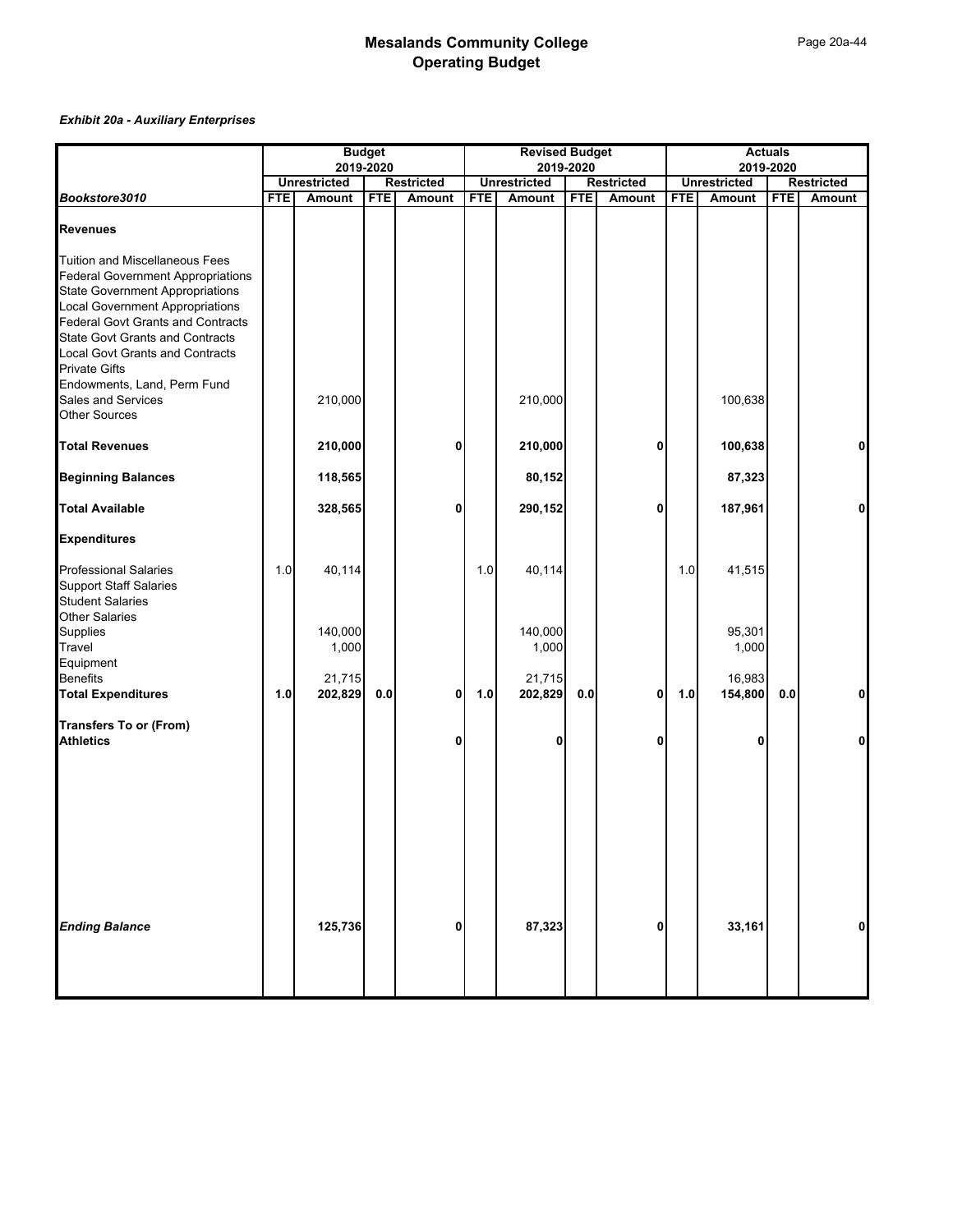|                                                                                                                                                                                                                                                                                                                                                                                                                   | <b>Budget</b><br>2019-2020 |                           |            |                   | <b>Revised Budget</b><br>2019-2020 |                           |            |                   | <b>Actuals</b><br>2019-2020 |                          |            |            |
|-------------------------------------------------------------------------------------------------------------------------------------------------------------------------------------------------------------------------------------------------------------------------------------------------------------------------------------------------------------------------------------------------------------------|----------------------------|---------------------------|------------|-------------------|------------------------------------|---------------------------|------------|-------------------|-----------------------------|--------------------------|------------|------------|
|                                                                                                                                                                                                                                                                                                                                                                                                                   |                            | <b>Unrestricted</b>       |            | <b>Restricted</b> |                                    | <b>Unrestricted</b>       |            | <b>Restricted</b> |                             | <b>Unrestricted</b>      |            | Restricted |
| <b>Food Services 3020</b>                                                                                                                                                                                                                                                                                                                                                                                         | FTE                        | Amount                    | <b>FTE</b> | Amount            | <b>FTE</b>                         | Amount                    | <b>FTE</b> | Amount            | <b>FTE</b>                  | Amount                   | <b>FTE</b> | Amount     |
| <b>Revenues</b>                                                                                                                                                                                                                                                                                                                                                                                                   |                            |                           |            |                   |                                    |                           |            |                   |                             |                          |            |            |
| <b>Tuition and Miscellaneous Fees</b><br><b>Federal Government Appropriations</b><br><b>State Government Appropriations</b><br><b>Local Government Appropriations</b><br><b>Federal Govt Grants and Contracts</b><br><b>State Govt Grants and Contracts</b><br><b>Local Govt Grants and Contracts</b><br><b>Private Gifts</b><br>Endowments, Land, Perm Fund<br><b>Sales and Services</b><br><b>Other Sources</b> |                            | 43,000                    |            |                   |                                    | 43,000                    |            |                   |                             | 6,968                    |            |            |
| <b>Total Revenues</b>                                                                                                                                                                                                                                                                                                                                                                                             |                            | 43,000                    |            | 0                 |                                    | 43,000                    |            | 0                 |                             | 6,968                    |            | 0          |
| <b>Beginning Balances</b>                                                                                                                                                                                                                                                                                                                                                                                         |                            | 15,473                    |            |                   |                                    | 15,273                    |            |                   |                             | 18,737                   |            |            |
| <b>Total Available</b>                                                                                                                                                                                                                                                                                                                                                                                            |                            | 58,473                    |            | 0                 |                                    | 58,273                    |            | 0                 |                             | 25,705                   |            | 0          |
| <b>Expenditures</b>                                                                                                                                                                                                                                                                                                                                                                                               |                            |                           |            |                   |                                    |                           |            |                   |                             |                          |            |            |
| <b>Professional Salaries</b><br><b>Support Staff Salaries</b><br><b>Student Salaries</b><br><b>Other Salaries</b><br><b>Supplies</b><br><b>Travel</b><br>Equipment<br><b>Benefits</b>                                                                                                                                                                                                                             | 0.5                        | 15,445<br>20,000<br>4,091 |            |                   | 0.5                                | 15,445<br>20,000<br>4,091 |            |                   |                             | 15,598<br>1,084<br>4,206 |            |            |
| <b>Total Expenditures</b>                                                                                                                                                                                                                                                                                                                                                                                         | 0.5                        | 39,536                    | $0.0\,$    | 0                 | 0.5                                | 39,536                    | $0.0\,$    | $\mathbf 0$       | 0.0                         | 20,889                   | $0.0\,$    | 0          |
| <b>Transfers To or (From)</b><br><b>Plant Capital Outlay</b>                                                                                                                                                                                                                                                                                                                                                      |                            | 0                         |            | 0                 |                                    | 0                         |            | 0                 |                             | 0                        |            | 0          |
| <b>Ending Balance</b>                                                                                                                                                                                                                                                                                                                                                                                             |                            | 18,937                    |            | 0                 |                                    | 18,737                    |            | 0                 |                             | 4,817                    |            | 0          |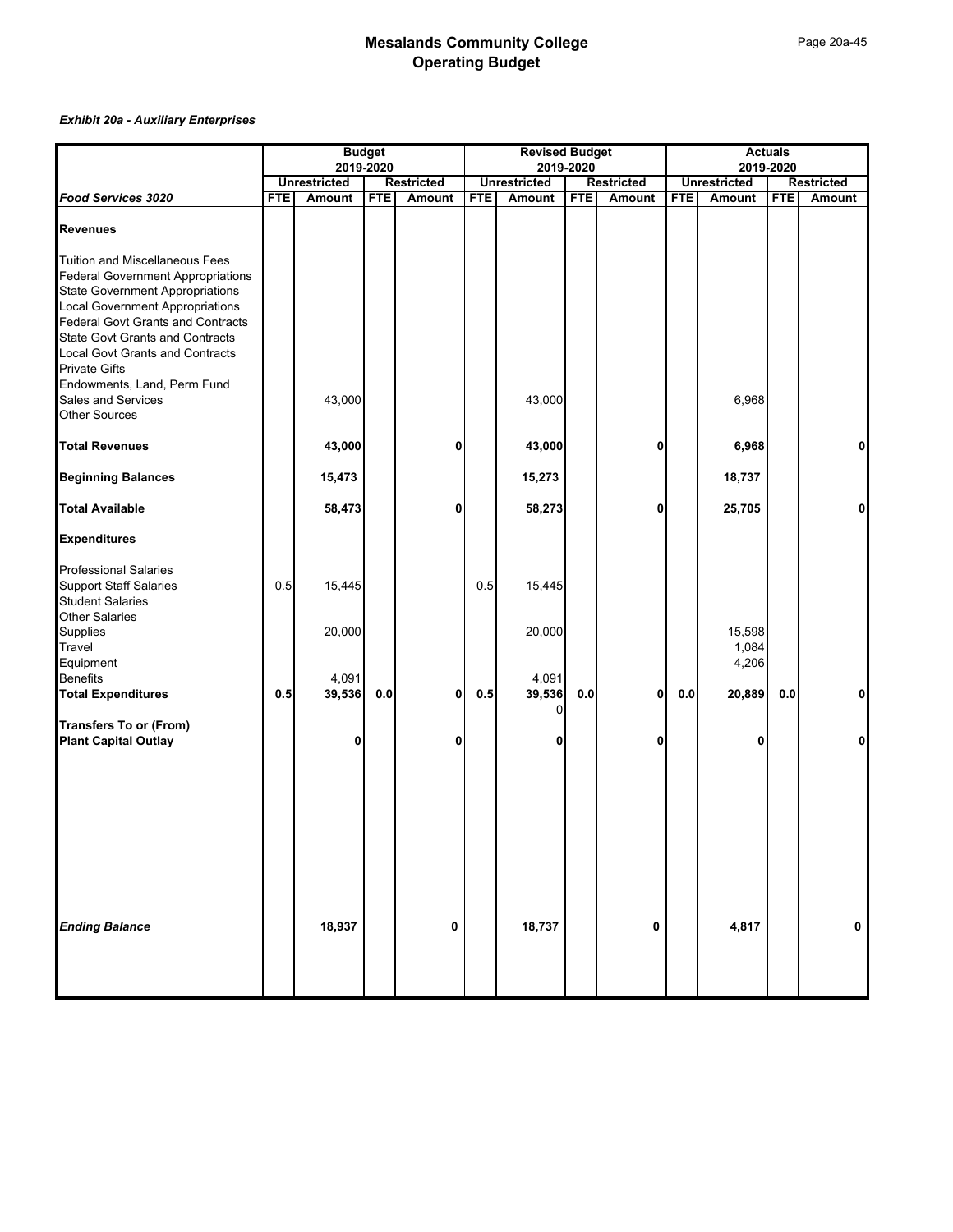|                                                                                                                                                                                                                                                                                                                                                                                                                   | <b>Budget</b> |                            |            | <b>Revised Budget</b> |            |                            |            | <b>Actuals</b>    |            |                     |            |                   |
|-------------------------------------------------------------------------------------------------------------------------------------------------------------------------------------------------------------------------------------------------------------------------------------------------------------------------------------------------------------------------------------------------------------------|---------------|----------------------------|------------|-----------------------|------------|----------------------------|------------|-------------------|------------|---------------------|------------|-------------------|
|                                                                                                                                                                                                                                                                                                                                                                                                                   |               | 2019-2020                  |            |                       | 2019-2020  |                            |            |                   |            |                     | 2019-2020  |                   |
|                                                                                                                                                                                                                                                                                                                                                                                                                   |               | <b>Unrestricted</b>        |            | <b>Restricted</b>     |            | <b>Unrestricted</b>        |            | <b>Restricted</b> |            | <b>Unrestricted</b> |            | <b>Restricted</b> |
| Museum Shop 3030                                                                                                                                                                                                                                                                                                                                                                                                  | <b>FTE</b>    | Amount                     | <b>FTE</b> | Amount                | <b>FTE</b> | Amount                     | <b>FTE</b> | Amount            | <b>FTE</b> | Amount              | <b>FTE</b> | Amount            |
| <b>Revenues</b>                                                                                                                                                                                                                                                                                                                                                                                                   |               |                            |            |                       |            |                            |            |                   |            |                     |            |                   |
| <b>Tuition and Miscellaneous Fees</b><br><b>Federal Government Appropriations</b><br><b>State Government Appropriations</b><br><b>Local Government Appropriations</b><br><b>Federal Govt Grants and Contracts</b><br><b>State Govt Grants and Contracts</b><br><b>Local Govt Grants and Contracts</b><br><b>Private Gifts</b><br>Endowments, Land, Perm Fund<br><b>Sales and Services</b><br><b>Other Sources</b> |               | 164,000                    |            |                       |            | 164,000                    |            |                   |            | 45,963              |            |                   |
| <b>Total Revenues</b>                                                                                                                                                                                                                                                                                                                                                                                             |               | 164,000                    |            | 0                     |            | 164,000                    |            | 0                 |            | 45,963              |            | 0                 |
| <b>Beginning Balances</b>                                                                                                                                                                                                                                                                                                                                                                                         |               | 55,694                     |            |                       |            | 55,694                     |            |                   |            | 55,884              |            |                   |
| <b>Total Available</b>                                                                                                                                                                                                                                                                                                                                                                                            |               | 219,694                    |            | 0                     |            | 219,694                    |            | 0                 |            | 101,847             |            | 0                 |
| <b>Expenditures</b>                                                                                                                                                                                                                                                                                                                                                                                               |               |                            |            |                       |            |                            |            |                   |            |                     |            |                   |
| <b>Professional Salaries</b><br><b>Support Staff Salaries</b><br><b>Student Salaries</b><br><b>Other Salaries</b><br>Supplies                                                                                                                                                                                                                                                                                     | 2.0<br>1.0    | 57,129<br>35,537<br>35,000 |            |                       | 0.5        | 57,129<br>35,537<br>35,000 |            |                   | 1.0<br>0.5 | 9,311<br>31,059     |            |                   |
| Travel<br>Equipment                                                                                                                                                                                                                                                                                                                                                                                               |               |                            |            |                       |            |                            |            |                   |            |                     |            |                   |
| <b>Benefits</b><br><b>Total Expenditures</b>                                                                                                                                                                                                                                                                                                                                                                      | 3.0           | 36,144<br>163,810          | $0.0\,$    | 0                     | 0.5        | 36,144<br>163,810          | 0.0        | $\mathbf 0$       | 1.5        | 0<br>40,370         | $0.0\,$    | 0                 |
| <b>Transfers To or (From)</b><br><b>Plant Capital Outlay</b>                                                                                                                                                                                                                                                                                                                                                      |               |                            |            | 0                     |            | 0                          |            | 0                 |            | 0                   |            | 0                 |
| <b>Ending Balance</b>                                                                                                                                                                                                                                                                                                                                                                                             |               | 55,884                     |            | 0                     |            | 55,884                     |            | 0                 |            | 61,477              |            | 0                 |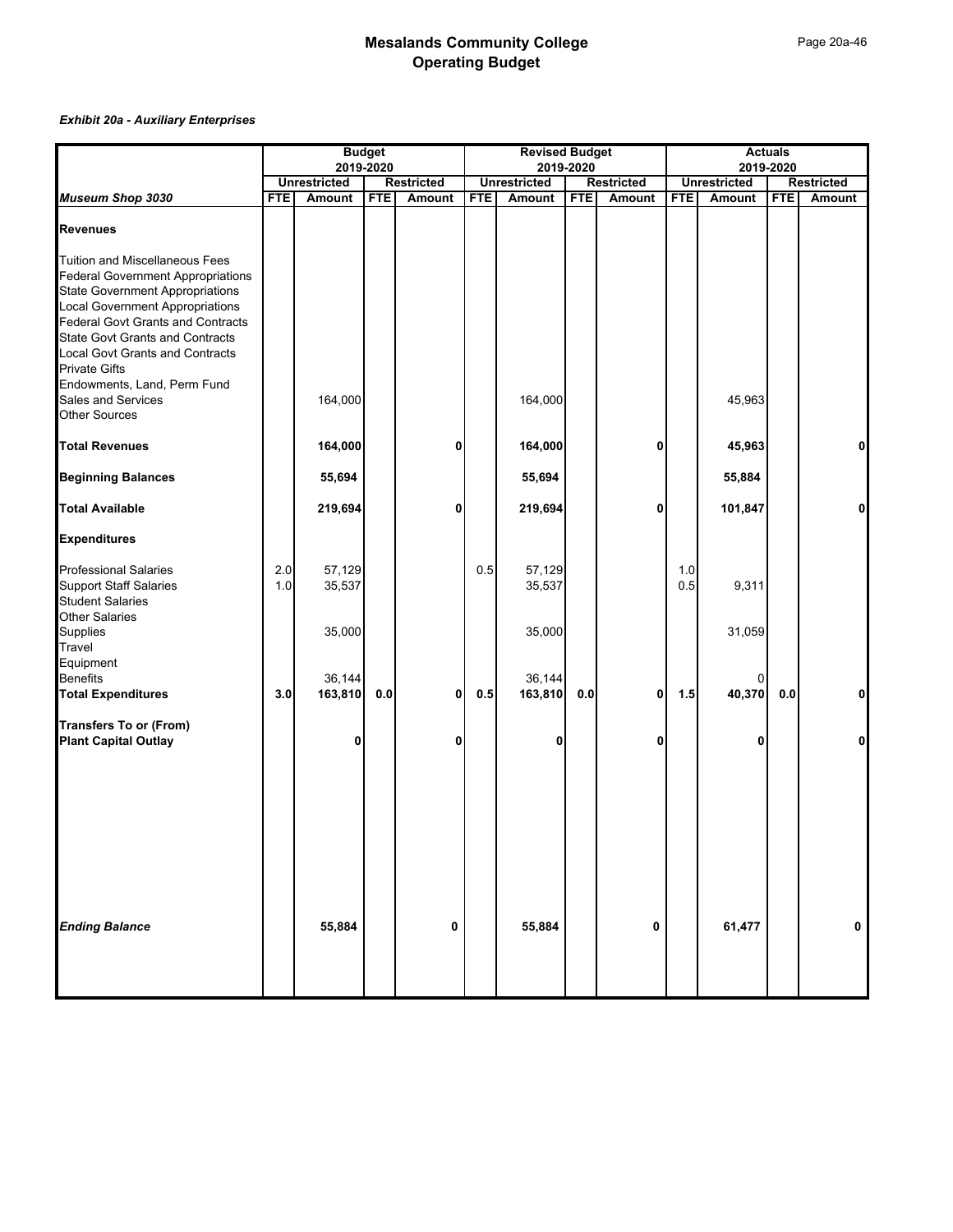|                                                                                                                                                                                                                                                                                                                                                                                                                   | <b>Budget</b><br>2019-2020 |                                     |            | <b>Revised Budget</b><br>2019-2020 |            |                                     |            | <b>Actuals</b><br>2019-2020 |            |                     |            |            |
|-------------------------------------------------------------------------------------------------------------------------------------------------------------------------------------------------------------------------------------------------------------------------------------------------------------------------------------------------------------------------------------------------------------------|----------------------------|-------------------------------------|------------|------------------------------------|------------|-------------------------------------|------------|-----------------------------|------------|---------------------|------------|------------|
|                                                                                                                                                                                                                                                                                                                                                                                                                   |                            | <b>Unrestricted</b>                 |            | <b>Restricted</b>                  |            | <b>Unrestricted</b>                 |            | <b>Restricted</b>           |            | <b>Unrestricted</b> |            | Restricted |
| Housing 3040                                                                                                                                                                                                                                                                                                                                                                                                      | <b>FTE</b>                 | Amount                              | <b>FTE</b> | Amount                             | <b>FTE</b> | <b>Amount</b>                       | <b>FTE</b> | Amount                      | <b>FTE</b> | Amount              | <b>FTE</b> | Amount     |
| <b>Revenues</b>                                                                                                                                                                                                                                                                                                                                                                                                   |                            |                                     |            |                                    |            |                                     |            |                             |            |                     |            |            |
| <b>Tuition and Miscellaneous Fees</b><br><b>Federal Government Appropriations</b><br><b>State Government Appropriations</b><br><b>Local Government Appropriations</b><br><b>Federal Govt Grants and Contracts</b><br><b>State Govt Grants and Contracts</b><br><b>Local Govt Grants and Contracts</b><br><b>Private Gifts</b><br>Endowments, Land, Perm Fund<br><b>Sales and Services</b><br><b>Other Sources</b> |                            | 118,790                             |            |                                    |            | 118,790                             |            |                             |            | 60,502              |            |            |
| <b>Total Revenues</b>                                                                                                                                                                                                                                                                                                                                                                                             |                            | 118,790                             |            | 0                                  |            | 118,790                             |            | 0                           |            | 60,502              |            | 0          |
| <b>Beginning Balances</b>                                                                                                                                                                                                                                                                                                                                                                                         |                            | 11,490                              |            |                                    |            | 9,685                               |            |                             |            | 21,175              |            |            |
| <b>Total Available</b>                                                                                                                                                                                                                                                                                                                                                                                            |                            | 130,280                             |            | 0                                  |            | 128,475                             |            | 0                           |            | 81,677              |            | 0          |
| <b>Expenditures</b>                                                                                                                                                                                                                                                                                                                                                                                               |                            |                                     |            |                                    |            |                                     |            |                             |            |                     |            |            |
| <b>Professional Salaries</b><br><b>Support Staff Salaries</b><br><b>Student Salaries</b><br><b>Other Salaries</b><br><b>Supplies</b><br>Travel<br>Equipment<br><b>Benefits</b><br><b>Total Expenditures</b>                                                                                                                                                                                                       | $0.0\,$                    | 5,300<br>3,240<br>98,760<br>107,300 | $0.0\,$    | $\mathbf 0$                        | $0.0\,$    | 5,300<br>3,240<br>98,760<br>107,300 | $0.0\,$    | $\mathbf{0}$                | 0.0        | 98,444<br>98,444    | 0.0        | 0          |
|                                                                                                                                                                                                                                                                                                                                                                                                                   |                            |                                     |            |                                    |            |                                     |            |                             |            |                     |            |            |
| <b>Transfers To or (From)</b><br><b>Plant Capital Outlay</b>                                                                                                                                                                                                                                                                                                                                                      |                            | 0                                   |            | 0                                  |            | 0                                   |            | 0                           |            | 0                   |            | 0          |
| <b>Ending Balance</b>                                                                                                                                                                                                                                                                                                                                                                                             |                            | 22,980                              |            | 0                                  |            | 21,175                              |            | 0                           |            | (16, 768)           |            | 0          |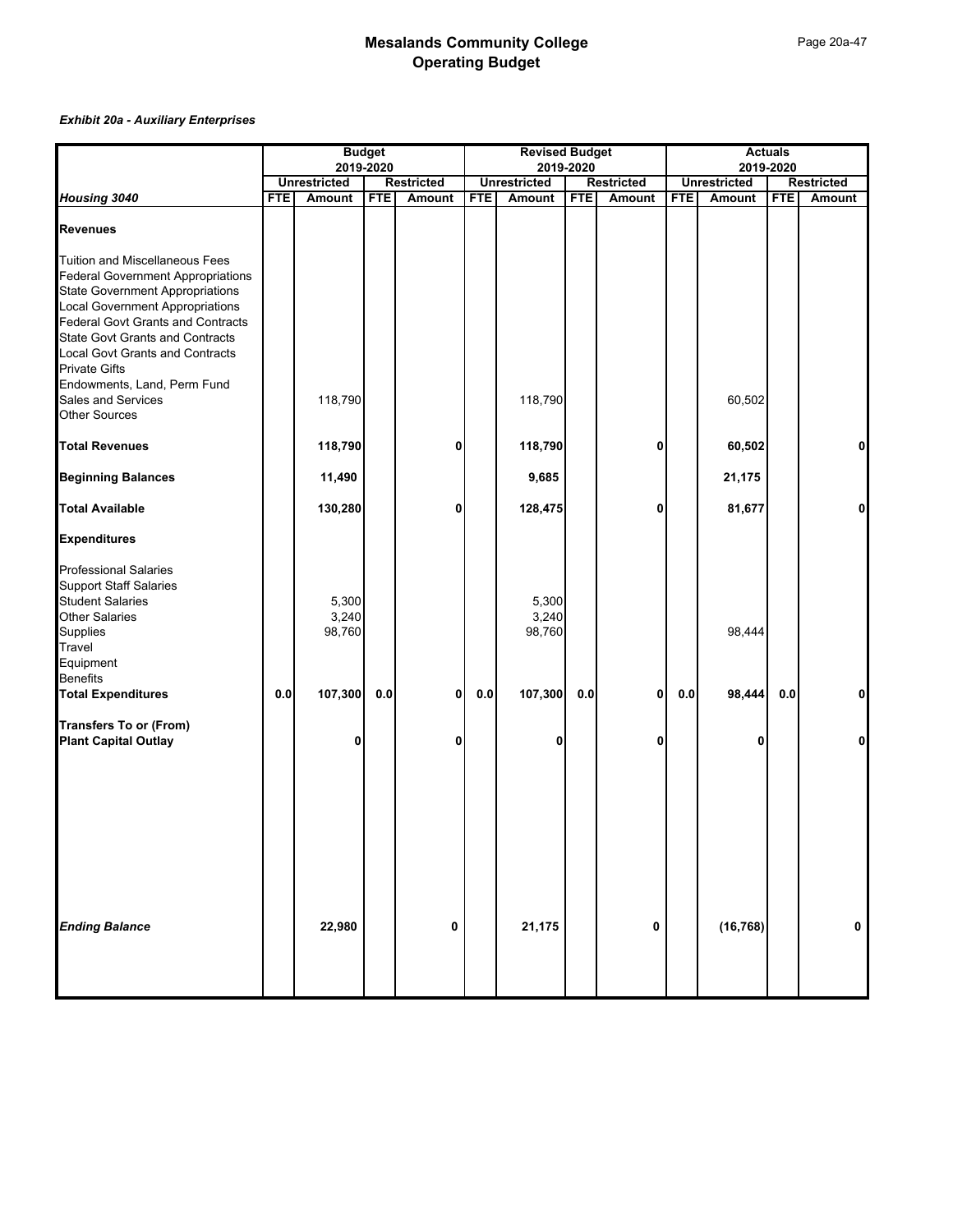|                                                                                                                                                                                                                                                                                                       | <b>Budget</b> |                           |            | <b>Revised Budget</b> |            |                           |            | <b>Actuals</b><br>2019-2020 |            |                     |            |                   |
|-------------------------------------------------------------------------------------------------------------------------------------------------------------------------------------------------------------------------------------------------------------------------------------------------------|---------------|---------------------------|------------|-----------------------|------------|---------------------------|------------|-----------------------------|------------|---------------------|------------|-------------------|
|                                                                                                                                                                                                                                                                                                       |               | 2019-2020                 |            |                       | 2019-2020  |                           |            |                             |            |                     |            |                   |
|                                                                                                                                                                                                                                                                                                       |               | <b>Unrestricted</b>       |            | <b>Restricted</b>     |            | <b>Unrestricted</b>       |            | <b>Restricted</b>           |            | <b>Unrestricted</b> |            | <b>Restricted</b> |
| <b>Student Union 3050</b>                                                                                                                                                                                                                                                                             | <b>FTE</b>    | Amount                    | <b>FTE</b> | Amount                | <b>FTE</b> | Amount                    | <b>FTE</b> | Amount                      | <b>FTE</b> | Amount              | <b>FTE</b> | Amount            |
| <b>Revenues</b>                                                                                                                                                                                                                                                                                       |               |                           |            |                       |            |                           |            |                             |            |                     |            |                   |
| <b>Tuition and Miscellaneous Fees</b><br><b>Federal Government Appropriations</b><br><b>State Government Appropriations</b><br><b>Local Government Appropriations</b><br><b>Federal Govt Grants and Contracts</b><br><b>State Govt Grants and Contracts</b><br><b>Local Govt Grants and Contracts</b> |               |                           |            |                       |            |                           |            |                             |            |                     |            |                   |
| <b>Private Gifts</b><br>Endowments, Land, Perm Fund<br><b>Sales and Services</b><br><b>Other Sources</b>                                                                                                                                                                                              |               | 40,000                    |            |                       |            | 40,000                    |            |                             |            |                     |            |                   |
| <b>Total Revenues</b>                                                                                                                                                                                                                                                                                 |               | 40,000                    |            | 0                     |            | 40,000                    |            | 0                           |            | 0                   |            | 0                 |
| <b>Beginning Balances</b>                                                                                                                                                                                                                                                                             |               | 0                         |            |                       |            | 0                         |            |                             |            | 0                   |            |                   |
| <b>Total Available</b>                                                                                                                                                                                                                                                                                |               | 40,000                    |            | 0                     |            | 40,000                    |            | 0                           |            | Ω                   |            | 0                 |
| <b>Expenditures</b>                                                                                                                                                                                                                                                                                   |               |                           |            |                       |            |                           |            |                             |            |                     |            |                   |
| <b>Professional Salaries</b><br><b>Support Staff Salaries</b><br><b>Student Salaries</b><br>Other Salaries<br>Supplies<br>Travel<br>Equipment<br><b>Benefits</b>                                                                                                                                      |               | 10,000<br>5,000<br>25,000 |            |                       |            | 10,000<br>5,000<br>25,000 |            |                             |            |                     |            |                   |
| <b>Total Expenditures</b>                                                                                                                                                                                                                                                                             | 0.0           | 40,000                    | 0.0        | 0                     | $0.0\,$    | 40,000                    | $0.0\,$    | $\mathbf 0$                 | 0.0        | $\mathbf 0$         | 0.0        | 0                 |
| <b>Transfers To or (From)</b><br><b>Plant Capital Outlay</b>                                                                                                                                                                                                                                          |               | n                         |            | 0                     |            |                           |            | 0                           |            | 0                   |            | $\mathbf{0}$      |
| <b>Ending Balance</b>                                                                                                                                                                                                                                                                                 |               | 0                         |            | 0                     |            | 0                         |            | 0                           |            | 0                   |            | 0                 |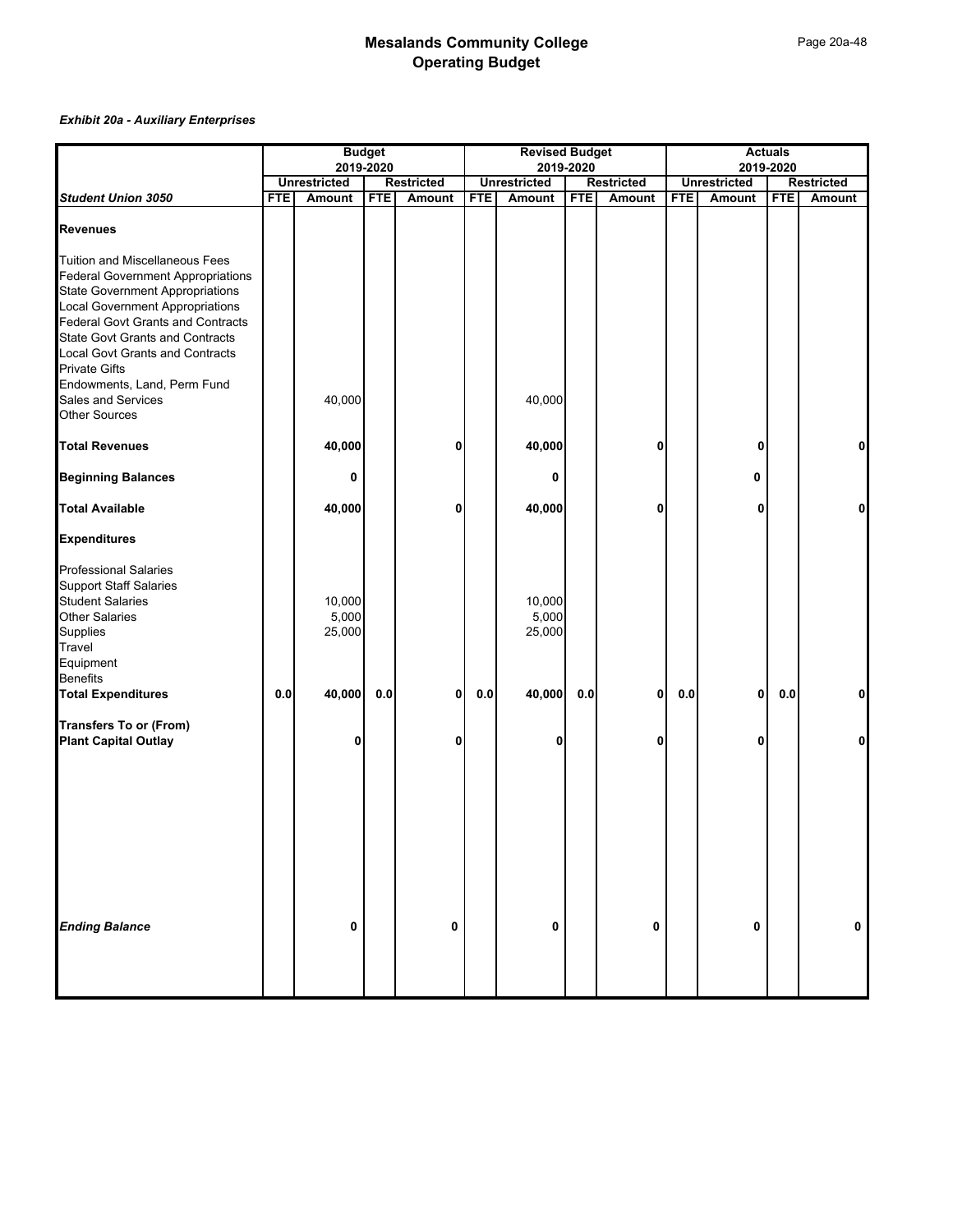### *Exhibit 21 - Intercollegiate Athletics*

|                                          | <b>Budget</b>                  |               | <b>Revised Budget</b>   |               | <b>Actuals</b>      |                     |
|------------------------------------------|--------------------------------|---------------|-------------------------|---------------|---------------------|---------------------|
|                                          | 2019-2020                      |               | 2019-2020               |               | 2019-2020           |                     |
|                                          | <b>Unrestricted Restricted</b> |               | Unrestricted Restricted |               | <b>Unrestricted</b> | <b>Restricted</b>   |
| <b>Intercollegiate Athletics</b>         | Amount                         | <b>Amount</b> | <b>Amount</b>           | <b>Amount</b> | Amount              | <b>Amount</b>       |
| <b>Revenues</b>                          |                                |               |                         |               |                     |                     |
| <b>Tuition and Miscellaneous Fees</b>    | 0                              | 0             | 0                       | 0             | 0                   | 0                   |
| <b>Federal Government Appropriations</b> | U                              | 0             |                         | 0             |                     | 0                   |
| <b>State Government Appropriations</b>   | 228,300                        | 0             | 228,300                 | 0             | 228,300             | 0                   |
| <b>Local Government Appropriations</b>   | 0                              | 0             | 0                       | 0             |                     | $\overline{0}$      |
| <b>Federal Govt Grants and Contracts</b> | 0                              | 0             | 0                       | 0             |                     | 0                   |
| <b>State Govt Grants and Contracts</b>   | 0                              | 0             | 0                       | 0             |                     | 0                   |
| <b>Local Govt Grants and Contracts</b>   | $\Omega$                       | 0             | ი                       | 0             |                     | 0                   |
| <b>Private Gifts</b>                     | 0                              | 0             | 0                       | 0             | 0                   | $\overline{0}$      |
| Endowments, Land, Perm Fund              | U                              | 0             |                         | 0             |                     | 0                   |
| <b>Sales and Services</b>                | 30,000                         | 0             | 30,000                  | 0             | 12,103              | 0                   |
| <b>Other Sources</b>                     | 0                              | 0             | 0                       | 0             | 0                   | $\overline{0}$      |
| <b>Total Revenues</b>                    | 258,300                        | 0             | 258,300                 | 0             | 240,403             | $\mathbf{0}$        |
| <b>Beginning Balances</b>                | 553                            | 0             | 206,266                 | 0             | 253,766             | 0                   |
| <b>Total Available</b>                   | 258,853                        | 0             | 464,566                 | 0             | 494,169             | 0                   |
| <b>Expenditures</b>                      |                                |               |                         |               |                     |                     |
| <b>Faculty Salaries</b>                  |                                | 0             |                         | 0             | 25,361              | 0                   |
| Professional Salaries                    | 23,000                         | 0             | 23,000                  | 0             |                     | 0                   |
| <b>Support Staff Salaries</b>            | 0                              | 0             | Ω                       | 0             |                     | $\overline{0}$      |
| <b>Student Salaries</b>                  | 0                              | 0             | ი                       | 0             |                     | $\overline{0}$      |
| <b>Other Salaries</b>                    |                                | 0             | 0                       | 0             |                     | 0                   |
| Supplies                                 | 125,000                        | 0             | 193,940                 | 0             | 162,412             | $\overline{0}$      |
| Travel                                   | 30,000                         | 0             | 32,500                  | 0             | 14,803              | $\overline{0}$      |
| Equipment<br><b>Benefits</b>             | 68,940                         | 0<br>0        | 0                       | 0<br>0        | 0                   | $\overline{0}$<br>0 |
|                                          | 6,360                          |               | 6,360                   |               | 5,664               |                     |
| <b>Total Expenditures</b>                | 253,300                        | 0             | 255,800                 | 0             | 208,240             | 0                   |
| Transfer from Public Service             | 30,000                         | 0             | 30,000                  | 0             | 0                   | 0                   |
| Transfer from I&G                        | 15,000                         | 0             | 15,000                  | 0             | 0                   | 0                   |
| <b>Transfer from Auxiliaries</b>         | 0                              | 0             | 0                       | 0             | 0                   | 0                   |
| <b>Total Transfers</b>                   | 45,000                         | 0             | 45,000                  | 0             | 0                   | U                   |
| <b>Ending Balance</b>                    | 50,553                         | 0             | 253,766                 | 0             | 285,929             | 0                   |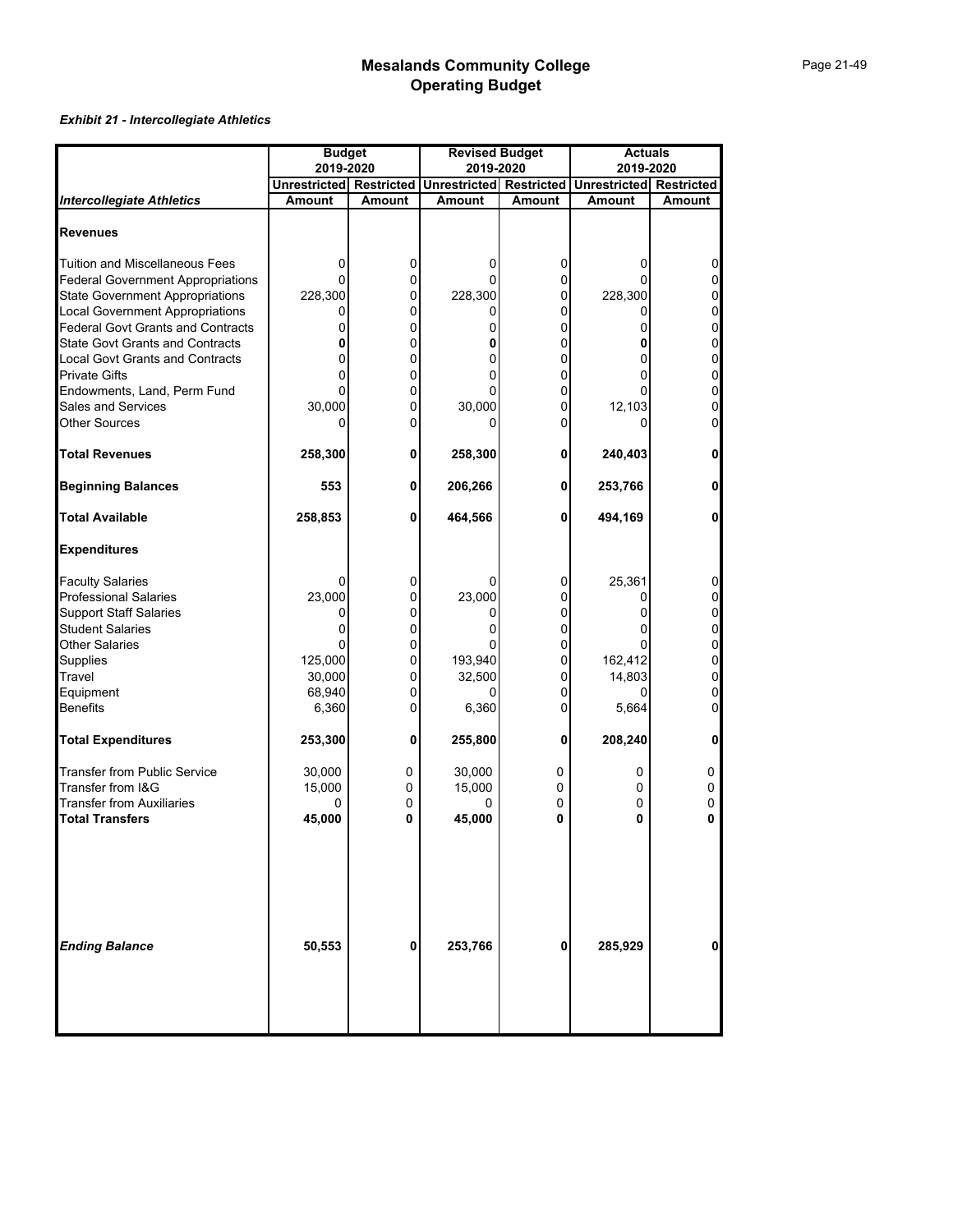### *Exhibit 21a - Intercollegiate Athletics*

|                                                                                                                                                                                                                                                                                                                                                                                                            | <b>Budget</b> |                     |            |                                    | <b>Revised Budget</b><br>2019-2020 |                     |            |                                    | <b>Actuals</b><br>2019-2020 |                     |            |                                    |
|------------------------------------------------------------------------------------------------------------------------------------------------------------------------------------------------------------------------------------------------------------------------------------------------------------------------------------------------------------------------------------------------------------|---------------|---------------------|------------|------------------------------------|------------------------------------|---------------------|------------|------------------------------------|-----------------------------|---------------------|------------|------------------------------------|
|                                                                                                                                                                                                                                                                                                                                                                                                            |               | <b>Unrestricted</b> | 2019-2020  |                                    |                                    | <b>Unrestricted</b> |            |                                    |                             | <b>Unrestricted</b> |            |                                    |
| <b>Rodeo 3110</b>                                                                                                                                                                                                                                                                                                                                                                                          | <b>FTE</b>    | <b>Amount</b>       | <b>FTE</b> | <b>Restricted</b><br><b>Amount</b> | <b>FTE</b>                         | Amount              | <b>FTE</b> | <b>Restricted</b><br><b>Amount</b> | <b>FTE</b>                  | Amount              | <b>FTE</b> | <b>Restricted</b><br><b>Amount</b> |
| <b>Revenues</b>                                                                                                                                                                                                                                                                                                                                                                                            |               |                     |            |                                    |                                    |                     |            |                                    |                             |                     |            |                                    |
| Tuition and Miscellaneous Fees<br><b>Federal Government Appropriations</b><br><b>State Government Appropriations</b><br><b>Local Government Appropriations</b><br><b>Federal Govt Grants and Contracts</b><br><b>State Govt Grants and Contracts</b><br><b>Local Govt Grants and Contracts</b><br><b>Private Gifts</b><br>Endowments, Land, Perm Fund<br><b>Sales and Services</b><br><b>Other Sources</b> |               | 228,300             |            |                                    |                                    | 228,300             |            |                                    |                             | 208,402             |            |                                    |
| <b>Total Revenues</b>                                                                                                                                                                                                                                                                                                                                                                                      |               | 228,300             |            | 0                                  |                                    | 228,300             |            | 0                                  |                             | 208,402             |            | $\mathbf{0}$                       |
| <b>Beginning Balances</b>                                                                                                                                                                                                                                                                                                                                                                                  |               | 28,624              |            |                                    |                                    | 206,266             |            |                                    |                             | 251,266             |            |                                    |
| <b>Total Available</b>                                                                                                                                                                                                                                                                                                                                                                                     |               | 256,924             |            | 0                                  |                                    | 434,566             |            | $\mathbf{0}$                       |                             | 459,668             |            | $\mathbf{0}$                       |
| <b>Expenditures</b>                                                                                                                                                                                                                                                                                                                                                                                        |               |                     |            |                                    |                                    |                     |            |                                    |                             |                     |            |                                    |
| <b>Faculty Salaries</b><br><b>Professional Salaries</b><br><b>Support Staff Salaries</b><br><b>Student Salaries</b>                                                                                                                                                                                                                                                                                        |               | 23,000              |            |                                    |                                    | 23,000              |            |                                    |                             | 25,361              |            |                                    |
| <b>Other Salaries</b><br>Supplies<br>Travel                                                                                                                                                                                                                                                                                                                                                                |               | 100,000<br>30,000   |            |                                    |                                    | 168,940<br>30,000   |            |                                    |                             | 130,424<br>14,803   |            |                                    |
| Equipment<br><b>Benefits</b>                                                                                                                                                                                                                                                                                                                                                                               |               | 68,940<br>6,360     |            |                                    |                                    | 6,360               |            |                                    |                             | 5,664               |            |                                    |
| <b>Total Expenditures</b>                                                                                                                                                                                                                                                                                                                                                                                  | 0.0           | 228,300             | 0.0        | 0                                  | $0.0\,$                            | 228,300             | $0.0\,$    | 0                                  | $0.0\,$                     | 176,252             | 0.0        | $\mathbf{0}$                       |
| <b>Transfer from Public Service</b><br>Transfer from I&G<br><b>Transfer from Auxiliaries</b>                                                                                                                                                                                                                                                                                                               |               | 30,000<br>15,000    |            |                                    |                                    | 30,000<br>15,000    |            |                                    |                             |                     |            |                                    |
| <b>Total Transfers</b>                                                                                                                                                                                                                                                                                                                                                                                     |               | 45,000              |            |                                    |                                    | 45,000              |            |                                    |                             | 0                   |            |                                    |
| <b>Ending Balance</b>                                                                                                                                                                                                                                                                                                                                                                                      |               | 73,624              |            | 0                                  |                                    | 251,266             |            | 0                                  |                             | 283,416             |            | $\mathbf{0}$                       |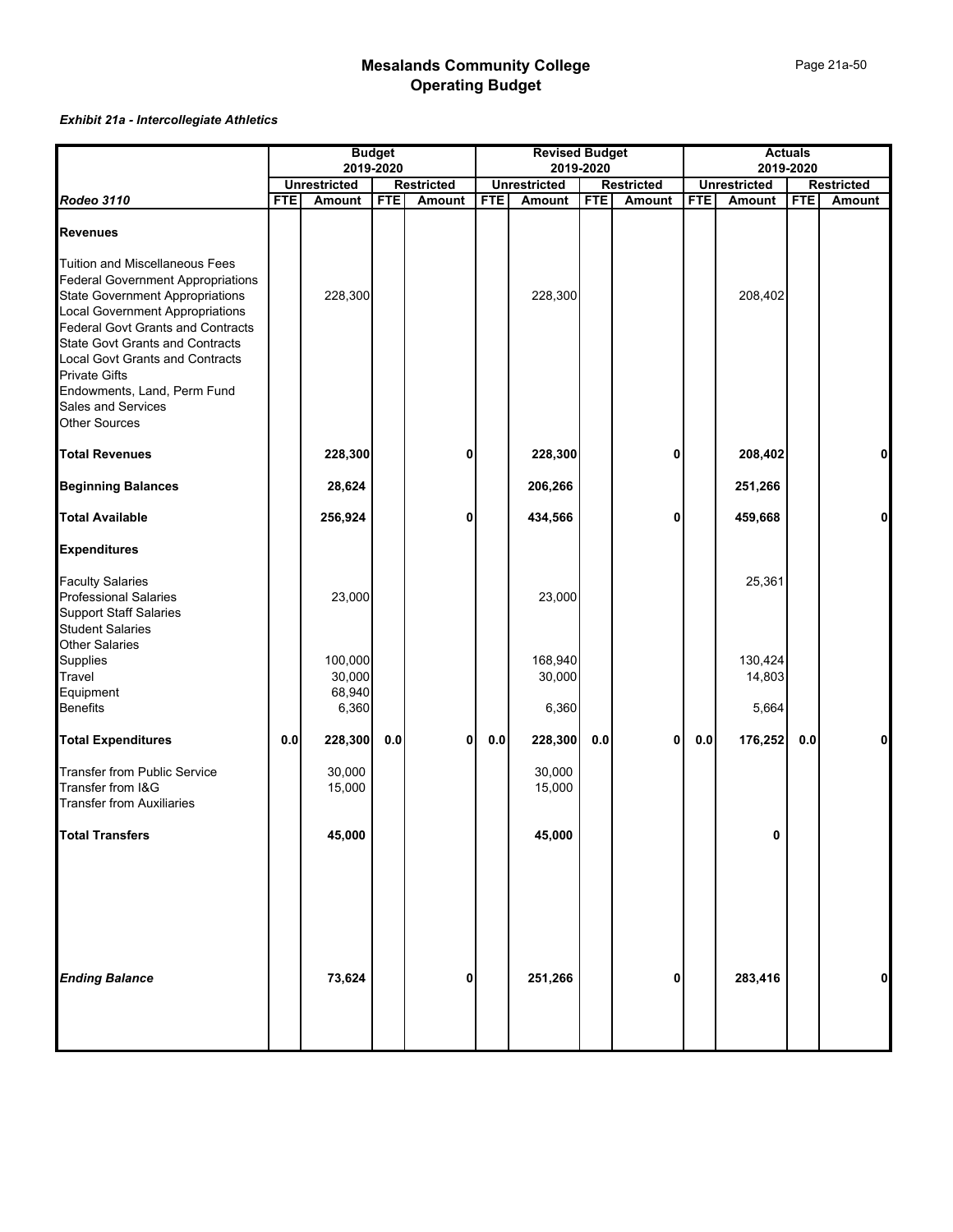### *Exhibit 21a - Intercollegiate Athletics*

|                                                                                                                                                                                                                                                      | <b>Budget</b><br>2019-2020 |                     |            | <b>Revised Budget</b><br>2019-2020 |            |                     |            | <b>Actuals</b><br>2019-2020 |            |                     |            |                   |
|------------------------------------------------------------------------------------------------------------------------------------------------------------------------------------------------------------------------------------------------------|----------------------------|---------------------|------------|------------------------------------|------------|---------------------|------------|-----------------------------|------------|---------------------|------------|-------------------|
|                                                                                                                                                                                                                                                      |                            | <b>Unrestricted</b> |            | <b>Restricted</b>                  |            | <b>Unrestricted</b> |            | <b>Restricted</b>           |            | <b>Unrestricted</b> |            | <b>Restricted</b> |
| Regional Collegiate Rodeo 3125                                                                                                                                                                                                                       | <b>FTE</b>                 | <b>Amount</b>       | <b>FTE</b> | <b>Amount</b>                      | <b>FTE</b> | <b>Amount</b>       | <b>FTE</b> | Amount                      | <b>FTE</b> | Amount              | <b>FTE</b> | <b>Amount</b>     |
| <b>Revenues</b>                                                                                                                                                                                                                                      |                            |                     |            |                                    |            |                     |            |                             |            |                     |            |                   |
| <b>Tuition and Miscellaneous Fees</b><br><b>Federal Government Appropriations</b><br><b>State Government Appropriations</b><br>Local Government Appropriations<br><b>Federal Govt Grants and Contracts</b><br><b>State Govt Grants and Contracts</b> |                            | 0                   |            |                                    |            | 0                   |            |                             |            | 19,600              |            |                   |
| <b>Local Govt Grants and Contracts</b><br><b>Private Gifts</b><br>Endowments, Land, Perm Fund                                                                                                                                                        |                            | 0<br>0              |            |                                    |            | 0                   |            |                             |            | 0<br>0              |            |                   |
| <b>Sales and Services</b><br><b>Other Sources</b>                                                                                                                                                                                                    |                            | 30,000              |            |                                    |            | 30,000              |            |                             |            | 12,103              |            |                   |
| <b>Total Revenues</b>                                                                                                                                                                                                                                |                            | 30,000              |            | 0                                  |            | 30,000              |            | 0                           |            | 31,703              |            | $\mathbf 0$       |
| <b>Beginning Balances</b>                                                                                                                                                                                                                            |                            | (28, 071)           |            |                                    |            |                     |            |                             |            | 2,500               |            |                   |
| <b>Total Available</b>                                                                                                                                                                                                                               |                            | 1,929               |            | 0                                  |            | 30,000              |            | 0                           |            | 34,203              |            | 0                 |
| <b>Expenditures</b>                                                                                                                                                                                                                                  |                            |                     |            |                                    |            |                     |            |                             |            |                     |            |                   |
| <b>Faculty Salaries</b><br><b>Professional Salaries</b><br><b>Support Staff Salaries</b><br><b>Student Salaries</b><br><b>Other Salaries</b><br>Supplies                                                                                             |                            | 25,000              |            |                                    |            | 25,000              |            |                             |            | 31,690              |            |                   |
| Travel<br>Equipment<br><b>Benefits</b>                                                                                                                                                                                                               |                            | 2,500               |            |                                    |            | 2,500               |            |                             |            |                     |            |                   |
| <b>Total Expenditures</b>                                                                                                                                                                                                                            | 0.0                        | 27,500              | 0.0        | 0                                  | 0.0        | 27,500              | 0.0        | $\mathbf{0}$                | $0.0\,$    | 31,690              | 0.0        | 0                 |
| <b>Transfer from Public Service</b><br>Transfer from I&G<br><b>Transfer from Auxiliaries</b>                                                                                                                                                         |                            |                     |            |                                    |            |                     |            |                             |            |                     |            |                   |
| <b>Total Transfers</b>                                                                                                                                                                                                                               |                            | 0                   |            |                                    |            | 0                   |            |                             |            | 0                   |            |                   |
| <b>Ending Balance</b>                                                                                                                                                                                                                                |                            | $-25,571$           |            | 0                                  |            | 2,500               |            | 0                           |            | 2,513               |            | $\mathbf 0$       |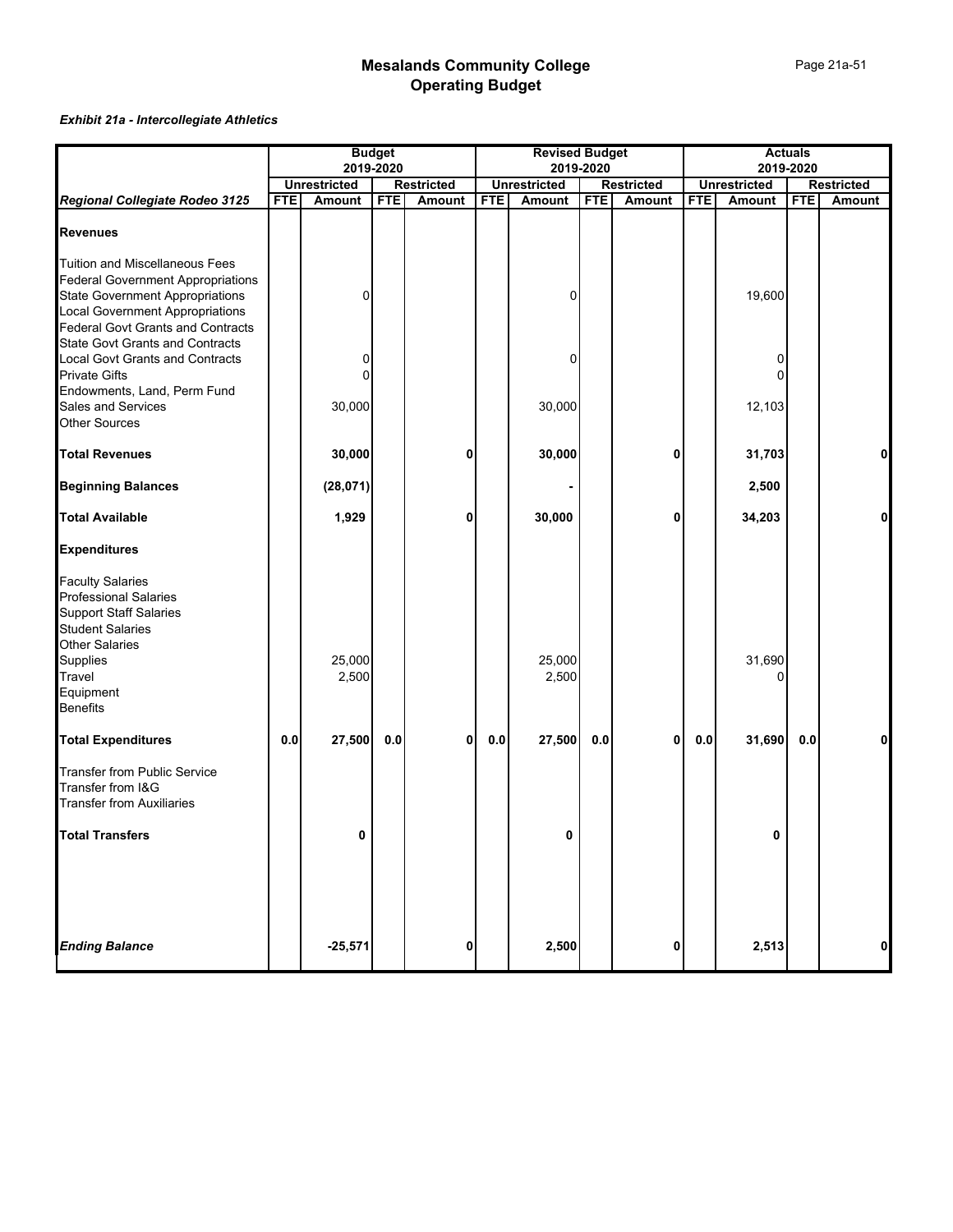### *Exhibit 21a - Intercollegiate Athletics*

|                                                                                                                                                                                                                                                      | <b>Budget</b> |                     |            | <b>Revised Budget</b> |            |                     |            | <b>Actuals</b>    |            |                     |            |                   |
|------------------------------------------------------------------------------------------------------------------------------------------------------------------------------------------------------------------------------------------------------|---------------|---------------------|------------|-----------------------|------------|---------------------|------------|-------------------|------------|---------------------|------------|-------------------|
|                                                                                                                                                                                                                                                      |               |                     | 2019-2020  |                       |            |                     | 2019-2020  |                   |            | 2019-2020           |            |                   |
|                                                                                                                                                                                                                                                      |               | <b>Unrestricted</b> |            | <b>Restricted</b>     |            | <b>Unrestricted</b> |            | <b>Restricted</b> |            | <b>Unrestricted</b> |            | <b>Restricted</b> |
| Golf Team 3130                                                                                                                                                                                                                                       | <b>FTE</b>    | Amount              | <b>FTE</b> | Amount                | <b>FTE</b> | Amount              | <b>FTE</b> | Amount            | <b>FTE</b> | Amount              | <b>FTE</b> | <b>Amount</b>     |
| <b>Revenues</b>                                                                                                                                                                                                                                      |               |                     |            |                       |            |                     |            |                   |            |                     |            |                   |
| Tuition and Miscellaneous Fees<br><b>Federal Government Appropriations</b><br><b>State Government Appropriations</b><br><b>Local Government Appropriations</b><br><b>Federal Govt Grants and Contracts</b><br><b>State Govt Grants and Contracts</b> |               | 0                   |            |                       |            | 0                   |            |                   |            | 298                 |            |                   |
| <b>Local Govt Grants and Contracts</b><br><b>Private Gifts</b>                                                                                                                                                                                       |               | 0<br>0              |            |                       |            | 0                   |            |                   |            | 0<br>0              |            |                   |
| Endowments, Land, Perm Fund<br><b>Sales and Services</b><br><b>Other Sources</b>                                                                                                                                                                     |               |                     |            |                       |            |                     |            |                   |            | U                   |            |                   |
| <b>Total Revenues</b>                                                                                                                                                                                                                                |               | 0                   |            | 0                     |            | 0                   |            | 0                 |            | 298                 |            | $\mathbf{0}$      |
| <b>Beginning Balances</b>                                                                                                                                                                                                                            |               |                     |            |                       |            |                     |            |                   |            |                     |            |                   |
| <b>Total Available</b>                                                                                                                                                                                                                               |               |                     |            | 0                     |            |                     |            | 0                 |            | 298                 |            | 0                 |
| <b>Expenditures</b>                                                                                                                                                                                                                                  |               |                     |            |                       |            |                     |            |                   |            |                     |            |                   |
| <b>Faculty Salaries</b><br><b>Professional Salaries</b><br><b>Support Staff Salaries</b><br><b>Student Salaries</b>                                                                                                                                  |               |                     |            |                       |            |                     |            |                   |            |                     |            |                   |
| <b>Other Salaries</b><br>Supplies<br>Travel<br>Equipment<br><b>Benefits</b>                                                                                                                                                                          |               |                     |            |                       |            |                     |            |                   |            | 298                 |            |                   |
| <b>Total Expenditures</b>                                                                                                                                                                                                                            | 0.0           | 0                   | $0.0\,$    | $\mathbf{0}$          | 0.0        | 0                   | $0.0\,$    | $\mathbf 0$       | 0.0        | 298                 | 0.0        | 0                 |
| <b>Transfer from Public Service</b><br>Transfer from I&G<br><b>Transfer from Auxiliaries</b>                                                                                                                                                         |               |                     |            |                       |            |                     |            |                   |            | 0                   |            |                   |
| <b>Total Transfers</b>                                                                                                                                                                                                                               |               | 0                   |            |                       |            | 0                   |            |                   |            | 0                   |            |                   |
|                                                                                                                                                                                                                                                      |               |                     |            |                       |            |                     |            |                   |            |                     |            |                   |
| <b>Ending Balance</b>                                                                                                                                                                                                                                |               | 0                   |            | 0                     |            | 0                   |            | $\mathbf 0$       |            | 0                   |            | $\mathbf{0}$      |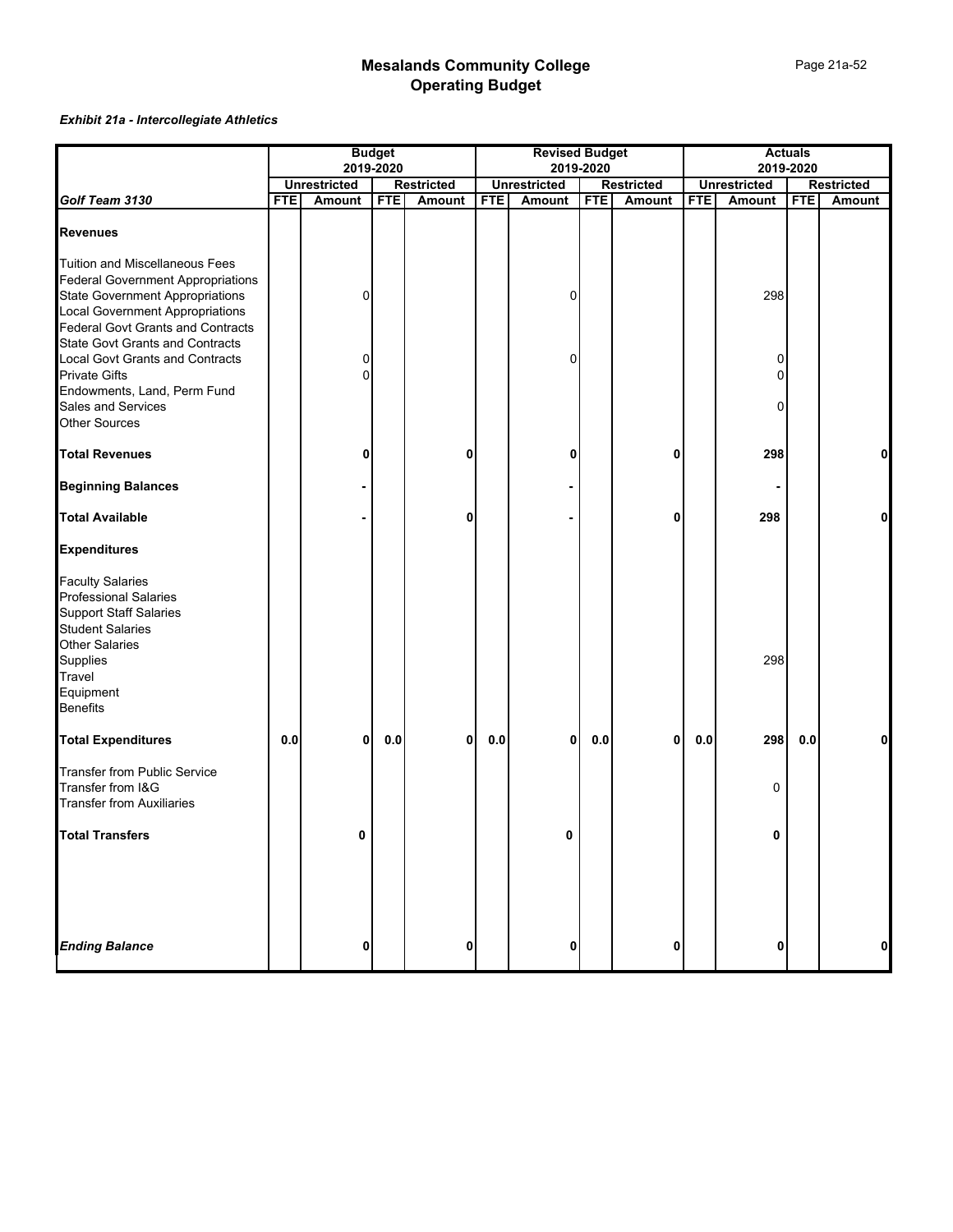|                                                                              | <b>Budget</b> | <b>Revised Budget</b> | <b>Actuals</b> |
|------------------------------------------------------------------------------|---------------|-----------------------|----------------|
|                                                                              | 2019-2020     | 2019-2020             | 2019-2020      |
| <b>Revenues</b>                                                              |               |                       |                |
| <b>State Appropriation</b>                                                   | 350,000       | 350,000               | 0              |
|                                                                              | 2,810,000     | 2,810,000             | 1,240,492      |
| State General Obligation Bonds<br>State Severance Tax Bonds<br>Student Fees  | 0             | 0                     |                |
|                                                                              | 44,780        | 44,780                | 42,023         |
| Interest on Investments                                                      | 0             | O                     | $\Omega$       |
| <b>Total Revenues</b>                                                        | 3,204,780     | 3,204,780             | 1,282,515      |
| <b>Beginning Balance</b>                                                     | 342,017       | 342,017               | 342,017        |
| <b>Total Available</b>                                                       | 3,546,797     | 3,546,797             | 1,624,532      |
|                                                                              |               |                       |                |
| Expenditures<br>Master Plan Phase I                                          | 2,800,000     | 2,800,000             | 1,237,512      |
| Minor Projects                                                               | 350,000       | 350,000               |                |
| Computer/Technology Equipment                                                | 44,780        | 44,780                | 150            |
| Computer/Techn<br>Residence Halls                                            | 0             | 0                     | 0              |
| I<br><b>GOB</b> for Library Collection                                       | 10,000        | 10,000                | 2,980          |
| <b>Total Expenditures</b>                                                    | 3,204,780     | 3,204,780             | 1,240,643      |
| <b>Transfers</b>                                                             |               |                       |                |
| Instruction and General                                                      | 0             | 0                     | 0              |
| <b>Student Social and Cultural</b>                                           | 0             | 0                     | 0              |
| Research                                                                     | 0             | 0                     | 0              |
|                                                                              | 0             | 0                     | 0              |
| <b>Public Service<br/>Internal Service Departments</b>                       | 0             | 0                     | 0              |
| Student Aid, Grants, Stipends                                                | 0             | $\mathbf 0$           | 0              |
|                                                                              | 0             | 0                     | 0              |
|                                                                              | 0             | 0                     | 0              |
| Auxiliary Enterprises<br>Intercollegiate Athletics<br>Independent Operations | 0             | 0                     | 0              |
| Renewals and Replacements                                                    | 0             | 0                     | 0              |
| Retirement of Indebtedness                                                   | 0             | 0                     | 0              |
| <b>Total Net Transfers</b>                                                   | 0             | 0                     | 0              |
| <b>Ending Balance</b>                                                        | 342,017       | 342,017               | 383,890        |
|                                                                              |               |                       |                |
|                                                                              |               |                       |                |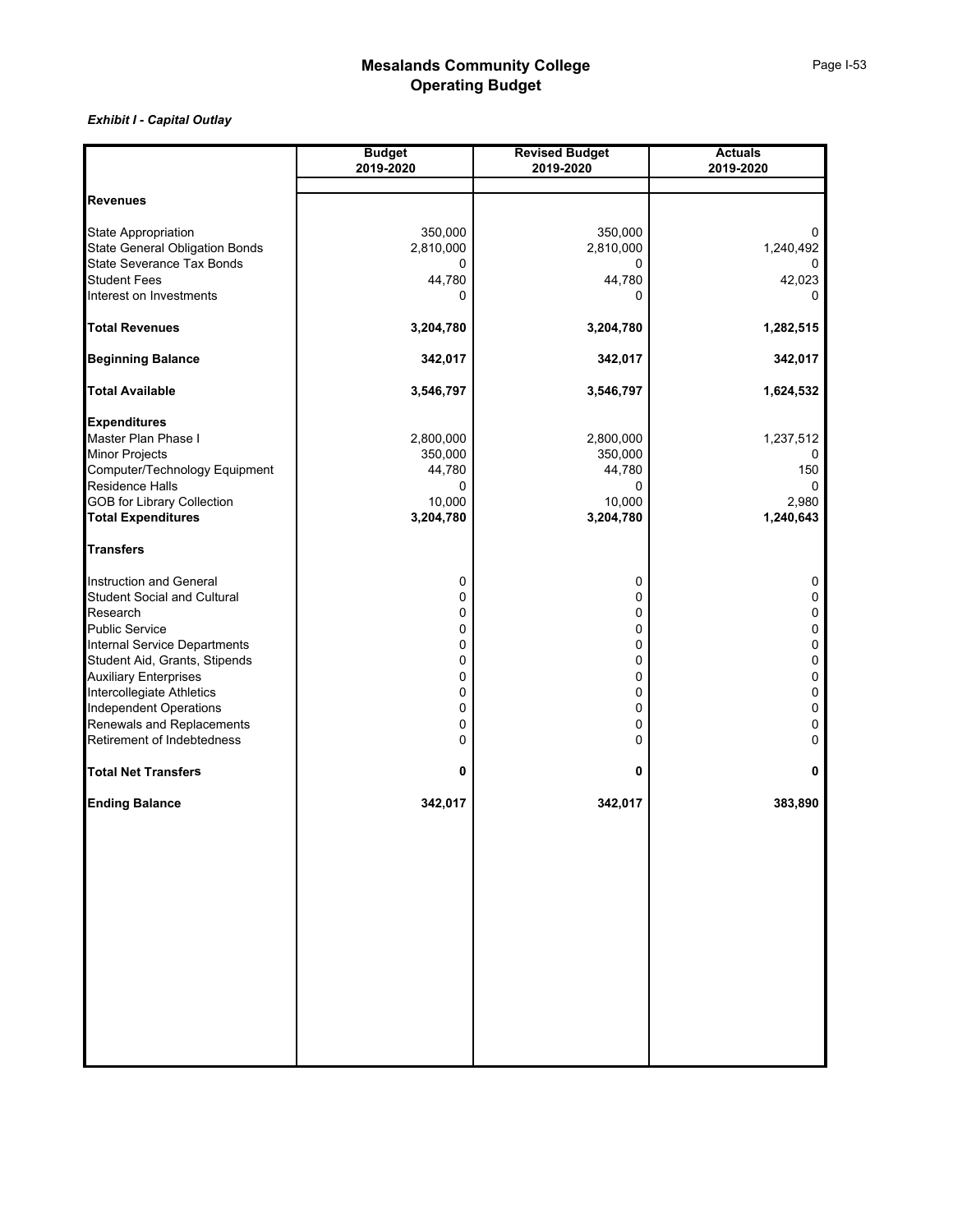| <b>Allocated</b>                                                                                                                                                                                                                                                                                                      | <b>Budget</b>  | <b>Revised Budget</b> | <b>Actuals</b> |  |  |
|-----------------------------------------------------------------------------------------------------------------------------------------------------------------------------------------------------------------------------------------------------------------------------------------------------------------------|----------------|-----------------------|----------------|--|--|
| Master Plan, Phase I & II & III                                                                                                                                                                                                                                                                                       | 2019-2020      | 2019-2020             | 2019-2020      |  |  |
| <b>Revenues</b>                                                                                                                                                                                                                                                                                                       |                |                       |                |  |  |
| State Appropriation<br><b>General Obligation Bonds</b><br>State Severance Tax Bonds<br><b>Student Fees</b>                                                                                                                                                                                                            | 2,800,000<br>0 | 2,800,000<br>0        | 1,237,512<br>0 |  |  |
| Interest on Investments                                                                                                                                                                                                                                                                                               |                |                       |                |  |  |
| <b>Total Revenues</b>                                                                                                                                                                                                                                                                                                 | 2,800,000      | 2,800,000             | 1,237,512      |  |  |
| <b>Beginning Balance</b>                                                                                                                                                                                                                                                                                              | 0              | 0                     | 0              |  |  |
| <b>Total Available</b>                                                                                                                                                                                                                                                                                                | 2,800,000      | 2,800,000             | 1,237,512      |  |  |
| <b>Expenditures</b><br>Master Plan<br>Moveable Equipment<br>Architectural/Engineering Fees                                                                                                                                                                                                                            | 2,800,000      | 2,800,000             | 1,237,512      |  |  |
| <b>Total Expenditures</b>                                                                                                                                                                                                                                                                                             | 2,800,000      | 2,800,000             | 1,237,512      |  |  |
| <b>Transfers</b>                                                                                                                                                                                                                                                                                                      |                |                       |                |  |  |
| Instruction and General<br><b>Student Social and Cultural</b><br>Research<br><b>Public Service</b><br>Internal Service Departments<br>Student Aid, Grants, Stipends<br><b>Auxiliary Enterprises</b><br>Intercollegiate Athletics<br>Independent Operations<br>Renewals and Replacements<br>Retirement of Indebtedness |                |                       |                |  |  |
| <b>Total Net Transfers</b>                                                                                                                                                                                                                                                                                            | 0              | 0                     | 0              |  |  |
| <b>Ending Balance, Allocated</b>                                                                                                                                                                                                                                                                                      | 0              | 0                     | 0              |  |  |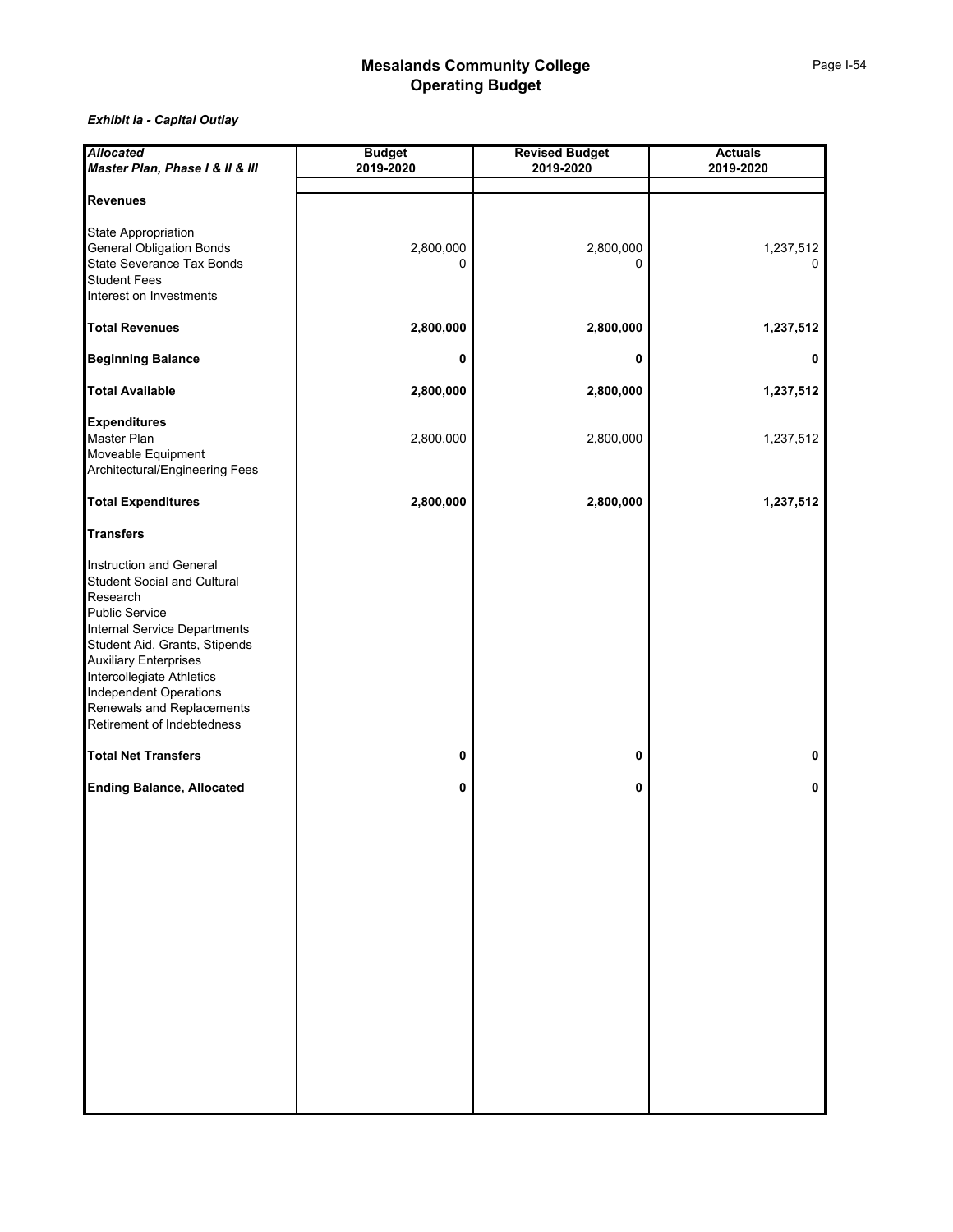| <b>Allocated</b>                                              | <b>Budget</b> | <b>Revised Budget</b> | <b>Actuals</b> |
|---------------------------------------------------------------|---------------|-----------------------|----------------|
| <b>Intergrated Renewables</b>                                 | 2019-2020     | 2019-2020             | 2019-2020      |
| <b>Revenues</b>                                               |               |                       |                |
|                                                               |               |                       |                |
| State Appropriation                                           | 350,000       | 350,000               |                |
| <b>General Obligation Bonds</b>                               |               |                       |                |
| State Severance Tax Bonds                                     | 0             | 0                     |                |
| <b>Student Fees</b><br>Interest on Investments                | 0             | 0                     |                |
|                                                               |               |                       |                |
| <b>Total Revenues</b>                                         | 350,000       | 350,000               | 0              |
| <b>Beginning Balance</b>                                      | 0             | 0                     | 0              |
| <b>Total Available</b>                                        | 350,000       | 350,000               | 0              |
| <b>Expenditures</b>                                           |               |                       |                |
| <b>Construction Contract</b>                                  | 0             | 0                     | 0              |
| Moveable Equipment                                            | 350,000       | 350,000               |                |
| Architectural/Engineering Fees                                |               |                       |                |
| <b>Total Expenditures</b>                                     | 350,000       | 350,000               | 0              |
| <b>Transfers</b>                                              |               |                       |                |
| Instruction and General                                       |               |                       |                |
| <b>Student Social and Cultural</b>                            |               |                       |                |
| Research                                                      |               |                       |                |
| <b>Public Service</b>                                         |               |                       |                |
| Internal Service Departments<br>Student Aid, Grants, Stipends |               |                       |                |
| <b>Auxiliary Enterprises</b>                                  |               |                       |                |
| Intercollegiate Athletics                                     |               |                       |                |
| Independent Operations                                        |               |                       |                |
| Renewals and Replacements                                     |               |                       |                |
| Retirement of Indebtedness                                    |               |                       |                |
| <b>Total Net Transfers</b>                                    | 0             | 0                     | 0              |
| <b>Ending Balance, Unallocated</b>                            | 0             | 0                     | 0              |
|                                                               |               |                       |                |
|                                                               |               |                       |                |
|                                                               |               |                       |                |
|                                                               |               |                       |                |
|                                                               |               |                       |                |
|                                                               |               |                       |                |
|                                                               |               |                       |                |
|                                                               |               |                       |                |
|                                                               |               |                       |                |
|                                                               |               |                       |                |
|                                                               |               |                       |                |
|                                                               |               |                       |                |
|                                                               |               |                       |                |
|                                                               |               |                       |                |
|                                                               |               |                       |                |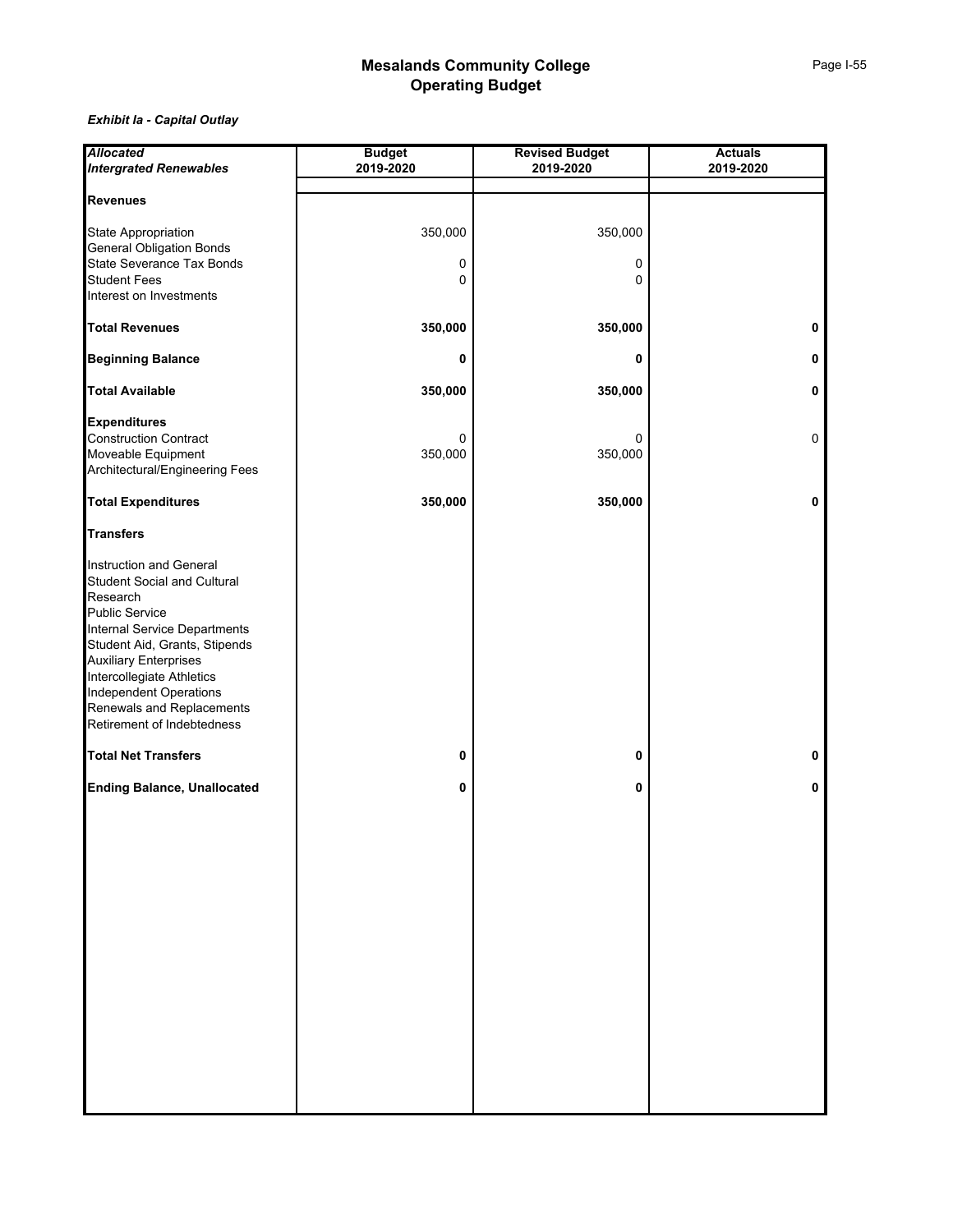| <b>Unallocated</b>                  | <b>Budget</b> | <b>Revised Budget</b> | <b>Actuals</b> |  |  |
|-------------------------------------|---------------|-----------------------|----------------|--|--|
| Computer/Technology Equip.          | 2019-2020     | 2019-2020             | 2019-2020      |  |  |
| <b>Revenues</b>                     |               |                       |                |  |  |
|                                     |               |                       |                |  |  |
| <b>State Appropriation</b>          |               |                       |                |  |  |
| <b>General Obligation Bonds</b>     |               |                       |                |  |  |
| <b>State Severance Tax Bonds</b>    |               |                       | 0              |  |  |
| <b>Student Fees</b>                 | 44,780        | 44,780                | 42,023         |  |  |
| Interest on Investments             |               |                       |                |  |  |
| <b>Total Revenues</b>               | 44,780        | 44,780                | 42,023         |  |  |
| <b>Beginning Balance</b>            | 342,017       | 342,017               | 342,017        |  |  |
| <b>Total Available</b>              | 386,797       | 386,797               | 384,040        |  |  |
| <b>Expenditures</b>                 |               |                       |                |  |  |
| <b>Construction Contract</b>        |               |                       |                |  |  |
| Moveable Equipment                  | 44,780        | 44,780                | 150            |  |  |
| Architectural/Engineering Fees      |               |                       |                |  |  |
| <b>Total Expenditures</b>           | 44,780        | 44,780                | 150            |  |  |
| <b>Transfers</b>                    |               |                       |                |  |  |
|                                     |               |                       |                |  |  |
| Instruction and General             |               |                       |                |  |  |
| <b>Student Social and Cultural</b>  |               |                       |                |  |  |
| Research                            |               |                       |                |  |  |
| <b>Public Service</b>               |               |                       |                |  |  |
| <b>Internal Service Departments</b> |               |                       |                |  |  |
| Student Aid, Grants, Stipends       |               |                       |                |  |  |
| <b>Auxiliary Enterprises</b>        |               |                       |                |  |  |
| Intercollegiate Athletics           |               |                       |                |  |  |
| <b>Independent Operations</b>       |               |                       |                |  |  |
| Renewals and Replacements           |               |                       |                |  |  |
| Retirement of Indebtedness          |               |                       |                |  |  |
| <b>Total Net Transfers</b>          | 0             | 0                     | 0              |  |  |
| <b>Ending Balance, Unallocated</b>  | 342,017       | 342,017               | 383,890        |  |  |
|                                     |               |                       |                |  |  |
|                                     |               |                       |                |  |  |
|                                     |               |                       |                |  |  |
|                                     |               |                       |                |  |  |
|                                     |               |                       |                |  |  |
|                                     |               |                       |                |  |  |
|                                     |               |                       |                |  |  |
|                                     |               |                       |                |  |  |
|                                     |               |                       |                |  |  |
|                                     |               |                       |                |  |  |
|                                     |               |                       |                |  |  |
|                                     |               |                       |                |  |  |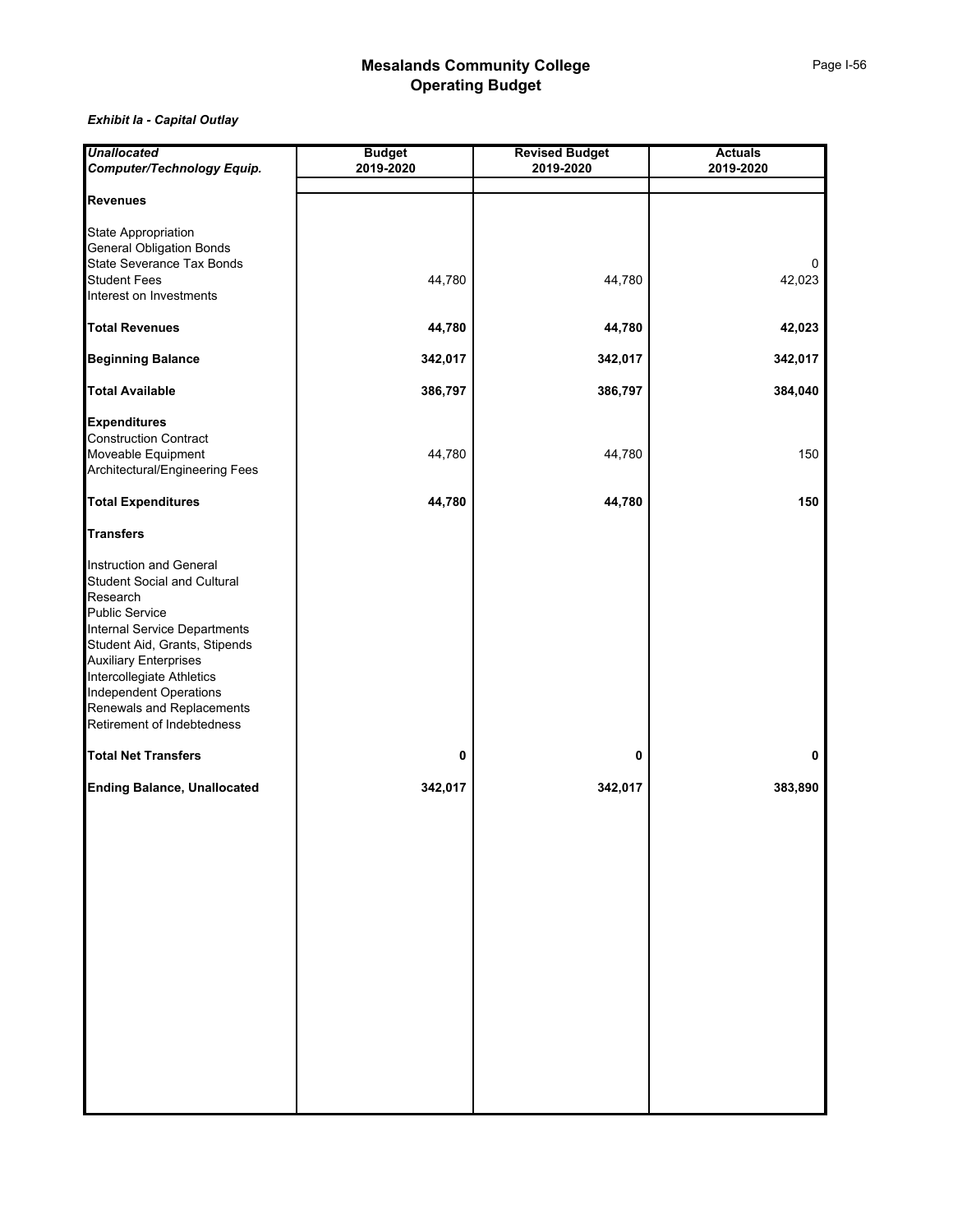| <b>Unallocated<br/>Residence halls</b>                                                 | <b>Budget</b> | <b>Revised Budget</b> | <b>Actuals</b> |
|----------------------------------------------------------------------------------------|---------------|-----------------------|----------------|
|                                                                                        | 2019-2020     | 2019-2020             | 2019-2020      |
|                                                                                        |               |                       |                |
| <b>Revenues</b>                                                                        |               |                       |                |
|                                                                                        |               |                       |                |
| State Appropriation                                                                    |               |                       |                |
| General Obligation Bonds<br>State Severance Tax Bonds<br>Student Fees                  |               |                       |                |
|                                                                                        |               |                       |                |
|                                                                                        |               |                       |                |
| Interest on Investments                                                                |               |                       |                |
| <b>Total Revenues</b>                                                                  |               |                       |                |
|                                                                                        | 0             | 0                     | 0              |
| <b>Beginning Balance</b>                                                               | 0             | 0                     | 0              |
|                                                                                        |               |                       |                |
| <b>Total Available</b>                                                                 | 0             | 0                     | 0              |
|                                                                                        |               |                       |                |
| Expenditures<br>Construction Contract                                                  |               |                       |                |
|                                                                                        |               |                       |                |
| Moveable Equipment<br>Architectural/Engineering Fees                                   |               |                       |                |
|                                                                                        |               |                       |                |
| <b>Total Expenditures</b>                                                              | 0             | 0                     | 0              |
| <b>Transfers</b>                                                                       |               |                       |                |
|                                                                                        |               |                       |                |
| Instruction and General                                                                |               |                       |                |
| Student Social and Cultural<br>Research                                                |               |                       |                |
|                                                                                        |               |                       |                |
| <b>Public Service</b>                                                                  |               |                       |                |
| Internal Service Departments<br>Student Aid, Grants, Stipends<br>Auxiliary Enterprises |               |                       |                |
|                                                                                        |               |                       |                |
|                                                                                        |               |                       |                |
|                                                                                        |               |                       |                |
| Intercollegiate Athletics<br>Intercollegiate Athletics<br>Renewals and Replacements    |               |                       |                |
|                                                                                        |               |                       |                |
| Retirement of Indebtedness                                                             |               |                       |                |
| <b>Total Net Transfers</b>                                                             | 0             | 0                     | 0              |
|                                                                                        |               |                       |                |
| <b>Ending Balance, Unallocated</b>                                                     | 0             | 0                     | 0              |
|                                                                                        |               |                       |                |
|                                                                                        |               |                       |                |
|                                                                                        |               |                       |                |
|                                                                                        |               |                       |                |
|                                                                                        |               |                       |                |
|                                                                                        |               |                       |                |
|                                                                                        |               |                       |                |
|                                                                                        |               |                       |                |
|                                                                                        |               |                       |                |
|                                                                                        |               |                       |                |
|                                                                                        |               |                       |                |
|                                                                                        |               |                       |                |
|                                                                                        |               |                       |                |
|                                                                                        |               |                       |                |
|                                                                                        |               |                       |                |
|                                                                                        |               |                       |                |
|                                                                                        |               |                       |                |
|                                                                                        |               |                       |                |
|                                                                                        |               |                       |                |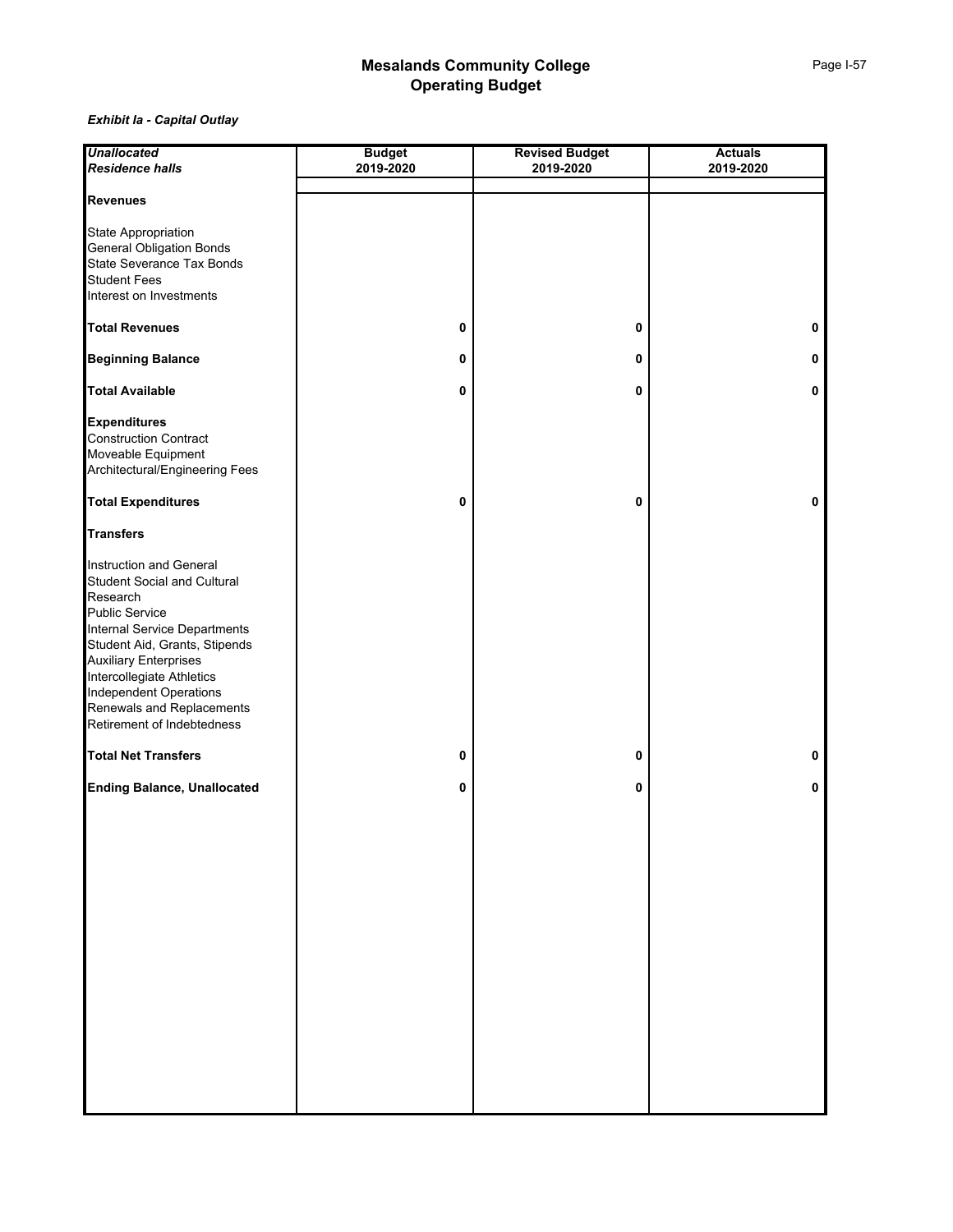| <b>Unallocated</b>                 | <b>Budget</b> | <b>Revised Budget</b> | <b>Actuals</b> |
|------------------------------------|---------------|-----------------------|----------------|
| <b>GOB for Library Collection</b>  | 2019-2020     | 2019-2020             | 2019-2020      |
|                                    |               |                       |                |
| <b>Revenues</b>                    |               |                       |                |
| State Appropriation                |               |                       |                |
| <b>General Obligation Bonds</b>    | 10,000        | 10,000                | 2,980          |
| State Severance Tax Bonds          |               |                       |                |
| <b>Student Fees</b>                |               |                       |                |
|                                    |               |                       |                |
| Interest on Investments            |               |                       |                |
| <b>Total Revenues</b>              | 10,000        | 10,000                | 2,980          |
| <b>Beginning Balance</b>           | 0             | 0                     | 0              |
| <b>Total Available</b>             | 10,000        | 10,000                | 2,980          |
| <b>Expenditures</b>                |               |                       |                |
| <b>Construction Contract</b>       |               |                       |                |
| Moveable Equipment                 |               |                       |                |
| Architectural/Engineering Fees     |               |                       |                |
| <b>Library Collection</b>          | 10,000        | 10,000                | 2,980          |
| <b>Total Expenditures</b>          | 10,000        | 10,000                | 2,980          |
|                                    |               |                       |                |
| <b>Transfers</b>                   |               |                       |                |
| Instruction and General            |               |                       |                |
| <b>Student Social and Cultural</b> |               |                       |                |
| Research                           |               |                       |                |
| <b>Public Service</b>              |               |                       |                |
| Internal Service Departments       |               |                       |                |
| Student Aid, Grants, Stipends      |               |                       |                |
| <b>Auxiliary Enterprises</b>       |               |                       |                |
|                                    |               |                       |                |
| Intercollegiate Athletics          |               |                       |                |
| Independent Operations             |               |                       |                |
| Renewals and Replacements          |               |                       |                |
| Retirement of Indebtedness         |               |                       |                |
| <b>Total Net Transfers</b>         | 0             | 0                     | 0              |
| <b>Ending Balance, Unallocated</b> | 0             | 0                     | (0)            |
|                                    |               |                       |                |
|                                    |               |                       |                |
|                                    |               |                       |                |
|                                    |               |                       |                |
|                                    |               |                       |                |
|                                    |               |                       |                |
|                                    |               |                       |                |
|                                    |               |                       |                |
|                                    |               |                       |                |
|                                    |               |                       |                |
|                                    |               |                       |                |
|                                    |               |                       |                |
|                                    |               |                       |                |
|                                    |               |                       |                |
|                                    |               |                       |                |
|                                    |               |                       |                |
|                                    |               |                       |                |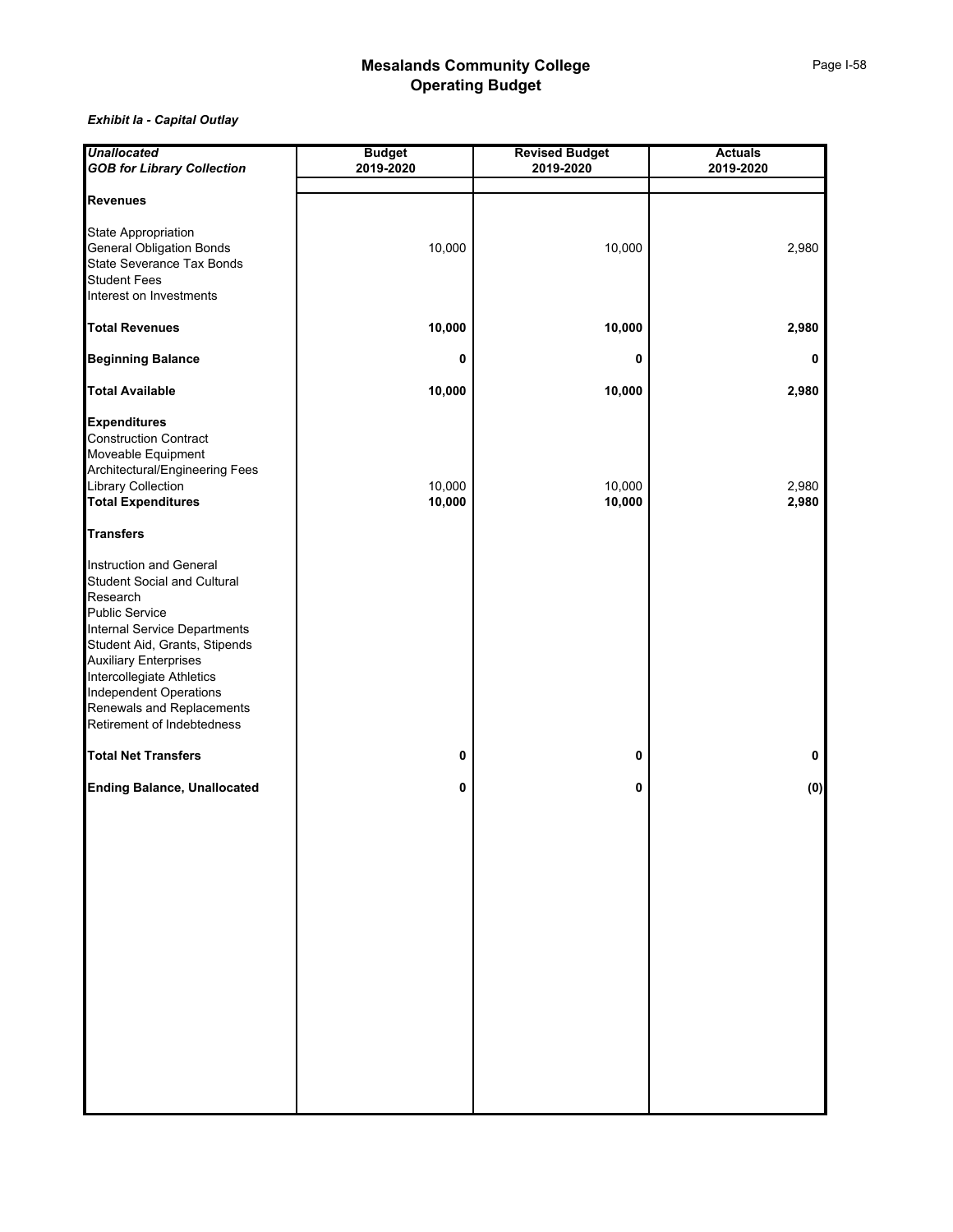### *Exhibit Il - Renewals and Replacements*

|                                                                                                                                                                                                                                                                                                                              | <b>Budget</b><br>2019-2020                              | <b>Revised Budget</b><br>2019-2020                      | <b>Actuals</b><br>2019-2020                                     |
|------------------------------------------------------------------------------------------------------------------------------------------------------------------------------------------------------------------------------------------------------------------------------------------------------------------------------|---------------------------------------------------------|---------------------------------------------------------|-----------------------------------------------------------------|
|                                                                                                                                                                                                                                                                                                                              |                                                         |                                                         |                                                                 |
| <b>Revenues</b>                                                                                                                                                                                                                                                                                                              |                                                         |                                                         |                                                                 |
| State Appropriation<br><b>State General Obligation Bonds</b><br><b>State Severance Tax Bonds</b>                                                                                                                                                                                                                             | 0<br>0<br>0                                             | 0<br>0<br>0                                             | 0<br>0                                                          |
| <b>Institutional Bonds</b><br>Interest on Investments                                                                                                                                                                                                                                                                        | 0<br>0                                                  | 0<br>0                                                  | 0<br>0                                                          |
| <b>Total Revenues</b>                                                                                                                                                                                                                                                                                                        | 0                                                       | 0                                                       | 0                                                               |
| <b>Beginning Balance</b>                                                                                                                                                                                                                                                                                                     | 423,068                                                 | 423,068                                                 | 423,068                                                         |
| <b>Total Available</b>                                                                                                                                                                                                                                                                                                       | 423,068                                                 | 423,068                                                 | 423,068                                                         |
| <b>Expenditures</b>                                                                                                                                                                                                                                                                                                          |                                                         |                                                         |                                                                 |
| <b>Building Renewal</b><br>Equipment Replacement                                                                                                                                                                                                                                                                             | 5,000<br>0                                              | 5,000<br>0                                              | 0<br>0                                                          |
| <b>Total Expenditures</b>                                                                                                                                                                                                                                                                                                    | 5,000                                                   | 5,000                                                   | 0                                                               |
| <b>Transfers</b>                                                                                                                                                                                                                                                                                                             |                                                         |                                                         |                                                                 |
| Instruction and General - In<br><b>Student Social and Cultural</b><br>Research<br><b>Public Service</b><br>Internal Service Departments<br>Student Aid, Grants, Stipends<br><b>Auxiliary Enterprises</b><br>Intercollegiate Athletics<br><b>Independent Operations</b><br>Capital Outlay<br>Retirement of Indebtedness - Out | 5,000<br>0<br>0<br>0<br>0<br>0<br>0<br>0<br>0<br>0<br>0 | 5,000<br>0<br>0<br>0<br>0<br>0<br>0<br>0<br>0<br>0<br>0 | 5,000<br>0<br>0<br>0<br>$\pmb{0}$<br>0<br>0<br>0<br>0<br>0<br>0 |
| <b>Total Net Transfers</b>                                                                                                                                                                                                                                                                                                   | 5,000                                                   | 5,000                                                   | 5,000                                                           |
| <b>Ending Balance</b>                                                                                                                                                                                                                                                                                                        | 423,068                                                 | 423,068                                                 | 428,068                                                         |
|                                                                                                                                                                                                                                                                                                                              |                                                         |                                                         |                                                                 |
|                                                                                                                                                                                                                                                                                                                              |                                                         |                                                         |                                                                 |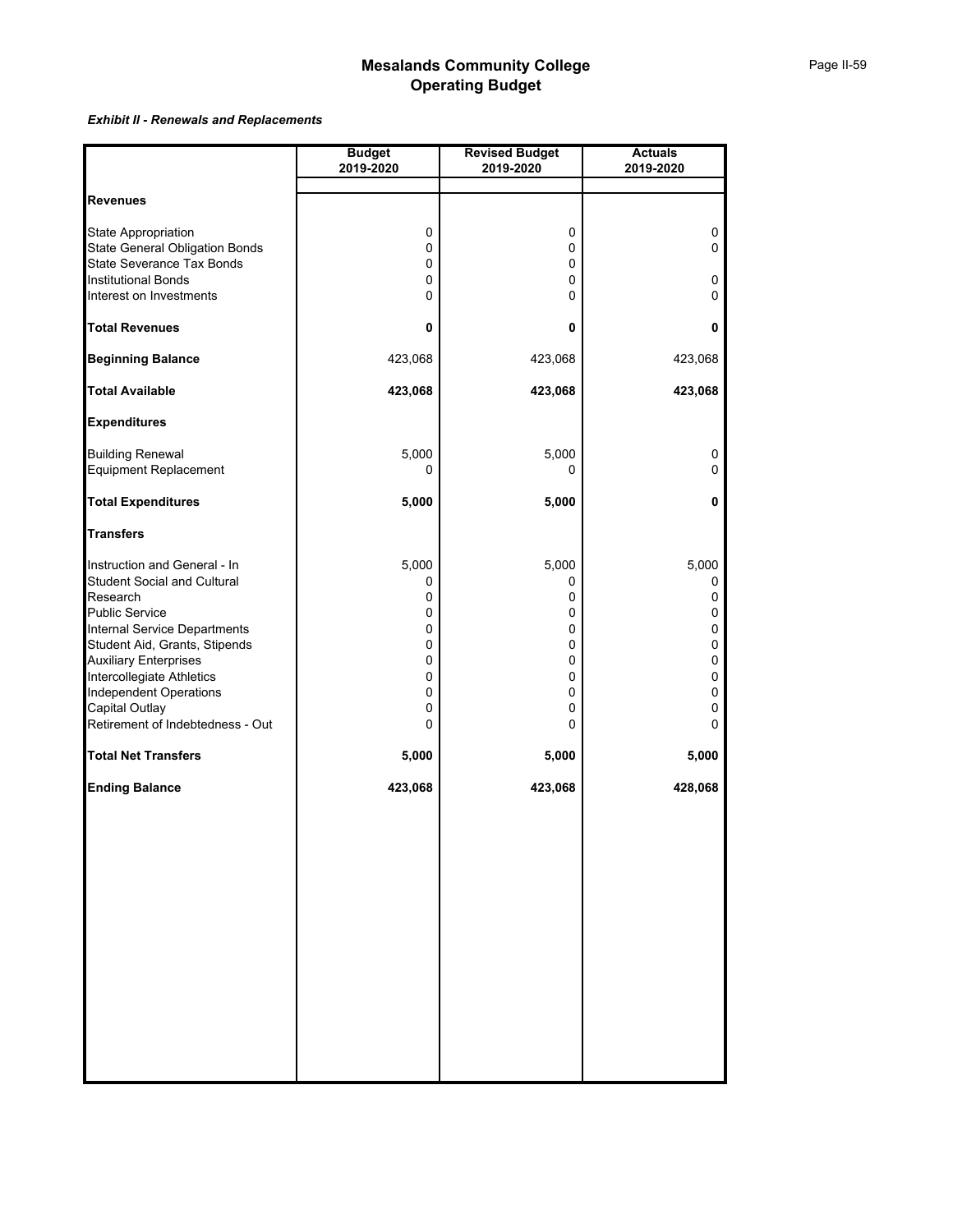### *Exhibit IIa - Renewals and Replacements*

| <b>Building R &amp; R</b>                                                                                                                                                                                                                                                                                                    | <b>Budget</b><br>2019-2020 | <b>Revised Budget</b><br>2019-2020 | <b>Actuals</b><br>2019-2020 |
|------------------------------------------------------------------------------------------------------------------------------------------------------------------------------------------------------------------------------------------------------------------------------------------------------------------------------|----------------------------|------------------------------------|-----------------------------|
|                                                                                                                                                                                                                                                                                                                              |                            |                                    |                             |
| <b>Revenues</b>                                                                                                                                                                                                                                                                                                              |                            |                                    |                             |
| State Appropriation<br>State General Obligation Bonds<br>State Severance Tax Bonds<br><b>Institutional Bonds</b><br>Interest on Investments                                                                                                                                                                                  |                            |                                    |                             |
| <b>Total Revenues</b>                                                                                                                                                                                                                                                                                                        | 0                          | 0                                  | 0                           |
| <b>Beginning Balance</b>                                                                                                                                                                                                                                                                                                     | 214,211                    | 214,211                            | 214,211                     |
| <b>Total Available</b>                                                                                                                                                                                                                                                                                                       | 214,211                    | 214,211                            | 214,211                     |
| <b>Expenditures</b><br>Miscellaneous<br><b>ADA</b><br>Boiler                                                                                                                                                                                                                                                                 | 5,000                      | 5,000                              | 0                           |
| <b>Total Expenditures</b>                                                                                                                                                                                                                                                                                                    | 5,000                      | 5,000                              | 0                           |
| <b>Transfers</b>                                                                                                                                                                                                                                                                                                             |                            |                                    |                             |
| Instruction and General - In<br><b>Student Social and Cultural</b><br>Research<br><b>Public Service</b><br>Internal Service Departments<br>Student Aid, Grants, Stipends<br><b>Auxiliary Enterprises</b><br>Intercollegiate Athletics<br><b>Independent Operations</b><br>Capital Outlay<br>Retirement of Indebtedness - Out | 5,000                      | 5,000                              | 5,000                       |
| <b>Total Net Transfers</b>                                                                                                                                                                                                                                                                                                   | 5,000                      | 5,000                              | 5,000                       |
| <b>Ending Balance</b>                                                                                                                                                                                                                                                                                                        | 214,211                    | 214,211                            | 219,211                     |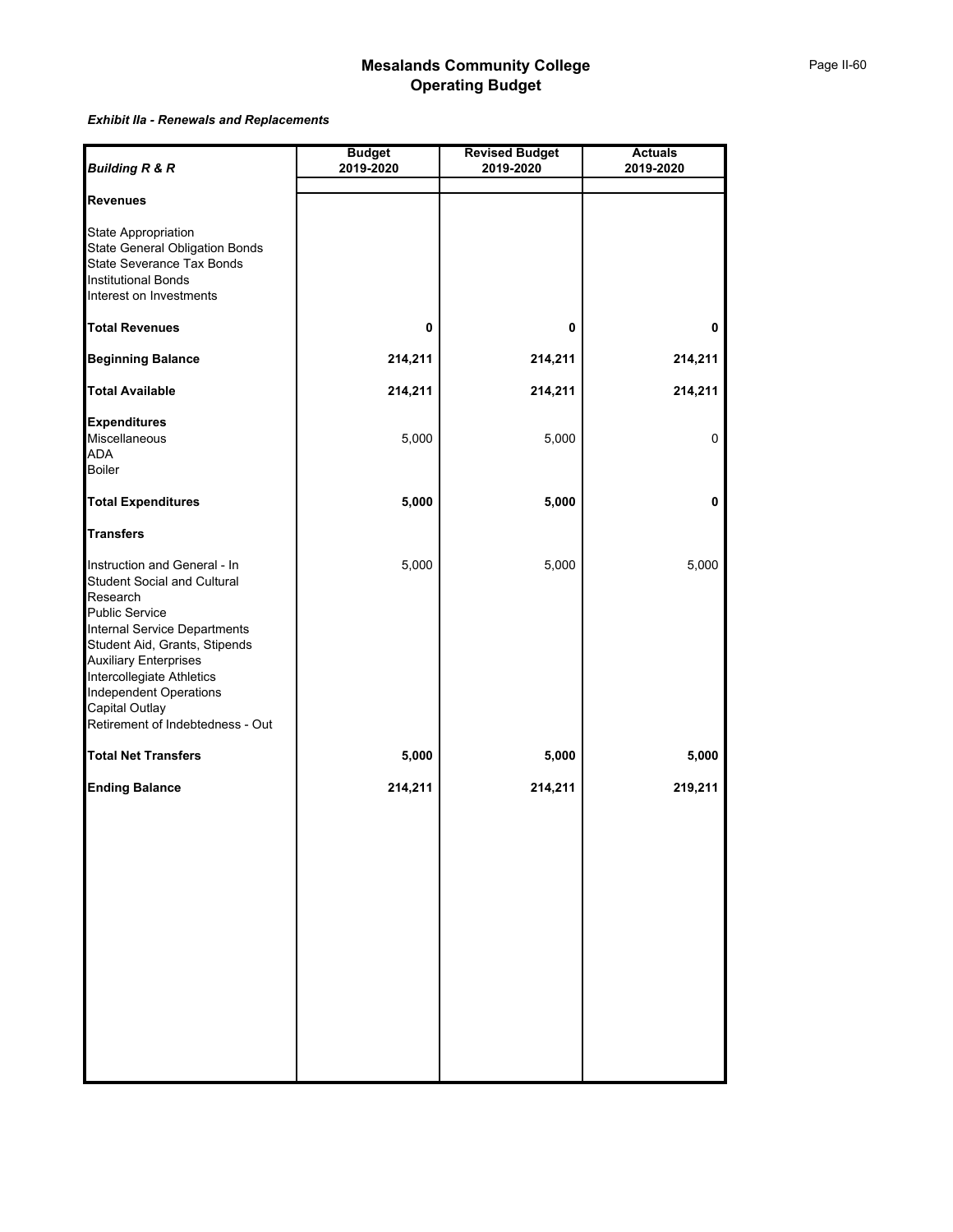### *Exhibit IIa - Renewals and Replacements*

| Equipment R & R                                                                                                                                                                                                                                                                                                                   | <b>Budget</b><br>2019-2020 | <b>Revised Budget</b><br>2019-2020 | <b>Actuals</b><br>2019-2020 |
|-----------------------------------------------------------------------------------------------------------------------------------------------------------------------------------------------------------------------------------------------------------------------------------------------------------------------------------|----------------------------|------------------------------------|-----------------------------|
|                                                                                                                                                                                                                                                                                                                                   |                            |                                    |                             |
| <b>Revenues</b>                                                                                                                                                                                                                                                                                                                   |                            |                                    |                             |
| <b>State Appropriation</b><br><b>State General Obligation Bonds</b><br><b>State Severance Tax Bonds</b><br><b>Institutional Bonds</b><br>Interest on Investments                                                                                                                                                                  |                            |                                    |                             |
| <b>Total Revenues</b>                                                                                                                                                                                                                                                                                                             | 0                          | 0                                  | 0                           |
| <b>Beginning Balance</b>                                                                                                                                                                                                                                                                                                          | 208,857                    | 208,857                            | 208,857                     |
| <b>Total Available</b>                                                                                                                                                                                                                                                                                                            | 208,857                    | 208,857                            | 208,857                     |
| <b>Expenditures</b>                                                                                                                                                                                                                                                                                                               |                            |                                    |                             |
| <b>Equipment Replacement</b>                                                                                                                                                                                                                                                                                                      | 0                          | 0                                  | 0                           |
| <b>Total Expenditures</b>                                                                                                                                                                                                                                                                                                         | 0                          | 0                                  | 0                           |
| <b>Transfers</b>                                                                                                                                                                                                                                                                                                                  |                            |                                    |                             |
| Instruction and General - In<br><b>Student Social and Cultural</b><br>Research<br><b>Public Service</b><br><b>Internal Service Departments</b><br>Student Aid, Grants, Stipends<br><b>Auxiliary Enterprises</b><br>Intercollegiate Athletics<br>Independent Operations<br>Renewals and Replacements<br>Retirement of Indebtedness | 0                          | 0                                  | 0                           |
| <b>Total Net Transfers</b>                                                                                                                                                                                                                                                                                                        | 0                          | 0                                  | 0                           |
| <b>Ending Balance, Allocated</b>                                                                                                                                                                                                                                                                                                  | 208,857                    | 208,857                            | 208,857                     |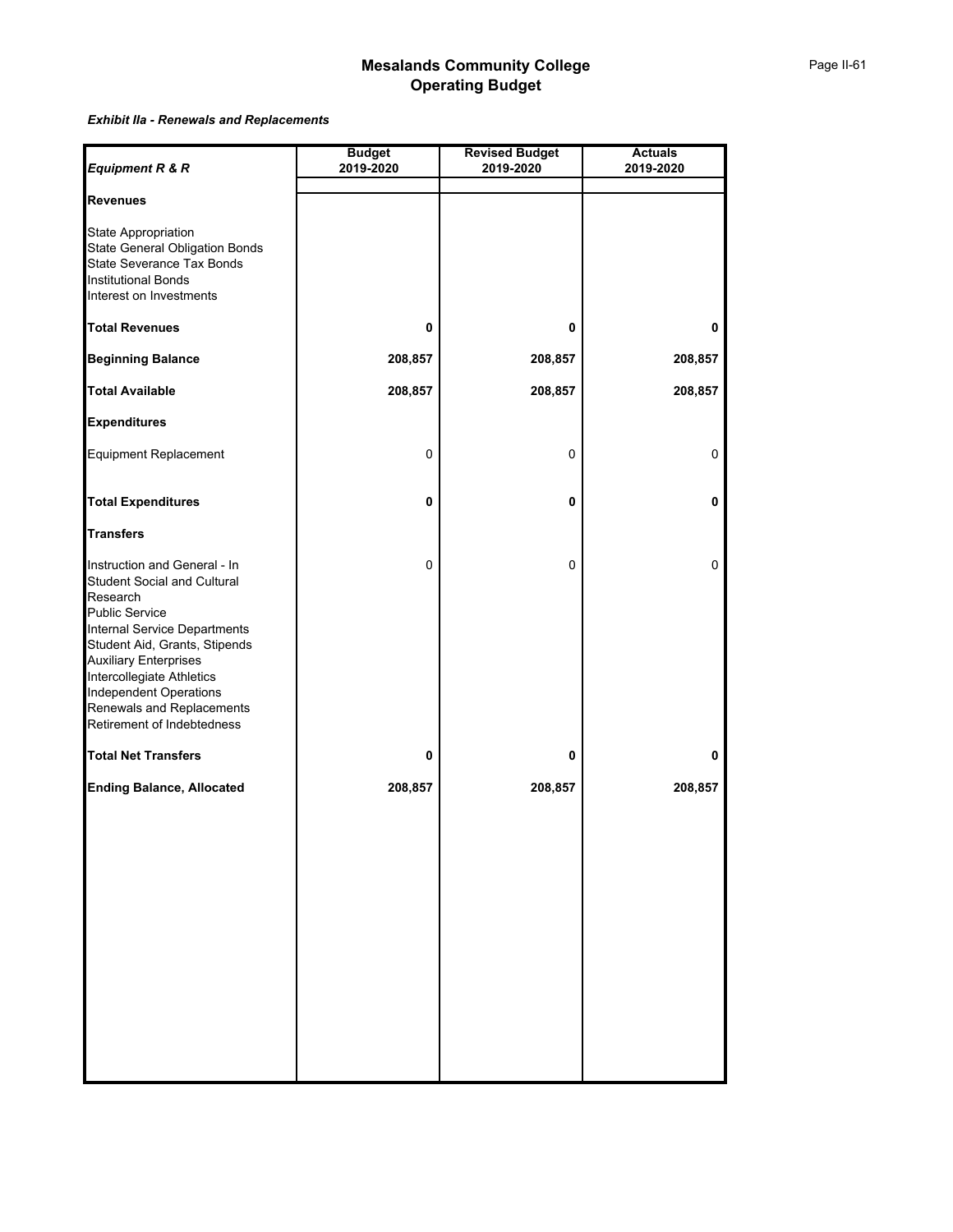#### *Exhibit III - Retirement of Indebtedness*

|                                                                                                                                                                                                                                                                                            | <b>Budget</b><br>2019-2020 | <b>Revised Budget</b><br>2019-2020 | <b>Actuals</b><br>2019-2020 |
|--------------------------------------------------------------------------------------------------------------------------------------------------------------------------------------------------------------------------------------------------------------------------------------------|----------------------------|------------------------------------|-----------------------------|
|                                                                                                                                                                                                                                                                                            |                            |                                    |                             |
| <b>Revenues</b>                                                                                                                                                                                                                                                                            |                            |                                    |                             |
| <b>Required Student Fees</b><br>Interest Income<br>Other                                                                                                                                                                                                                                   | $\pmb{0}$                  | 0                                  | 0                           |
| <b>Total Revenues</b>                                                                                                                                                                                                                                                                      | 0                          | 0                                  | 0                           |
| <b>Beginning Balance</b>                                                                                                                                                                                                                                                                   | 0                          | 0                                  | 0                           |
| <b>Total Available</b>                                                                                                                                                                                                                                                                     | 0                          | 0                                  | 0                           |
| <b>Expenditures</b><br>Retirement of Principle<br>Payment of Interest<br>Service Charges/Issuing Costs<br>Lease/Purchase Agreements<br><b>Total Expenditures</b>                                                                                                                           | 0<br>$\pmb{0}$             | 0<br>0                             | $\mathbf 0$<br>0            |
| <b>Transfers</b>                                                                                                                                                                                                                                                                           |                            |                                    |                             |
| Instruction and General<br><b>Student Social and Cultural</b><br>Research<br><b>Public Service</b><br><b>Internal Service Departments</b><br>Student Aid, Grants, Stipends<br><b>Auxiliary Enterprises</b><br>Intercollegiate Athletics<br>Independent Operations<br><b>Capital Outlay</b> |                            |                                    |                             |
| Renewals and Replacements - In                                                                                                                                                                                                                                                             | $\pmb{0}$                  | 0                                  | 0                           |
| <b>Total Net Transfers</b>                                                                                                                                                                                                                                                                 | 0                          | 0                                  | 0                           |
| <b>Ending Balance</b>                                                                                                                                                                                                                                                                      | 0                          | 0                                  | 0                           |
|                                                                                                                                                                                                                                                                                            |                            |                                    |                             |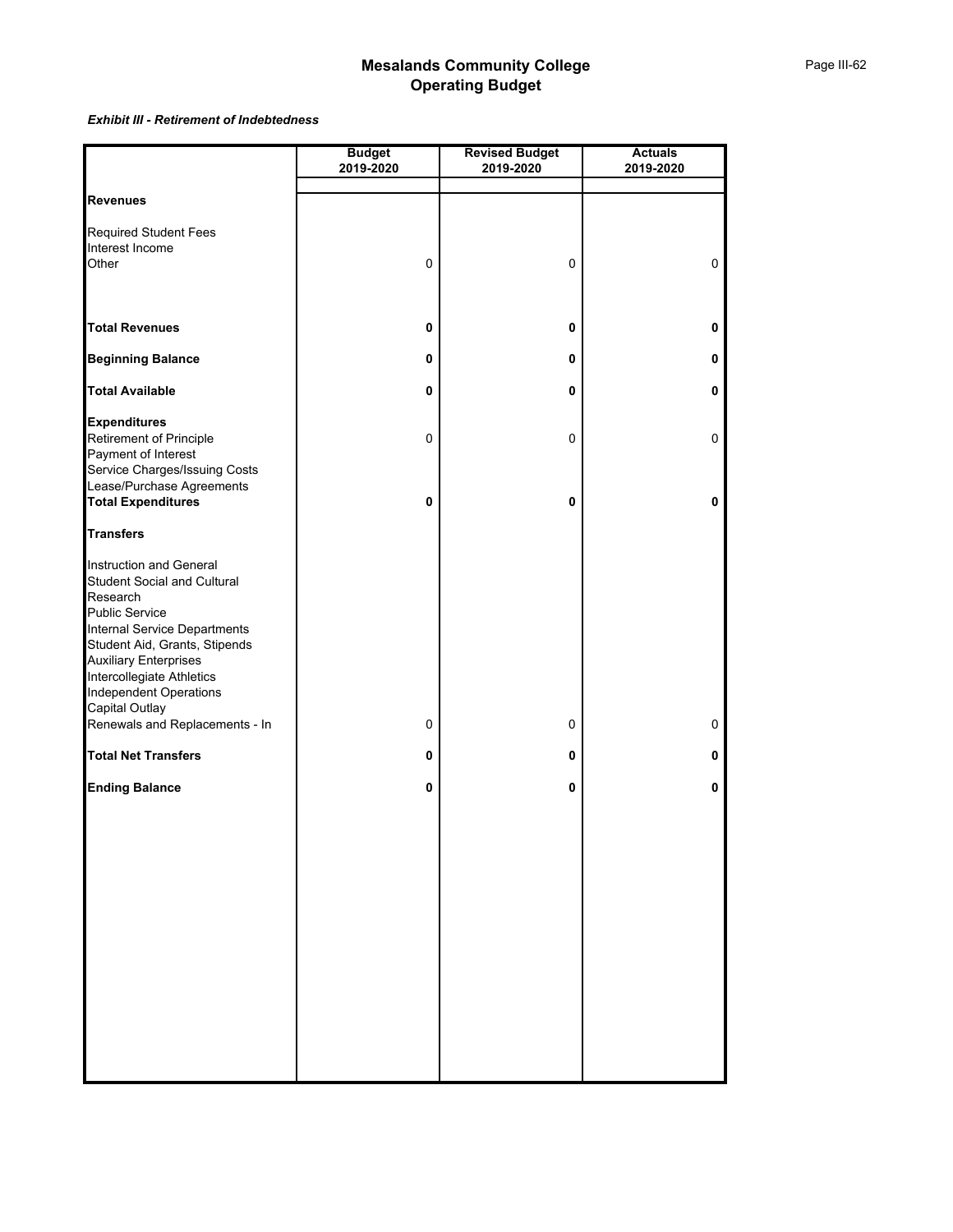*Exhibit a - Summary of Current Funds Revenue by Source*

|                                                     | <b>Budget</b>       |                   | <b>Revised Budget</b> |                   |                     | <b>Actuals</b>    |
|-----------------------------------------------------|---------------------|-------------------|-----------------------|-------------------|---------------------|-------------------|
|                                                     | 2019-2020           |                   | 2019-2020             |                   |                     | 2019-2020         |
|                                                     | <b>Unrestricted</b> | <b>Restricted</b> | <b>Unrestricted</b>   | <b>Restricted</b> | <b>Unrestricted</b> | <b>Restricted</b> |
| <b>Tuition and Fees</b>                             |                     |                   |                       |                   |                     |                   |
| Instruction and General                             | 660,332             | 0                 | 660,332               | 0                 | 742,454             | 0                 |
| Student Social and Cultural                         |                     | 0                 |                       | 0                 |                     | 0                 |
| Research                                            |                     |                   |                       | 0                 |                     | 0                 |
|                                                     | 0                   | 0                 | 0                     |                   | 0                   |                   |
| Public Service                                      |                     | 0                 |                       | 0                 | 0                   | 0                 |
| Internal Service Departments                        | 0                   | 0                 | 0                     | 0                 | 0                   | 0                 |
| Student Aid, Grants, Stipends                       |                     | 0                 | 0                     | 0                 | 0                   | 0                 |
| <b>Auxiliary Enterprises</b>                        |                     | 0                 |                       | 0                 | 0                   | 0                 |
| Intercollegiate Athletics                           |                     | 0                 | 0                     | 0                 |                     | 0                 |
| <b>Independent Operations</b>                       |                     | 0                 |                       | 0                 |                     | 0                 |
| <b>Total Tuition and Fees</b>                       | 660,332             | 0                 | 660,332               | 0                 | 742,454             | 0                 |
| <b>Federal Govt Appropriation</b>                   |                     |                   |                       |                   |                     |                   |
| <b>Instruction and General</b>                      |                     | 0                 | 0                     | 0                 | 0                   | 0                 |
| <b>Student Social and Cultural</b>                  |                     | 0                 | 0                     | 0                 | 0                   | 0                 |
| Research                                            |                     | 0                 |                       | 0                 | 0                   | 0                 |
| <b>Public Service</b>                               |                     | 0                 | 0                     |                   | 0                   | 0                 |
|                                                     | 0                   |                   | 0                     |                   | 0                   | 0                 |
| Internal Service Departments                        |                     |                   |                       |                   |                     |                   |
| Student Aid, Grants, Stipends                       | 0                   | 914,138           | 0                     | 1,219,638         | 0                   | 955,770           |
| <b>Auxiliary Enterprises</b>                        |                     | 0                 | 0                     |                   | 0                   | 0                 |
| Intercollegiate Athletics                           |                     |                   |                       |                   | 0                   |                   |
| Independent Operations                              |                     | 0                 | 0                     |                   | 0                   | U                 |
| <b>Total Federal Govt Appropriation</b>             | 0                   | 914,138           | 0                     | 1,219,638         | 0                   | 955,770           |
| <b>State Govt Appropriation</b>                     |                     |                   |                       |                   |                     |                   |
| Instruction and General                             | 4,257,500           | 0                 | 4,257,500             | 0                 | 4,432,500           | 0                 |
| <b>Student Social and Cultural</b>                  |                     | 0                 |                       | 0                 |                     | 0                 |
| Research                                            |                     | 0                 |                       |                   |                     | 0                 |
| Public Service                                      | 113,400             | 0                 | 113,400               |                   | 113,400             |                   |
| Internal Service Departments                        | 0                   | O                 | 0                     |                   | 0                   | 0                 |
| Student Aid, Grants, Stipends                       | 0                   | 137,174           | 0                     | 135,884           |                     | 88,757            |
|                                                     |                     | 0                 | ი                     |                   |                     | 0                 |
| <b>Auxiliary Enterprises</b>                        |                     |                   | 0                     |                   | 228,300             | 0                 |
| Intercollegiate Athletics<br>Independent Operations | 228,300             | 0                 |                       | 228,300           |                     | 0                 |
| <b>Total State Govt Appropriation</b>               | 4,599,200           | 137,174           | 4,370,900             | 364,184           | 4,774,200           | 88,757            |
| <b>Local Govt Appropriation</b>                     |                     |                   |                       |                   |                     |                   |
|                                                     |                     |                   |                       |                   |                     |                   |
| <b>Instruction and General</b>                      | 275,600             | 0                 | 275,600               | 0                 | 320,119             | 0                 |
| <b>Student Social and Cultural</b>                  | 0                   | 0                 |                       | 0                 | 0                   | $\mathbf 0$       |
| Research                                            | 0                   | 0                 | 0                     | 0                 | 0                   | $\overline{0}$    |
| <b>Public Service</b>                               | 0                   | 0                 | 0                     | 0                 | 0                   | $\overline{0}$    |
| Internal Service Departments                        | 0                   | 0                 | 0                     | 0                 | 0                   | $\mathbf 0$       |
| Student Aid, Grants, Stipends                       | 0                   | 0                 | 0                     | 0                 | 0                   | $\overline{0}$    |
| <b>Auxiliary Enterprises</b>                        | 0                   | 0                 | 0                     | 0                 | 0                   | $\overline{0}$    |
| Intercollegiate Athletics                           | 0                   | 0                 | 0                     | 0                 | 0                   | $\overline{0}$    |
| <b>Independent Operations</b>                       | 0                   | 0                 | 0                     | 0                 | 0                   | $\overline{0}$    |
| <b>Local Govt Appropriation</b>                     | 275,600             | $\mathbf{0}$      | 275,600               | 0                 | 320,119             | $\mathbf{0}$      |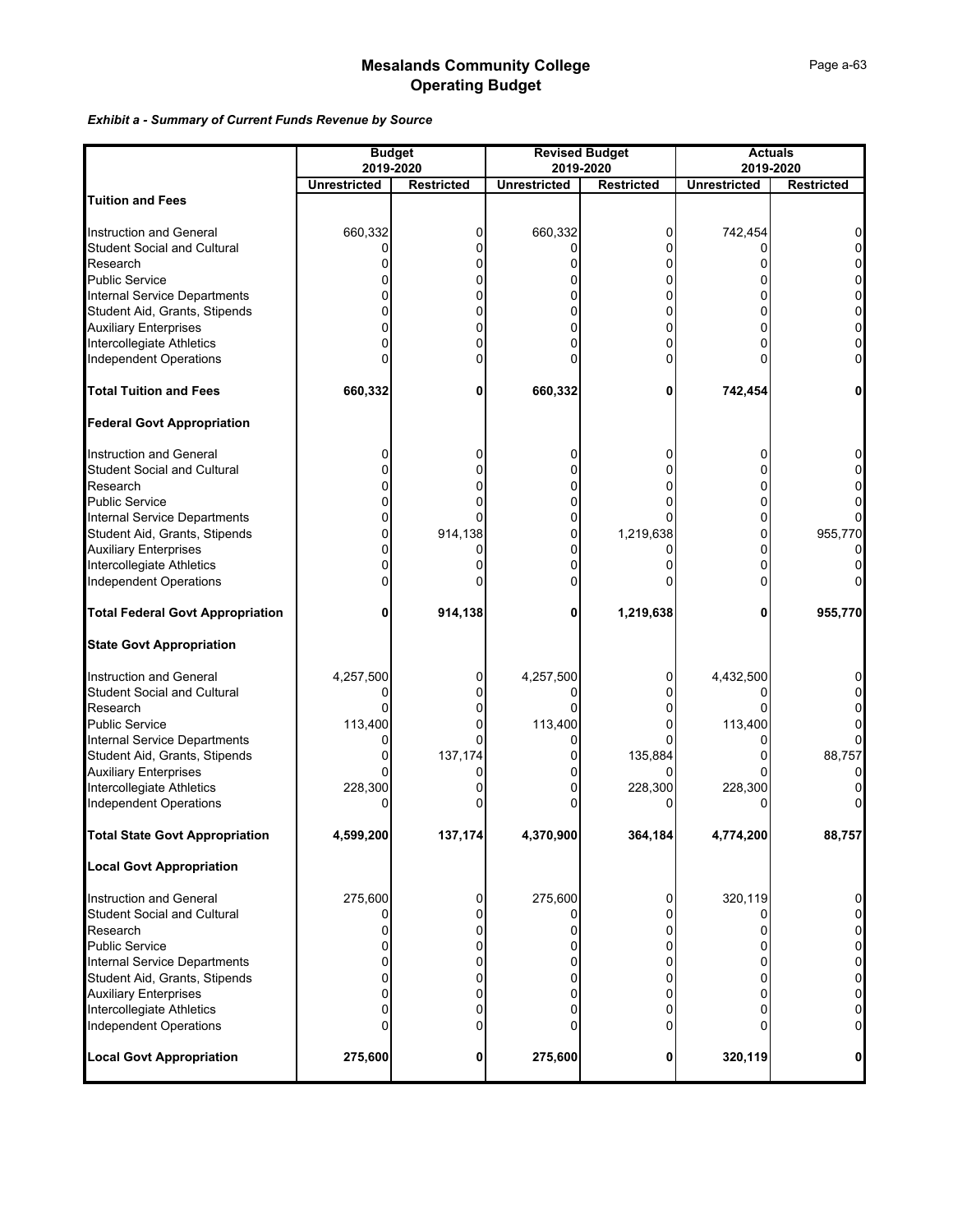*Exhibit a - Summary of Current Funds Revenue by Source*

|                                             |                                  | <b>Budget</b>     |                     | <b>Revised Budget</b>          |                     | <b>Actuals</b>                 |
|---------------------------------------------|----------------------------------|-------------------|---------------------|--------------------------------|---------------------|--------------------------------|
|                                             | 2019-2020<br><b>Unrestricted</b> | <b>Restricted</b> | <b>Unrestricted</b> | 2019-2020<br><b>Restricted</b> | <b>Unrestricted</b> | 2019-2020<br><b>Restricted</b> |
| <b>Federal Govt Grants &amp; Contracts</b>  |                                  |                   |                     |                                |                     |                                |
|                                             |                                  |                   |                     |                                |                     |                                |
| <b>Instruction and General</b>              | 0                                | 50,293            | 0                   | 77,443                         | 0                   | 65,165                         |
| <b>Student Social and Cultural</b>          | 0                                |                   | 0                   |                                | 0                   |                                |
| Research                                    | 0                                | 0                 | 0                   | 0                              | 0                   | 0                              |
| <b>Public Service</b>                       |                                  | 9,926             | 0                   | 9,926                          | 0                   | 0                              |
| Internal Service Departments                | 0                                | 0                 | 0                   |                                | 0                   | 0                              |
| Student Aid, Grants, Stipends               | ი                                | 0                 | 0                   |                                | 0                   | 0                              |
| <b>Auxiliary Enterprises</b>                |                                  |                   | 0                   |                                | 0                   | 0                              |
| Intercollegiate Athletics                   | 0                                |                   | 0                   |                                | 0                   | 0                              |
| Independent Operations                      |                                  |                   | n                   |                                | ი                   | 0                              |
|                                             |                                  |                   |                     |                                |                     |                                |
| <b>Total Fed Govt Grants &amp; Contract</b> | 0                                | 60,219            | 0                   | 87,369                         | 0                   | 65,165                         |
| <b>State Govt Grants &amp; Contracts</b>    |                                  |                   |                     |                                |                     |                                |
| Instruction and General                     | 0                                | 106,986           | 0                   | 175,244                        | 0                   | 128,551                        |
| Student Social and Cultural                 | 0                                |                   | 0                   |                                | 0                   |                                |
| Research                                    | 0                                |                   | 0                   |                                | 0                   | 0                              |
| <b>Public Service</b>                       | 0                                | 131,900           | 0                   | 131,900                        | 0                   | 91,497                         |
| Internal Service Departments                | ი                                |                   | O                   | 0                              | 0                   |                                |
| Student Aid, Grants, Stipends               | 0                                |                   | 0                   |                                | 0                   | 0                              |
| <b>Auxiliary Enterprises</b>                |                                  |                   | O                   |                                | 0                   | 0                              |
| Intercollegiate Athletics                   |                                  |                   |                     |                                | 0                   | 0                              |
| Independent Operations                      | 0                                | 0                 | 0                   |                                | 0                   | $\Omega$                       |
| <b>Total State Govt Grants &amp; Contr</b>  | 0                                | 238,886           | 0                   | 307,144                        | 0                   | 220,048                        |
| <b>Local Govt Grants &amp; Contracts</b>    |                                  |                   |                     |                                |                     |                                |
| Instruction and General                     | 0                                | 0                 | 0                   | 0                              | 0                   | 0                              |
| <b>Student Social and Cultural</b>          | 0                                | 0                 | 0                   | 0                              | 0                   | 0                              |
| Research                                    | 0                                | 0                 | 0                   |                                | 0                   | 0                              |
| <b>Public Service</b>                       | 0                                | 0                 | 0                   | 11,000                         | 0                   | 10,625                         |
| Internal Service Departments                | 0                                | 0                 | 0                   | 0                              | 0                   | 0                              |
| Student Aid, Grants, Stipends               | 0                                | 0                 | 0                   |                                | 0                   | 0                              |
| <b>Auxiliary Enterprises</b>                | 0                                | 0                 | 0                   | 0                              | 0                   | 0                              |
| Intercollegiate Athletics                   | 0                                | 0                 | O                   | 0                              | 0                   | 0                              |
| Independent Operations                      |                                  | 0                 |                     |                                |                     | 0                              |
| <b>Total Local Govt Grants &amp; Contr</b>  |                                  | 0                 | 0                   | 11,000                         | 0                   | 10,625                         |
| <b>Private Gifts</b>                        |                                  |                   |                     |                                |                     |                                |
|                                             |                                  |                   |                     |                                |                     |                                |
| <b>Instruction and General</b>              | 0                                | 0                 | 0                   | 6,499                          | 0                   | 0                              |
| Student Social and Cultural                 | 0                                | 0                 | 0                   |                                | 0                   | 0                              |
| Research                                    | 0                                | 0                 | 0                   |                                | 0                   | 0                              |
| <b>Public Service</b>                       | 0                                | 0                 | 0                   |                                | 0                   | 0                              |
| <b>Internal Service Departments</b>         | 0                                |                   | 0                   |                                | 0                   | $\overline{0}$                 |
| Student Aid, Grants, Stipends               | 0                                | 100,000           | 0                   | 100,000                        | 0                   | 22,311                         |
| <b>Auxiliary Enterprises</b>                | 0                                |                   | 0                   |                                | 0                   | 0                              |
| Intercollegiate Athletics                   | 0                                | 0                 | 0                   |                                | 0                   | $\overline{0}$                 |
| Independent Operations                      | 0                                | O                 | 0                   |                                |                     | $\overline{0}$                 |
| <b>Total Private Gifts</b>                  | 0                                | 100,000           | 0                   | 106,499                        | 0                   | 22,311                         |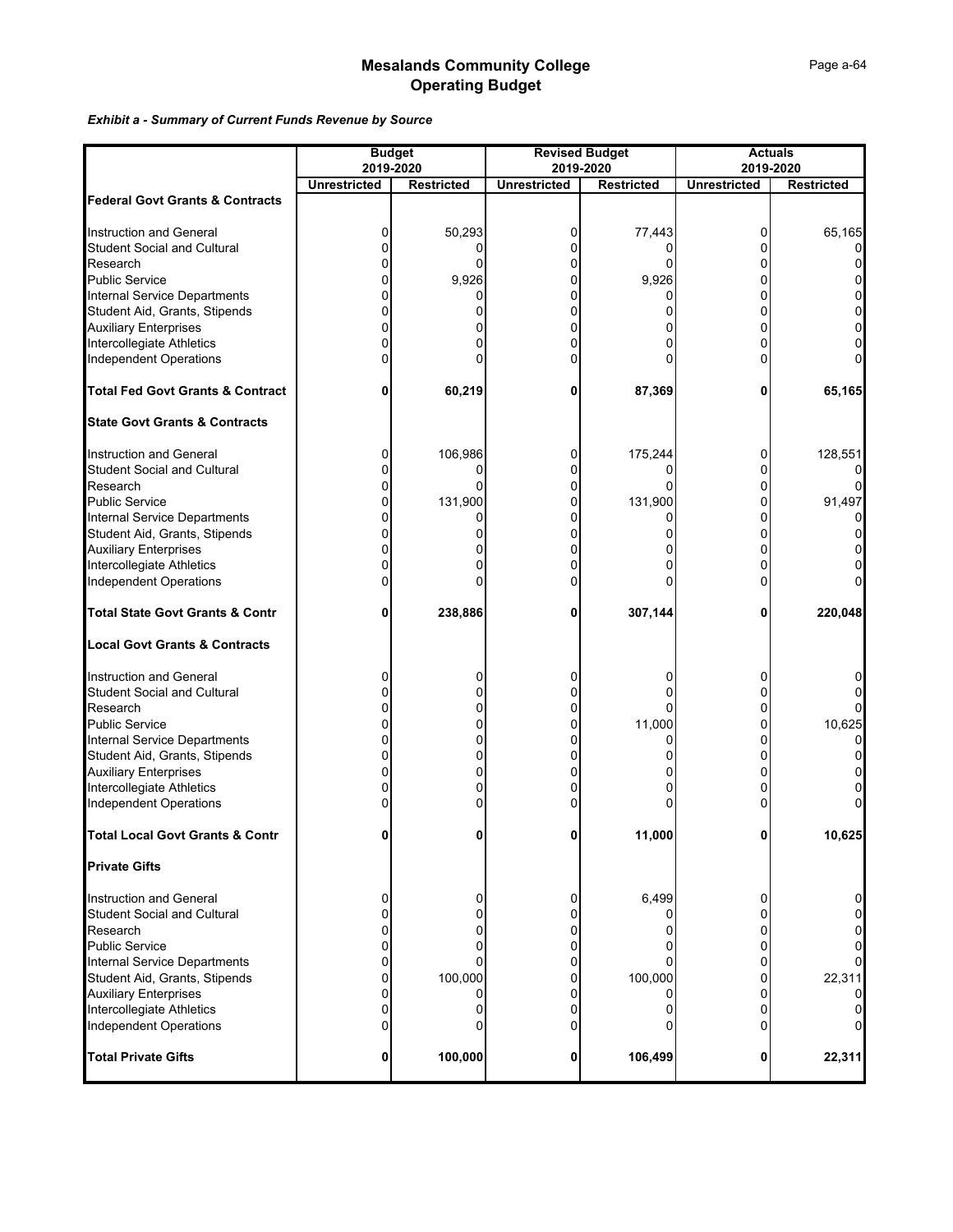*Exhibit a - Summary of Current Funds Revenue by Source*

|                                     |                                  | <b>Budget</b>     |                     | <b>Revised Budget</b>          |                     | <b>Actuals</b>                 |
|-------------------------------------|----------------------------------|-------------------|---------------------|--------------------------------|---------------------|--------------------------------|
|                                     | 2019-2020<br><b>Unrestricted</b> | <b>Restricted</b> | <b>Unrestricted</b> | 2019-2020<br><b>Restricted</b> | <b>Unrestricted</b> | 2019-2020<br><b>Restricted</b> |
| <b>Endowments, Land, Perm Fund</b>  |                                  |                   |                     |                                |                     |                                |
|                                     |                                  |                   |                     |                                |                     |                                |
| Instruction and General             | 0                                | 0                 | 0                   | 0                              | 0                   | 0                              |
| <b>Student Social and Cultural</b>  | 0                                | 0                 | 0                   | 0                              | 0                   | 0                              |
| Research                            | 0                                | 0                 | 0                   | 0                              | 0                   | 0                              |
| Public Service                      |                                  | 0                 | 0                   | 0                              | 0                   | 0                              |
| <b>Internal Service Departments</b> | 0                                | 0                 | 0                   | 0                              | 0                   | 0                              |
| Student Aid, Grants, Stipends       | 0                                | 0                 | 0                   | 0                              | 0                   | 0                              |
| <b>Auxiliary Enterprises</b>        |                                  | 0                 | 0                   | 0                              | 0                   | 0                              |
| Intercollegiate Athletics           | 0                                | 0                 | 0                   | 0                              | 0                   | 0                              |
| <b>Independent Operations</b>       |                                  | 0                 | 0                   | 0                              | 0                   | 0                              |
| Total Endow, Land, Perm Fund        |                                  | 0                 | 0                   | 0                              | 0                   | 0                              |
| <b>Sales and Service</b>            |                                  |                   |                     |                                |                     |                                |
| Instruction and General             |                                  | 0                 | 0                   | 0                              | 0                   | 0                              |
| Student Social and Cultural         | 0                                | 0                 | 0                   | 0                              | 0                   | 0                              |
| Research                            |                                  | 0                 |                     | 0                              |                     | 0                              |
| <b>Public Service</b>               | 80,801                           | 0                 | 80,801              | 0                              | 51,231              | 0                              |
| Internal Service Departments        | 1,700                            | 0                 | 1,700               | 0                              | 1,025               | 0                              |
| Student Aid, Grants, Stipends       | 0                                | 0                 | 0                   | 0                              | 0                   | 0                              |
| <b>Auxiliary Enterprises</b>        | 575,790                          | 0                 | 575,790             | 0                              | 214,071             | 0                              |
| Intercollegiate Athletics           | 30,000                           | 0                 | 30,000              | 0                              | 12,103              | 0                              |
| <b>Independent Operations</b>       | O                                | 0                 |                     | 0                              |                     | 0                              |
|                                     |                                  |                   |                     |                                |                     |                                |
| <b>Total Sales and Service</b>      | 688,291                          | 0                 | 688,291             | 0                              | 278,430             | 0                              |
| <b>Other Sources</b>                |                                  |                   |                     |                                |                     |                                |
| Instruction and General             | 19,764                           | 0                 | 19,764              | 0                              | 77,756              | 0                              |
| <b>Student Social and Cultural</b>  | 0                                | 0                 | 0                   | 0                              | 0                   | 0                              |
| Research                            |                                  | 0                 | 0                   | 0                              | 0                   | 0                              |
| Public Service                      |                                  | 0                 | 0                   | 0                              | 0                   | 0                              |
| Internal Service Departments        | 0                                | 0                 | 0                   | 0                              | 0                   | 0                              |
| Student Aid, Grants, Stipends       | 0                                | 0                 | 0                   | 0                              | 0                   | 0                              |
| <b>Auxiliary Enterprises</b>        |                                  | 0                 | 0                   | 0                              | 0                   | 0                              |
| Intercollegiate Athletics           |                                  | 0                 | 0                   | 0                              | 0                   | 0                              |
| Independent Operations              |                                  | 0                 |                     | 0                              |                     | 0                              |
| <b>Total Other Sources</b>          | 19,764                           | 0                 | 19,764              | 0                              | 77,756              | 0                              |
| <b>Total Current Funds Revenue</b>  |                                  |                   |                     |                                |                     |                                |
| Instruction and General             | 5,213,196                        | 157,279           | 5,213,196           | 259,186                        | 5,572,828           | 193,716                        |
| <b>Student Social and Cultural</b>  |                                  |                   |                     | 0                              |                     |                                |
| Research                            |                                  | n                 | 0                   |                                |                     | 0                              |
| Public Service                      | 194,201                          | 141,826           | 194,201             | 152,826                        | 164,631             | 102,122                        |
| Internal Service Departments        | 1,700                            |                   | 1,700               |                                | 1,025               |                                |
| Student Aid, Grants, Stipends       | 0                                | 1,151,312         | 0                   | 1,455,522                      | 0                   | 1,066,838                      |
| <b>Auxiliary Enterprises</b>        | 575,790                          |                   | 575,790             |                                | 214,071             |                                |
| Intercollegiate Athletics           | 258,300                          | 0                 | 30,000              | 228,300                        | 240,403             |                                |
| <b>Independent Operations</b>       | 0                                |                   |                     |                                |                     | 0l                             |
|                                     |                                  |                   |                     |                                |                     |                                |
| <b>Grand Total</b>                  | 6,243,187                        | 1,450,417         | 6,014,887           | 2,095,834                      | 6,192,958           | 1,362,675                      |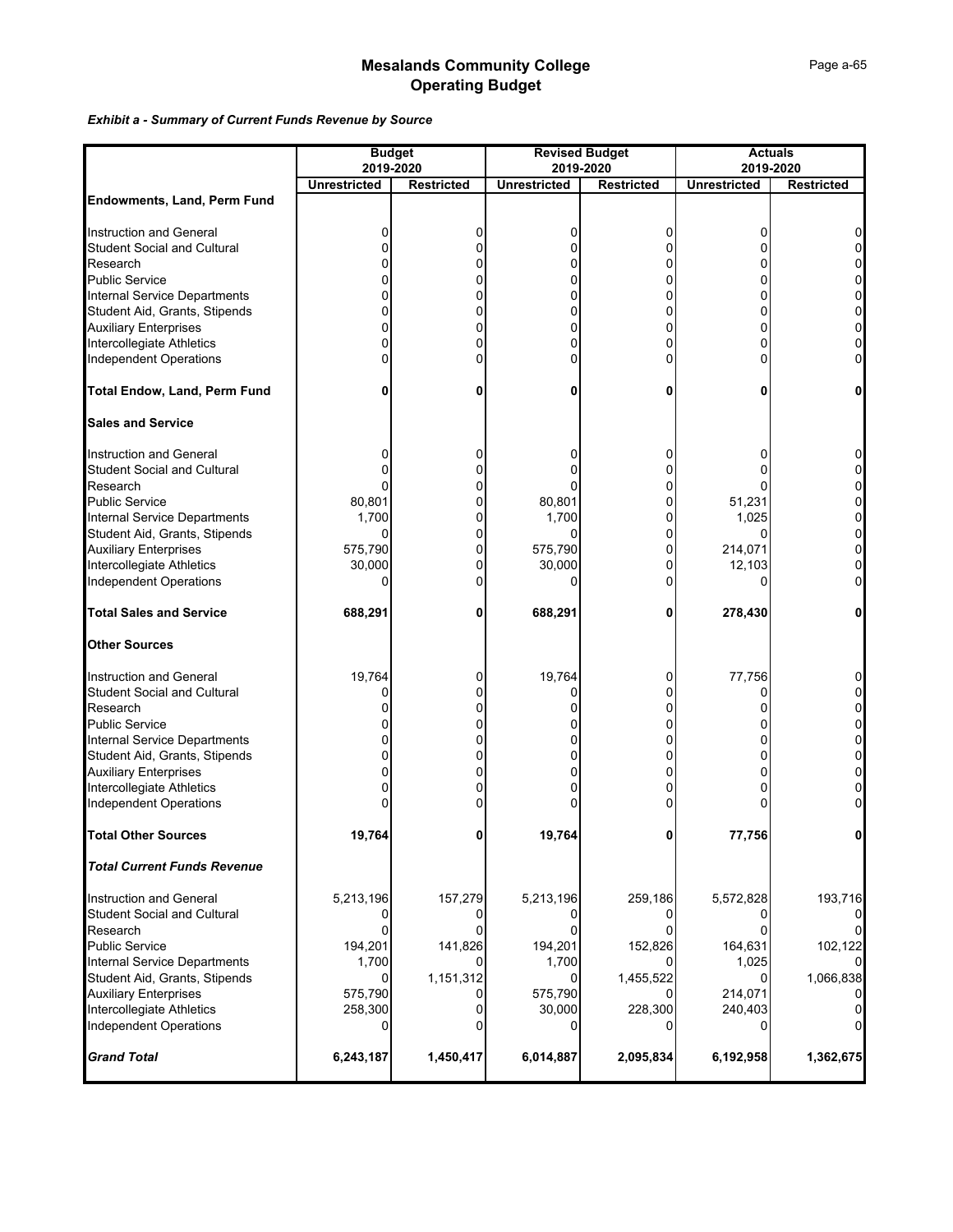### *Exhibit b - Summary of Salaries in All Current Funds*

| <b>FTE</b><br>22.8<br>0.0<br>0.0<br>0.0<br>22.8 | 2019-2020<br><b>Unrestricted</b><br><b>Amount</b><br>1,249,706<br>0<br>0<br>0                                              | <b>FTE</b><br>0.0<br>0.0<br>0.0<br>0.0                                                                                              | <b>Restricted</b><br><b>Amount</b><br>0<br>$\Omega$                                                                 | <b>FTE</b><br>25.8                                                                                                           | 2019-2020<br><b>Unrestricted</b><br><b>Amount</b>                                                  | <b>FTE</b>                                                                                                                     | <b>Restricted</b><br>Amount                                                                                      | <b>FTE</b>                                                                             | 2019-2020<br><b>Unrestricted</b><br>Amount                                                                       | <b>FTE</b>                                                                                                            | <b>Restricted</b><br>Amount                                                                                                           |
|-------------------------------------------------|----------------------------------------------------------------------------------------------------------------------------|-------------------------------------------------------------------------------------------------------------------------------------|---------------------------------------------------------------------------------------------------------------------|------------------------------------------------------------------------------------------------------------------------------|----------------------------------------------------------------------------------------------------|--------------------------------------------------------------------------------------------------------------------------------|------------------------------------------------------------------------------------------------------------------|----------------------------------------------------------------------------------------|------------------------------------------------------------------------------------------------------------------|-----------------------------------------------------------------------------------------------------------------------|---------------------------------------------------------------------------------------------------------------------------------------|
|                                                 |                                                                                                                            |                                                                                                                                     |                                                                                                                     |                                                                                                                              |                                                                                                    |                                                                                                                                |                                                                                                                  |                                                                                        |                                                                                                                  |                                                                                                                       |                                                                                                                                       |
|                                                 |                                                                                                                            |                                                                                                                                     |                                                                                                                     |                                                                                                                              |                                                                                                    |                                                                                                                                |                                                                                                                  |                                                                                        |                                                                                                                  |                                                                                                                       |                                                                                                                                       |
|                                                 |                                                                                                                            |                                                                                                                                     |                                                                                                                     |                                                                                                                              |                                                                                                    |                                                                                                                                |                                                                                                                  |                                                                                        |                                                                                                                  |                                                                                                                       |                                                                                                                                       |
|                                                 |                                                                                                                            |                                                                                                                                     |                                                                                                                     |                                                                                                                              | 1,279,052                                                                                          | 0.0                                                                                                                            | 0                                                                                                                | 24.8                                                                                   | 1,268,903                                                                                                        | 0.0                                                                                                                   | 0                                                                                                                                     |
|                                                 |                                                                                                                            |                                                                                                                                     |                                                                                                                     | 0.0                                                                                                                          |                                                                                                    | 0.0                                                                                                                            | 0                                                                                                                | 0.0                                                                                    |                                                                                                                  | 0.0                                                                                                                   | 0l                                                                                                                                    |
|                                                 |                                                                                                                            |                                                                                                                                     | 0                                                                                                                   | 0.0                                                                                                                          | 0                                                                                                  | 0.0                                                                                                                            | 0                                                                                                                | 0.0                                                                                    | 132                                                                                                              | 0.0                                                                                                                   | $\Omega$                                                                                                                              |
|                                                 |                                                                                                                            |                                                                                                                                     | 0                                                                                                                   | 0.0                                                                                                                          | 0                                                                                                  | 0.0                                                                                                                            | $\mathbf 0$                                                                                                      | 0.0                                                                                    | 0                                                                                                                | 0.0                                                                                                                   |                                                                                                                                       |
|                                                 | 1,249,706                                                                                                                  | 0.0                                                                                                                                 | 0                                                                                                                   | 25.8                                                                                                                         | 1,279,052                                                                                          | 0.0                                                                                                                            | 0                                                                                                                | 24.8                                                                                   | 1,269,035                                                                                                        | 0.0                                                                                                                   |                                                                                                                                       |
|                                                 |                                                                                                                            |                                                                                                                                     |                                                                                                                     |                                                                                                                              |                                                                                                    |                                                                                                                                |                                                                                                                  |                                                                                        |                                                                                                                  |                                                                                                                       |                                                                                                                                       |
| 1.0                                             | 58,522                                                                                                                     | 0.9                                                                                                                                 | 33,242                                                                                                              | 1.0                                                                                                                          | 55,000                                                                                             | 2.0                                                                                                                            | 52,074                                                                                                           | 1.0                                                                                    | 50,385                                                                                                           | 1.0                                                                                                                   | 43,154                                                                                                                                |
|                                                 |                                                                                                                            | 0.0                                                                                                                                 | $\mathbf{0}$                                                                                                        |                                                                                                                              |                                                                                                    |                                                                                                                                | 0                                                                                                                |                                                                                        | 238,484                                                                                                          | 0.0                                                                                                                   |                                                                                                                                       |
| 6.0                                             | 333,656                                                                                                                    | 0.0                                                                                                                                 | $\Omega$                                                                                                            | 5.0                                                                                                                          | 236,899                                                                                            | 0.0                                                                                                                            | 0                                                                                                                | 4.0                                                                                    | 238,927                                                                                                          | 0.0                                                                                                                   |                                                                                                                                       |
| 7.0                                             | 493,774                                                                                                                    | 0.0                                                                                                                                 | 0                                                                                                                   | 7.0                                                                                                                          |                                                                                                    | 0.0                                                                                                                            | 0                                                                                                                | 7.5                                                                                    | 550,650                                                                                                          | 0.0                                                                                                                   |                                                                                                                                       |
| 1.0                                             | 36,678                                                                                                                     | 0.0                                                                                                                                 | 0                                                                                                                   | 2.0                                                                                                                          | 75,784                                                                                             | 0.0                                                                                                                            | 0                                                                                                                | 2.0                                                                                    |                                                                                                                  | 0.0                                                                                                                   |                                                                                                                                       |
| 0.0                                             |                                                                                                                            | 0.0                                                                                                                                 | $\Omega$                                                                                                            | 0.0                                                                                                                          |                                                                                                    | 0.0                                                                                                                            | 0                                                                                                                | 0.0                                                                                    | 0                                                                                                                | 0.0                                                                                                                   |                                                                                                                                       |
| 0.0                                             | 25,000                                                                                                                     | 1.0                                                                                                                                 | 58,533                                                                                                              | 0.0                                                                                                                          | 25,000                                                                                             | 1.0                                                                                                                            | 58,533                                                                                                           | 0.0                                                                                    | 29,519                                                                                                           | 1.0                                                                                                                   | 58,851                                                                                                                                |
| 3.0                                             | 150,228                                                                                                                    | 0.0                                                                                                                                 | $\Omega$                                                                                                            | 3.0                                                                                                                          | 150,228                                                                                            | 0.0                                                                                                                            | 0                                                                                                                | 3.0                                                                                    | 82,718                                                                                                           | 0.0                                                                                                                   |                                                                                                                                       |
| 3.0                                             | 97,243                                                                                                                     | 0.0                                                                                                                                 | 0                                                                                                                   | 1.5                                                                                                                          | 97,243                                                                                             | 0.0                                                                                                                            | $\Omega$                                                                                                         | 2.0                                                                                    | 41,515                                                                                                           | 0.0                                                                                                                   |                                                                                                                                       |
| 25.2                                            | 1,389,457                                                                                                                  | 1.9                                                                                                                                 | 91,775                                                                                                              | 24.0                                                                                                                         | 1,476,889                                                                                          | 3.0                                                                                                                            | 110,607                                                                                                          | 22.7                                                                                   | 1,269,158                                                                                                        | 2.0                                                                                                                   | 102,005                                                                                                                               |
|                                                 |                                                                                                                            |                                                                                                                                     |                                                                                                                     |                                                                                                                              |                                                                                                    |                                                                                                                                |                                                                                                                  |                                                                                        |                                                                                                                  |                                                                                                                       |                                                                                                                                       |
|                                                 |                                                                                                                            |                                                                                                                                     |                                                                                                                     |                                                                                                                              |                                                                                                    |                                                                                                                                |                                                                                                                  |                                                                                        |                                                                                                                  |                                                                                                                       | 40,283                                                                                                                                |
|                                                 |                                                                                                                            |                                                                                                                                     |                                                                                                                     |                                                                                                                              |                                                                                                    |                                                                                                                                |                                                                                                                  |                                                                                        |                                                                                                                  |                                                                                                                       |                                                                                                                                       |
|                                                 |                                                                                                                            |                                                                                                                                     |                                                                                                                     |                                                                                                                              |                                                                                                    |                                                                                                                                |                                                                                                                  |                                                                                        |                                                                                                                  |                                                                                                                       |                                                                                                                                       |
|                                                 |                                                                                                                            |                                                                                                                                     |                                                                                                                     |                                                                                                                              |                                                                                                    |                                                                                                                                |                                                                                                                  |                                                                                        |                                                                                                                  |                                                                                                                       |                                                                                                                                       |
|                                                 |                                                                                                                            |                                                                                                                                     |                                                                                                                     |                                                                                                                              |                                                                                                    |                                                                                                                                |                                                                                                                  |                                                                                        |                                                                                                                  |                                                                                                                       |                                                                                                                                       |
|                                                 |                                                                                                                            |                                                                                                                                     |                                                                                                                     |                                                                                                                              |                                                                                                    |                                                                                                                                |                                                                                                                  |                                                                                        |                                                                                                                  |                                                                                                                       |                                                                                                                                       |
|                                                 |                                                                                                                            |                                                                                                                                     |                                                                                                                     |                                                                                                                              |                                                                                                    |                                                                                                                                |                                                                                                                  |                                                                                        |                                                                                                                  |                                                                                                                       |                                                                                                                                       |
|                                                 |                                                                                                                            |                                                                                                                                     |                                                                                                                     |                                                                                                                              |                                                                                                    |                                                                                                                                |                                                                                                                  |                                                                                        |                                                                                                                  |                                                                                                                       |                                                                                                                                       |
|                                                 |                                                                                                                            |                                                                                                                                     |                                                                                                                     |                                                                                                                              |                                                                                                    |                                                                                                                                |                                                                                                                  |                                                                                        |                                                                                                                  |                                                                                                                       |                                                                                                                                       |
|                                                 |                                                                                                                            |                                                                                                                                     |                                                                                                                     |                                                                                                                              |                                                                                                    |                                                                                                                                |                                                                                                                  |                                                                                        |                                                                                                                  |                                                                                                                       |                                                                                                                                       |
| 20.5                                            |                                                                                                                            | 2.2                                                                                                                                 | 66,548                                                                                                              | 18.0                                                                                                                         | 601,139                                                                                            | 2.5                                                                                                                            | 57,907                                                                                                           | 19.0                                                                                   | 581,706                                                                                                          | 1.0                                                                                                                   | 40,283                                                                                                                                |
|                                                 |                                                                                                                            |                                                                                                                                     |                                                                                                                     |                                                                                                                              |                                                                                                    |                                                                                                                                |                                                                                                                  |                                                                                        |                                                                                                                  |                                                                                                                       |                                                                                                                                       |
|                                                 |                                                                                                                            |                                                                                                                                     | 0                                                                                                                   | 0.0                                                                                                                          | 0                                                                                                  |                                                                                                                                |                                                                                                                  |                                                                                        | 0                                                                                                                |                                                                                                                       |                                                                                                                                       |
|                                                 |                                                                                                                            |                                                                                                                                     |                                                                                                                     |                                                                                                                              |                                                                                                    |                                                                                                                                |                                                                                                                  |                                                                                        |                                                                                                                  |                                                                                                                       |                                                                                                                                       |
|                                                 |                                                                                                                            |                                                                                                                                     |                                                                                                                     |                                                                                                                              |                                                                                                    |                                                                                                                                |                                                                                                                  |                                                                                        |                                                                                                                  |                                                                                                                       | $\overline{O}$                                                                                                                        |
|                                                 |                                                                                                                            |                                                                                                                                     |                                                                                                                     |                                                                                                                              |                                                                                                    |                                                                                                                                |                                                                                                                  |                                                                                        |                                                                                                                  |                                                                                                                       | $\overline{O}$                                                                                                                        |
|                                                 | 0                                                                                                                          |                                                                                                                                     |                                                                                                                     | 0.0                                                                                                                          | 0                                                                                                  | 0.0                                                                                                                            |                                                                                                                  |                                                                                        | 0                                                                                                                |                                                                                                                       | 0                                                                                                                                     |
|                                                 | 0                                                                                                                          |                                                                                                                                     |                                                                                                                     | 0.0                                                                                                                          |                                                                                                    |                                                                                                                                |                                                                                                                  | 0.0                                                                                    | 0                                                                                                                |                                                                                                                       | $\overline{0}$                                                                                                                        |
|                                                 | 0                                                                                                                          |                                                                                                                                     |                                                                                                                     |                                                                                                                              |                                                                                                    |                                                                                                                                |                                                                                                                  |                                                                                        |                                                                                                                  |                                                                                                                       | $\overline{0}$                                                                                                                        |
|                                                 | 0                                                                                                                          |                                                                                                                                     | 0                                                                                                                   | 0.0                                                                                                                          |                                                                                                    | 0.0                                                                                                                            | 0                                                                                                                | 0.0                                                                                    | 0                                                                                                                | 0.0                                                                                                                   | $\overline{0}$                                                                                                                        |
| 0.0                                             |                                                                                                                            | 0.0                                                                                                                                 | $\Omega$                                                                                                            | 0.0                                                                                                                          | 15,300                                                                                             | 0.0                                                                                                                            | 0                                                                                                                | 0.0                                                                                    | $\overline{0}$                                                                                                   | 0.0                                                                                                                   | 0                                                                                                                                     |
| 0.0                                             | 15,300                                                                                                                     | 0.0                                                                                                                                 | 0                                                                                                                   | 0.0                                                                                                                          | 56,074                                                                                             | 0.0                                                                                                                            | 0                                                                                                                | 0.0                                                                                    | 0                                                                                                                | 0.0                                                                                                                   | Οl                                                                                                                                    |
|                                                 |                                                                                                                            |                                                                                                                                     |                                                                                                                     |                                                                                                                              |                                                                                                    |                                                                                                                                |                                                                                                                  |                                                                                        |                                                                                                                  |                                                                                                                       |                                                                                                                                       |
| 0.0                                             | 10,000                                                                                                                     | 0.0                                                                                                                                 | 0                                                                                                                   | 0.0                                                                                                                          | 13,000                                                                                             | 0.0                                                                                                                            | 0                                                                                                                | 0.0                                                                                    |                                                                                                                  | 0.0                                                                                                                   | 0                                                                                                                                     |
| 0.0                                             | 10,000                                                                                                                     | $0.0\,$                                                                                                                             | 0                                                                                                                   | 0.0                                                                                                                          | 13,000                                                                                             | 0.0                                                                                                                            | 0                                                                                                                | 0.0                                                                                    |                                                                                                                  | 0.0                                                                                                                   |                                                                                                                                       |
|                                                 | 4.2<br>2.0<br>3.0<br>3.5<br>5.5<br>4.0<br>0.0<br>0.5<br>0.5<br>1.5<br>0.0<br>0.0<br>0.0<br>0.0<br>0.0<br>0.0<br>0.0<br>0.0 | 194,356<br>22,293<br>108,322<br>99,161<br>171,709<br>101,281<br>15,445<br>22,194<br>50,982<br>591,387<br>0<br>0<br>0<br>0<br>15,300 | 1.7<br>0.0<br>0.0<br>0.0<br>0.0<br>0.0<br>0.5<br>0.0<br>0.0<br>0.0<br>0.0<br>0.0<br>0.0<br>0.0<br>0.0<br>0.0<br>0.0 | 50,183<br>$\Omega$<br>$\mathbf{0}$<br>0<br>$\Omega$<br>$\Omega$<br>16,365<br>$\mathbf{0}$<br>0<br>U<br>0<br>0<br>0<br>0<br>0 | 4.5<br>1.5<br>3.0<br>3.5<br>4.5<br>4.0<br>0.0<br>0.5<br>0.5<br>0.5<br>$0.0\,$<br>0.0<br>0.0<br>0.0 | 263,931<br>572,804<br>22,293<br>97,603<br>128,045<br>171,709<br>92,868<br>15,445<br>22,194<br>50,982<br><sup>n</sup><br>40,774 | 0.0<br>2.0<br>0.0<br>0.0<br>0.0<br>0.0<br>0.0<br>0.5<br>0.0<br>0.0<br>0.0<br>$0.0\,$<br>0.0<br>0.0<br>0.0<br>0.0 | 41,542<br>0<br>0<br>0<br>0<br>0<br>16,365<br>0<br>0<br>0<br>0<br>0<br>0<br>0<br>0<br>0 | 3.2<br>1.5<br>3.5<br>4.5<br>4.5<br>4.0<br>0.0<br>0.5<br>0.0<br>0.5<br>0.0<br>$0.0\,$<br>0.0<br>0.0<br>0.0<br>0.0 | 36,960<br>14,205<br>102,493<br>116,202<br>157,389<br>123,332<br>15,444<br>43,331<br>9,311<br>0<br>$\overline{0}$<br>0 | 1.0<br>0.0<br>0.0<br>0.0<br>0.0<br>0.0<br>0.0<br>0.0<br>0.0<br>0.0<br>0.0<br>0<br>0.0<br>0.0<br>0.0<br>0.0<br>0.0<br>15,147<br>15,147 |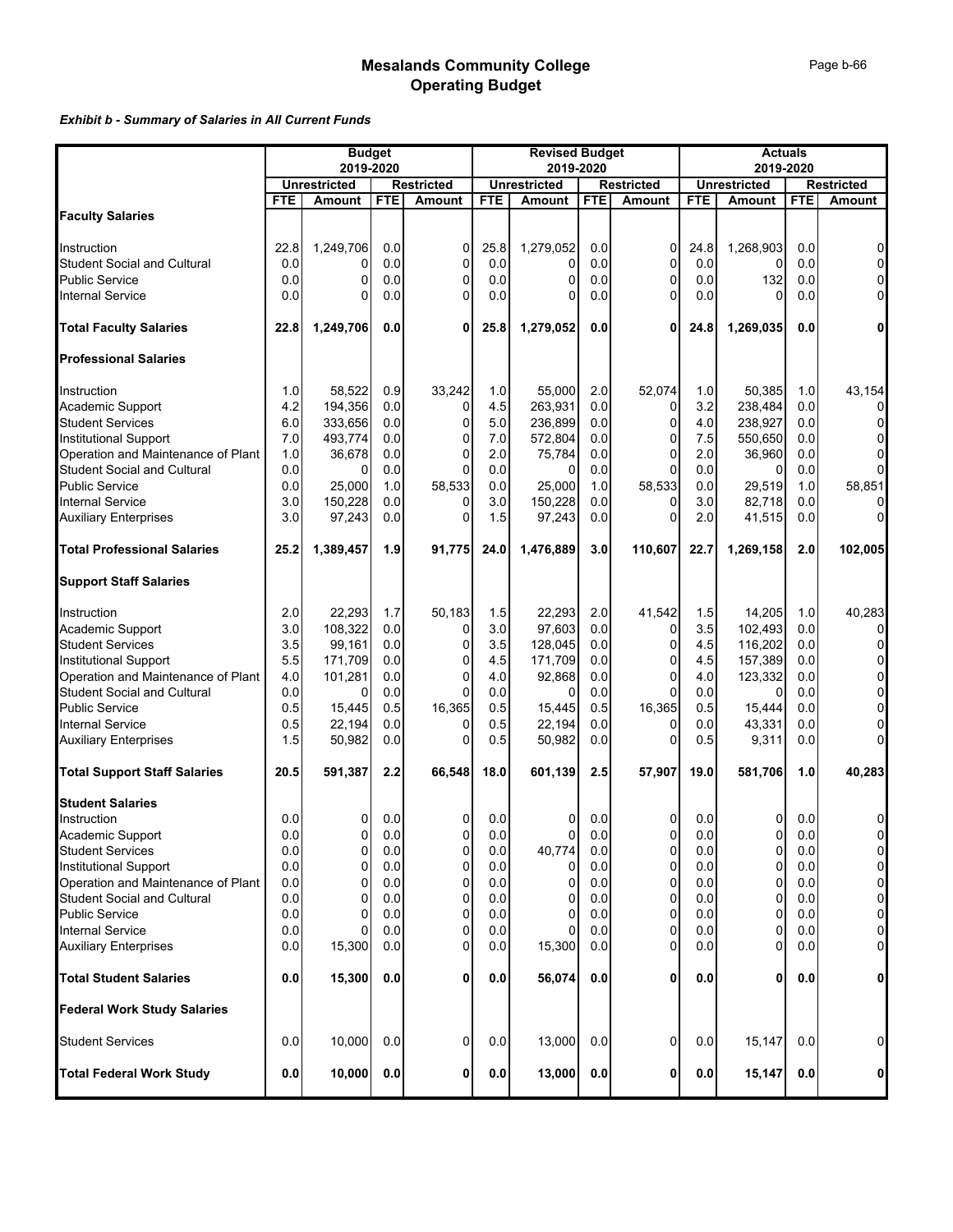### *Exhibit b - Summary of Salaries in All Current Funds*

|                                        | <b>Budget</b> |              |            | <b>Revised Budget</b> |                  |              |            | <b>Actuals</b>    |            |              |                  |                   |
|----------------------------------------|---------------|--------------|------------|-----------------------|------------------|--------------|------------|-------------------|------------|--------------|------------------|-------------------|
|                                        | 2019-2020     |              |            | 2019-2020             |                  |              |            | 2019-2020         |            |              |                  |                   |
|                                        |               | Unrestricted |            | <b>Restricted</b>     |                  | Unrestricted |            | <b>Restricted</b> |            | Unrestricted |                  | <b>Restricted</b> |
|                                        | <b>FTE</b>    | Amount       | <b>FTE</b> | Amount                | <b>FTE</b>       | Amount       | <b>FTE</b> | Amount            | <b>FTE</b> | Amount       | <b>FTE</b>       | Amount            |
| <b>State Work Study Salaries</b>       |               |              |            |                       |                  |              |            |                   |            |              |                  |                   |
| <b>Student Services</b>                | 0.0           | 7,600        | 0.0        |                       | 0.0              | 11,500       | 0.0        | 0                 | 0.0        | 31,416       | 0.0              | 01                |
| <b>Total State Work Study Salaries</b> | 0.0           | 7,600        | 0.0        | U                     | 0.0              | 11,500       | 0.0        | 0                 | 0.0        | 31,416       | 0.0              | ΟI                |
| <b>Other Salaries</b>                  |               |              |            |                       |                  |              |            |                   |            |              |                  |                   |
| Instruction                            | 0.0           | 5,200        | 0.0        |                       | 0.0              | 5,200        | 0.0        | 0                 | 0.0        | 300          | 0.0 <sub>l</sub> | $\overline{0}$    |
| Academic Support                       | 0.0           | 1,040        | 0.0        |                       | 0.0 <sub>l</sub> |              | 0.0        |                   | 0.0        |              | 0.0              | $\overline{0}$    |
| <b>Student Services</b>                | 0.0           | 5,000        | 0.0        |                       | 0.0              |              | 0.0        |                   | 0.0        | 30,755       | 0.0              | $\overline{0}$    |
| <b>Institutional Support</b>           | 0.5           | 6,800        | 0.0        |                       | 0.5              | 4,100        | 0.01       |                   | 0.5        | 3,132        | 0.0              | $\overline{0}$    |
| Operation and Maintenance of Plant     | 0.0           | 7,000        | 0.0        |                       | 0.0              |              | 0.0        |                   | 0.0        |              | 0.0              | $\overline{0}$    |
| <b>Student Social and Cultural</b>     | 0.0           |              | 0.0        |                       | 0.0              |              | 0.0        |                   | 0.0        |              | 0.0              | $\overline{0}$    |
| <b>Public Service</b>                  | 0.0           | 01           | 0.0        | 13,641                | 0.0              | 0            | 0.0        | 13,641            | 0.0        |              | 0.0              | $\overline{0}$    |
| <b>Internal Service</b>                | 0.0           |              | 0.0        |                       | 0.0              |              | 0.0        |                   | 0.0        | 0            | 0.0              | $\overline{0}$    |
| <b>Auxiliary Enterprises</b>           | 0.0           | 8,240        | 0.0        |                       | 0.0 <sub>l</sub> | 8,240        | 0.0        |                   | 0.0        | 0            | 0.0              | $\overline{0}$    |
| <b>Total Other Salaries</b>            | 0.5           | 33,280       | 0.0        | 13,641                | 0.5              | 17,540       | 0.0        | 13,641            | 0.5        | 34,187       | 0.0              | 0                 |

| <b>Budget</b><br>2019-2020          |              |           |     | <b>Revised Budget</b><br>2019-2020       |            |           |                   | <b>Actuals</b><br>2019-2020 |                     |           |                   |                |
|-------------------------------------|--------------|-----------|-----|------------------------------------------|------------|-----------|-------------------|-----------------------------|---------------------|-----------|-------------------|----------------|
|                                     | Unrestricted |           |     | <b>Restricted</b><br><b>Unrestricted</b> |            |           | <b>Restricted</b> |                             | <b>Unrestricted</b> |           | <b>Restricted</b> |                |
|                                     | <b>FTE</b>   | Amount    | FTE | Amount                                   | <b>FTE</b> | Amount    | FTE               | <b>Amount</b>               | FTE.                | Amount    | <b>FTE</b>        | Amount         |
| <b>Total Current Funds Salaries</b> |              |           |     |                                          |            |           |                   |                             |                     |           |                   |                |
| Instruction                         | 25.8         | 1,335,721 | 2.6 | 83,425                                   | 28.3       | 1,361,545 | 4.0               | 93616.5                     | 27.3                | 1,333,793 | 2.0               | 83,437         |
| Academic Support                    | 7.2          | 303,718   | 0.0 |                                          | 7.5        | 361,534   | 0.01              | 0.0                         | 6.7                 | 340,977   | 0.0 <sub>l</sub>  | 0              |
| <b>Student Services</b>             | 9.5          | 437.817   | 0.0 |                                          | 8.5        | 405,718   | 0.01              | 0.01                        | 8.5                 | 432.448   | 0.0               | 0              |
| Institutional Support               | 13.0         | 672,283   | 0.0 |                                          | 12.0       | 748,613   | 0.01              | 0.01                        | 12.5                | 711,171   | 0.0               | $\overline{0}$ |
| Operation and Maintenance of Plant  | 5.0          | 144,959   | 0.0 |                                          | 6.0        | 168,652   | 0.01              | 0.01                        | 6.0                 | 160.291   | 0.0               | $\overline{0}$ |
| <b>Student Social and Cultural</b>  | 0.0          |           | 0.0 |                                          | 0.0        |           | 0.01              | 0.01                        | 0.01                |           | 0.0               | 0              |
| <b>Public Service</b>               | 0.5          | 40.445    | 1.5 | 88,539                                   | 0.5        | 40.445    | 1.51              | 88539.0                     | 0.5                 | 44,963    | 1.0               | 58,851         |
| <b>Internal Service</b>             | 3.5          | 172,422   | 0.0 |                                          | 3.5        | 172,422   | 0.0               | 0.01                        | 3.0                 | 126,048   | 0.0               | $\overline{0}$ |
| <b>Auxiliary Enterprises</b>        | 4.5          | 171,765   | 0.0 |                                          | 2.0        | 171.765   | 0.01              | 0.01                        | 2.5                 | 50,826    | 0.0 <sub>l</sub>  | $\overline{0}$ |
| <b>Grand Total</b>                  | 69.0         | 3,279,130 | 4.1 | 171,964                                  | 68.3       | 3,430,694 | 5.5               | 182,156                     | 67.0                | 3,200,518 | 3.0               | 142,288        |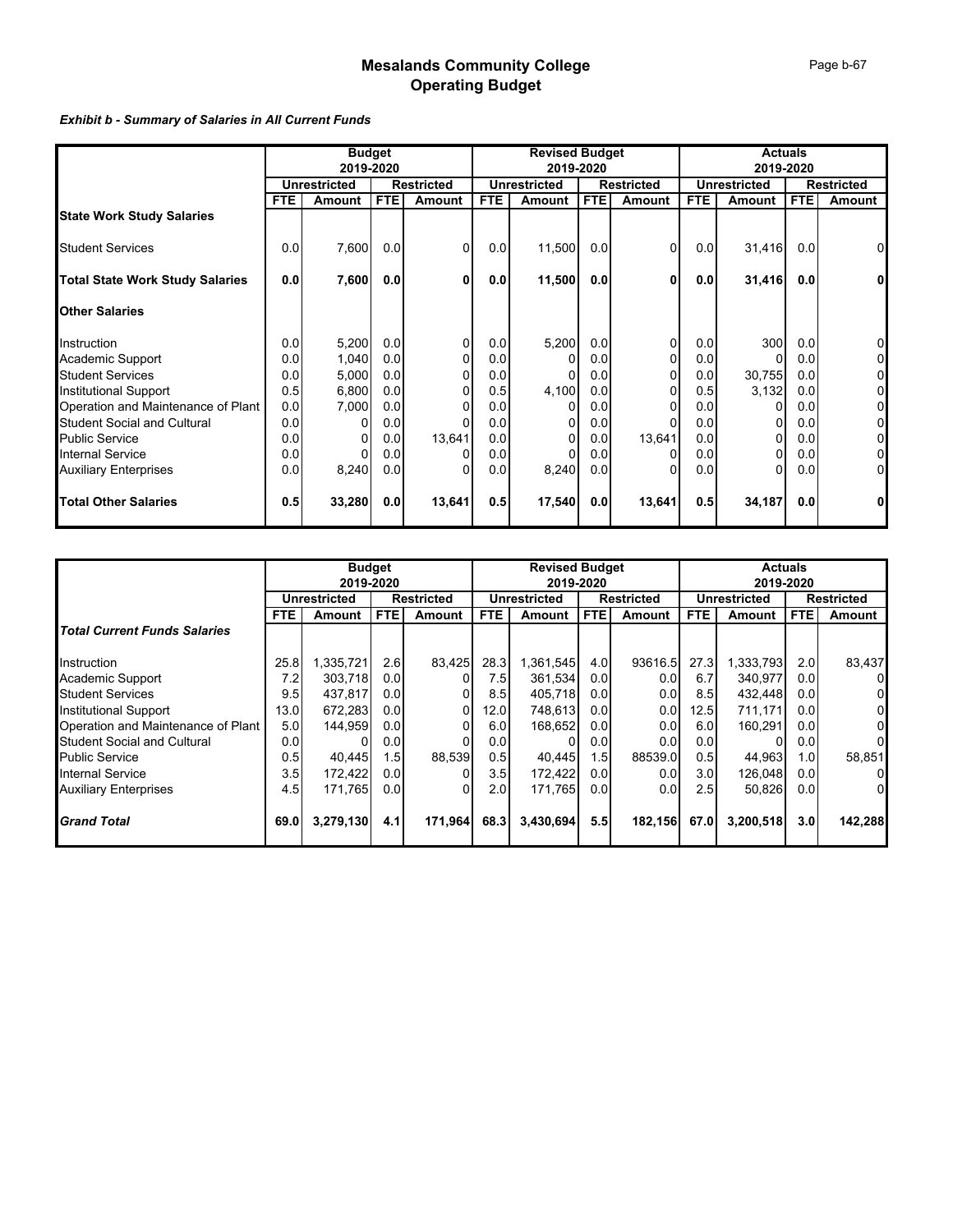### *Exhibit d - Tuition, Required Fees, Revenue from Fees and Board Rates*

|                                                                                                                                    | <b>Budget</b><br>2019-2020         | <b>Revised Budget</b><br>2019-2020 | <b>Actuals</b><br>2019-2020            |
|------------------------------------------------------------------------------------------------------------------------------------|------------------------------------|------------------------------------|----------------------------------------|
|                                                                                                                                    |                                    |                                    |                                        |
|                                                                                                                                    |                                    |                                    |                                        |
| <b>Undergraduate Tuition</b><br>Part-time Students (Hourly Rate)<br><b>Resident In-District</b><br><b>Resident Out-of-District</b> | \$58.00<br>\$58.00                 | \$58.00<br>\$58.00                 | \$60.00<br>\$60.00                     |
| Non-Resident                                                                                                                       | \$104.00                           | \$104.00                           | \$110.00                               |
| Full-time Students (Per Semester)<br><b>Resident In-District</b><br><b>Resident Out-of-District</b>                                | \$696.00<br>\$696.00               | \$696.00<br>\$696.00               | \$720.00<br>\$720.00                   |
| Non-Resident                                                                                                                       | \$1,248.00                         | \$1,248.00                         | \$1,320.00                             |
| Summer Session (Hourly Rate)<br><b>Resident In-District</b><br><b>Resident Out-of-District</b>                                     | \$58.00<br>\$104.00                | \$58.00<br>\$104.00                | \$60.00<br>\$110.00                    |
| <b>Required Student Fees</b>                                                                                                       |                                    |                                    |                                        |
| <b>Full-time Students</b><br>Part-time Students<br>Non-Resident                                                                    | \$210.00<br>\$120.00<br>\$210.00   | \$210.00<br>\$120.00<br>\$210.00   | \$312.00<br>\$176.00<br>\$312.00       |
| <b>Total Tuition and Required Fees</b><br>Full-time Undergraduate                                                                  |                                    |                                    |                                        |
| <b>Resident In-District</b><br><b>Resident Out-of-District</b><br>Non-Resident                                                     | \$906.00<br>\$906.00<br>\$1,458.00 | \$906.00<br>\$906.00<br>\$1,458.00 | \$1,032.00<br>\$1,032.00<br>\$1,632.00 |
|                                                                                                                                    |                                    |                                    |                                        |
|                                                                                                                                    |                                    |                                    |                                        |
|                                                                                                                                    |                                    |                                    |                                        |
|                                                                                                                                    |                                    |                                    |                                        |
|                                                                                                                                    |                                    |                                    |                                        |
|                                                                                                                                    |                                    |                                    |                                        |
|                                                                                                                                    |                                    |                                    |                                        |
|                                                                                                                                    |                                    |                                    |                                        |
|                                                                                                                                    |                                    |                                    |                                        |
|                                                                                                                                    |                                    |                                    |                                        |